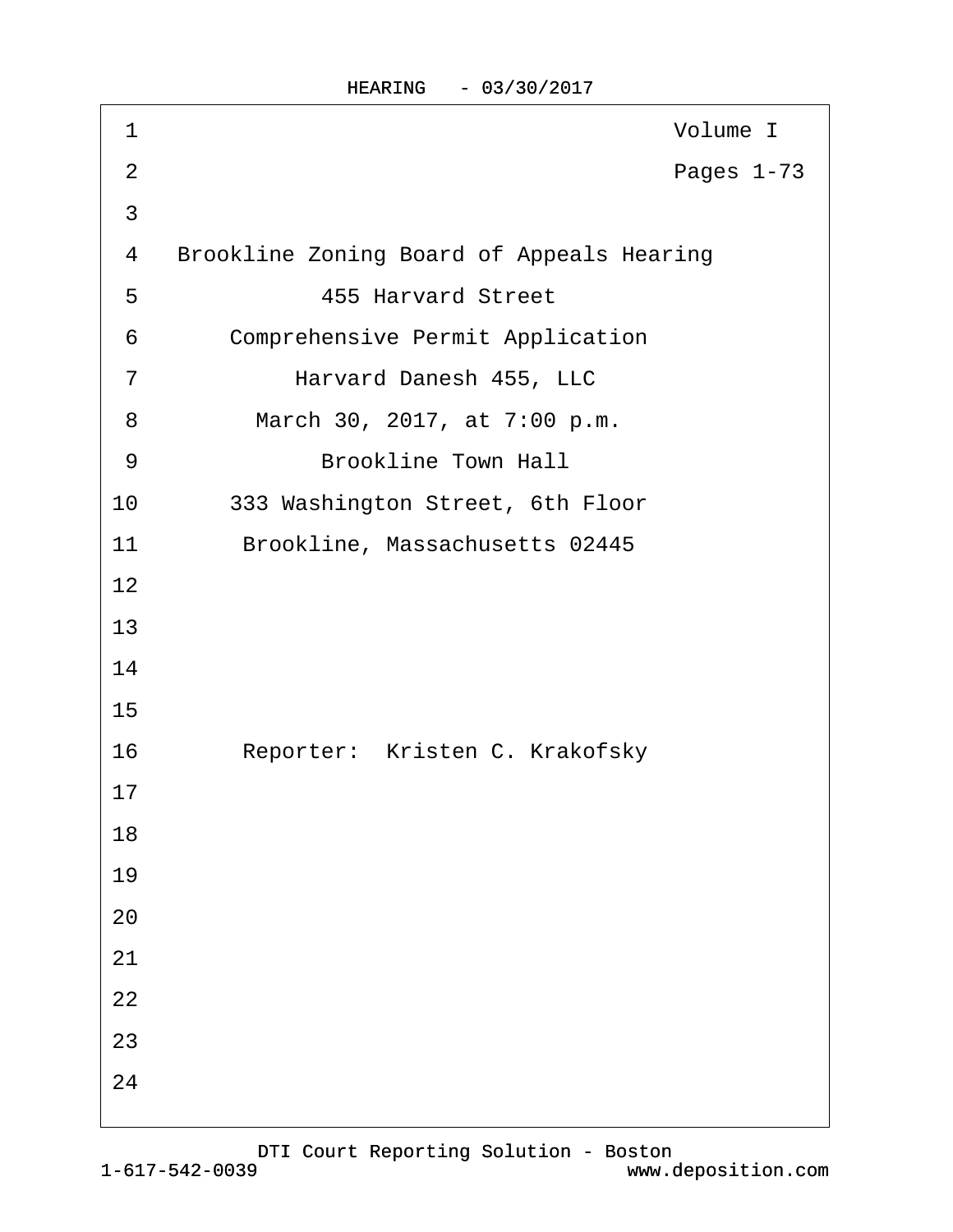| 1  | <b>APPEARANCES</b>                                  |
|----|-----------------------------------------------------|
|    | 2 Board Members:                                    |
|    | 3 Kate Poverman, Chair                              |
|    | 4 Lark Palermo                                      |
|    | 5 Christopher Hussey                                |
| 6  |                                                     |
|    | 7 Town Staff:                                       |
|    | 8 Alison Steinfeld, Planning Director               |
|    | 9 Karen Martin, Planner                             |
|    | 10 Polly Selkoe, Assistant Director For Regulatory  |
|    | 11 Planning                                         |
| 12 |                                                     |
|    | 13 Applicant:                                       |
|    | 14 Dr. Mordecai Danesh, Harvard Danesh 455, LLC     |
|    | 15 David Danesh, Harvard Danesh 455, LLC            |
|    | 16 Danny Danesh, Harvard Danesh 455, LLC            |
|    | 17 Geoff Engler, Vice President, SEB, LLC           |
|    | 18 Peter Bartash, Associate Principal, CUBE 3       |
|    | 19 Studio, LLC                                      |
|    | 20 Scott Thornton, P.E., Vanasse & Associates, Inc. |
|    | 21 Tim Williams, P.E., Principal, Allen & Major     |
|    | 22 Associates, Inc.                                 |
|    | 23 Mark Bobrowski, Esquire, Blatman, Bobrowski &    |
|    | 24 Haverty, LLC                                     |
|    |                                                     |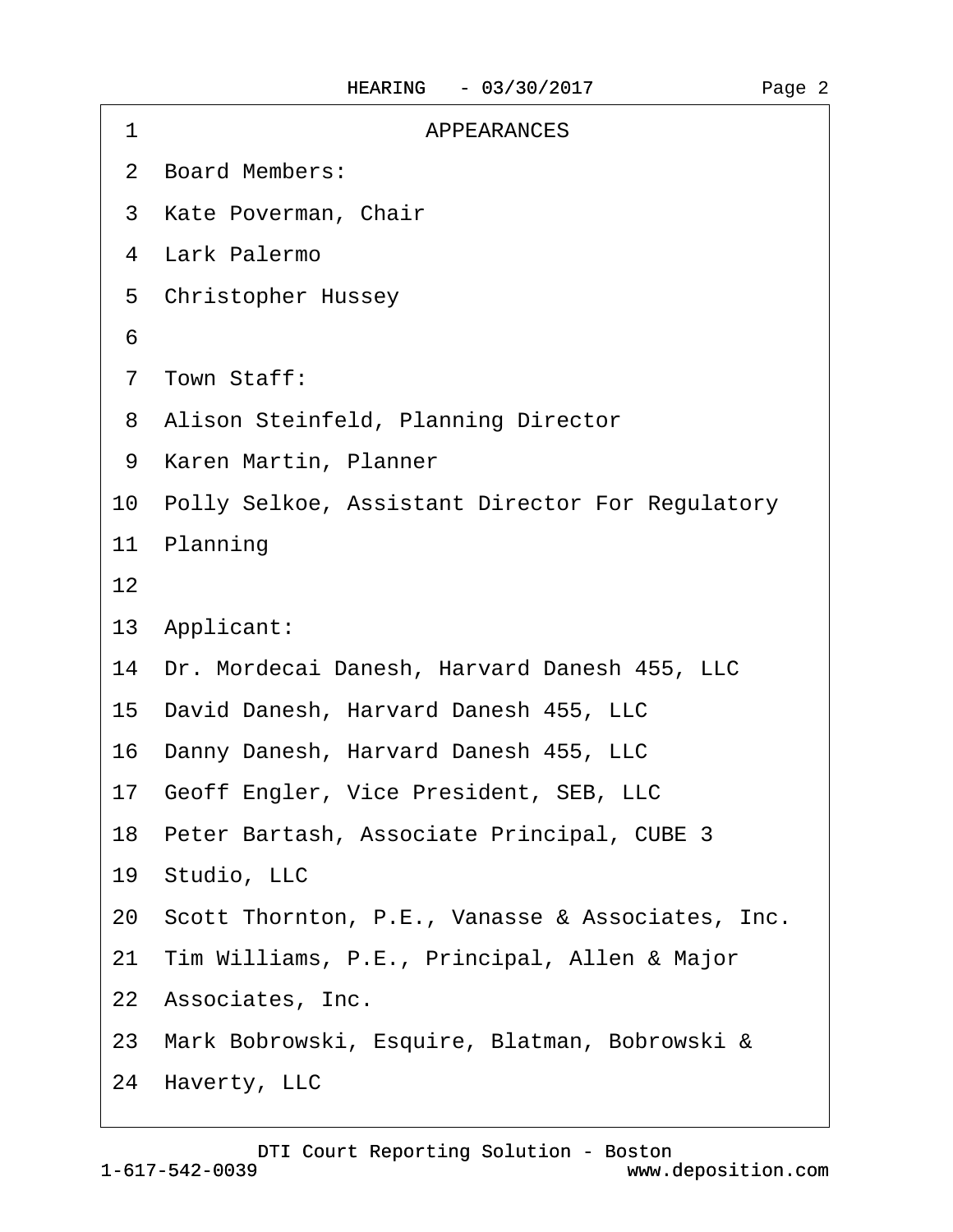| 1<br>PROCEEDINGS:                                        |
|----------------------------------------------------------|
| $\overline{2}$<br>7:22 p.m.                              |
| 3<br>MS. POVERMAN: We are opening the first              |
| 4 hearing for the comprehensive permit that has been     |
| 5 submitted relating to a project at 455 Harvard         |
| 6 Street. It is a project to build 17 residential        |
| 7 rental units, four of which would be affordable, and   |
| 8 1,735 square feet of retail space. It has been         |
| 9 submitted by Harvard Danesh 455, LLC.                  |
| My name is Kate Poverman. I will be acting<br>10         |
| 11 as chair for these proceedings. To my left is         |
| 12 architect Christopher Hussey, and to my right is Lark |
| 13 Palermo.                                              |
| 14<br>The general structure of tonight's hearing         |
| 15 will be as follows: Polly Selkoe, the assistant       |
| 16 director of regulatory planning, will give us some    |
| 17 really important information about 40B and how it     |
| 18 works. After that, we will get the applicant's        |
|                                                          |
| 19 presentation, and the ZBA and the planning department |
| 20 will then spend time on administrative details about  |
| 21 the project. There may be some questions from us at   |
| 22 this time. There may or may not.                      |
| And it's going to be frustrating for the<br>23           |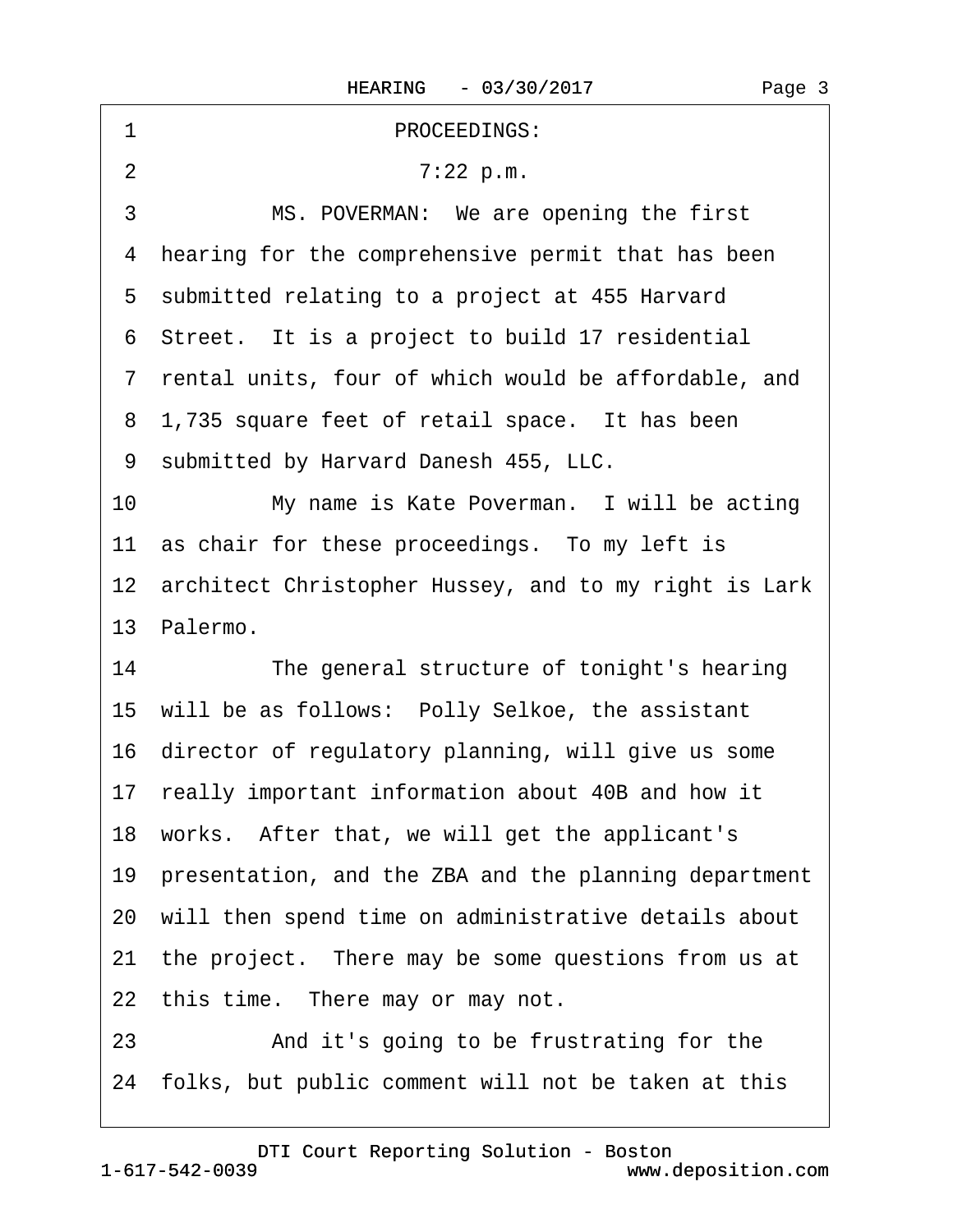1 meeting. There will be lots of time for that at 2 future meetings, including next Wednesday, which is 3 when the next meeting is scheduled to occur. 4 **I'm now going to hand the floor to** 5 Ms. Selkoe. 6 MS. SELKOE: Thank you very much. 7 I know many of you are familiar with the ·8· 40B process, but some of you are not, and they are 9 different from a 40A case. The 40B statute was 10 created in order to promote affordable housing, and 11 it allows developers who meet certain state 12 requirements and provide affordable housing to 13 override a municipality's zoning if the municipality 14 has not met its obligation for affordable housing. 15 **· · · So the applicant first applies to one of** 16· the four state subsidizing agencies, and then the 17· subsidizing agency looks at the project and 18 determines whether the site is eligible. And if it 19 is, they issue a project eligibility letter. And 20 that has occurred with this project. At that point, 21· the applicant can apply to the board of appeals for a 22 comprehensive permit, and the ZBA will have to open a 23 hearing within 30 days, and they have to make a 24 decision within 180 days.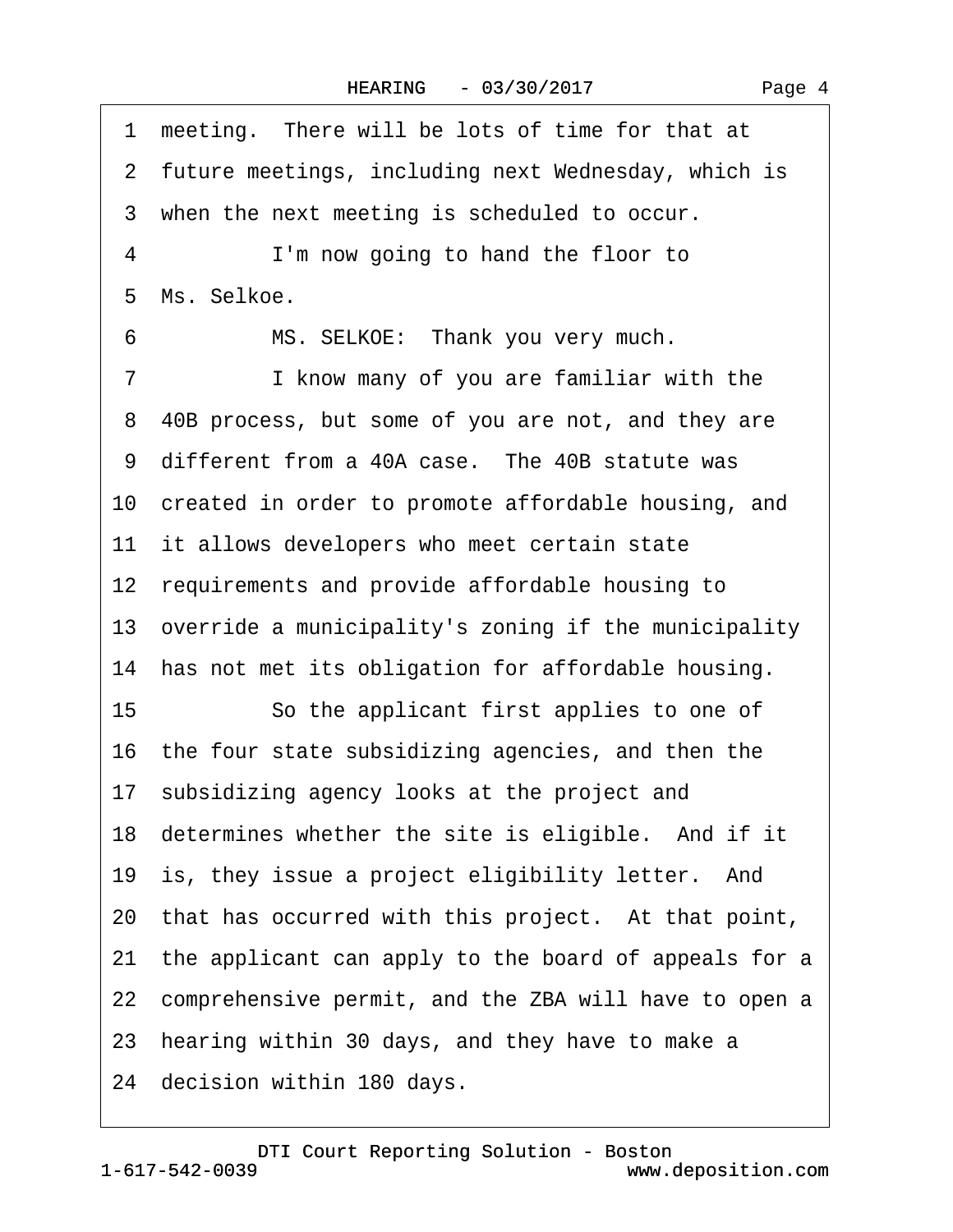| The ZBA would typically do one of three<br>1             |
|----------------------------------------------------------|
| 2 things after it's heard the presentation, asked        |
| 3 questions, gotten advice from different consultants,   |
| 4 considered the project, and hopefully worked           |
| 5 cooperatively with the applicant to help shape the     |
| 6 project. At that point, they'll either approve it,     |
| 7 or they'll approve it with conditions -- quite         |
| 8 frankly, I can't think of a case where we just         |
| 9 approved it without conditions -- so we approve it     |
| 10 with conditions, or they can deny it.                 |
| Unless a municipality has met its<br>11                  |
| 12 state-established numerical threshold to provide      |
| 13 affordable housing, it is extraordinarily unlikely    |
| 14 that a denial will be upheld by the state's housing   |
| 15 appeals committee, so it's in the town's interest, as |
| 16 well as the applicant's interest, to work together to |
| 17 come up with an acceptable project.                   |
| 18<br>During the course of the public hearing,           |
| 19 the ZBA may request that peer reviewers be engaged at |
| 20 the expense of the applicant, and those peer          |
| reviewers can give advice on design, traffic,<br>21      |
| 22 stormwater, and other environmental concerns. During  |
| 23 that process, the ZBA encourages the applicant to     |
| 24 work with the town to minimize any adverse impacts    |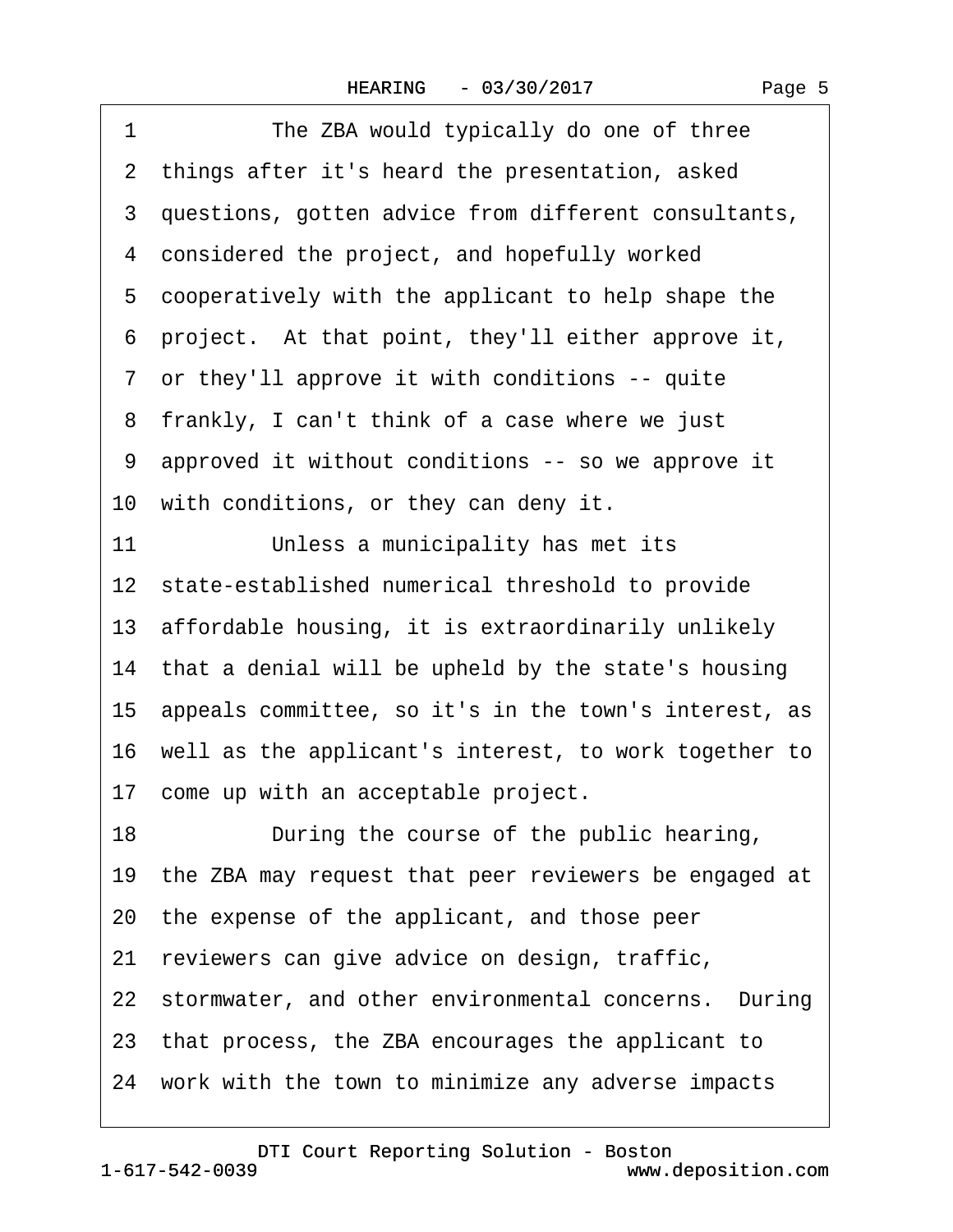1 from the development, and the planning staff helps 2 facilitate the process, not only with the board, but 3 also the public may have questions. 4 Tonight the board will hear the proposal 5 and then go over some administrative matters with the 6 planning staff and the applicant. Although public ·7· comment will not be taken tonight, there will be 8 ample time for public comment next week because this ·9· hearing is going to be continued to next Wednesday, 10 April 5th at 7:00 p.m. I encourage the public to 11 submit written comments to the ZBA via the planning 12 department. You can send them via email to either 13 Karen Martin, who's the planner that's working on 14 this case, or myself, Polly Selkoe. 15 The planning board is joining you tonight 16· to hear the presentation, and I'd like to introduce 17 the members briefly: Linda Hamlin, who's chair of 18· the planning board, Mark Zarillo, Bob Cook, and Matt 19· Oudens.· We have a couple other members who couldn't 20· be here, but that is a quorum, and they thought that 21 it would be efficient if they heard about the project 22 from the applicant at the same time. 23 **Boards and commissions, at the next** 24· meeting, will actually give recommendations to the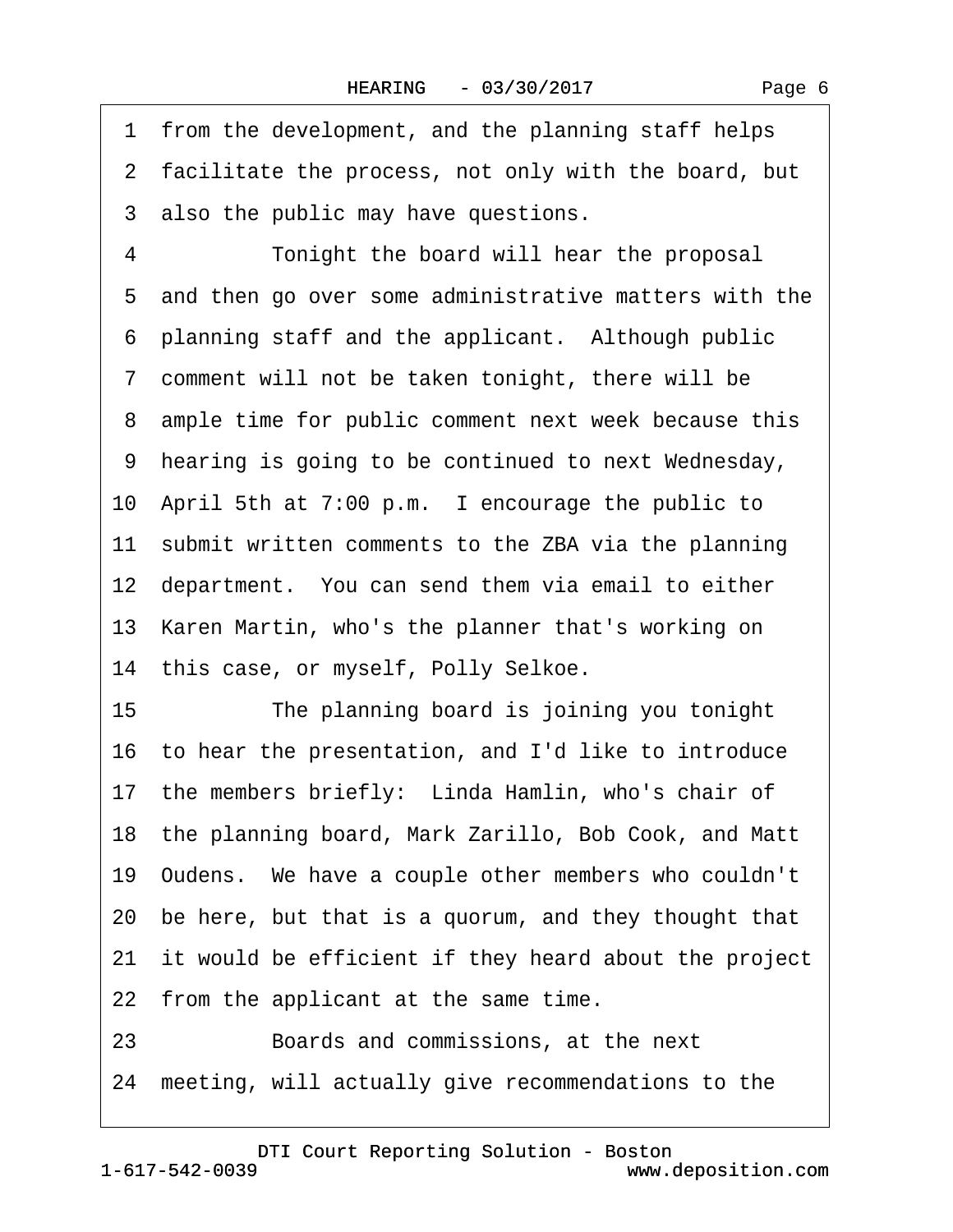1 ZBA, and that's why the planning board is here 2 tonight, to hear about the proposal. 3 I'll call on Geoff Engler, who's the ·4· consultant, and David and Danny Danesh who are the 5 applicant, Mr. Danesh. Why don't you introduce your ·6· team, Mr. Engler -- 7 MS. POVERMAN: Sorry to interrupt. 8 On the planning department's website, there 9 is a lot of information about 40Bs in general. And 10 everything that is relevant to this case, letters 11 that are written, will be posted on this particular 12 project's link, so you can get a lot of information 13 there, as well as writing to Polly or Karen. 14 MS. SELKOE: Right. And we actually -- if 15· you want to get some history, we have -- all the 40Bs 16· that the town has been working on are on the town 17 website under the planning department, and we will 18· put all information and update information on this 19 project onto the website. 20 MR. ENGLER: Thank you, Polly. 21 • • For the record my name is Geoff Engler from 22 the firm of SEB. We are affordable housing 23 consultant developers. I appreciate the 24 introduction.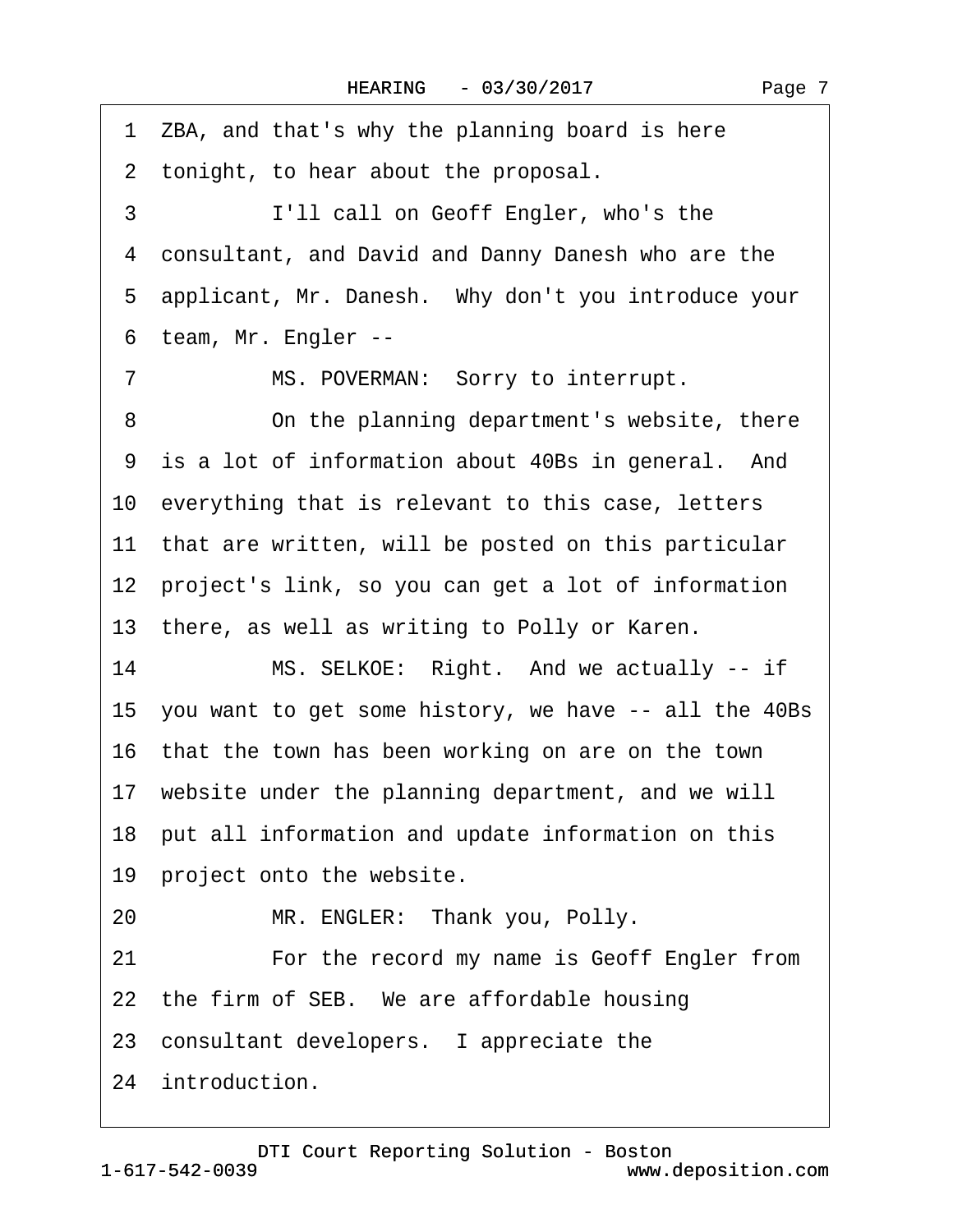| 1<br>I'll keep my comments brief, but first I'd          |
|----------------------------------------------------------|
| 2 like to introduce our team. The applicant, Harvard     |
| 3 Danesh 455, is represented by Dr. Mori Danesh and his  |
| 4 sons David Danesh and Danny Danesh. We have Peter      |
| 5 Bartash from CUBE 3, who's the architect; we have      |
| 6 Scott Thornton from Vanasse & Associates, who's the    |
| 7 traffic engineer; and we have Tim Williams from        |
| 8 Allen & Major, who's the civil engineer.               |
| 9<br>We have a pretty robust presentation for            |
| 10 you this evening, which we think will set the         |
| 11 appropriate context of what we're proposing. We hope  |
| 12 to get into a lot of details, but obviously, as the   |
| 13 board knows quite well, and the staff, that this is a |
| 14 long process, and we look forward to discussion as it |
| 15 evolves over, you know, many public hearings.         |
| 16<br>I think it's important -- what I want to           |
| 17 speak to briefly is a little bit of a background to   |
| 18 this application. Our firm in one way, shape, or      |
| 19 form has been involved with 420 Harvard Street,       |
| 20 40 Centre Street, 1099 Boylston, 1299 Beacon,         |
| 21 Crowninshield Road, so we have a lot of history, good |
| 22 and bad, with all of those applications. And what     |
| 23 this application benefits from is all the feedback    |
| 24 we've heard on those proposals over the course of the |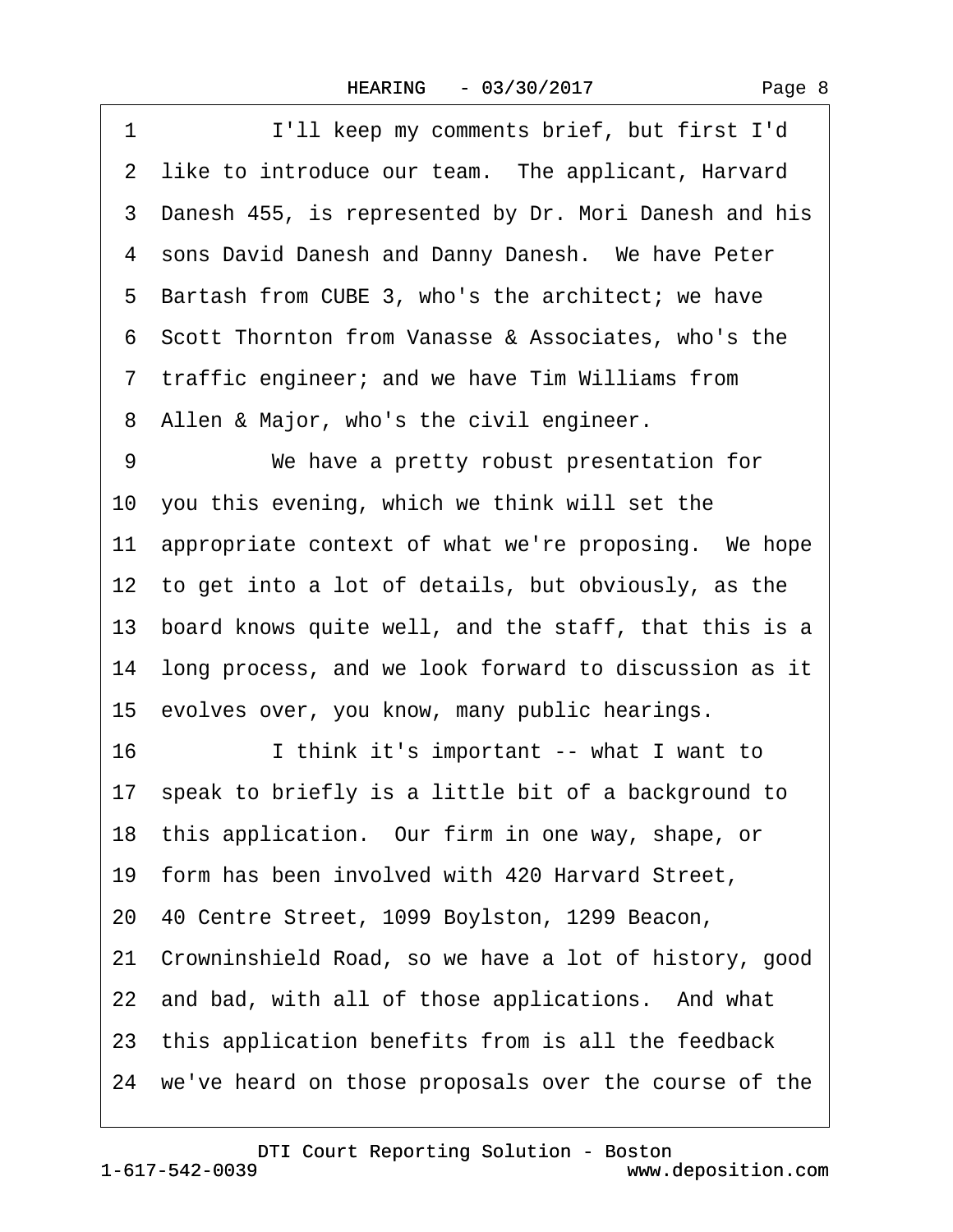| last -- gee, it's going back almost two years.<br>1      |
|----------------------------------------------------------|
| 2<br>As you know, the town has retained Cliff            |
| 3 Boehmer to help with, you know, the architectural      |
| 4 review. And many of the things that we've heard on     |
| 5 other buildings we think are captured and reflected    |
| 6 in this design. Most notably, my client -- and I       |
| 7 think town staff would attest to this -- took a        |
| 8 different approach than some of my other clients in    |
| 9 that before anything was filed with the state or       |
| 10 otherwise, we had a sit-down and said, what would you |
| 11 be comfortable with? What are your concerns here?     |
| 12 What would you like to see? As opposed to, here's     |
| 13 our proposal; thank you very much.                    |
| 14<br>So, listen, I don't expect, you know, a            |
| 15 parade or rose petals to be thrown, but they have     |
| 16 made an attempt, and a legitimate attempt, and I      |
| 17 believe very strongly it's reflected. And I can say   |
| 18 definitively, all those other proposals came in at    |
| 19 six stories, some, you know, gross density, much more |
| 20 dense. This is four stories, and it's 17 units with   |
| 21 12 one-bedroom units. It has first-floor retail.      |
| 22<br>So I think that's important to know because        |
|                                                          |
| 23 I think the jumping-off point on this application is  |

 $\sqrt{ }$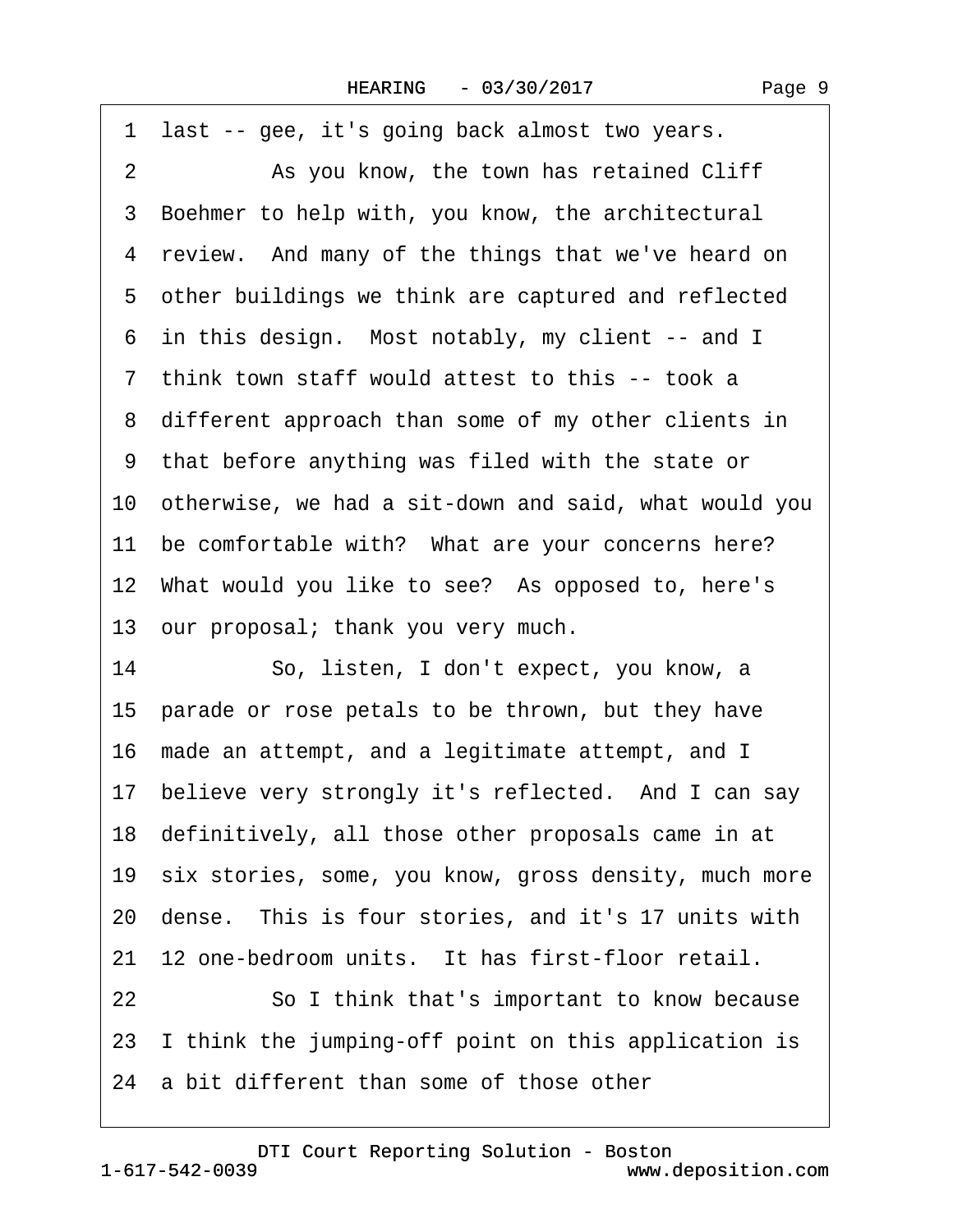| Page 10 |
|---------|
|---------|

| 1  | applications. But obviously, the proof is in the         |
|----|----------------------------------------------------------|
|    | 2 pudding. We look forward to the discussion. And I'm    |
|    | 3 not representing to you tonight that the building      |
|    | 4 that we're showing you right now is going to remain    |
|    | 5 untouched for the next however many months. We're      |
| 6  | certainly open to constructive ideas and suggestions     |
|    | 7 and look forward to that dialogue and Cliff's input    |
|    | 8 and other professionals. Obviously, the town has a     |
|    | 9 very articulate and credible planning board that --    |
|    | 10 we value their input.                                 |
| 11 | So I just wanted to make those comments.                 |
|    | 12 I'll turn it over to my client. We're happy to        |
|    | 13 answer any questions of the board at any point during |
|    | 14 the presentation and look forward to engaging in this |
|    | 15 process.                                              |
| 16 | MR. DAVID DANESH: Hello, everyone. My                    |
|    |                                                          |
|    | 17 name is David Danesh, and I'm just going to give a    |
|    | 18 brief history of the property at 455 Harvard          |
|    | 19 Street -- put everything in context.                  |
| 20 | Mr. Ferris owned the property forever. And               |
|    | 21 in 2004 Mr. Ferris sold the property to a local real  |
|    | 22 estate owner who tried to lease it for a year, and    |
|    | 23 when he was unable to, he decided to sell it. In      |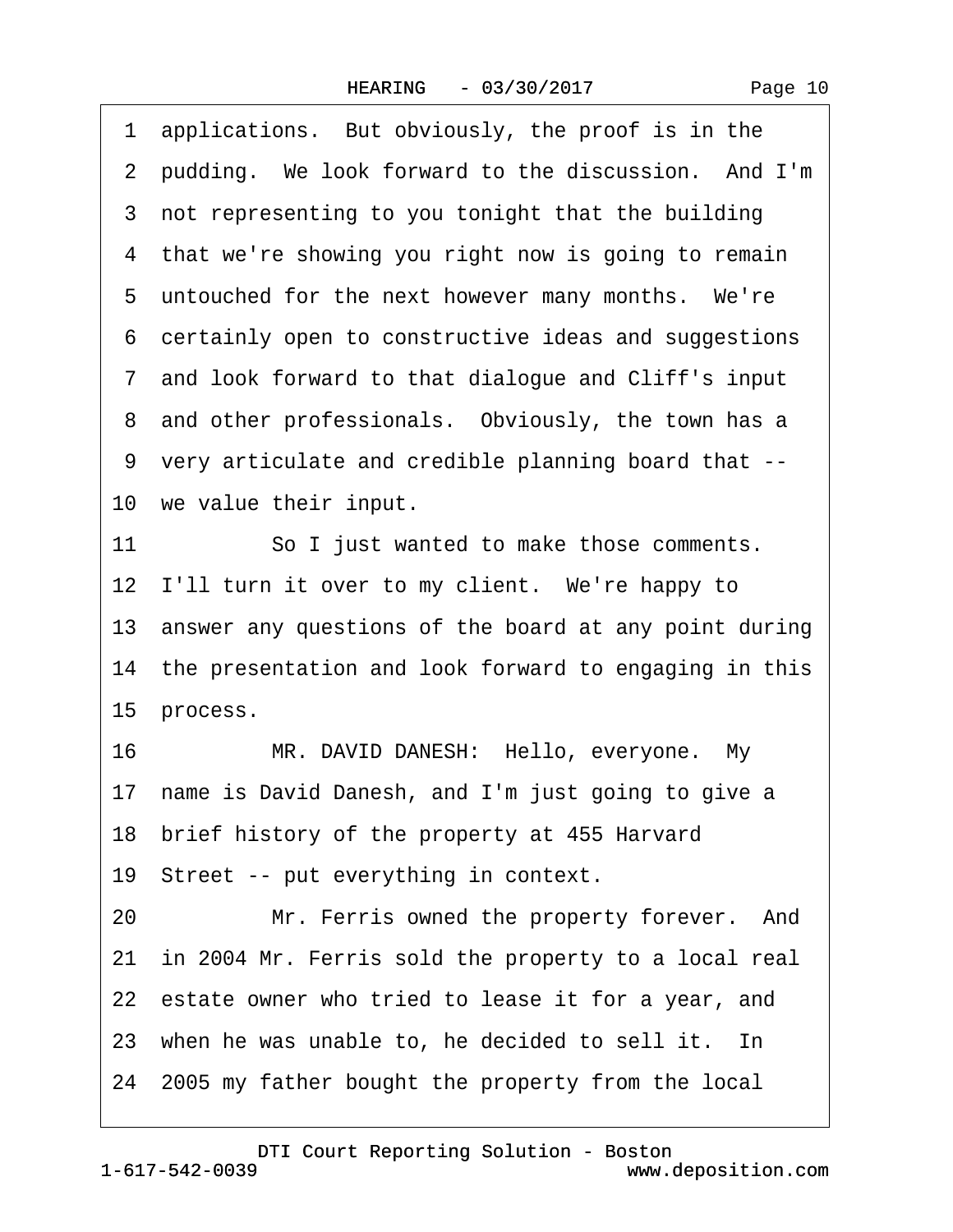| Page 11 |  |
|---------|--|
|---------|--|

|    | 1 real estate owner, and my father hired the Dartmouth  |
|----|---------------------------------------------------------|
|    | 2 Company -- it's a big real estate firm downtown -- to |
|    | 3 find a tenant for the property. Unfortunately, they   |
|    | 4 weren't successful and it sat empty for another year. |
| 5  | Finally, in 2007, after two years of having             |
|    | 6 the property vacant, we entered into a lease          |
|    | 7 agreement with b.good, the healthy fast food          |
|    | 8 restaurant, who's since expanded significantly.       |
| 9  | So after three years b good was unable to               |
|    | 10 succeed, and therefore they decided to leave. And as |
|    | 11 a result, b.good subleased the property to Cognac    |
|    | 12 Bistro. Cognac Bistro was in business for roughly 2  |
|    | 13 1/2 years and he wasn't able to make it, and so he   |
|    | 14 was forced to sublease it as well.                   |
| 15 | They subleased the property to                          |
|    | 16 Shan-A-Punjab, which is the current tenant. And      |
|    | 17 after three years, Shan-A-Punjab is having a hard    |
|    | 18 time paying bills and staying in business, just like |
|    | 19 the restaurant before it.                            |
| 20 | So that's three restaurants in the last 10              |
|    | 21 years that have had a hard time making it there. And |
|    | 22 I'm going to give you the reasons, what all the      |
|    | 23 tenants who have been there have said and complained |
|    | 24 about, of why they were unfortunately unsuccessful   |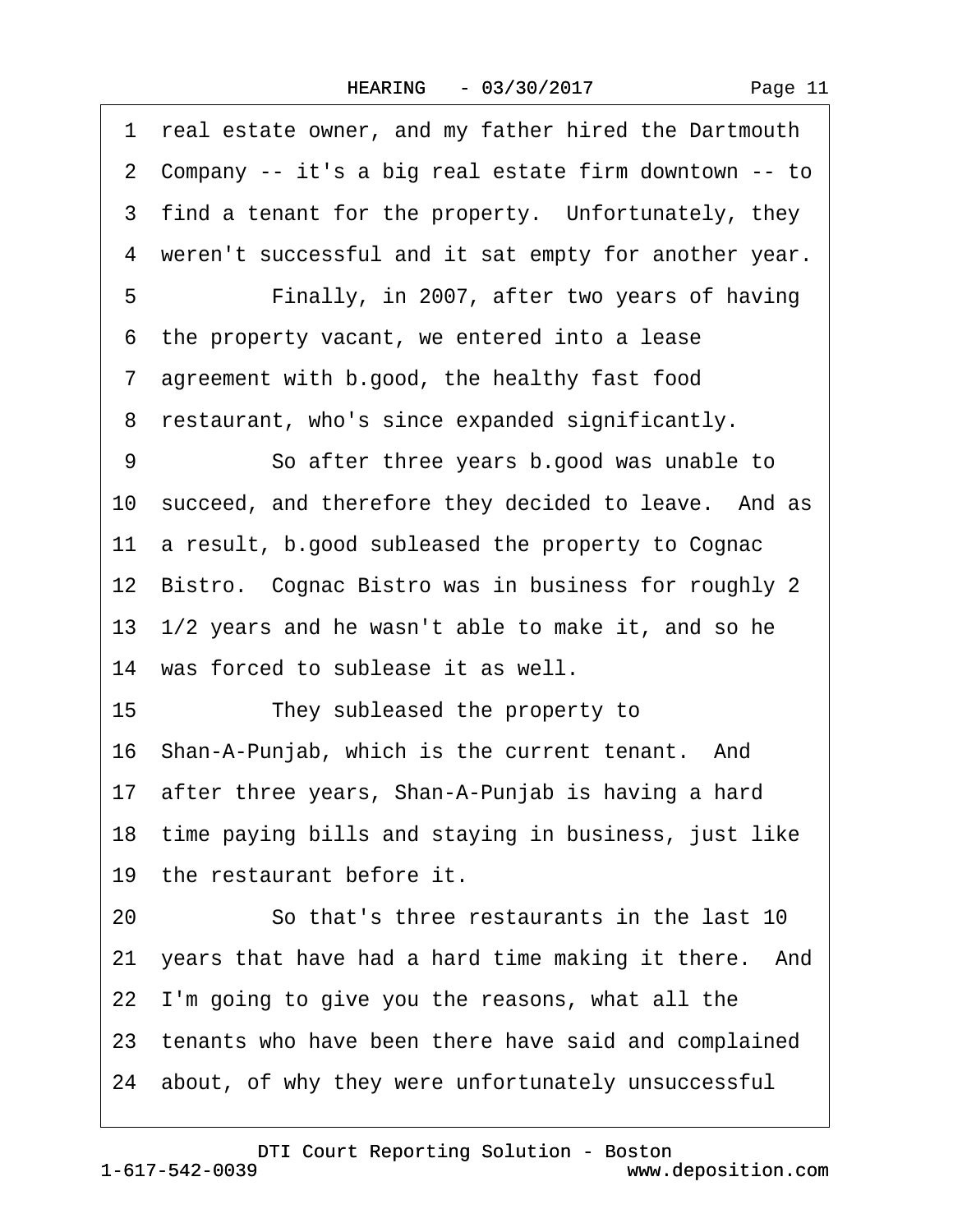Page 12

·1· there.

2 One, the biggest complaint that a lot of 3 the tenants have is the setback. It is unusual to 4 have the parking in front and the retail in the back 5 of the property. In most cases, the retail is ·6· located in the front of the property; the parking is 7 located in the back. Everyone is aware the property 8 does not conform to the rest of the street, and ·9· therefore, a lot people looking for the store can't 10 find it or drive by because it's not noticeable. 11 Number two is the size of the building. 12 The building is roughly only 1,100 square feet and 13· only seats 30 people at a time, maximum capacity, so 14 it's only 15 tables total. Therefore, it is very 15· difficult to succeed in the restaurant business with 16 so few seats. 17 • **And another issue all the tenants have is** 18 the size of the kitchen. The current kitchen that's 19· built today was built for b.good, who was serving 20· burgers and french fries, and now Shan-A-Punjab is 21· serving Indian food.· And it's too small and it's 22 causing a lot of issues with the Brookline Health 23· Department who is always there talking to them about 24· what they can do to, you know, fix their problems.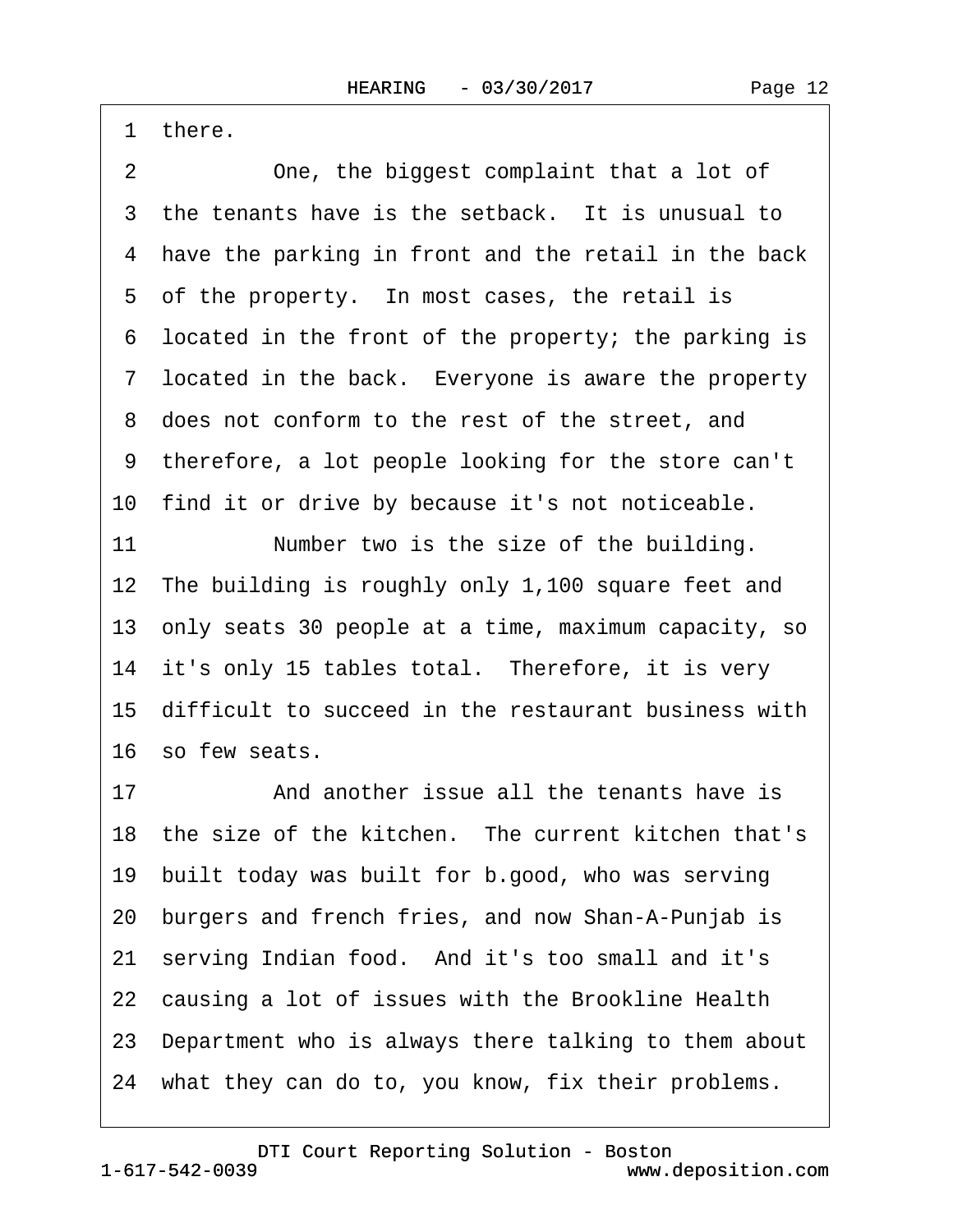1 Reason number three is the lack of storage. 2 The lack of storage space has resulted in 3 Shan-A-Punjab to place a shipping container on the 4 property. If you ever drive by, it's located on the 5 Thorndike side. It runs along Harvard and Thorndike, ·6· and they're using it to store the dry goods and paper 7 goods. It got to the point that the Town of 8 Brookline has forced them to build a side expansion ·9· onto the building, and after nine months they haven't 10 been able to finish it, and the shipping container is 11 still there today, and they have a half-finished 12 expansion on the left and a shipping container on the 13· right. 14 Reason number four is, obviously, everyone 15· who drives by knows that the building is not in great

16· shape and is falling apart and has forced the tenants

17 over time to keep pouring more and more of their

18 money into keeping the building upright. And it's

19 really a huge burden on them. And the neighbors and

20· other residents have often complained to the Town of

21 Brookline over the upkeep and the smell of the food

22 and everything.

23· · · · · ·So those are the main reasons -- the 24 history and the main reasons why a lot of the tenants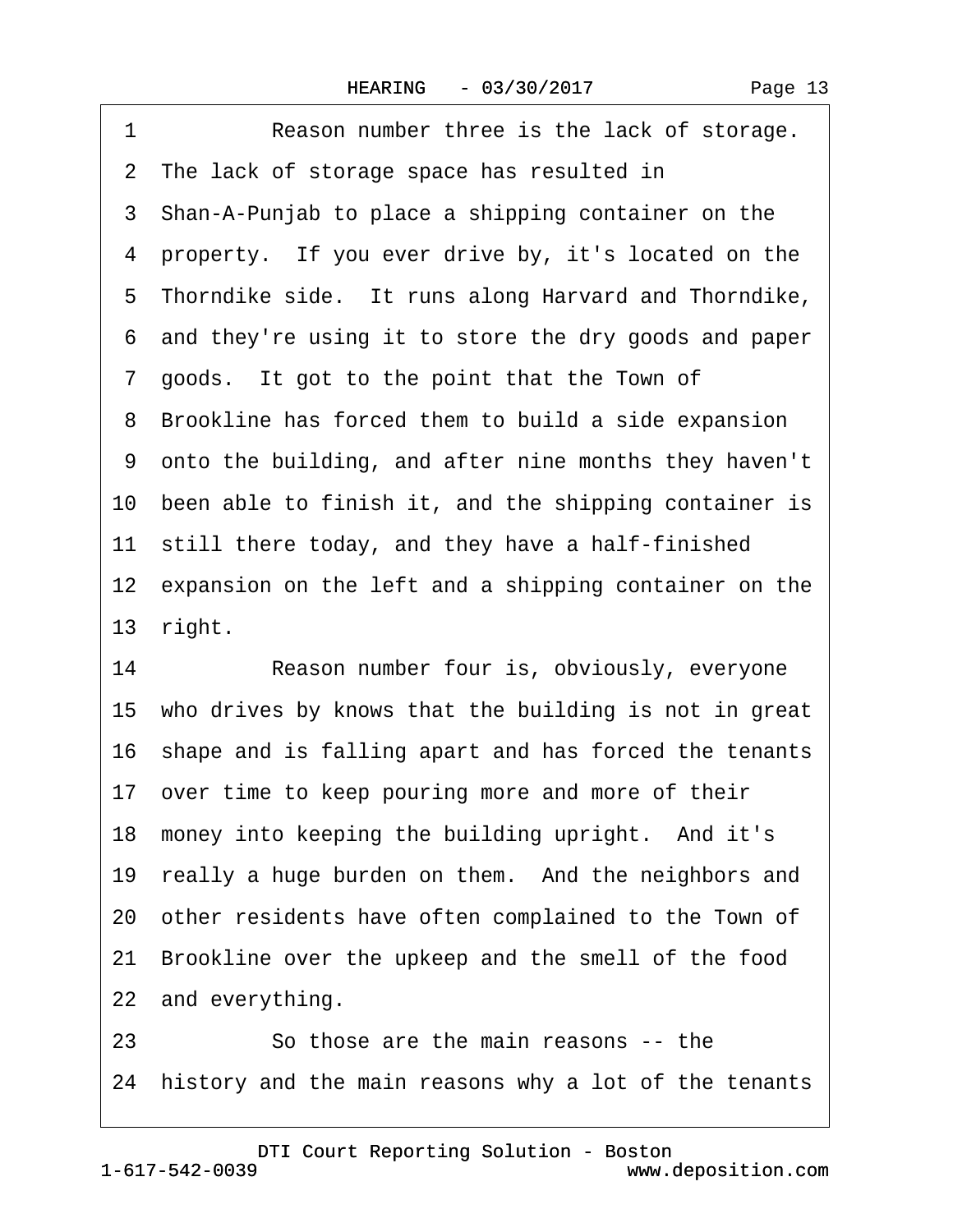|                | 1 have been unsuccessful.                                |
|----------------|----------------------------------------------------------|
| $\overline{2}$ | MR. DANNY DANESH: Good evening. I'm Danny                |
|                | 3 Danesh.                                                |
| 4              | We believe that this proposal will work for              |
|                | 5 several reasons. The first main reason is that it's    |
|                | 6 walkable to two different train lines. First of all    |
|                | 7 we have the B, and we also have the C. Also the bus    |
|                | 8 stops a block away on Harvard Street, and there's a    |
|                | 9 Hubway station right across the street.                |
| 10             | Obviously, it's on Harvard Street. It's                  |
|                | 11 very conveniently located: nearby parks, schools,     |
|                | 12 you have churches, you have synagogues, coffee shops, |
|                | 13 restaurants. It's a very walkable area.               |
| 14             | The other thing is that we're basically,                 |
|                | 15 you know, putting in a new building somewhere where   |
|                | 16 there's a building -- a property there right now      |
|                | 17 that's in pretty bad disrepair.                       |
| 18             | And, you know, the last thing is that the                |
|                | 19 retail corridor on Harvard Street, it kind of         |
|                | 20 disconnects right there because you have three        |
|                | 21 different gas stations at one corner. So, you know,   |
|                | 22 it's kind of an area where you don't have a           |
|                | 23 continuous retail corridor.                           |
| 24             | So basically what we're proposing is 17                  |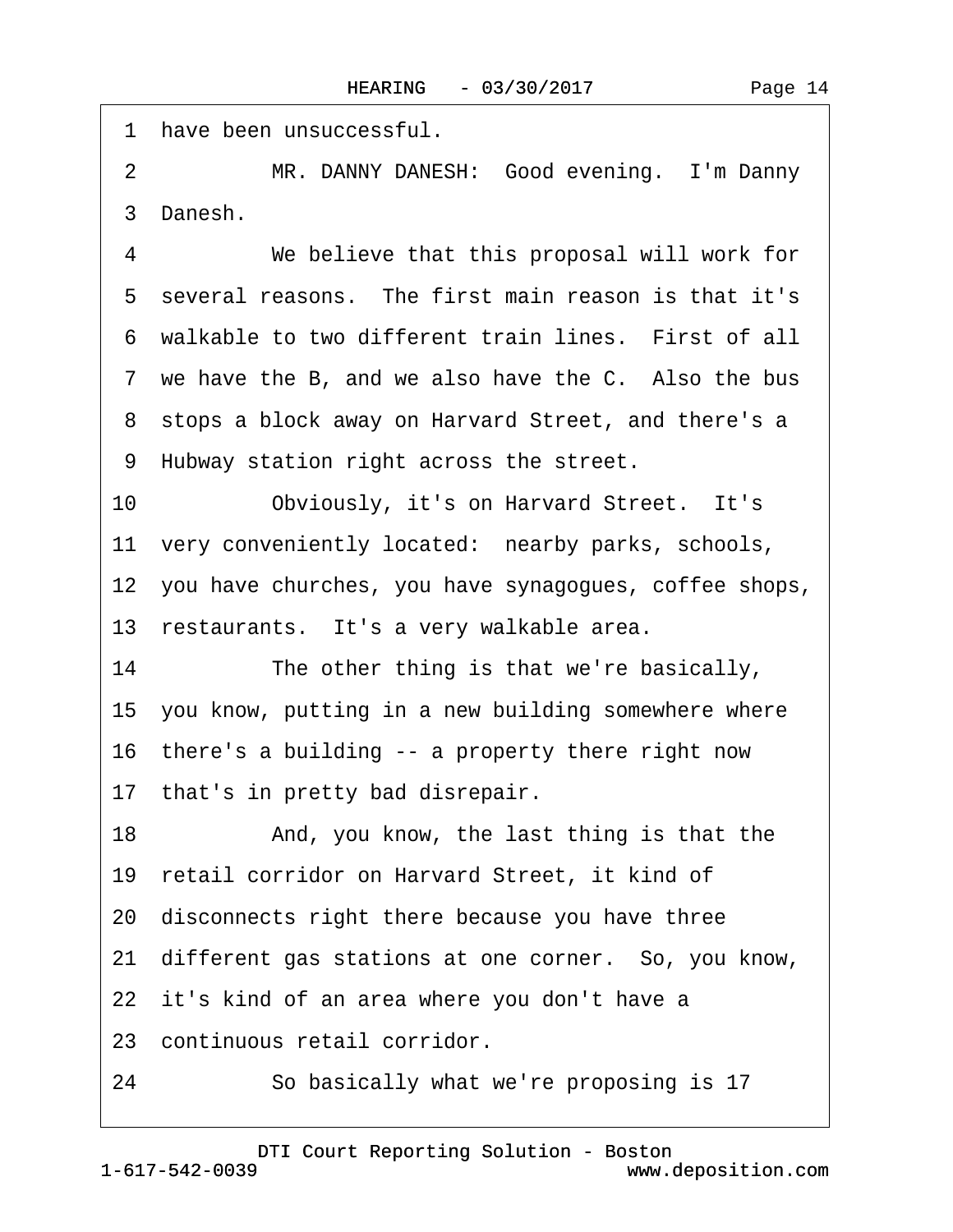| Page 15 |
|---------|
|---------|

1 units, 4 of those units are affordable and 13 of them 2 are market rate. We have approximately 1,800 square 3 feet at the ground level on Harvard Street, and 4 mostly, the building consists of one-bedrooms, and we 5 will also have bike parking in the building. 6 MR. DAVID DANESH: I just want to give a ·7· little background to the board about our history and 8 our experience. I don't know if a lot of you ·9· remember, but we were the group -- my father, myself, 10 Peter, and everyone else -- Bob Allen -- who did 11–45 Marion Street. That was another 40B, but it was a 12 little bit different, and I'm just going to explain 13 the history of that. 14 In 2012 we bought 45 Marion Street in 15 Brookline. It was a neglected four-story building 16· with permits to build an eleven-story building with 17· close to 70 apartments consisting of mostly two-, 18 three-, and four-bedroom units. We all worked with 19· the town, the neighbors, the school department to 20 change the permit from eleven stories to six stories 21· and 64 units consisting mostly of studios, 22 one-bedrooms, and two-bedrooms. We lowered the 23· building to almost half the height, and that helped 24 the neighbors be happy. And we also removed the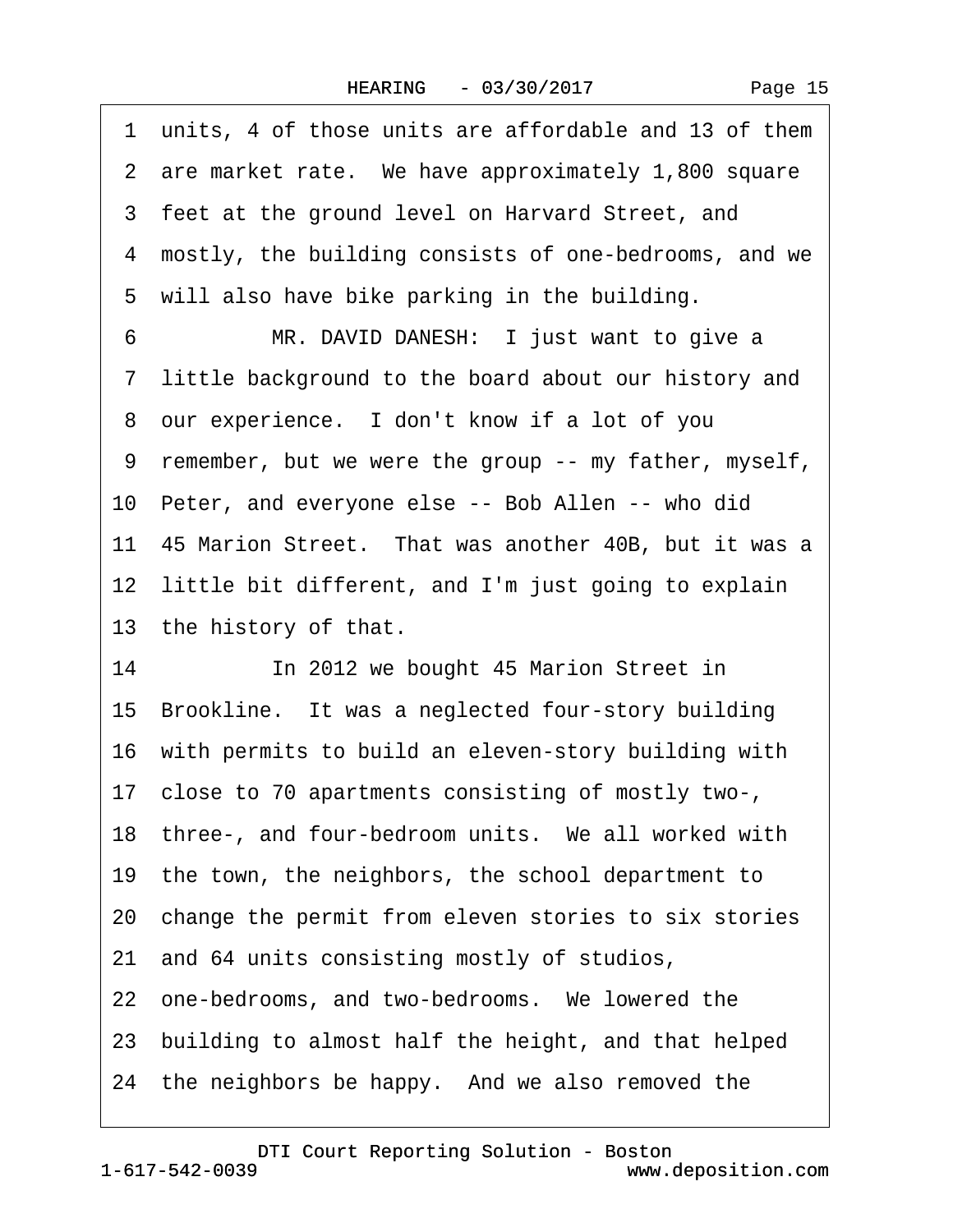·1· larger units to help alleviate the pressure from the 2 overcrowding in the schools. 3 • **And, you know, with our team, the** 4 construction company, and everyone, we started 5 construction in 2015, and about a year later in 2016, ·6· we finished the project as scheduled, as promised, 7 and as planned. So it's not our first time doing 8 something like this here. 9 MR. DANNY DANESH: I just want to conclude 10 by saying as a developer, you know, we really do hope 11 to work collaboratively with the town and the 12 neighbors through the process. We're not proposing 13 six stories. We didn't come in here asking for so 14 much, to, you know, do a long, drawn-out process and 15 end up with four. We're proposing something that 16 takes into consideration all the factors at play. We 17 believe we're being modest with the proposal. And as 18 Geoff said earlier, this is definitely the best 40B 19 to date. 20 • And just take a moment to, you know, 21 consider the affordable component of the building. I 22 personally, on 45 Marion Street, worked on the 23· lease-up of the affordable units -- for the 13 24 affordable units on Marion Street. And, you know, it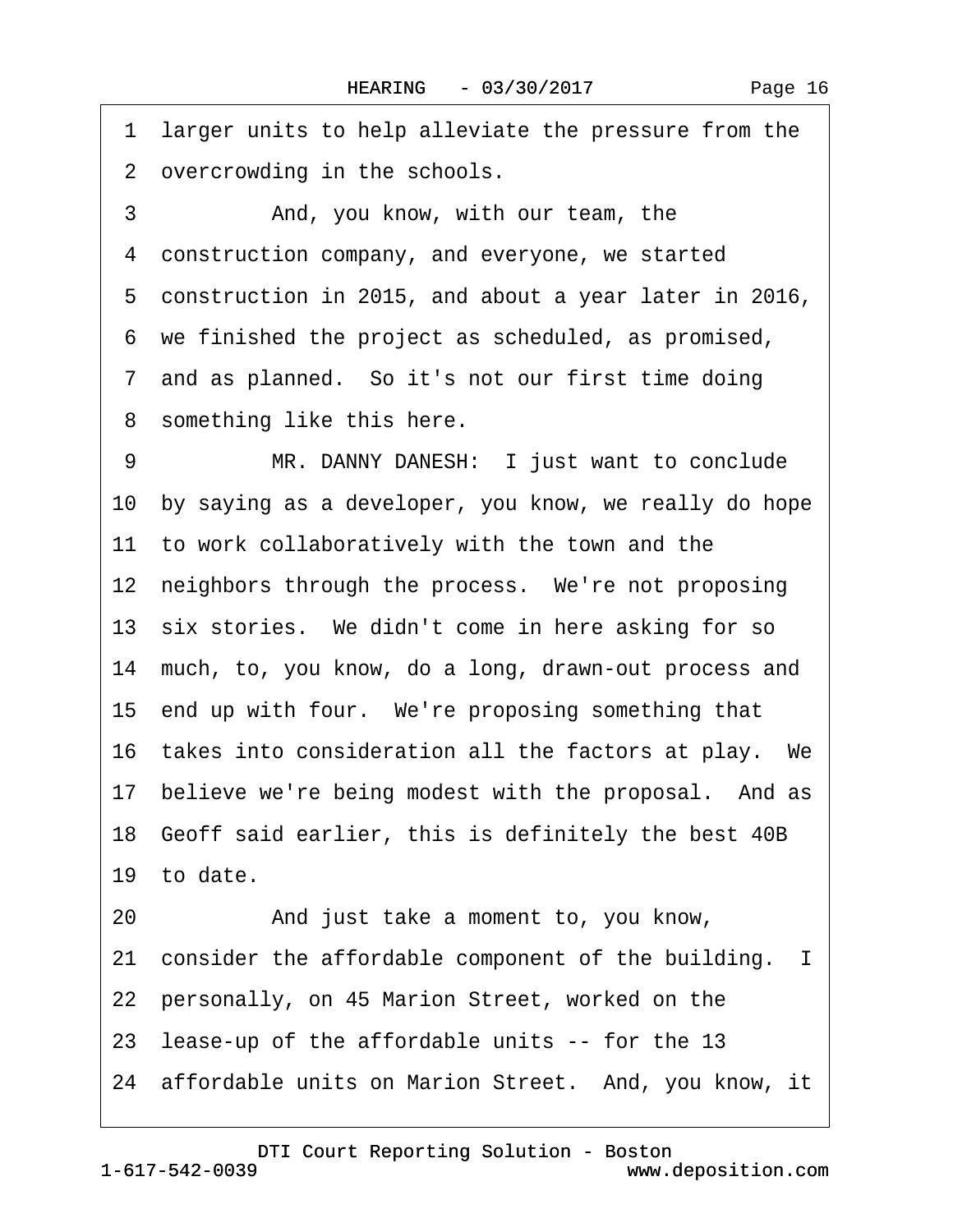1 really does make a difference in people's lives. I 2 know it's really easy to be sitting here in the 3 meeting and just think about the height and the space 4 and the setbacks and everything, but these affordable 5 units do help people out. I had people crying at 6 the -- you know, when they got accepted. There are ·7· people whose lives have changed because of these ·8· affordable projects, so I want to take a minute to, ·9· you know, make sure people do keep that in the back 10 of your mind throughout this process. Thank you. 11 MR. BARTASH: Good evening, everybody. My 12 name is Peter Bartash of CUBE 3 Studio. 13· Unfortunately, because this isn't really cooperating 14 tonight, I'm going to have to be here and talk with 15· everyone, so I'm going to try to speak loudly enough 16 so everyone can hear and understand. But if at any 17· point I'm mumbling or it's not clear, just let me 18 know 19 **· · · · So we did present this project to the board** 20· of selectmen prior to receiving the project 21 eligibility letter from MassHousing. And in that 22 presentation, we heard a lot of feedback from 23 residents, we heard feedback from the board of 24· selectmen about the contents of our presentation,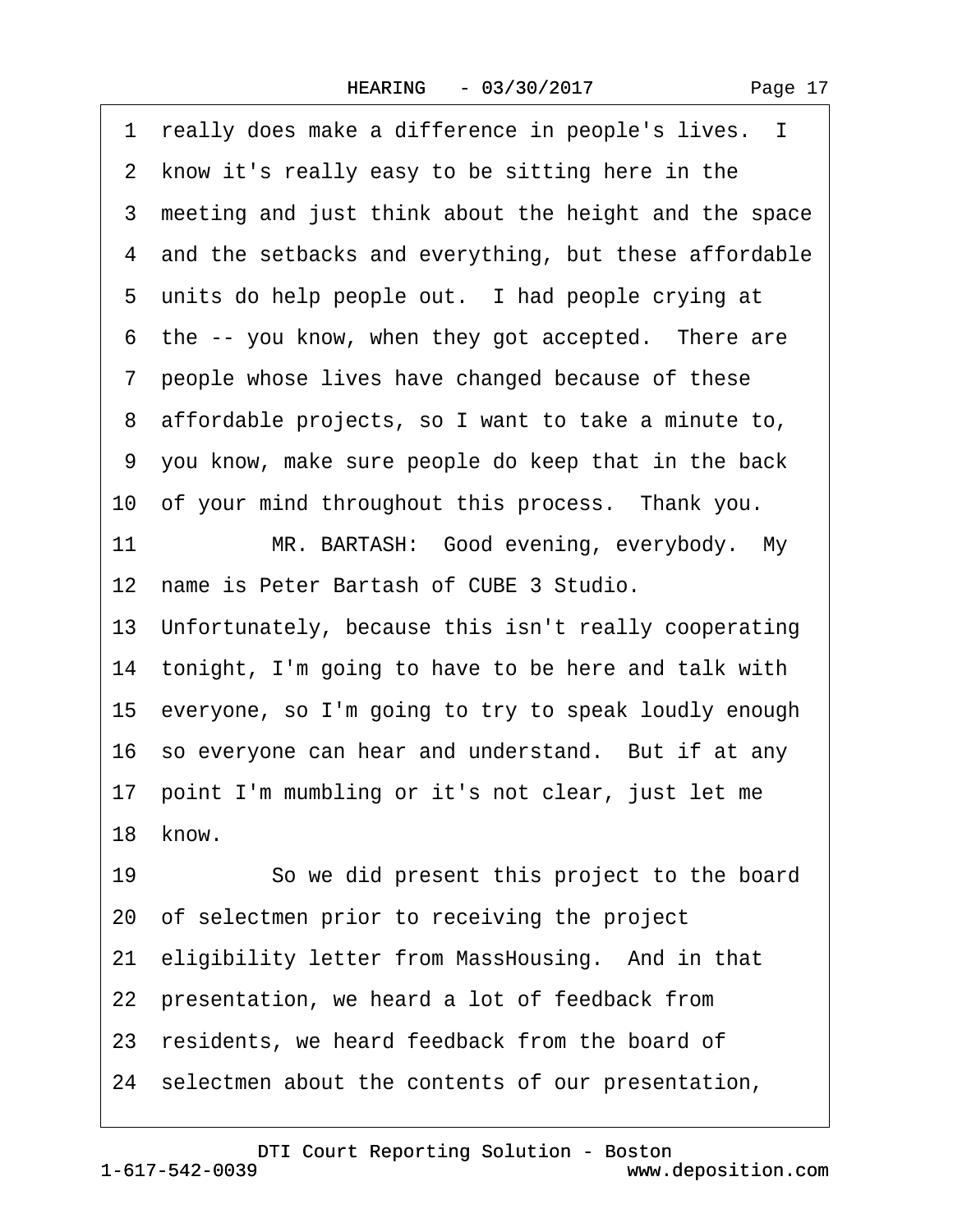|  | Page 18 |  |
|--|---------|--|
|--|---------|--|

·1· about the application, about the proposal in general. 2 And we, as a team, had done a pretty close 3 look at the existing neighborhood and the patterns of 4 developments in and around the site along Harvard 5 Street, so we had a lot of process that was internal ·6· to our group that we weren't really sharing with the 7 board or with the community. And we feel it's really 8 important in order to help put this development in 9 context. 10 So as a framework for what we're going to 11 show you tonight, I think that David, Danny, and also 12 Geoff have spoken to a great degree about what's

13 there right now. The first part of our presentation

14 is going to take us through what we see and feel

15 around this site. We're going to kind of move

16· quickly through that, and then we'll start talking

17· about the actual proposal in front of us today for

18 this new project, new building, and wrap up by

- 19· looking at some of the analysis of the potential
- 20· impacts from this building on the surrounding

21 community.

22 We also have the traffic engineer, civil 23· engineer here tonight as well to speak just in broad, 24 high-level terms about the initial studies in those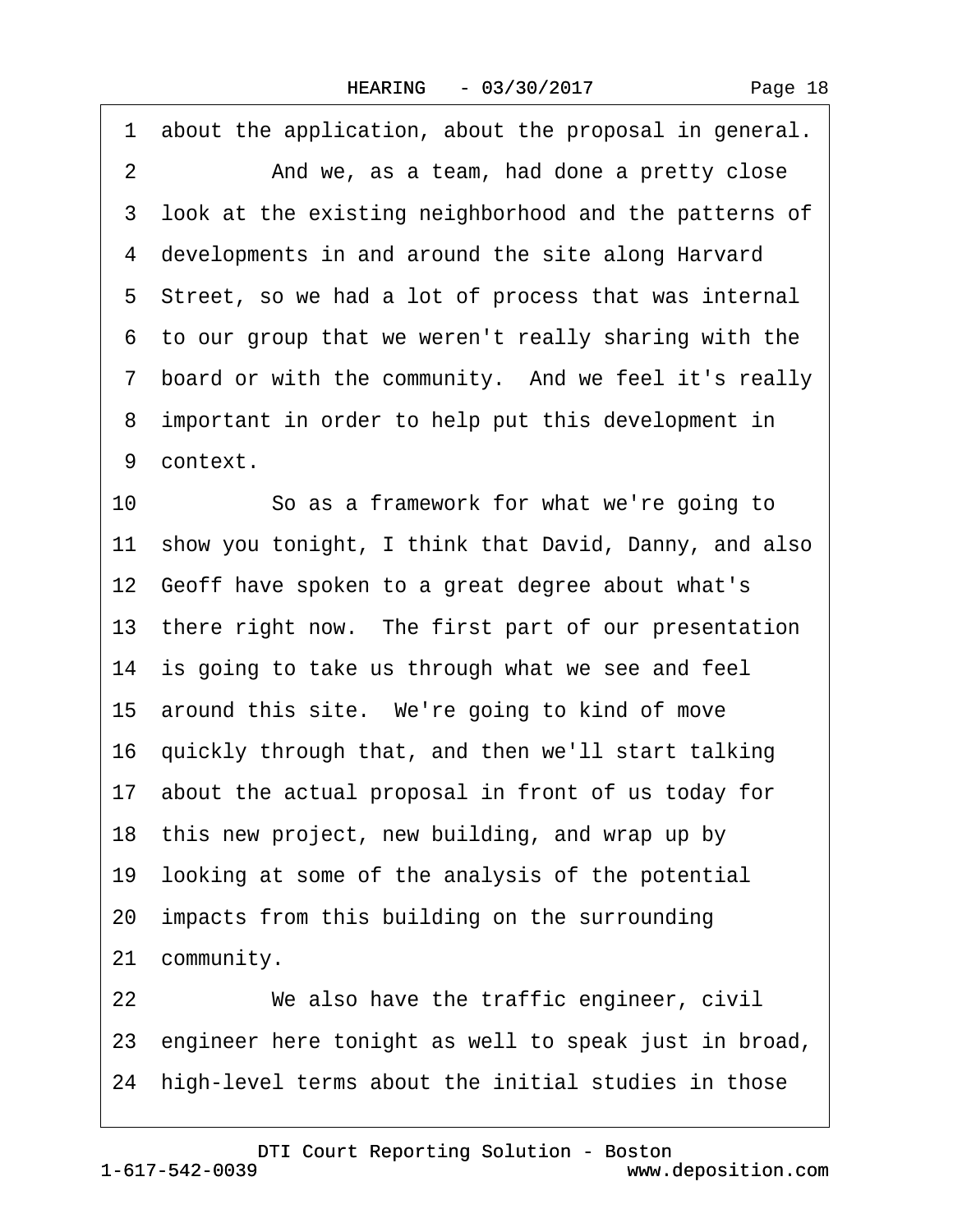|  | Page 19 |  |
|--|---------|--|
|--|---------|--|

·1· areas to set the stage, knowing that we're going to 2 talk in more detail later on throughout the process. 3 But at any point, feel free to interrupt 4 me, ask questions, stop me, tell me to speed up. I'm 5 happy to go in either direction. 6 **So here's the overview that we just talked** 7 about. We'll keep going. 8 • • And now, site location and context, just to 9 start. So we sit here on Harvard Street right at the 10 intersection of Thorndike Street and Harvard Street. 11· We do have Fuller Street coming up from the 12 southwest, creating that four-way intersection at 13 this corner. As David and Danny mentioned, there are 14 three gas stations on the other corners of this 15 intersection. 16 • • And when David spoke about there being a 17 disconnect in the retail corridor along Harvard 18· Street, I'm not going to use -- try to use language 19· to illustrate that point, other than to say, as we 20· get to looking at the renderings of the project from 21 either direction on the street, what was apparent to 22 us is something we noticed when we were there walking 23 around looking at the site. 24 When you're approaching from Harvard Street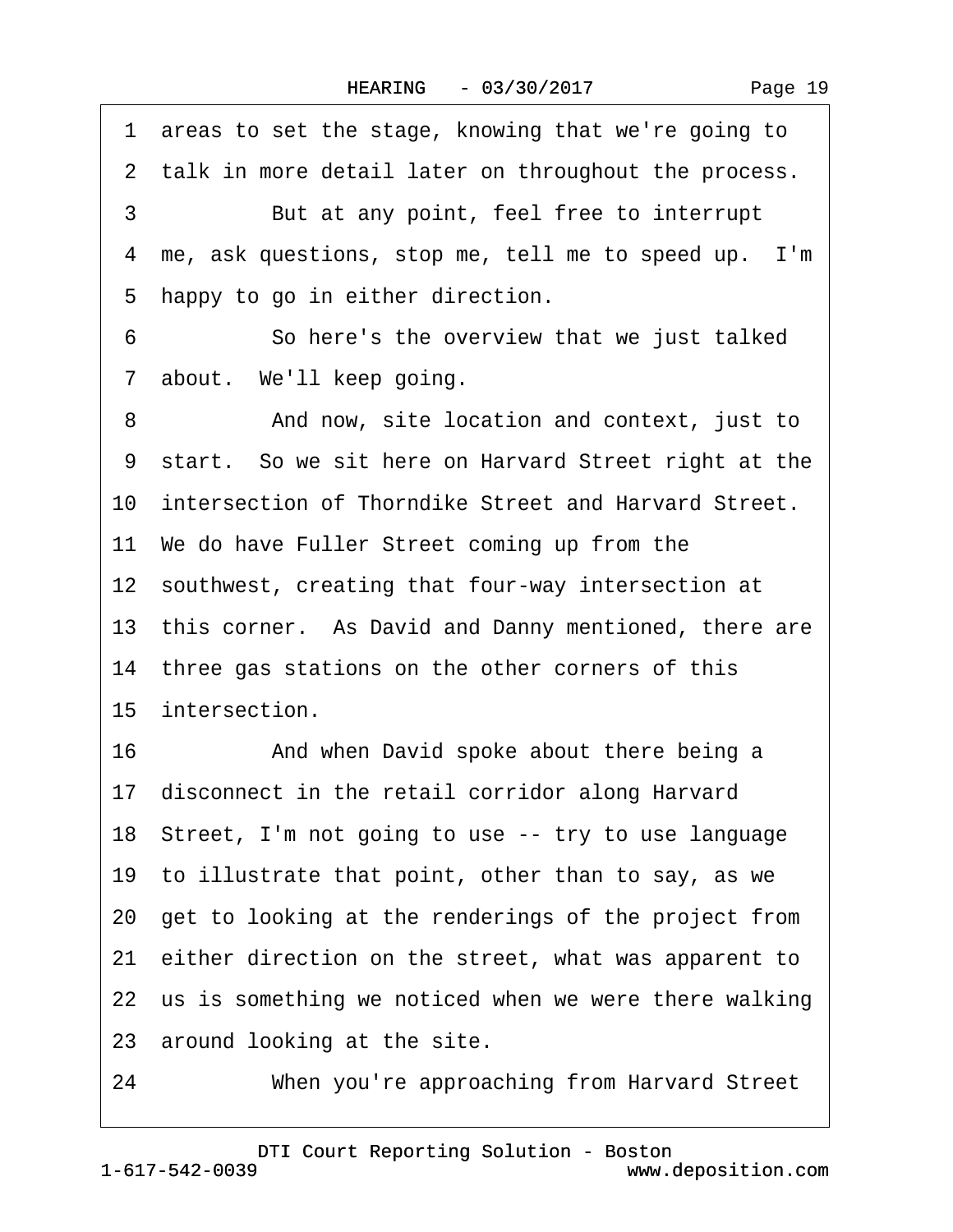·1· traveling down from kind of the southeast and moving ·2· northwest along Harvard Street, there's a consistent 3 pattern of retail that sits right up against the ·4· sidewalk.· And as soon as you pass the edge of -- 5 this kind of edge that sits right before the block 6 where Thorndike Street is, then there's this 7 transition to nothing. If you walk about another 500 8 or 700 feet, you end up coming to the Starbucks. And ·9· then past the Starbucks you have to walk even further 10 to finally come back into a retail environment again. 11 So that gap is really just a space in experience for 12 pedestrians as they move along Harvard Street. 13 • And so our proposal is really trying to 14 mirror the successful street wall that we have a 15 little bit further down Harvard Street, create that 16· same condition at this corner to reinforce the 17 pedestrian realm at this edge, and also to really 18 kind of be that point to link those two zones at the 19 other end of Harvard Street. 20 This is just a map of the public 21 transportation options that Danny outlined earlier. 22 And here we're identifying just the zoning 23 that sits in and around the site. So everything that 24 sits along Harvard Street, though for Harvard Street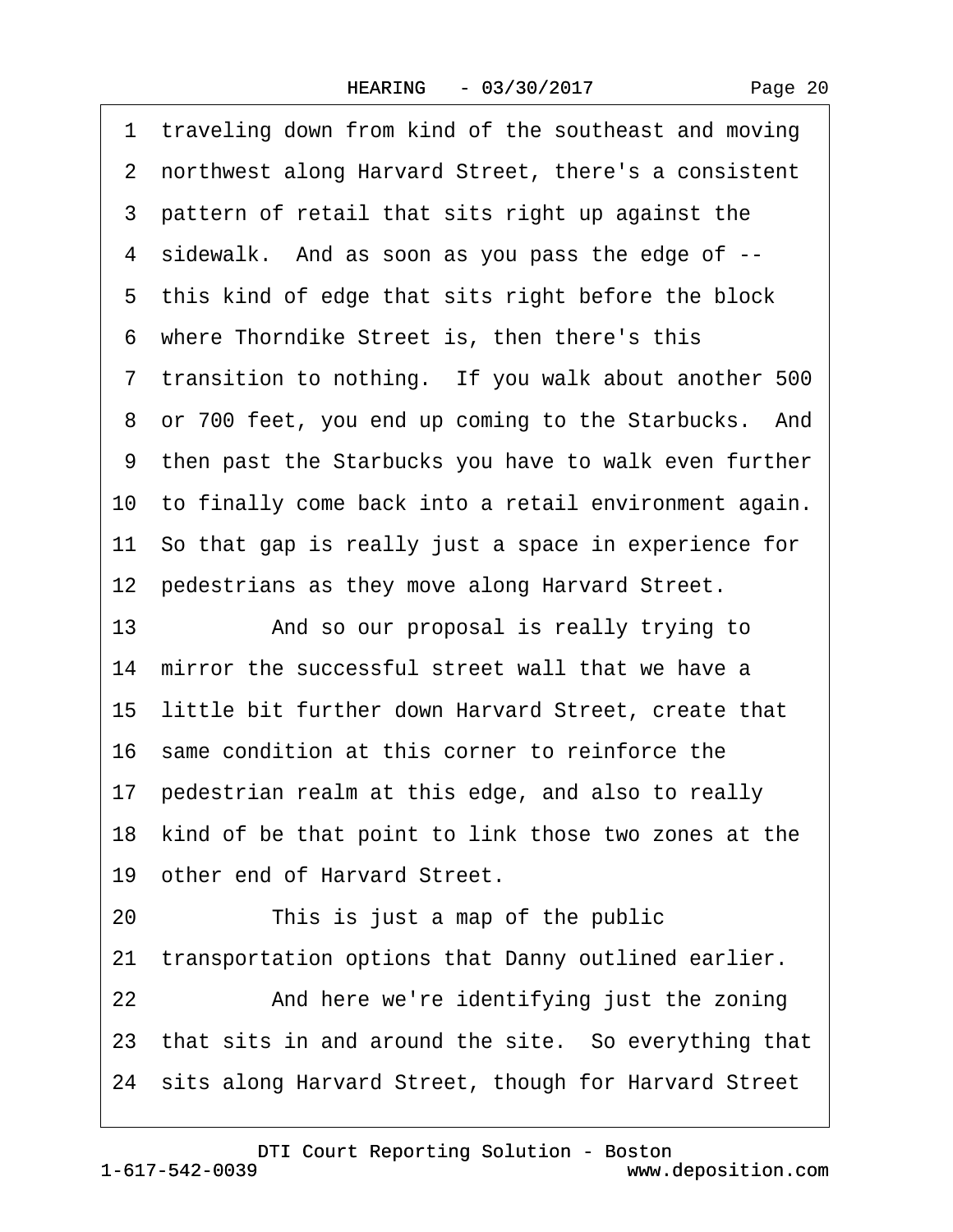1 it is consistent, it is, in some sense, a buffer from 2 Harvard Street back to the residential neighborhoods 3 that sit behind Harvard Street on the other side of 4 the street. 5 • **And so here we are in the L-1 district,** 6 which has a height limitation of 40 feet. And you'll 7 notice we abut the T-5 district, which does have a 8 height limitation of 35 feet, four stories. 9 What we did is we took a pretty close look 10 at other similar projects along Harvard Street in 11 between these two points of connection that we're 12 trying to bridge the gap between. And this is a 13 mixture of three-and-a-half to four-story buildings 14 that do sit along the street that do have a primarily 15 masonry look and feel. They were built anywhere from 16· 70 to 100 years ago, so they have specific details 17· and character and elements that you would expect for 18 traditional buildings: well-designed bays, 19 commercial-scale windows, strong cornice lines. 20 • And without really expecting this to be the 21 case, when we put this exhibit together we actually 22 looked at it and stepped back and said, hold on a 23 second. We're onto something. Because we know that 24· our project is the second one down on the left-hand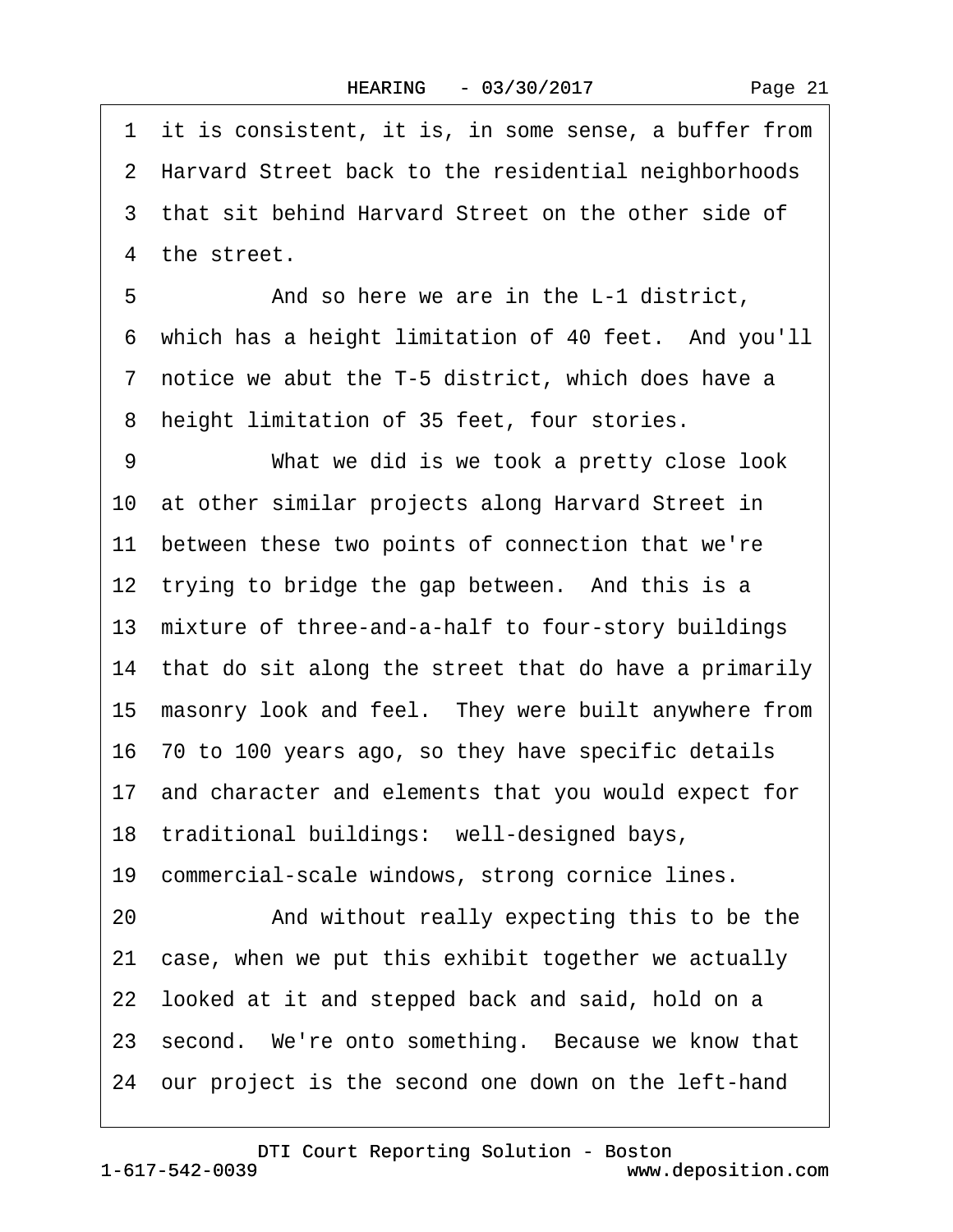Page 22

·1· side, but at first glance, it does start to feel like

2 it fits within this family of buildings that is

3 already existing along Harvard Street.

4 Here we've gone through and done an ·5· analysis of heights, both of the proposed project but 6 also in the surrounding context. And the number that 7 we have here is an absolute on our specific building 8 itself, and our building is represented in blue at ·9· the intersection of Harvard and Thorndike Street in 10 the center of the screen.

11 So the building, it is four stories at the 12 intersection at its corner where it's up against 13· Harvard Street, and the height from the ground to the 14 top of that parapet is 47 feet. Now, we have 15 incorporated a step-down as you move up along 16· Thorndike Street, and the height of that location 17 steps down to 35 feet to that structure. 18 You'll notice immediately behind that 19 structure, where we have the existing single-family 20 residence and other single-family residences along 21· Thorndike Street, we're seeing a range of heights

22· from the mid 30s to the mid 40s at some of those

23 residential buildings. They are residential, they

24 are single-family, but they are big. They are big.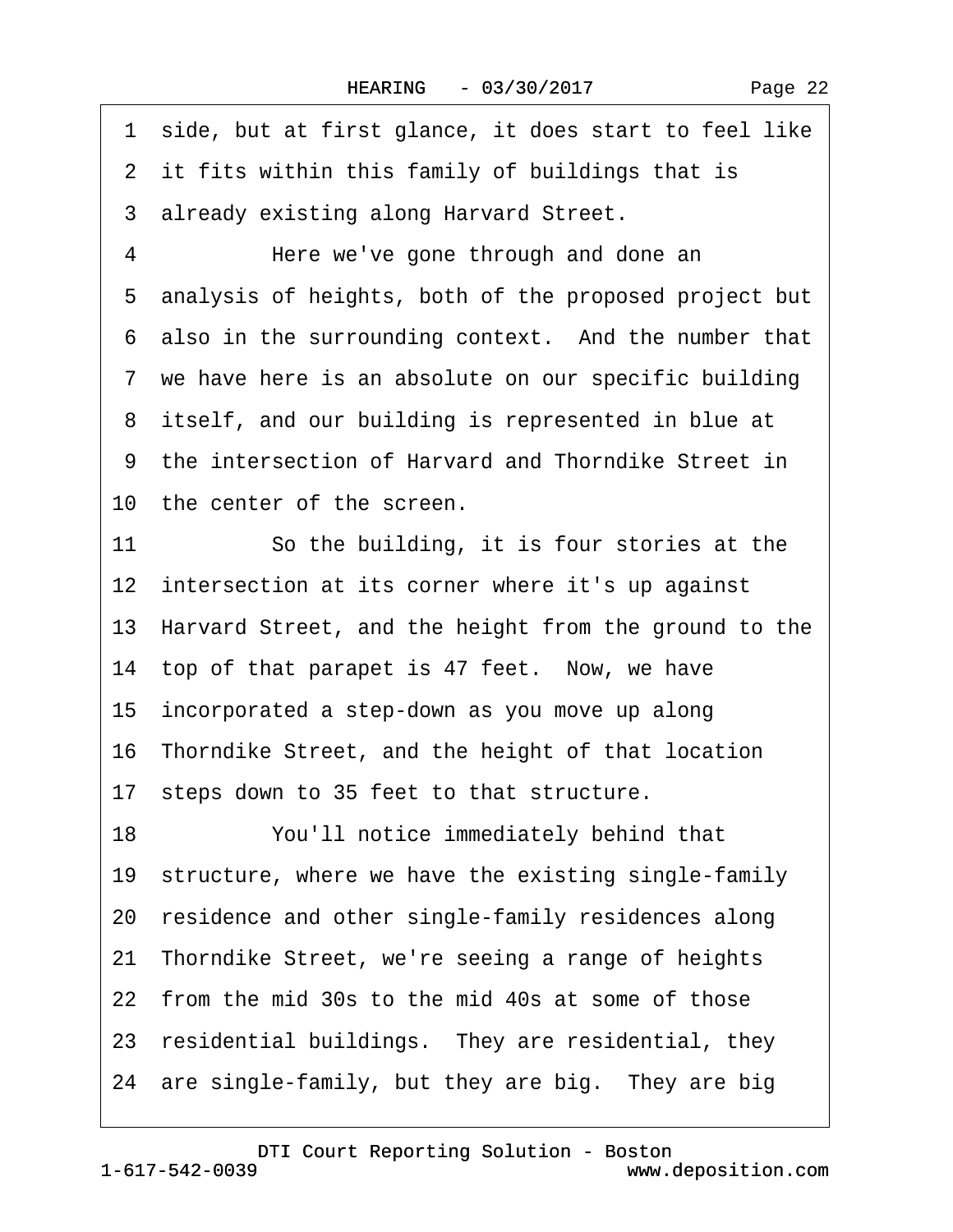·1· homes.· They have big roofscapes, they are grand, 2 they have beautiful details, and we want to pay them 3 some sense of respect by starting to step down and 4 respect their edge of the neighborhood as well, 5 knowing that they are a transition from this ·6· commercial zone along Harvard Street back into that ·7· residential neighborhood feel. 8 **8** · · · So this is a view on Thorndike Street 9 looking back towards Harvard Street. The proposed 10· building is ghosted in on the right-hand side of the 11 street, and you'll notice the two heights that we 12 were talking about, the 47 feet and the 36 feet to 13 the right here. We have 40 feet to the peak of the 14 roof of the single-family home that sits directly 15· behind the site on the right-hand side, and the 16· height does step back down to 42 feet for the next 17 house further down. Now, there's kind of a stepping 18 here that's starting to naturally emerge, but we're 19 also up as well too. 20 MS. POVERMAN: Peter, what height do you 21 have to be at to get that angle? 22 MR. BARTASH: Which angle? 23 MS. POVERMAN: I mean, if I'm looking at 24 that, I mean, I feel like I'd have to be, with the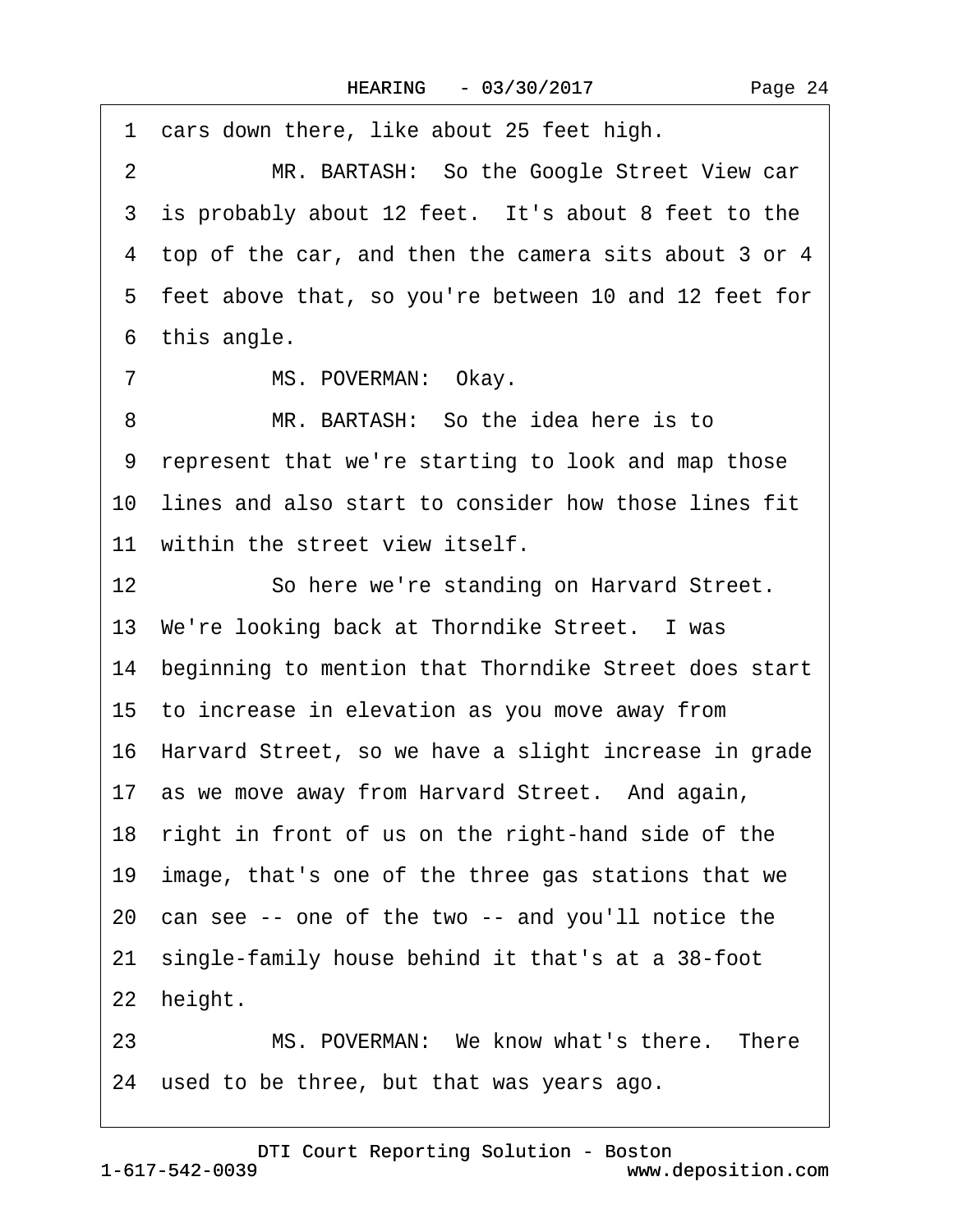| Page 25 |  |
|---------|--|
|         |  |

| 1  | MR. BARTASH: Yes, right. Because the                    |
|----|---------------------------------------------------------|
|    | 2 third would have been included as what's indicated as |
|    | 3 No. 1 on the site, which has been discussed has been  |
|    | 4 a restaurant and is now proposed as residential.      |
| 5  | MS. POVERMAN: Right. It's the site.                     |
| 6  | MR. BARTASH: This is just the existing                  |
|    | 7 site to describe the boundaries. Before we move past  |
|    | 8 this, just briefly for context, Thorndike Street is   |
|    | 9 on the right. We have an existing single-family home  |
|    | 10 to the rear, which is set between 5 and 6 feet from  |
|    | 11 the property line that abuts our property. And then  |
|    | 12 to the left we do have this parking lot that serves  |
|    | 13 the Starbucks and retail building that is northwest  |
|    | 14 of the site.                                         |
| 15 | Just in terms of elevation, the parking lot             |
|    | 16 to that side of the property is about 5 feet below   |
|    | 17 the elevation of our site itself, and there is some  |
|    | 18 existing retaining along the left-hand edge of the   |
|    | 19 property and the rear of the property in this image. |
| 20 | MR. HUSSEY: Could you tell me how many                  |
|    | 21 parking spaces there are now at the restaurant, the  |
|    | 22 existing property?                                   |
| າາ | MD RADTACH: So right now there are four                 |

23 MR. BARTASH: So right now there are four 24 active parking spaces because the others are being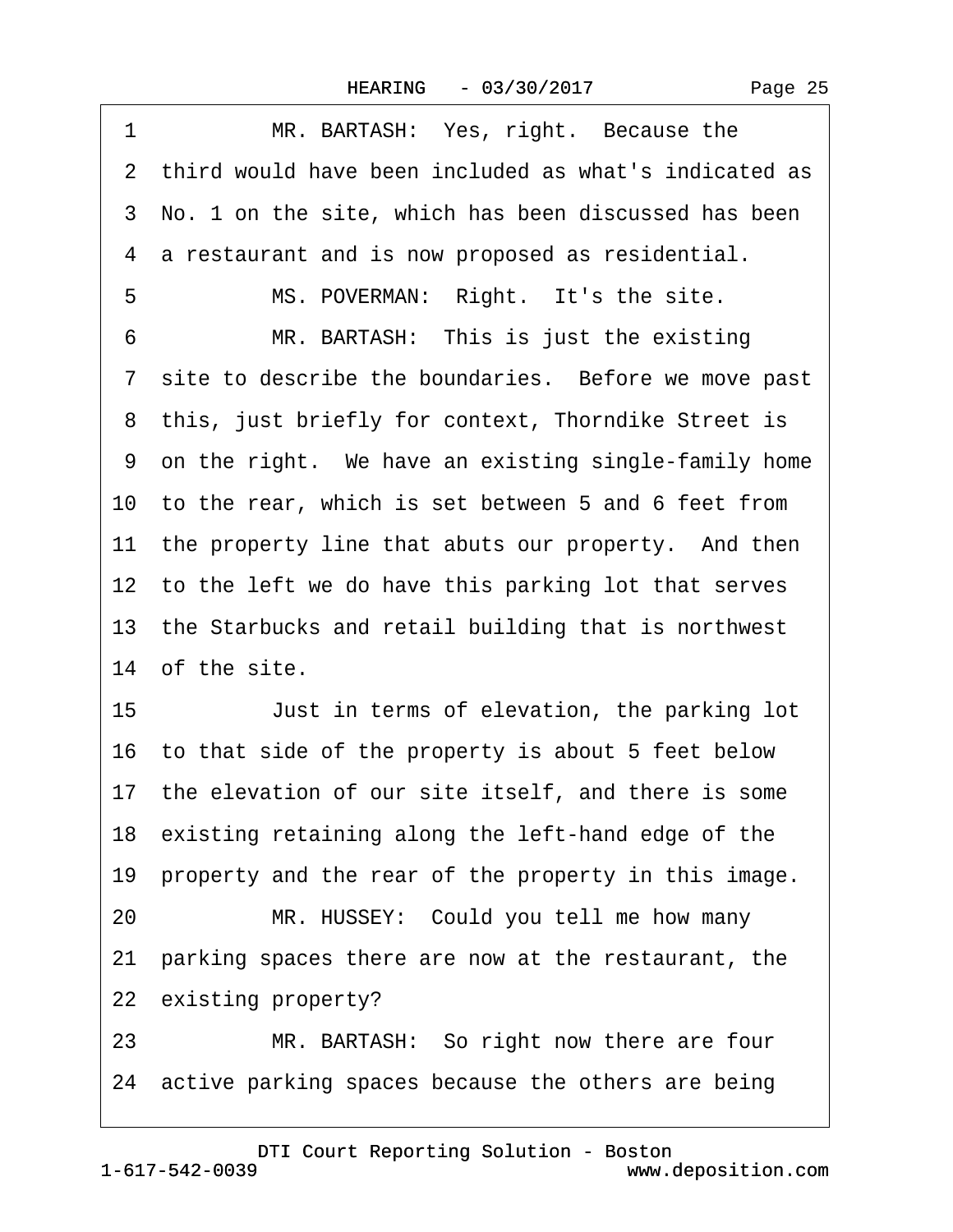·1· occupied by the shipping container, and I believe the 2 total parking count there is nine. 3 MR. DAVID DANESH: I think it's six. 4 MR. BARTASH: It is six? Okay. 5 This is just identifying the existing curb ·6· cuts, and I believe the traffic engineer is going to 7 talk a little bit more about that when we get to his 8 portion of the presentation. 9 **· · · So this is the existing building that we** 10 talked about that's on-site now that's serving as a 11 restaurant. This is the view from Thorndike Street 12 looking back at the existing building, and this is 13 actually a recent photo showing the shipping 14 container and the fence that sits along the property 15 line from Thorndike Street in the existing conditions 16 today. 17 · So project facts: So we set out a series 18 of design objectives at the start of this process 19 when we first met with members of town staff and just 20· started to think about how we could even approach 21· this. 22· · · · · ·To David and Danny's credit, they did come 23· to us and say, we don't want to just propose the

24· biggest possible building we could propose on this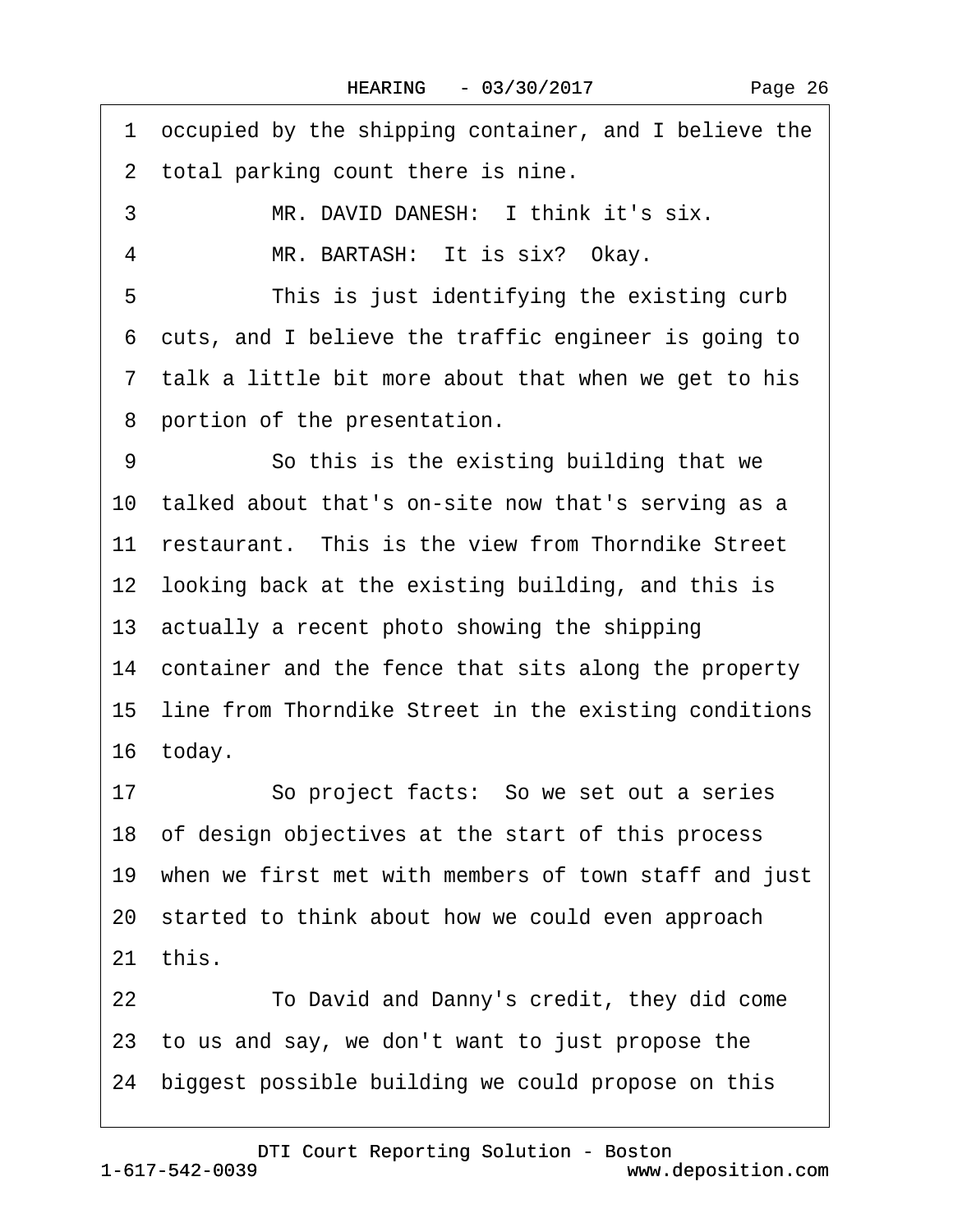1 site. We want to think critically about establishing 2 design criteria and adhering to those criteria to 3 create a building that is tied in with its 4 surroundings. 5 • • And so we wanted to improve the pedestrian ·6· experience along Harvard Street; we wanted to extend ·7· the Harvard Street retail corridor; we wanted to ·8· respect the residential character of Thorndike ·9· Street; we wanted to articulate the massing, 10 vertically and horizontally, to reduce the visual 11 scale of the building; we wanted to respond to the 12 Coolidge Corner design guidelines; we also want to 13· develop a timeless design language and material 14 palate. 15 This is just the -- these are the numbers 16· that lie beneath the plans and the proposal that 17 you're looking at. It is the 17 units, the roughly 18· 1,800 gross square feet of proposed building on this 19 site, and also the 12 parking spaces that we've 20 proposed here. 21 · · So building plans: The proposed building 22 plan, we've located -- so there are a few things to 23 note: From a big-picture standpoint, we've put

24· active program along Harvard Street, both the retail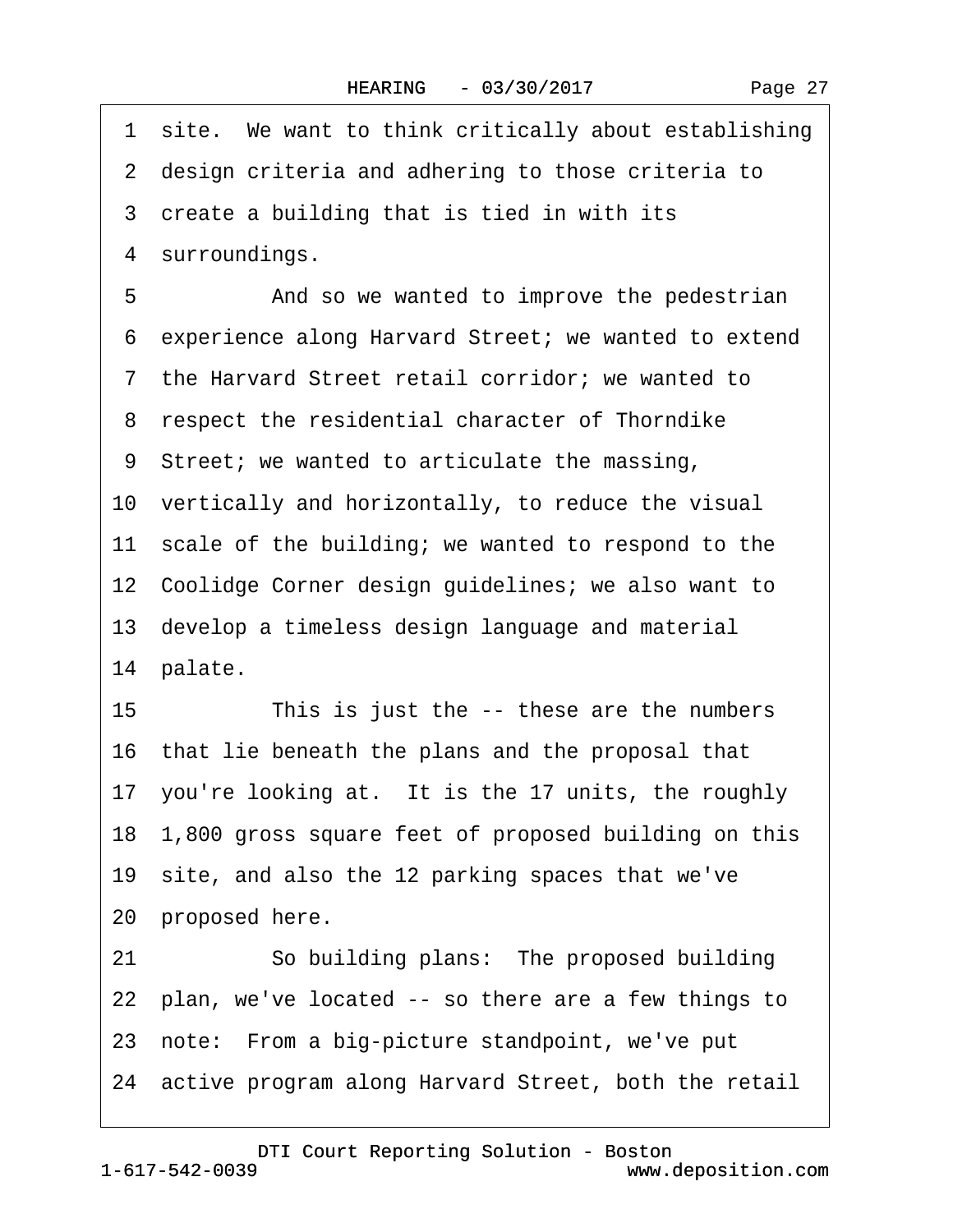·1· and the residential entry lobby, and we've located 2 the residential garage entry along Thorndike Street 3 and set off the street by recessing it into the 4 garage. 5 So anything that you see in the gray color 6 is the actual parking area with a new garage 7 footprint. Anything with a darker blue/purplish tone 8 is either a service space or a stair or an elevator 9 that ties in with the building above. The yellow is 10 the residential entry lobby. And then the red tone 11 is the retail block that sits at the front edge of 12 Harvard Street. 13 What you'll also see is that at the front 14 edge, though we're sitting on the property line with 15 the columns that we have in front of the building, we 16· are stepping back the storefront to create little 17· pockets of space that could be used as outdoor 18· seating and start to create some touchdown space 19 along the sidewalk edge for people. 20 **This is an exhibit that talks about vehicle** 21· sight distances from the garage entry, and we're 22· going to come back to that when we talk about 23 traffic.

24 This is the typical floor plan. It is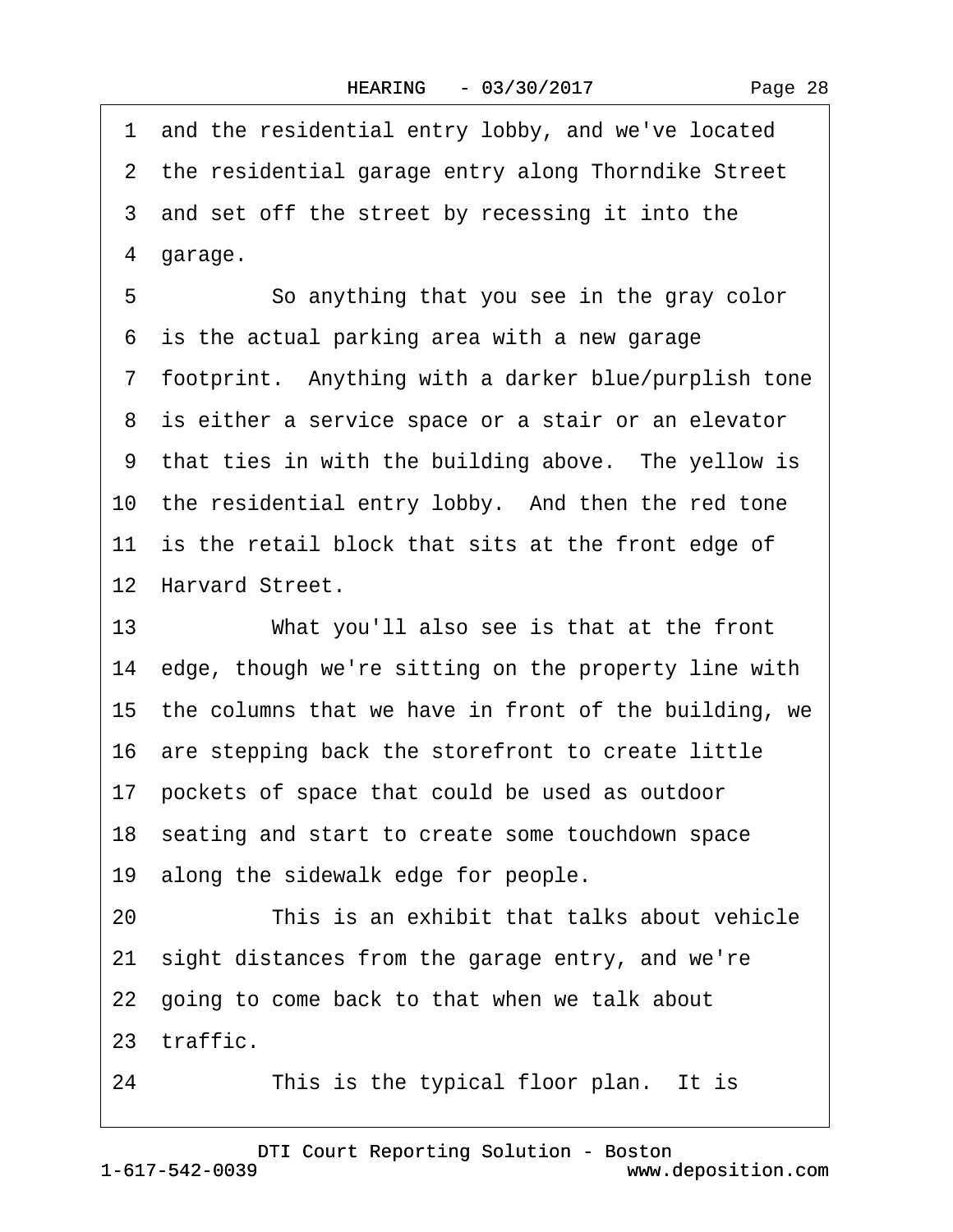1 consistent for levels two and three. You'll note we 2 have the double-loaded corridor. It's just running 3 right down the center of the building with units on 4 either side. And anything that you see in the darker 5 color on the screen, that darker blue or purplish ·6· tone is either a stair or an elevator. 7 As we get up to the upper floor, the fourth 8 floor, you'll note that the two units on the rear of ·9· the plan do drop off and become private outdoor space 10· for the two units that abut that space on the upper 11 floor. And so the bulk of that four-story is 12 concentrated toward the Harvard Street side of the 13 project. 14 This is the roof plan, which shows that we 15· are proposing rooftop mechanicals on a flat roof that 16 are centered over the corridor and just concentrated 17 in the center of the building. 18 **I'll talk about this section very quickly.** 19 Again, we talked about how does this thing work and 20 step down. If you move from left to right, from 21· ground to roof, looking at this section, on the left-22 hand side we have Harvard Street, and on the right-23 hand side we have the existing abutting home. 24 You'll note the change in grade and the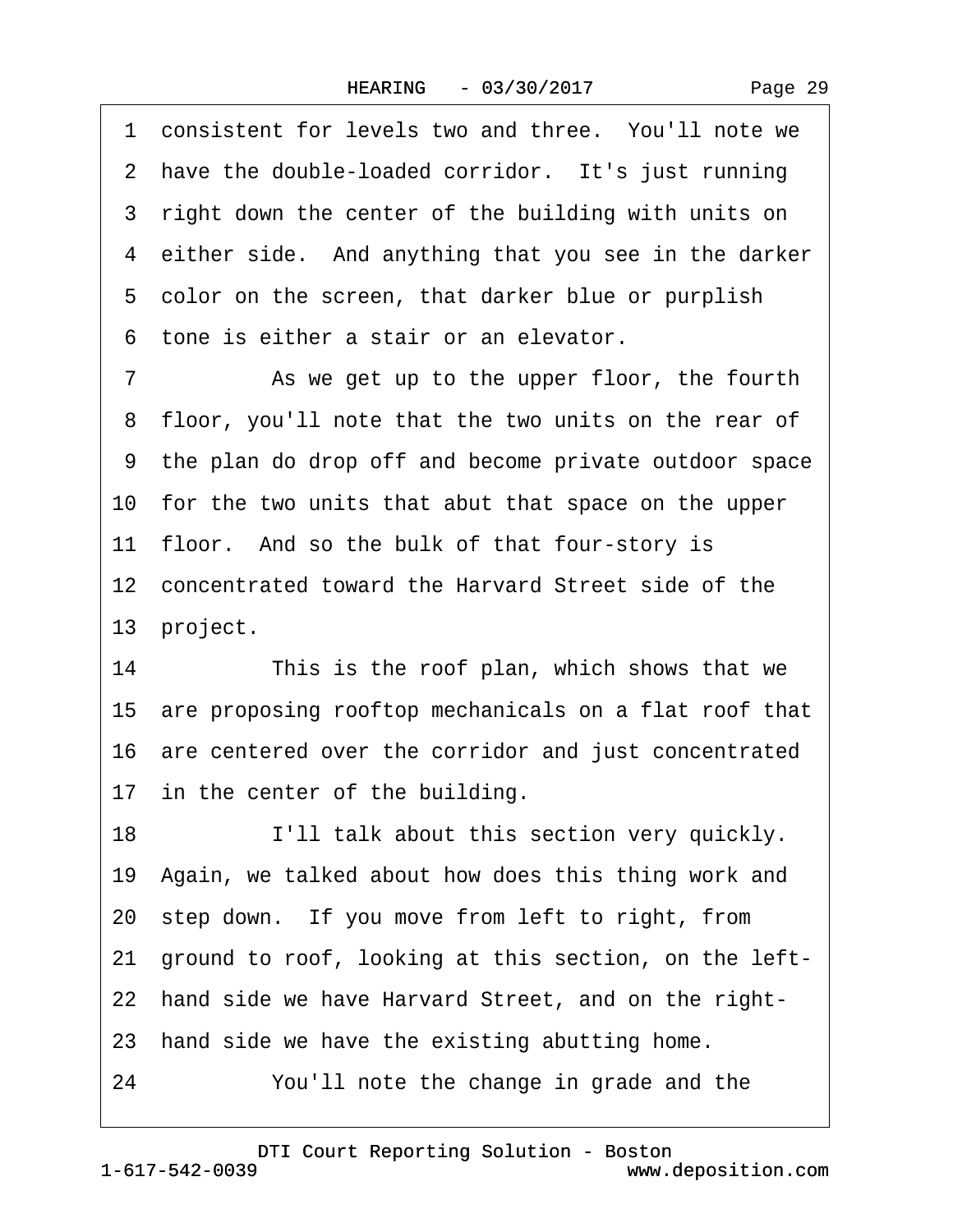·1· fact that the grades will start to step up as we get 2 to the right-hand side. But you'll note that as your 3 eye follows the line of the roof, we've also 4 eliminated that upper floor on the right-hand side of 5 this section as we step down toward the neighborhood ·6· side.· And we've set the entire fourth floor in on 7 the plan by a foot to be able to start to create 8 really vertically and change the materials to kind of ·9· define that upper floor and distinguish it from the 10 body of the building. 11 So the moment that we've all been -- well. 12 I've been waiting for, to show you what the building 13 actually looks like. 14 So this is a rendering taken from Harvard 15 Street. And when we showed the last series of 16 renderings to the board of selectmen, they were very 17 early, rough images. They were dark, they were 18 heavily toned, there wasn't really a lot of subtlety 19· to them, and they didn't really accurately represent 20 the context. 21 · · So we went back. We updated our model. We 22 took some time to really map out tree locations on 23· Harvard Street, to make sure we're capturing the 24· appropriate scale along Harvard Street, and to show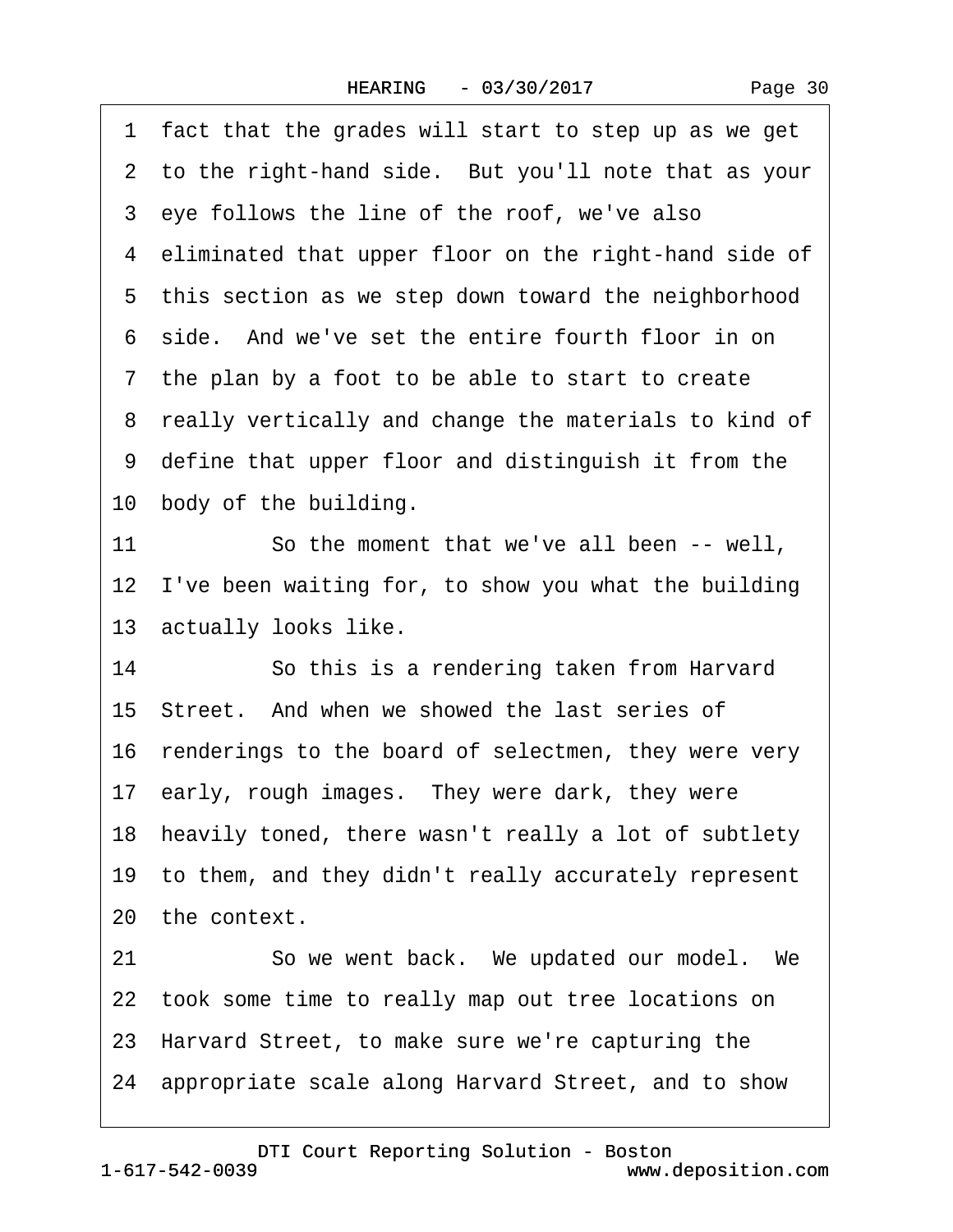·1· exactly what we feel this building is going to look 2 and feel like when it's built on this site. 3 **So as you're standing here on Harvard** ·4· Street, again, looking and facing northwest, you'll 5 see that retail corridor that I was mentioning kind ·6· of immediately in the foreground, the image on the 7 right-hand side. But as soon as you get past the end ·8· of that one-and-a-half-story building, it turns into 9 a parking lot. And today, that parking lot then 10 travels all the way down until you get to the 11 Starbucks building, which is roughly in the center of 12 the image in a very dark tone. It's very difficult 13 $\pm$  to see. 14 What our proposal does is it uses material 15 at the base to define that base and continue that 16 retail experience along the street edge. We then 17· grouped the second and third floors using a 18· consistent brick material and residential punched

- 19 window openings to really create and define a second
- 20· and third story that feel separate from that fourth
- 21 upper story, which is lighter. It's more
- 22 transparent. It's meant to feel as if it starts to
- 23· blend into the, kind of, sky as you're looking down
- 24 along the street edge.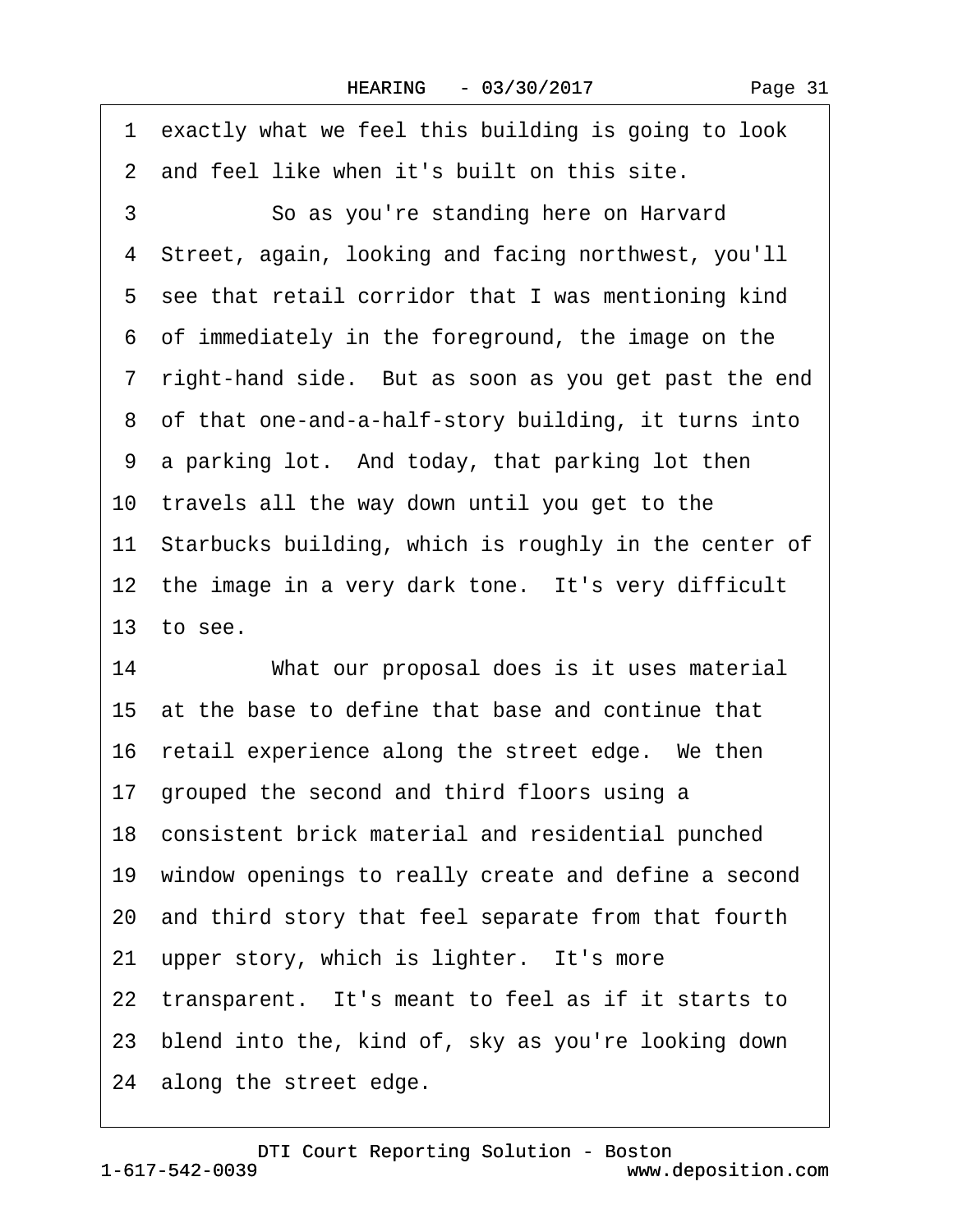·1· · · · · ·All of these materials and moves and 2 changes in plane are architectural devices to work on 3 breaking down the visual scale of the building and to 4 let the -- the moves that are defining the 5 architecture of the building really become what the ·6· building looks and feels like from the street as you 7 experience it. 8 **So we'll keep going and look a little** 9 closer. This is from Thorndike Street looking back 10 towards Harvard Street. So we've pared some trees 11 out of this elevation or this image because there are 12 some trees that sit right in the foreground of this 13 image that would make it difficult to see anything. 14 But you'll note that we are taking the 15· building, again, as I mentioned, and we're stepping 16 it down as it gets towards the residential edge of 17 the neighborhood. We're also starting to change the 18 geometry of the wall along Thorndike Street. It's a 19 subtle curve, but what it does is it opens up view 20· corridors from the front of the abutting building 21· behind this proposed building and allows them access 22 to light and view past this building that they 23 wouldn't have if it were a hard edge. 24 I know it seems like a subtle detail, but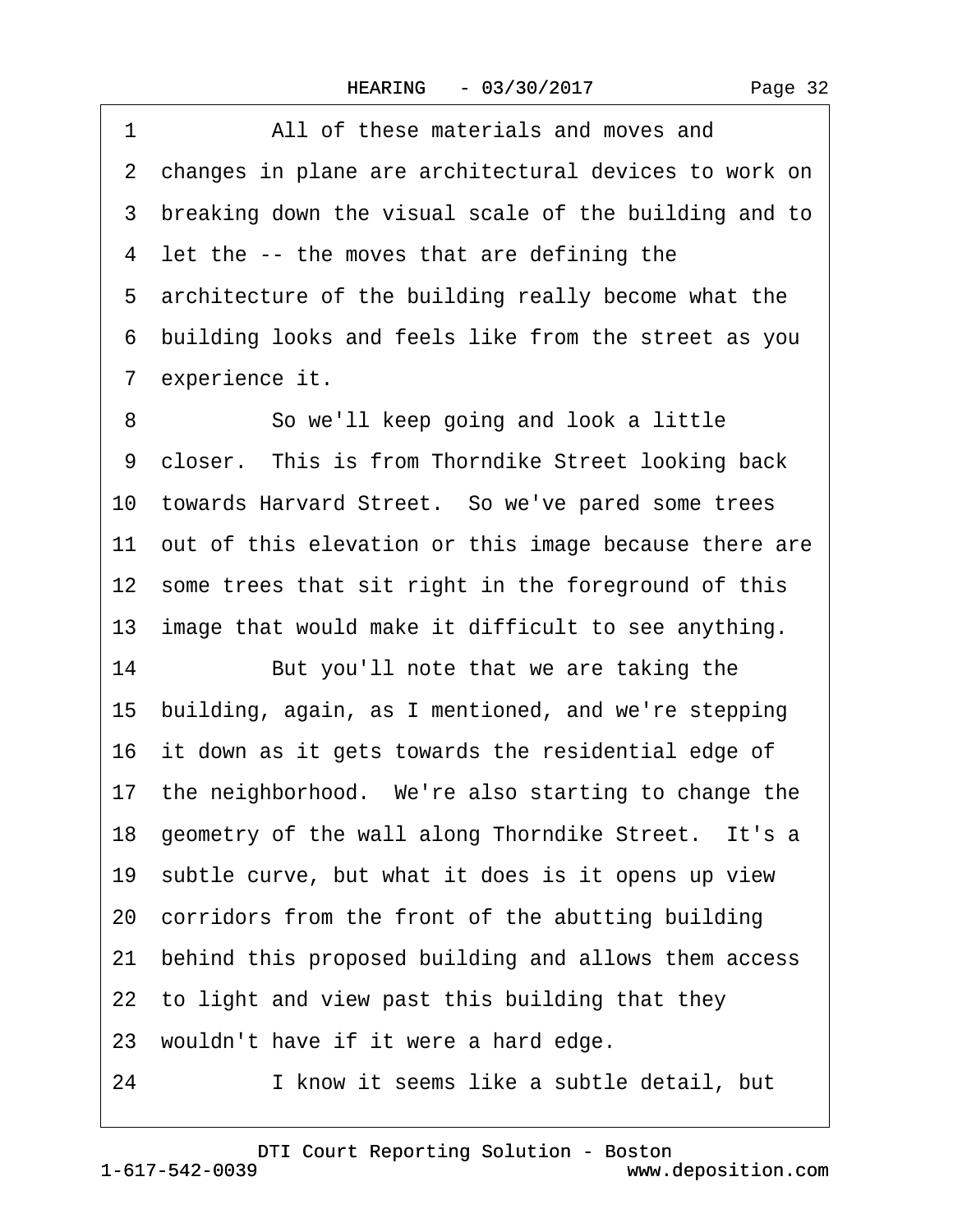1 it's not an easy one to achieve, both in terms of 2 planning the building and building the building. But 3 we feel that subtle details like this are important 4 to distinguishing this project from some of the other ·5· 40B proposals we've seen, which are just rigid, hard ·6· boxes that are attempting to grab gross square ·7· footage. 8 **8** · **So if we're standing at the intersection of** 9 Harvard Street and Thorndike Street, we're looking 10 again a little bit closer at this --11 MS. POVERMAN: I'm sorry, Peter. Sorry to 12 interrupt. Could you show us the previous page? 13 MR. BARTASH: Yup. 14 MS. POVERMAN: And now show us the one you 15 just went to. 16 Okay. So that side looks much more 17· detailed and differentiated versus if you go to the 18 next page -- or the previous page just looks like 19 sort of a monolithic slab of brick, so I don't 20 understand that difference. 21 MR. BARTASH: So that's a great question. 22 It's something we'd actually -- we spent a lot of 23 time thinking about. The question of where the 24· ground floor band of masonry starts and stops was an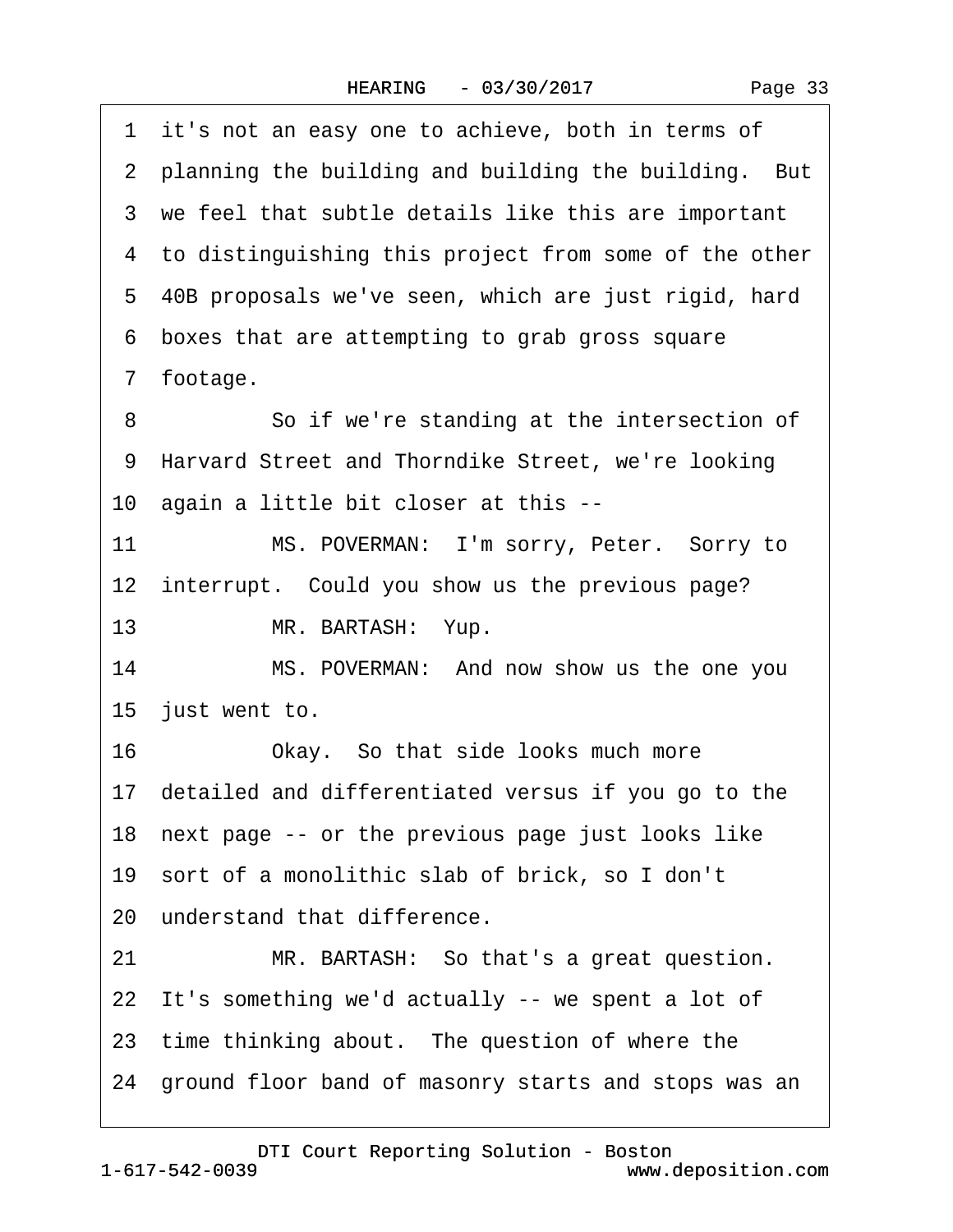·1· area of interest for us. 2 Originally, we had it carried all the way 3 up the street, but we felt that the proportion and 4 scale of the brick wall as you got further up the 5 street wasn't in balance by carrying the base all the 6 way through. And we also felt that we weren't trying 7 to drive the same sort of residential -- I mean 8 retail feel along the street edge as you move further ·9· up Thorndike Street.· So we wanted to transition the 10 material at the ground level to sort of concentrate 11 the retail edge and activity on Harvard Street. 12 That being said, that's something that 13 we're interested in looking at and exploring further 14 as we go through the process. 15 MS. POVERMAN: Thanks. 16 MR. BARTASH: So here again you'll see 17 raising precast headers and sills. We're really 18 trying to pay attention to how these other window 19· openings are detailed on buildings further down the 20· street that fit within the same family of building 21 that we feel this belongs to. 22 **Just keep going from here.** 23 **• • And this is the view from the other** 24· direction on Harvard Street, again, with that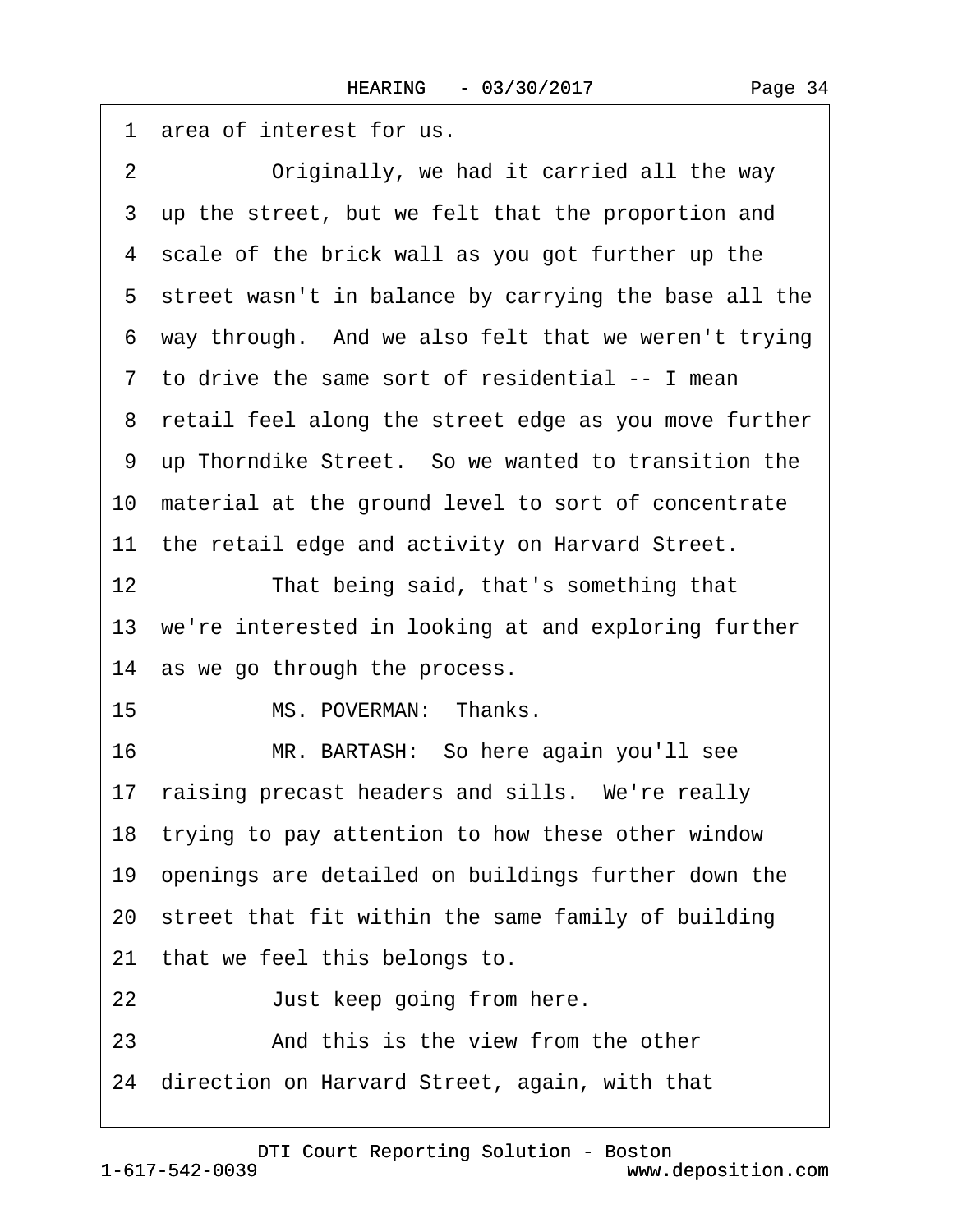| 1 Starbucks to the left of the image, the parking lot    |  |
|----------------------------------------------------------|--|
| 2 in between the Starbucks and the proposed building.    |  |
| 3 And you can see how this building just kind of fits    |  |
| 4 and fills that gap along the street.                   |  |
| So these are the 2-D elevations that<br>5                |  |
| 6 describe the 3-D images that we were just looking at.  |  |
| 7 And for technical purposes, the 2-D number in height   |  |
| 8 for this building is 46 feet 11 inches from the grade  |  |
| 9 to the top of that upper-most parapet on the fourth    |  |
| 10 floor.                                                |  |
| And this is the elevation seen from<br>11                |  |
| 12 Thorndike Street, this is the elevation to the rear   |  |
| 13 of the property facing the abutting residential home, |  |
| 14 and this is the elevation that faces the Starbucks    |  |
| 15 parking lot.                                          |  |
| So shadow studies: We also looked at<br>16               |  |
| 17 shadow studies for quite an extensive amount of time. |  |
| 18 When I say that, what I mean is in the past, on other |  |
| 19 40B projects, when we've looked at shadow studies     |  |
| 20 we've picked key points at the four seasons           |  |
| 21 throughout the year and expressed those and also been |  |
| 22 questioned about does that represent the worst-case   |  |
| 23 scenario? What are we looking at here?                |  |
| 24<br>So we've taken what we've learned from             |  |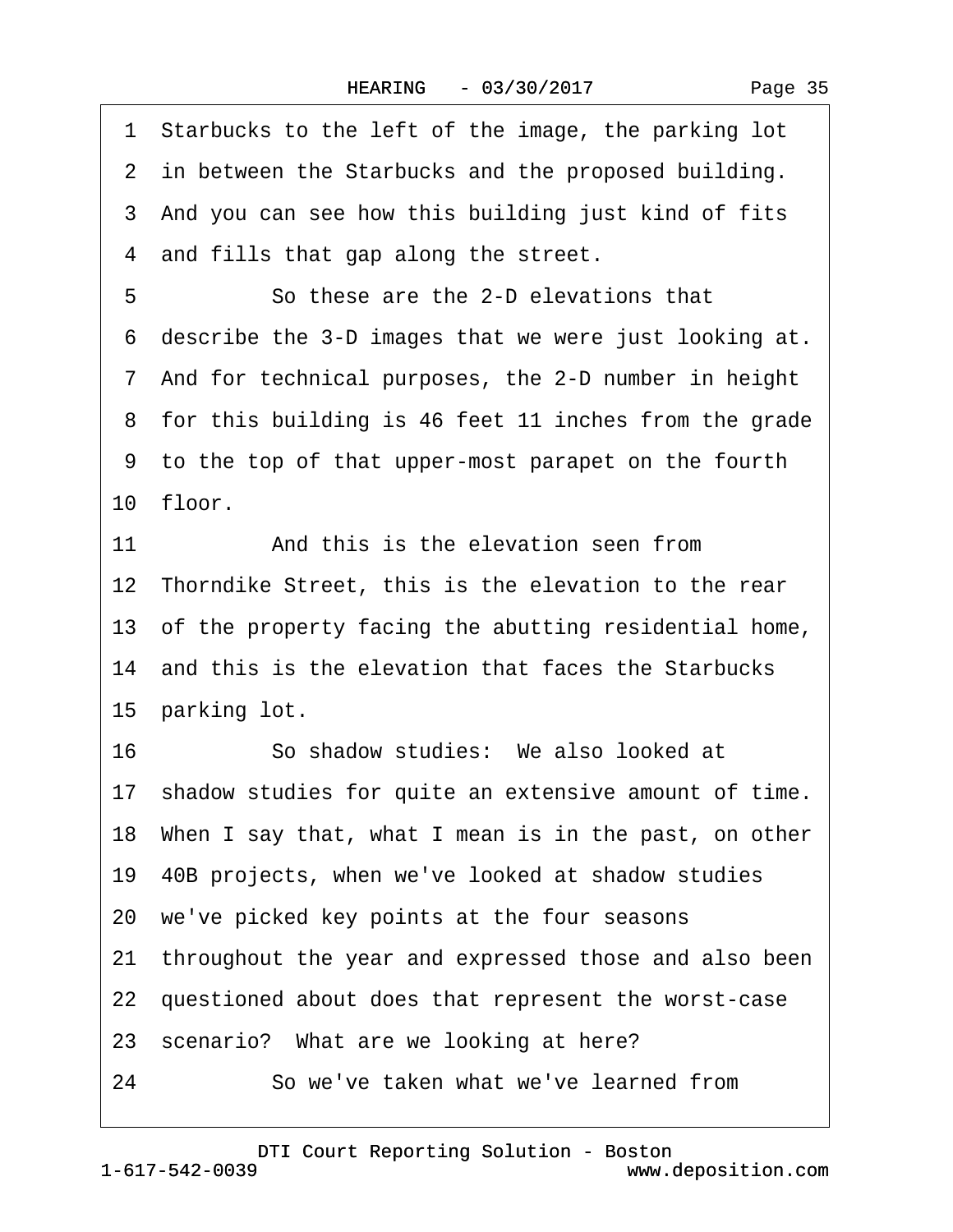1 those studies, and we have looked at worst-case 2 scenarios on the four points throughout the year 3 where the sun's just coming over the horizon and we 4 have the longest possible shadows in the spring, in 5 the fall, and in the winter, and also the moment just 6 before the sun does set, again, where we have those 7 long shadows.

8 So when we're looking at these images, our 9 proposed building is shown in blue. Anything that 10 you see in that dark gray color is an existing 11 shadow, and any new shadow that our building would be 12 adding is identified in red in the following slides. 13· So we're starting here in March, and we're just going 14 to move from morning to night and just kind of flip 15 through these as we go through. And you can see that 16 the sun moves from the right-hand side of the screen, 17 to the bottom, and over to the left-hand side of the 18· screen.· That's how that shadow tracks from west, 19 north, and then back to the east. 20 So the same thing. Now we're looking at 21· June, the middle of the summer; this is looking at 22· September; and this is looking at December when the 23 shadows truly are the longest.

24 • **And in terms of the methodology for what**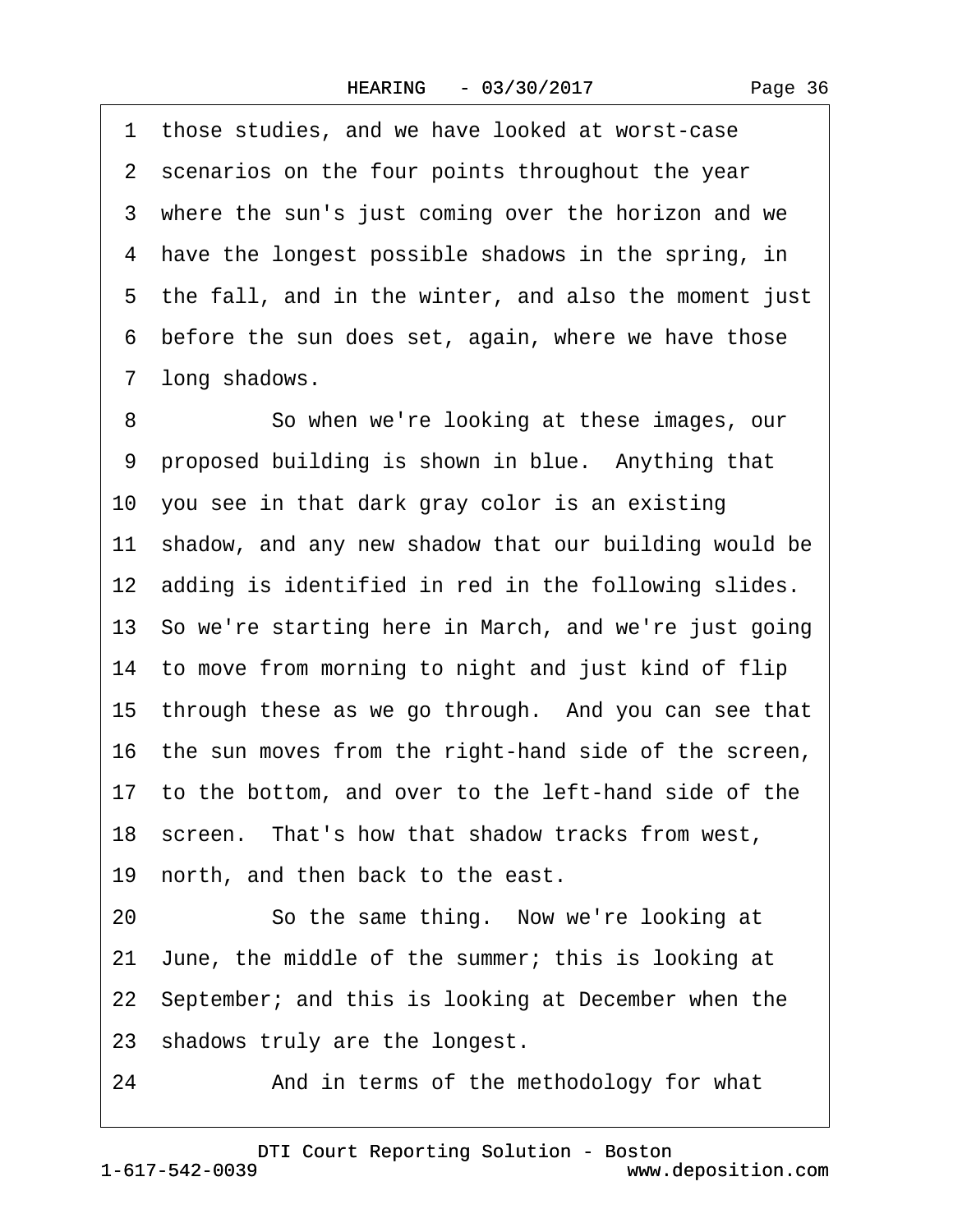1 context buildings were shown on this slide -- so when 2 you factor in the existing trees and the other homes 3 around this site, there are obviously more shadows 4 that are cast. What we've done is we've identified 5 the properties that we feel are contributing most ·6· directly to the shadows that are cast today on and 7 around our project site, and we've modeled those 8 around the proposed building in order to conduct this ·9· analysis.· As we start to layer in more buildings and 10 we start to layer in all of those trees, we end up 11 seeing shadow in most places most of the time, so it 12 kind of obscures our ability to observe where we 13 think the moments of shadow will be added by this new 14 proposed building. 15 **· · · So now we're going to take another step and** 16· look a little bit at the initial approach to civil 17 engineering for the project. Thank you. 18 MR. WILLIAMS: Thanks, Peter. 19 Madam Chair, members of the board, for the 20 record, Tim Williams with Allen & Major Associates. 21 • And what we essentially did was we looked 22 at what we can do outside the building envelope to 23 enhance the existing utilities. We looked at 24· pedestrian connections, what we can do to improve the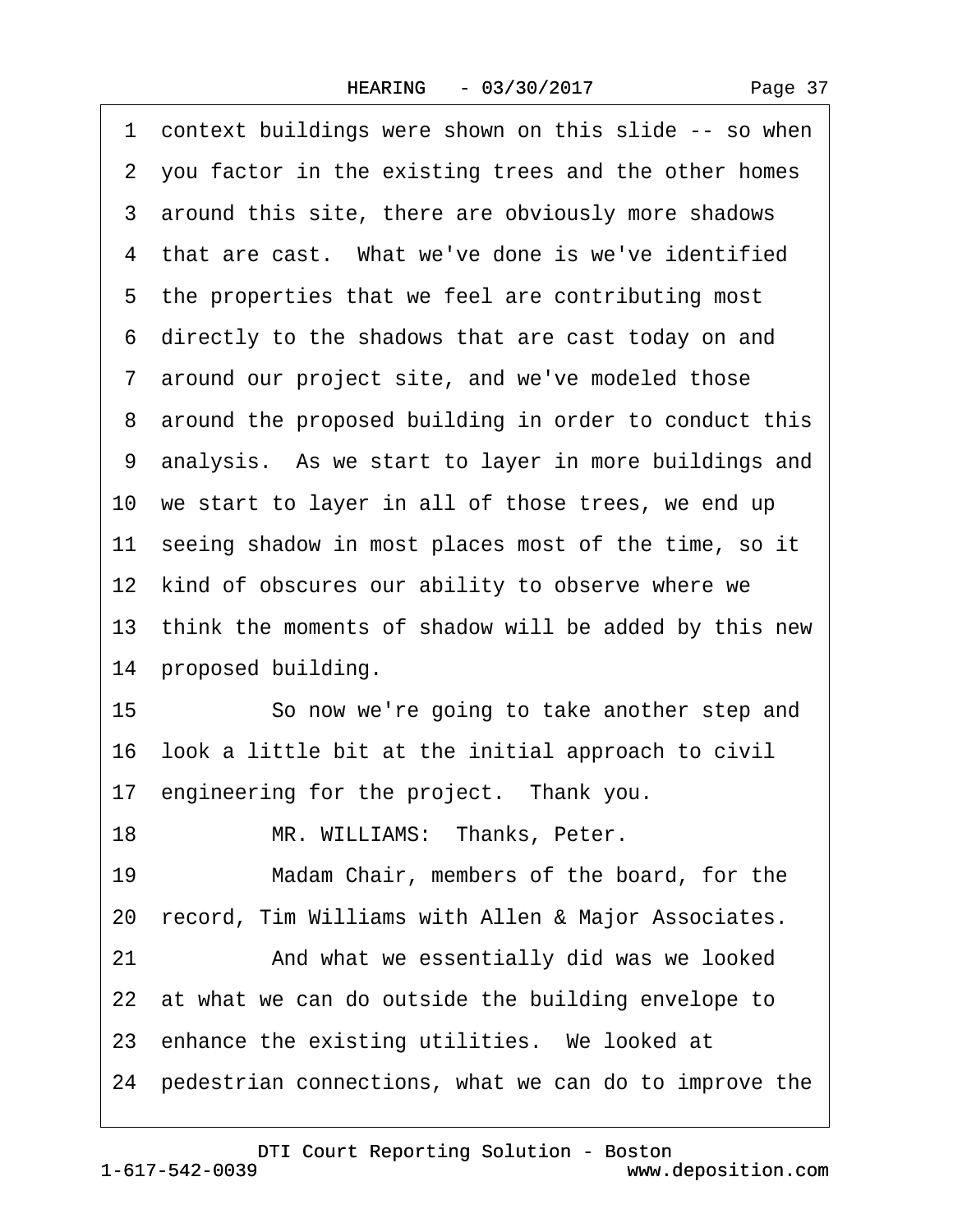1 sidewalks and add some green space, as much as we 2 could.

3 **So essentially the site, as we saw in an** 4 earlier slide, has three existing curb cuts. We're 5 proposing to reduce those down to one curb cut into 6 the building. We actually moved the curb cut from ·7· the intersection of Harvard Street and Thorndike 8 further down Thorndike Street, which would access the ·9· underground parking, and repurpose the curb cut on 10 Harvard Street to act as a loading area for residents 11 moving in and for the retail as well. 12 So under your zoning, the site would 13 require -- I believe it's 43 parking spaces, and 14 we're proposing 16, which is a good 15 sustainable-design practice. We're eliminating 16 vehicles --17 MS. POVERMAN: Is that correct? 18 MR. WILLIAMS: I'm sorry? 19 MS. POVERMAN: Well, I think two things: 20· One, it's in the Coolidge Corner overlay district, 21 isn't it? Right? This area? 22 MR. WILLIAMS: It is. 23 MS. POVERMAN: Right. So does that 43 24 number correlate with the new zoning law that was put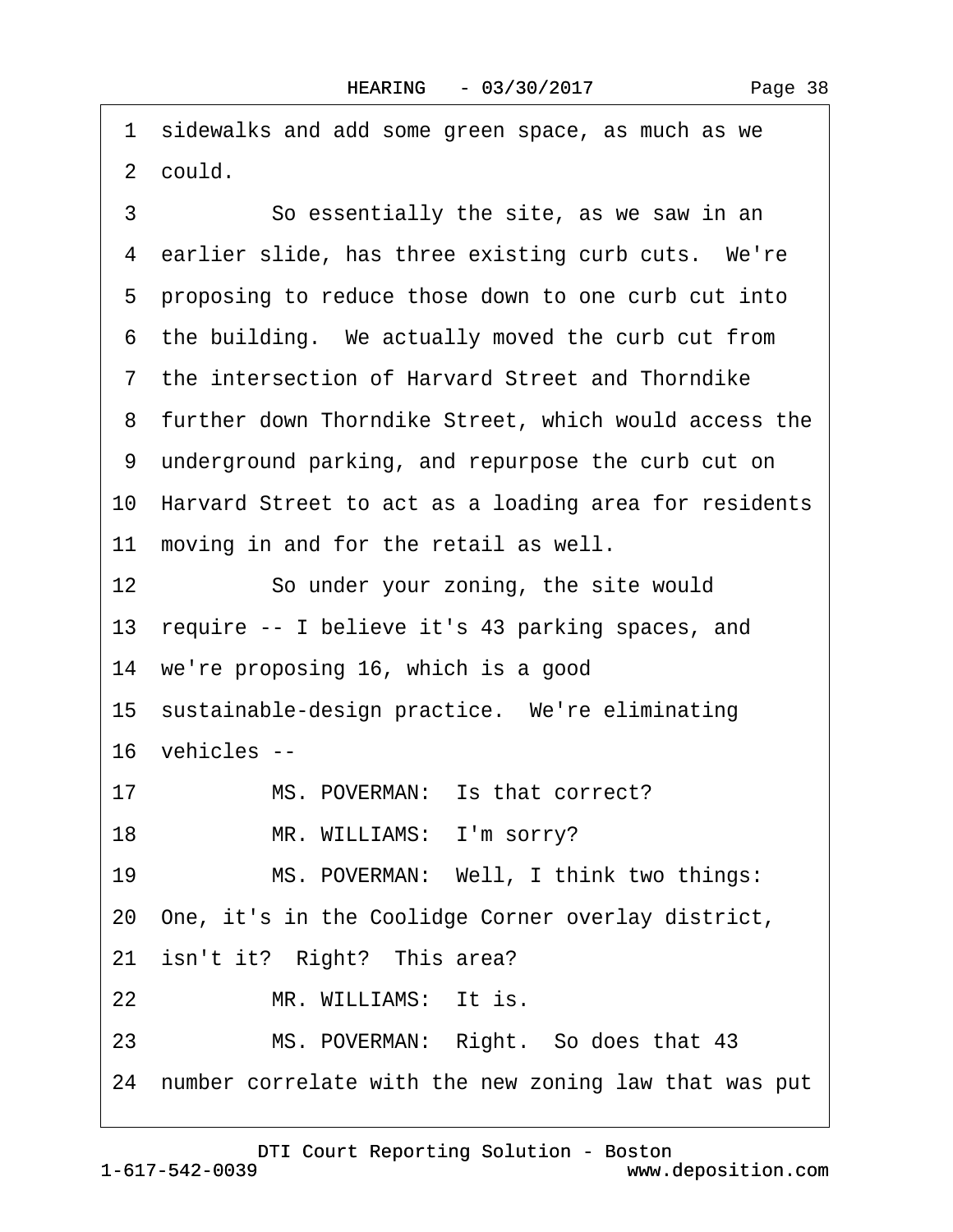| into place with the reduced number?<br>1                 |
|----------------------------------------------------------|
| MR. WILLIAMS: Yeah, I believe it does.<br>2              |
| 3<br>MS. POVERMAN: Okay. And the project is 12           |
| 4 parking spaces; right?                                 |
| 5<br>MR. WILLIAMS: 12.                                   |
| MS. POVERMAN: Okay. Currently.<br>6                      |
| MR. WILLIAMS: Okay. So that being said,<br>7             |
| 8 the parking spaces themselves are going to be          |
| 9 mechanically operated, so you'll be able to park and   |
| 10 then the lift will lift your car up, and you'll be    |
| 11 able to park underneath that as well. So the parking  |
| 12 spaces you see on the Thorndike Street side           |
| 13 underneath the building, those will be the mechanical |
| 14 ones. And then there's another one that's adjacent    |
| 15 to the handicap spot as well.                         |
| The utilities -- it's pretty easy, this<br>16            |
| 17 site, because we're building out -- it's in an urban  |
| 18 area. All the utilities are already existing, either  |
| 19 to the site, which will be reused and repurposed, or  |
| 20 we'll provide new sewer connections, new water. Gas   |
| 21 and electrical will come in underground with a        |
| 22 transformer located on the back side of the building. |
| The stormwater will be captured and<br>23                |
| 24 treated. Currently the existing site has no           |
|                                                          |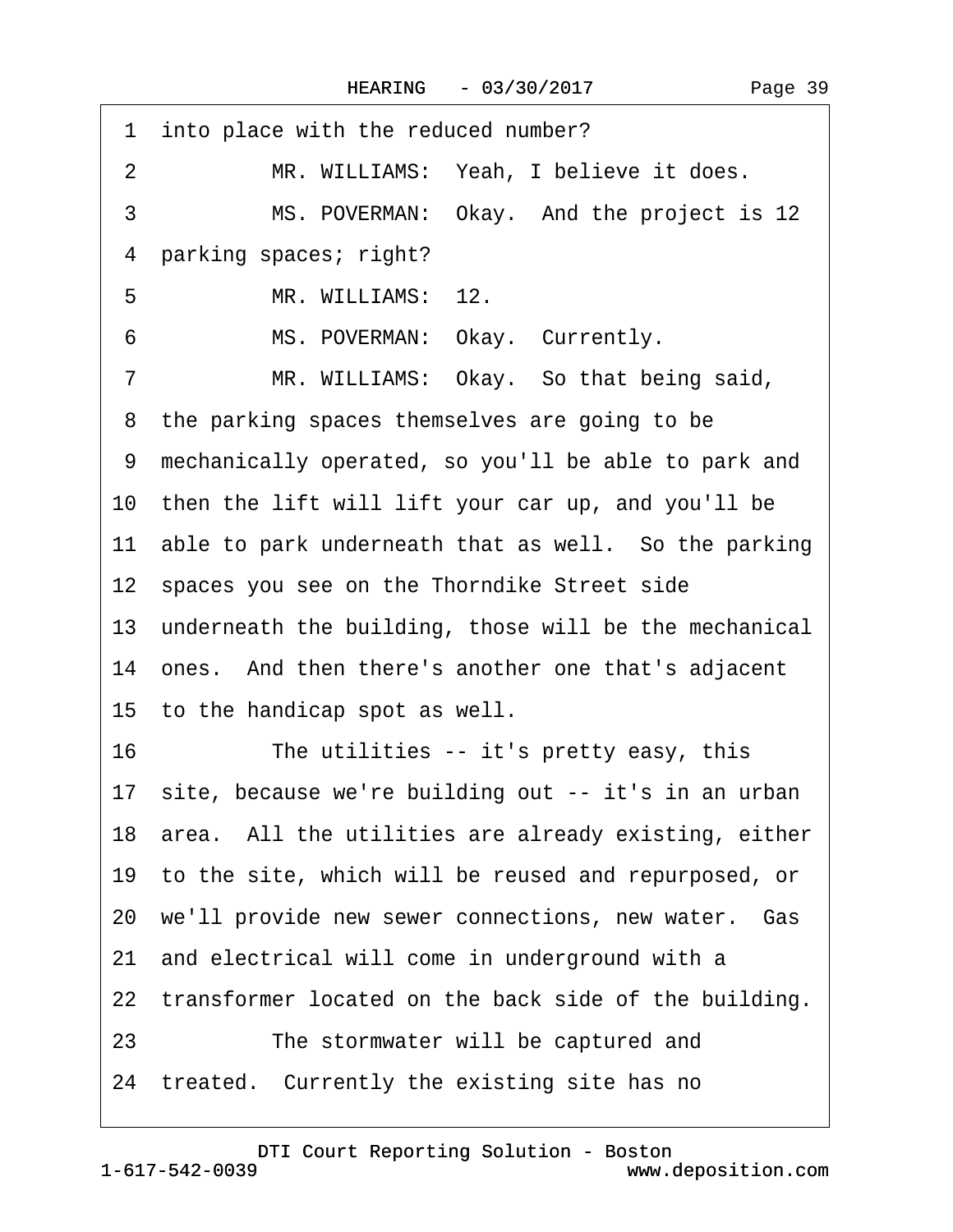| Page 40 |
|---------|
|---------|

|    | 1 stormwater management system on it whatsoever.         |
|----|----------------------------------------------------------|
|    | 2 Everything flows off the site. We will be proposing    |
|    | 3 water quality treatment devices to improve the         |
|    | 4 quality of the water exiting off the site.             |
| 5  | So the building is essentially -- from                   |
|    | 6 property line to property line, there's not much more  |
|    | 7 we can do to enhance the landscaping outside of some   |
|    | 8 grass strips associated with the sidewalks and         |
|    | 9 sidewalk improvements themselves.                      |
| 10 | MS. POVERMAN: Thank you.                                 |
| 11 | MR. THORNTON: Good afternoon. For the                    |
|    | 12 record, Scott Thornton with Vanasse & Associates. We  |
|    | 13 did take a look at the traffic aspects of the         |
|    | 14 project. While Peter is getting to our slide, I just  |
|    | 15 want to go over some of the findings from our memo    |
|    | 16 that was issued January 25th of this year.            |
| 17 | With this project, we're below the                       |
|    | 18 threshold of 25 units that require a full traffic     |
|    | 19 study, so we're really focused on the safety aspects  |
|    | 20 and access. If you were to do a full traffic study    |
|    | 21 for this project, you wouldn't really identify any    |
|    | 22 impact, because the overall volumes would be minor in |
|    | 23 terms of the traffic volume that's going through the  |
|    | 24 Thorndike Street and Harvard Street intersection.     |
|    |                                                          |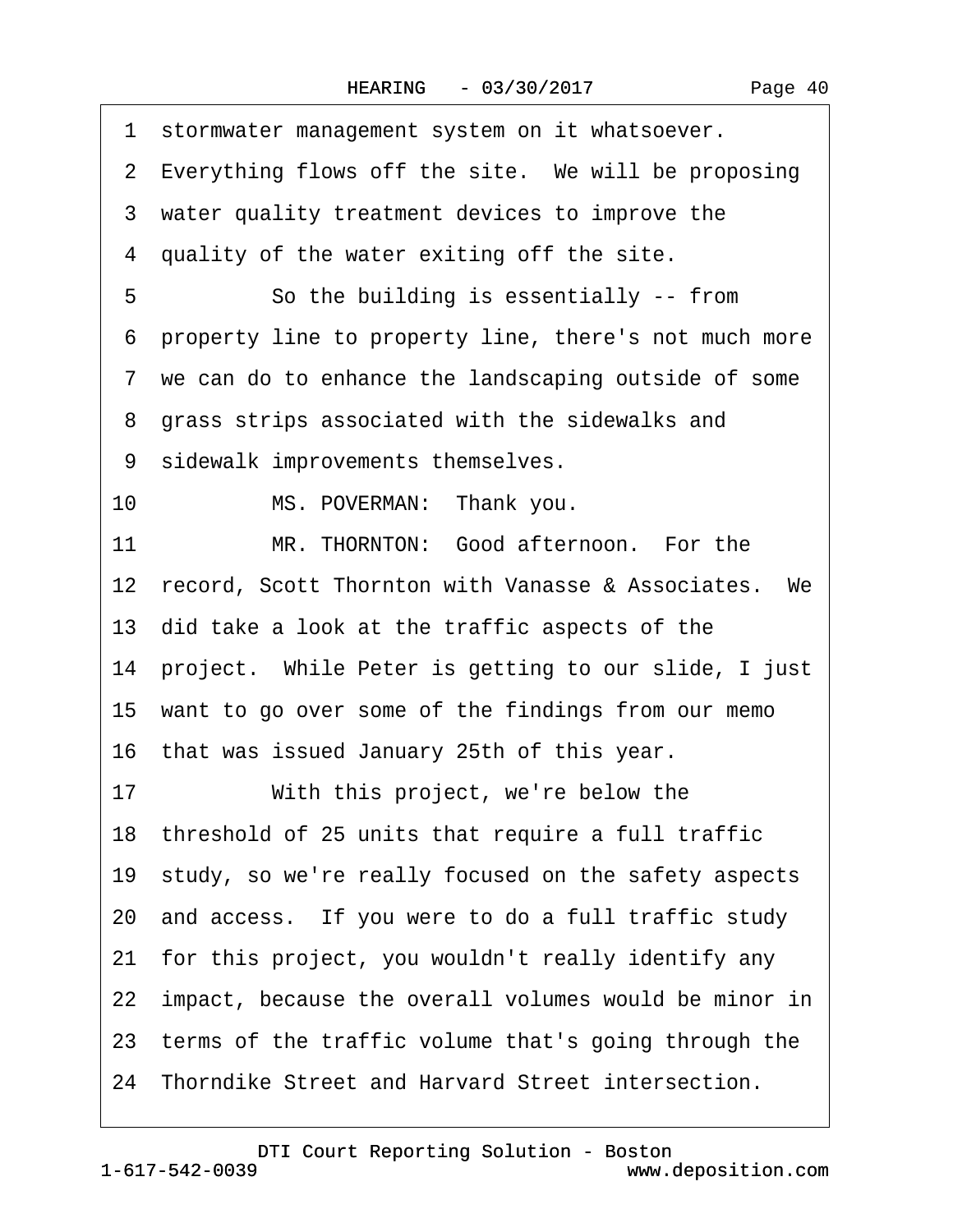| 1<br>We did look at the geometrics out on               |
|---------------------------------------------------------|
| 2 Thorndike Street, out on Harvard Street. Thorndike    |
| 3 Street is about 24 feet wide, sidewalks on both sides |
| 4 that are between 4 and 5 feet in width. There's       |
| 5 parking on one side, just on -- this slide is sort of |
| 6 aligned so that north is kind of in this direction.   |
| 7 So the northbound -- this is actually a northeast     |
| 8 movement, but northbound -- the parking's on the      |
| 9 northbound side. And I'm sure everyone's aware, but   |
| 10 Thorndike Street is two-way only between Clarence    |
| 11 Street and Harvard Street in this block, and then it |
| 12 changes to one-way southbound headed towards Harvard |
| 13 Street.                                              |
| Harvard Street is about 50 feet wide. It<br>14          |
| 15 has travel lanes of 12 feet per side. You've got     |
| 16 5 -- plus or minus 5-foot-wide bike lanes, and then  |
| 17 you've got an 8 foot -- 7 to 8 foot parking lane on  |
| 18 either side.                                         |
| As Peter had indicated earlier, I think<br>19           |
| 20 David and Danny did a great job discussing the       |
| 21 existing curb cuts serving the site. There is a      |
| 22 large curb cut that's probably 30 to 35 feet wide on |
| 23 Harvard Street. It serves kind of a split -- a       |
| 24 driveway that goes up to the west side of the site   |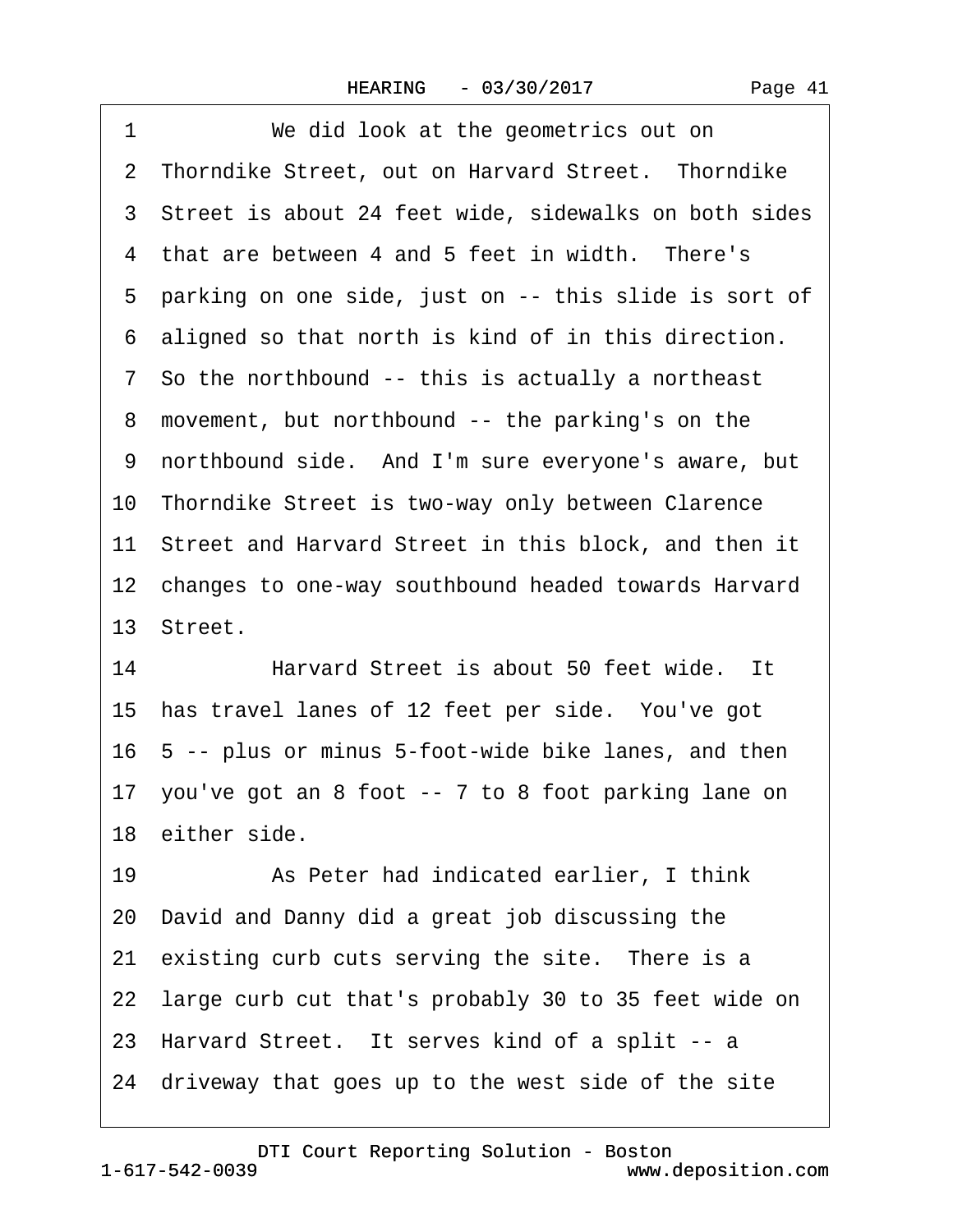1 and then the main parking area to the east side. 2 Then there's also an existing curb cut on Thorndike 3 Street that's about 12 -- about 14 to 16 feet wide, 4 and a similar curb cut further on the north side of 5 the site. Both of those are inoperative now because 6 they're fenced off.

7 **8** As you see, crosswalks on all -- across all 8 legs of the intersection, a two-way-stopped 9 controlled intersection.

10 • As I mentioned, we're looking at access and 11 safety, so we wanted to get an idea of the sight 12 distances that were available out there. As some of 13 the previous slides indicated, Thorndike Street, as 14 you're headed down into Harvard Street, it comes on a 15· downgrade.· It's about a 3 percent downgrade coming 16· down, so that affects the sight distance and the 17 speed that traffic -- or the distance the traffic 18 needs to be able to come to a complete stop safely. 19 We also looked at the travel speeds out 20 there on Thorndike Street where the driveway is 21· located, and we -- it took us a while to get the 22 sufficient number of measurements, just because 23 there's not -- you know, in terms of the traffic 24 volume on Harvard Street, there's not a lot of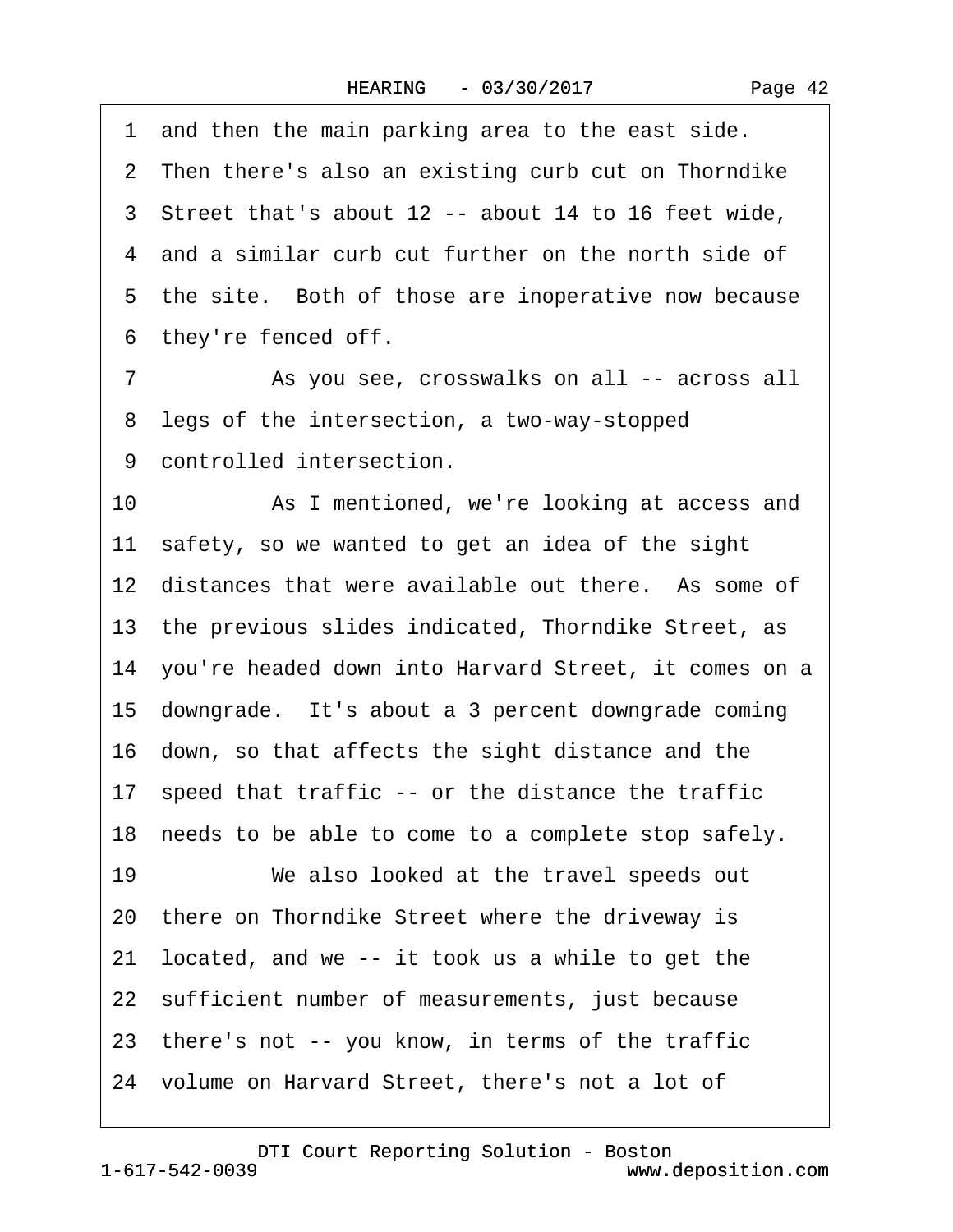1 traffic volume on Thorndike. There are times where 2 there's a lot of traffic that's headed down. A lot 3 of it is headed southbound into Harvard Street. Not 4 much, obviously, is headed up the street because 5 they -- it's either for this gas station, for the ·6· houses, and I think some people may -- you know, ·7· maybe some folks on Clarence Street will head north 8 on Thorndike Street. 9 MS. POVERMAN: Do you know why the garage 10 was placed on Thorndike rather than Harvard, for 11 example? 12 MR. THORNTON: I would -- if I had my town 13 planning hat on, I would say that that's a better 14· location for it than on Harvard Street because you 15· want to try to minimize curb cuts and access points 16 on the busier roadway. 17 MS. POVERMAN: Yeah. Thorndike is very 18· narrow. 19 MR. THORNTON: Well, it's -- but it's 20· 24 feet wide.· I mean, that's sufficient for two-way 21· travel and -- 22 MS. POVERMAN: Well, I'd be interested to 23 see what the planning board says and the neighbors, 24 so I'm just throwing that out.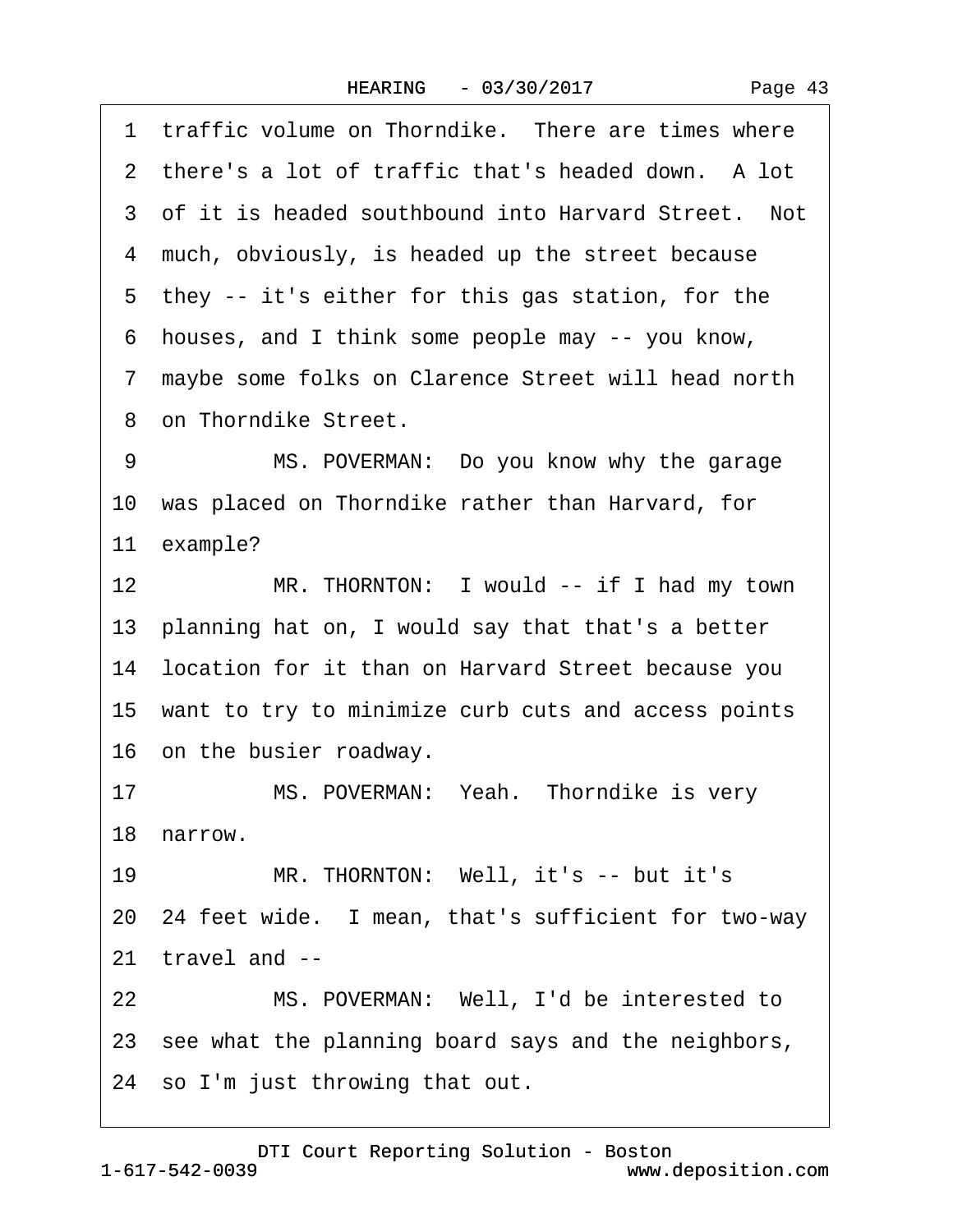1 MR. THORNTON: Sure.

2 MS. POVERMAN: Okay, thanks.

3 MR. HUSSEY: I've got a question for you on 4 the sight line. When you're coming down Thorndike 5 and turning onto Harvard, what are the sight lines ·6· when you're taking that corner where the building's 7 right off the edge?

8 MR. THORNTON: Yeah. In this area, you've ·9· got about 112 feet, 120 feet, and out over here you 10 don't really have any restrictions. But when you're 11 coming out of Thorndike, you know, you do what 12 people -- do what this car is doing here. You stop 13 at the stop bar -- or you stop before the crosswalk, 14 which is the stop bar, and then you proceed into the 15· roadway to the point where you're not an obstacle to 16 the traffic moving on that roadway. That's what 17 happens every -- you know, at every driveway where 18 there's any type of encumbrance or in any of these 19 other intersections. 20 MS. PALERMO: I have another question. Did 21· you, in your -- I realize you have a limited review, 22 but did you look into the proposal that there be 23· loading in front of the building on Harvard Street 24· for the retail and for the residents in conjunction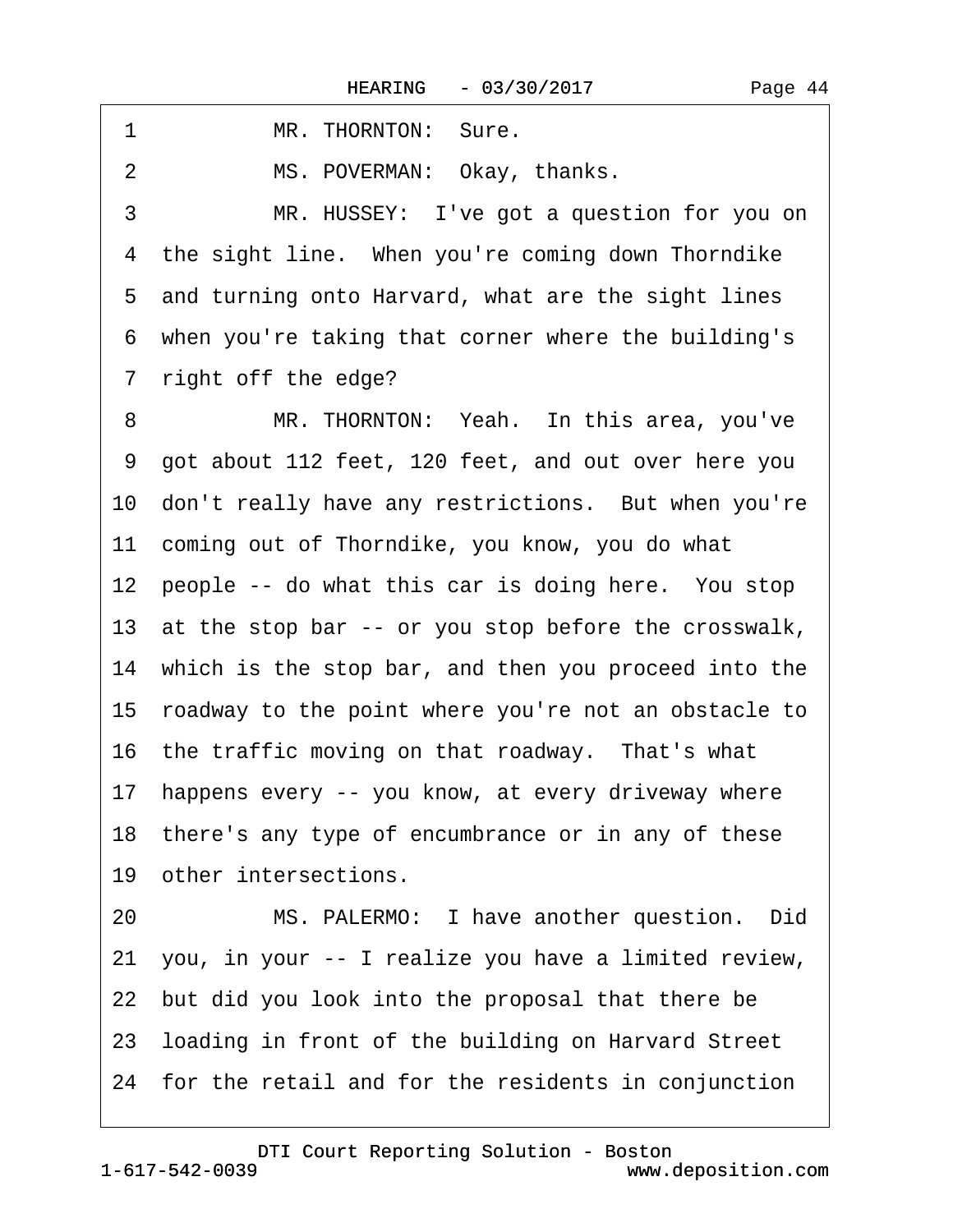|                | 1 with creating new parking spaces?                      |
|----------------|----------------------------------------------------------|
| $\overline{2}$ | MR. DANNY DANESH: So allow me just to                    |
|                | 3 comment on that. So at the front of the building, as   |
|                | 4 you guys know, there's a curb cut right now on         |
|                | 5 Harvard Street, and, you know, we're discussing        |
|                | 6 getting back the parking spaces for the town so they   |
|                | 7 can meter it and generate revenue from those spaces.   |
|                | 8 Some of that is, you know, to be determined through    |
|                | 9 meetings, but, you know, it's something that we're     |
|                | 10 putting on the table; you know, rather than having    |
|                | 11 curb cuts, cars coming in and out of the space, to    |
|                | 12 have metered parking spaces, which obviously is to    |
|                | 13 the benefit of the town.                              |
| 14             | MS. PALERMO: Actually, my question wasn't                |
|                | 15 about metered spaces. My question was asking whether  |
|                | 16 you've looked at just the use of having loading for   |
|                | 17 retail -- and at this point it's undefined retail --  |
|                | 18 on Harvard Street. And I gather you haven't, so       |
|                | 19 we'll talk about that later. But I think it's         |
|                | 20 important that you give some thought to where you're  |
|                | 21 going to provide a place for a retail operation --    |
|                | 22 particularly if it's a restaurant -- to have loading. |
|                | 23 And it may not be appropriate on Harvard. That's      |
|                | 24 just something to look into.                          |
|                |                                                          |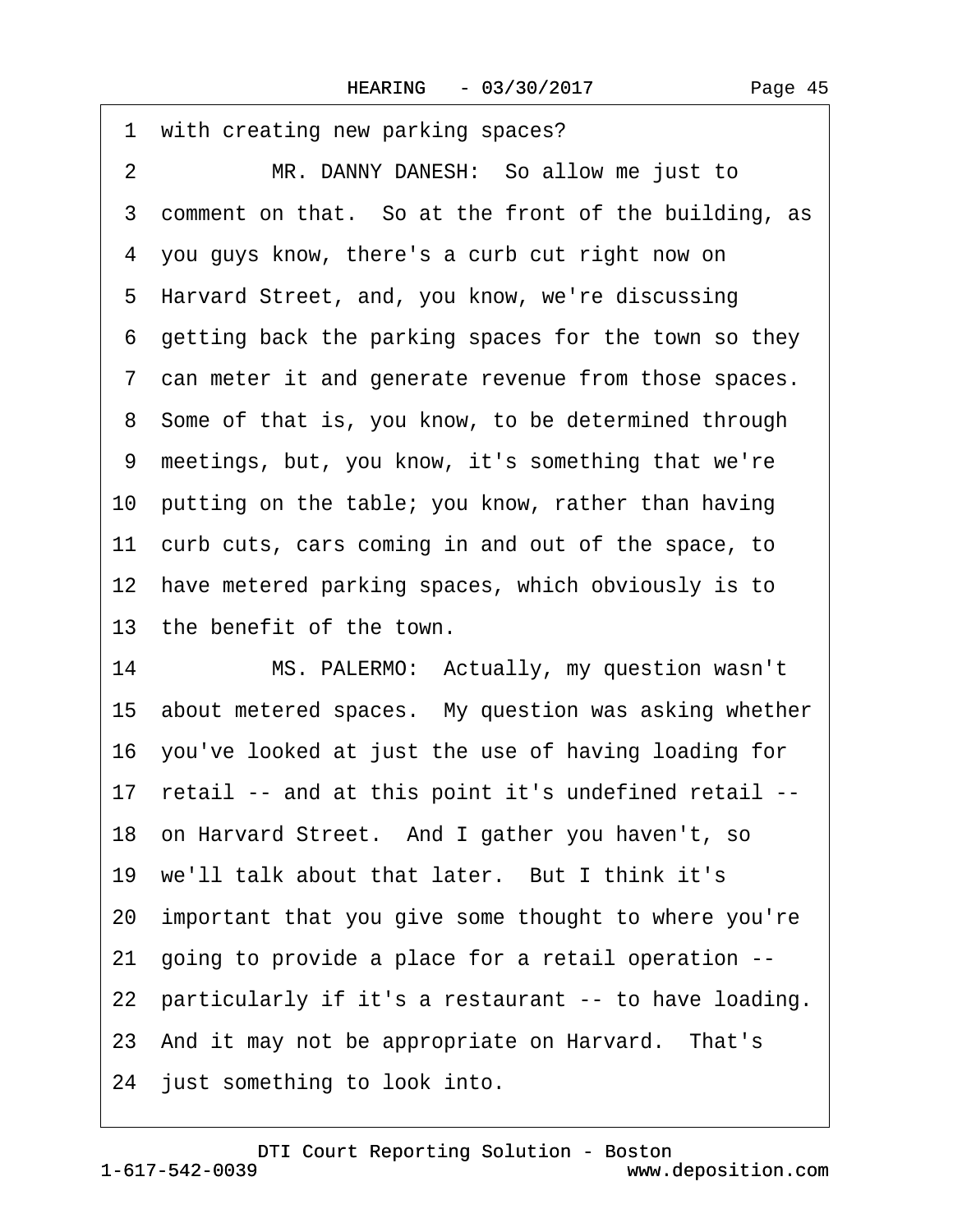| Page 46 |
|---------|
|---------|

| 1  | MR. BARTASH: So it is actually something                |
|----|---------------------------------------------------------|
|    | 2 we did consider in the initial planning process, and  |
| 3  | I'll just speak very briefly to it.                     |
| 4  | First and foremost, we wouldn't want to be              |
| 5  | trying to bring any sort of trucks or loading or        |
| 6  | delivery vehicles up onto Thorndike Street or           |
|    | 7 locating loading in that zone, so naturally, we want  |
|    | 8 to try to keep loading on the Harvard Street side of  |
|    | 9 the project.                                          |
| 10 | We then identified that the existing curb               |
|    | 11 cut was in place in front of the property as it      |
|    | 12 stands today and that it was roughly the dimension   |
|    | 13 and location that we would need for a loading zone.  |
| 14 | And when Danny was speaking about the idea              |
|    | 15 of that being kind of shared use between, you know,  |
|    | 16 parking and loading, what we were talking about is   |
|    | 17 the idea of thinking critically about what the use   |
|    | 18 would end up being at the retail space and           |
|    | 19 restricting loading to certain times throughout the  |
|    | 20 day or during off-peak hours so that loading and     |
|    | 21 service activities wouldn't impede the normal        |
|    | 22 operation along Harvard Street. It also does provide |
|    | 23 direct access into the building in an area that's    |
|    | 24 most convenient.                                     |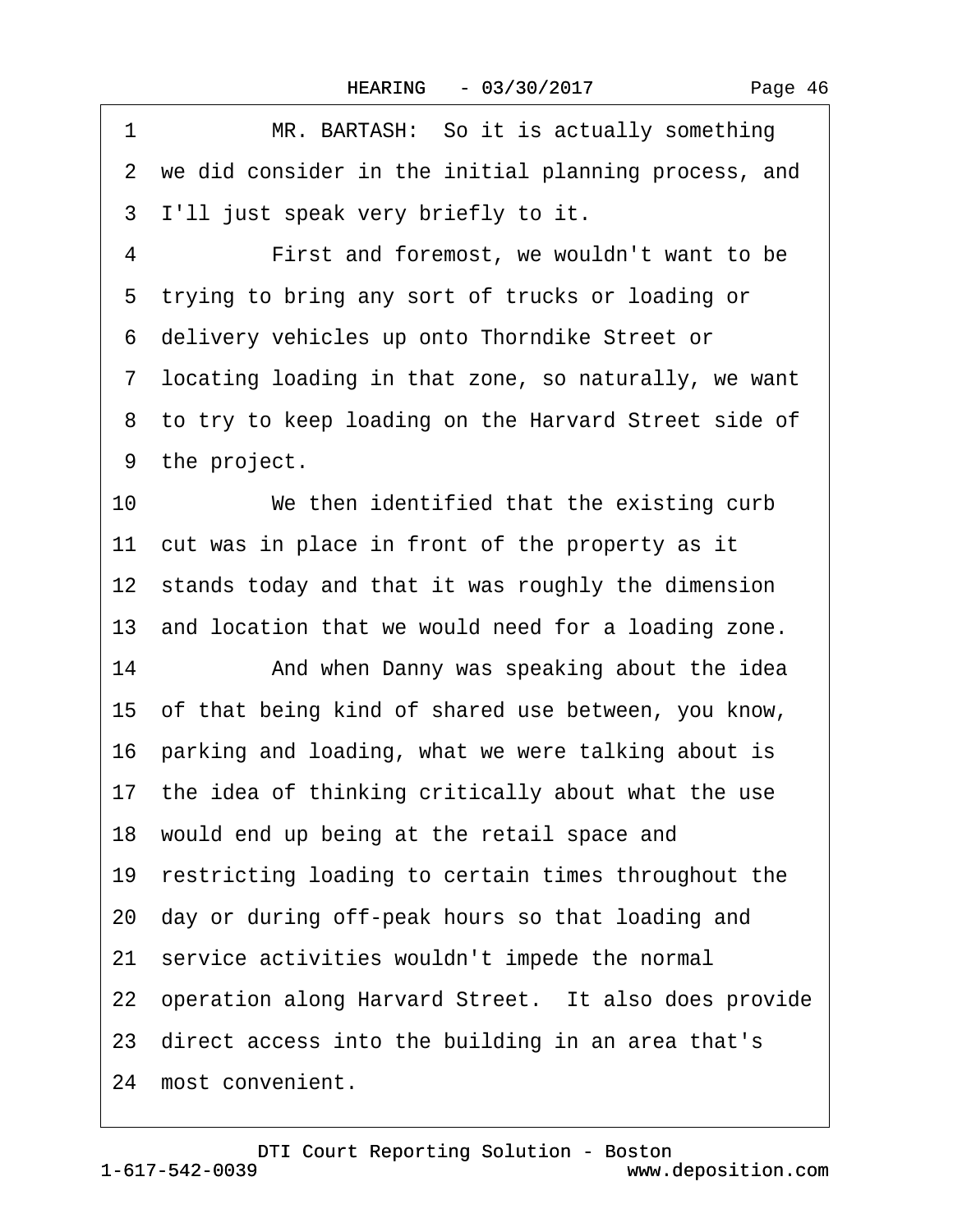1 **It's difficult because of the nature of the** 2 plan and the layout for us to get direct access from 3 the parking garage back into the retail space at the 4 ground level, so we would be better served to have ·5· that retail be front loaded off of the sidewalk or 6 through the sidewalk. 7 The State of those factors was 8 the decision to, at this time, locate the loading in 9 that zone. 10 MS. PALERMO: Thank you. 11 MR. THORNTON: And just to follow up, I 12 believe some of the loading for the current 13 restaurant does occur in this area. 14 MS. PALERMO: That's a parking lot, isn't 15 it? They're not on the street. 16 MR. THORNTON: It's a ramp. So they 17· basically pull into the -- 18 MS. PALERMO: They pull off of Harvard 19 Street. 20 MR. THORNTON: Yes. 21 MS. PALERMO: And you could, perhaps, 22 design something that would allow for trucks to pull 23 off of Harvard Street under the building if you gave 24 up some area under the building, so just a thought.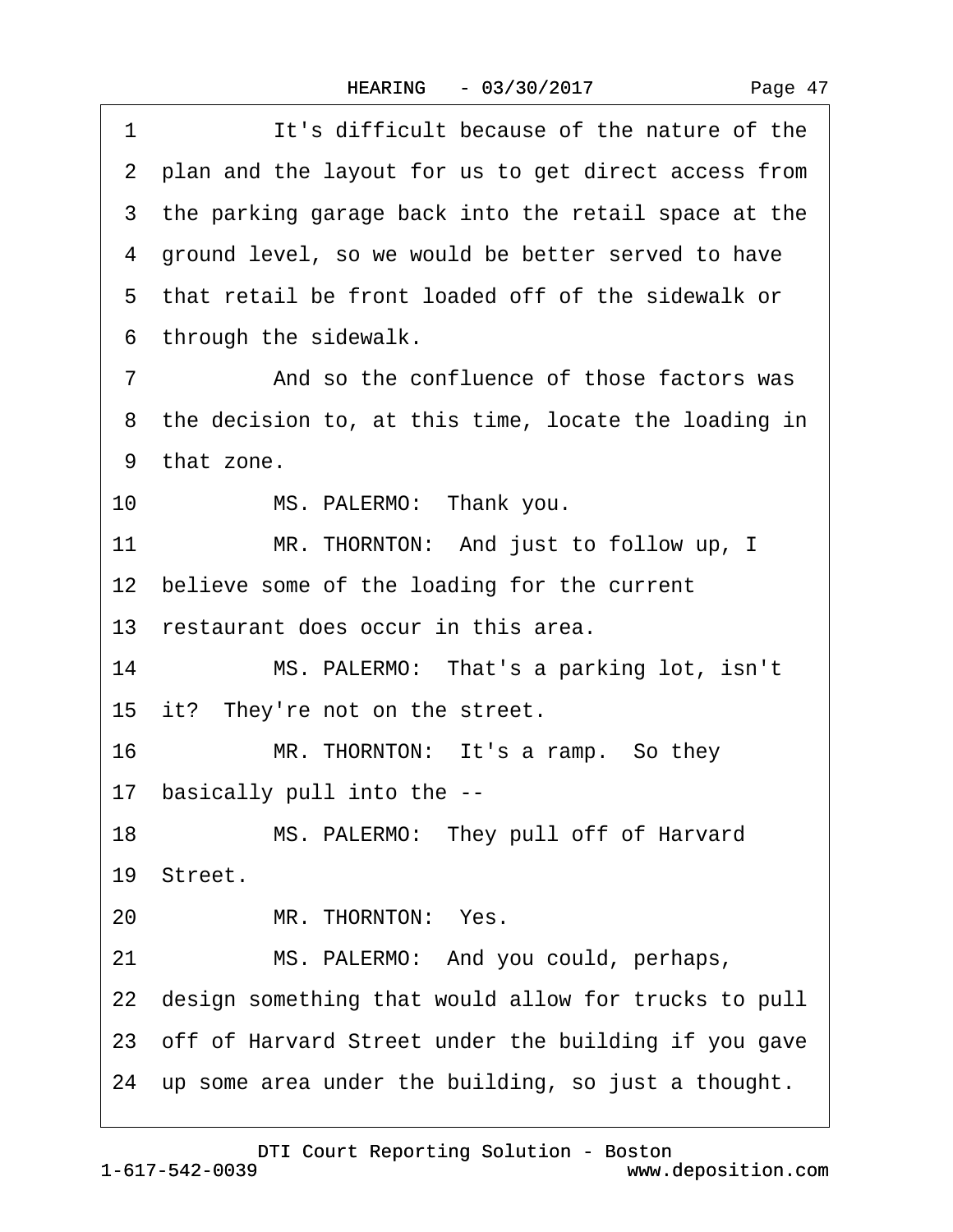| 1  | MR. THORNTON: I think it's something we'll               |
|----|----------------------------------------------------------|
|    | 2 look at.                                               |
| 3  | So just real quickly, so these sight                     |
|    | 4 distances represent what we measured out there. And    |
|    | 5 the distances we're shooting for headed south on       |
|    | 6 Thorndike Street -- we're looking for 116 feet. That   |
|    | 7 represents what's required for the speed that the      |
|    | 8 vehicles we observed were traveling at, which was      |
|    | 9 about 20 miles an hour. So that's 116 feet. For        |
|    | 10 that particular measurement, we have a total of 410   |
|    | 11 feet that we can see from the vantage points of a     |
|    | 12 vehicle further back on Thorndike Street to the       |
|    | 13 vantage point at the sight driveway.                  |
| 14 | In terms of pedestrians on the sidewalk, if              |
|    | 15 a pedestrian was coming down on the west side of      |
|    | 16 Thorndike Street on the sidewalk, they would be able  |
|    | 17 to see a distance -- they would be able to see a      |
|    | 18 vehicle -- the bumper of a vehicle coming out of the  |
|    | 19 garage at 124 feet. So that's -- I mean, quite        |
|    | 20 honestly, a pedestrian needs about 10 feet to be able |
|    | 21 to adjust their behavior, but we have sufficient      |
|    | 22 distance and then some.                               |
| 23 | And as far as vehicles coming out of the                 |
|    | 24 garage, they can see about 112 feet coming out,       |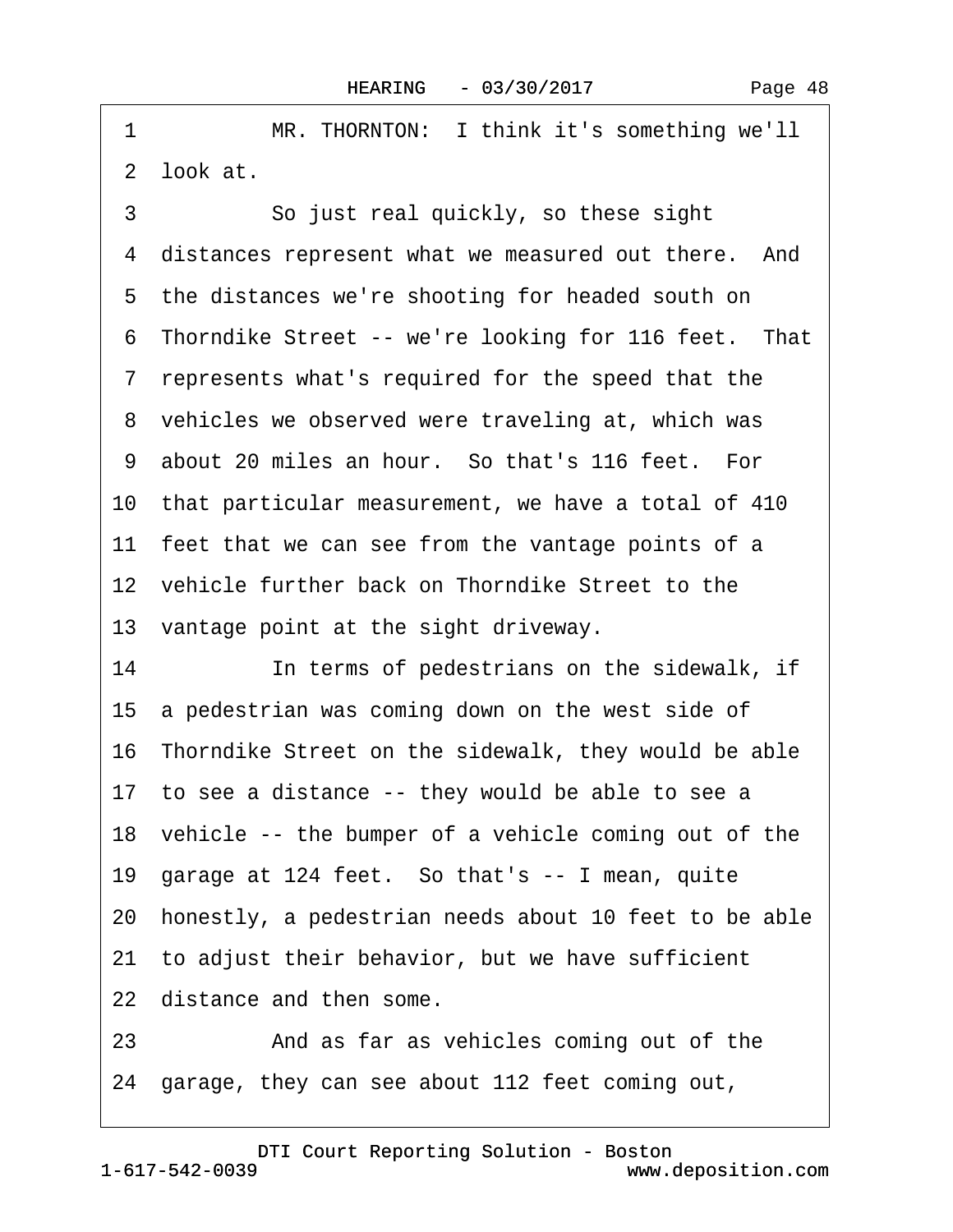·1· looking up Thorndike Street, and then it's about 90 2 feet to this curb line. They can actually see past 3 that and to the other side of the street if need be. ·4· But that's just an additional distance that's 5 available. 6 **4. • And in terms of, you know, just some** ·7· general thoughts, you know, moving the driveway -- as 8 we mentioned, moving the driveway to Thorndike Street 9 is an improvement. You have a lot of pedestrians, a 10 lot of bicycles, a lot of buses, a lot of cars moving 11· on Harvard Street and, you know, being able to remove 12 a curb cut and vehicles going in and out of a site is 13 a bonus. That's a plus. 14 You know, in terms of overall trip 15· generation, the apartments are not likely to generate 16· a lot.· We're talking about, you know, with the -- 17 accounting for transit out there, Danny mentioned the 18· 66 bus that's stops at Coolidge Street and then also 19 stops at the T.J. Maxx and the Green Line trains. 20· You know, it's about a 50 percent split for people 21· using transit.· So, you know, we would assume four to 22 five peak-hour trips. So when you have -- you're 23 talking about traffic that's pulling into this 24· driveway, you're looking at, you know, two to three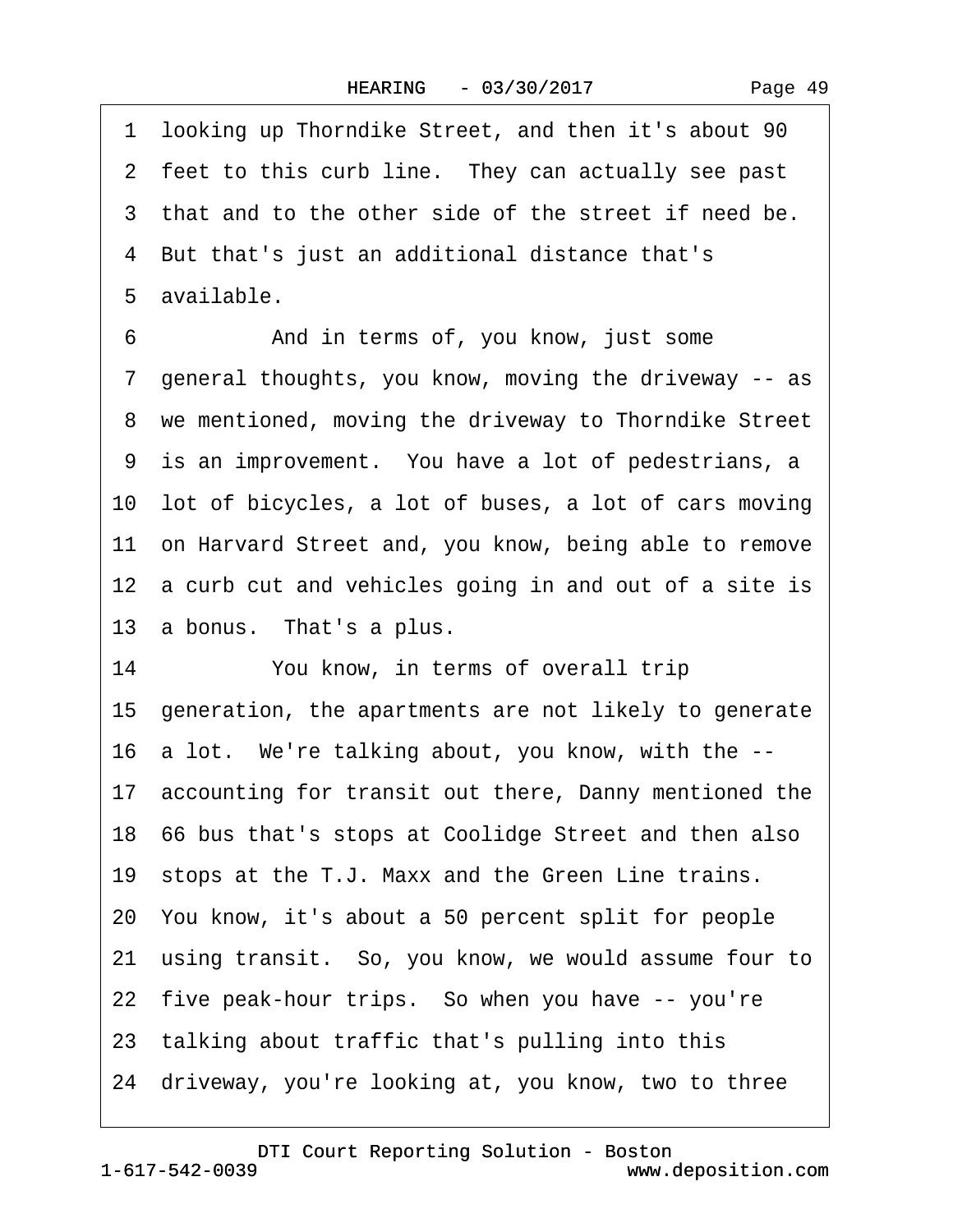| cars over the course of an hour, which is not a lot.<br>1 |
|-----------------------------------------------------------|
| So then I think, overall, the relocation of<br>2          |
| 3 the driveway and, you know, the fact that this was      |
| 4 and is an existing use -- it's got a restaurant use,    |
| 5 it has been generating a fair amount of traffic all     |
| 6 along, so I think that this is a much better            |
| 7 condition with the access relocated.                    |
| 8<br>If you have any questions, I'm happy to              |
| 9 answer them.                                            |
| 10<br>MS. POVERMAN: Not at this point.                    |
| MR. THORNTON: Thank you.<br>11                            |
| MS. POVERMAN: Thank you.<br>12                            |
| 13<br>MR. BARTASH: So in terms of presenting the          |
| 14 initial approach to the project and the building,      |
| 15 that concludes kind of our first pass and thoughts of  |
| 16 what this project could be. And so Geoff's going to    |
| 17 close out, but we're happy to answer any questions     |
| 18 you might have at this time.                           |
| MS. POVERMAN: I know Chris has a bunch, so<br>19          |
| 20 I wouldn't go very far. We're not giving up any        |
| 21 future opportunities to say anything, but the first    |
| 22 question I just want to ask before I jump in is can    |
| 23 you give us the setbacks on all four sides that we're  |
| 24 talking about? And then I will hand things over.       |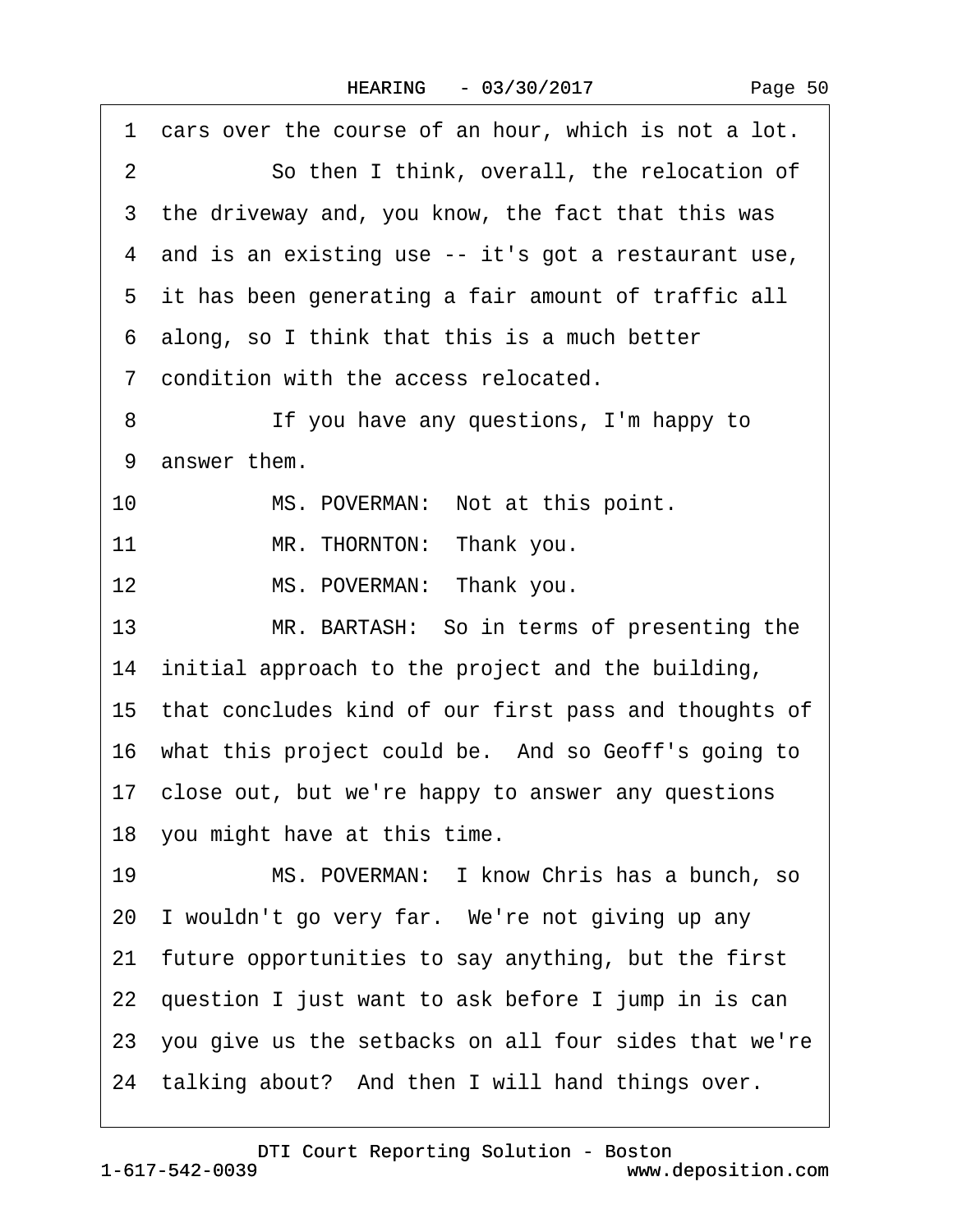|  |  | Page 51 |  |
|--|--|---------|--|
|--|--|---------|--|

| 1              | MR. WILLIAMS: So the existing setbacks --                |
|----------------|----------------------------------------------------------|
|                | 2 the front yard building setback in this -- in the      |
|                | 3 Coolidge Corner Design Overlay District is 10 feet.    |
|                | 4 We have .2. The side yard setback --                   |
| 5              | MS. POVERMAN: Wait. Show me which side                   |
|                | 6 you're talking about.                                  |
| $\overline{7}$ | MR. WILLIAMS: It would be on the Harvard                 |
|                | 8 Street side.                                           |
| 9              | MS. POVERMAN: .2?                                        |
| 10             | MR. WILLIAMS: It's conforming to the rest                |
|                | 11 of the street.                                        |
| 12             | MS. PALERMO: But you're saying zoning                    |
|                | 13 requires 10?                                          |
| 14             | MR. WILLIAMS: That's correct.                            |
| 15             | The side yard building setback -- and                    |
|                | 16 again, there's a calculation that's required for      |
|                | 17 these. The calculation points out that there's an     |
|                | 18 18-foot side-yard setback required. We are proposing  |
|                | 19 4.7, which includes the building overhang, 5.1 to the |
|                | 20 building face.                                        |
| 21             | The rear-yard setback, again, there are                  |
|                | 22 calculations required. 30 is required. We're          |
|                | 23 proposing 5.7 to the building face.                   |
| 24             | MS. POVERMAN: That's the one that is                     |
|                |                                                          |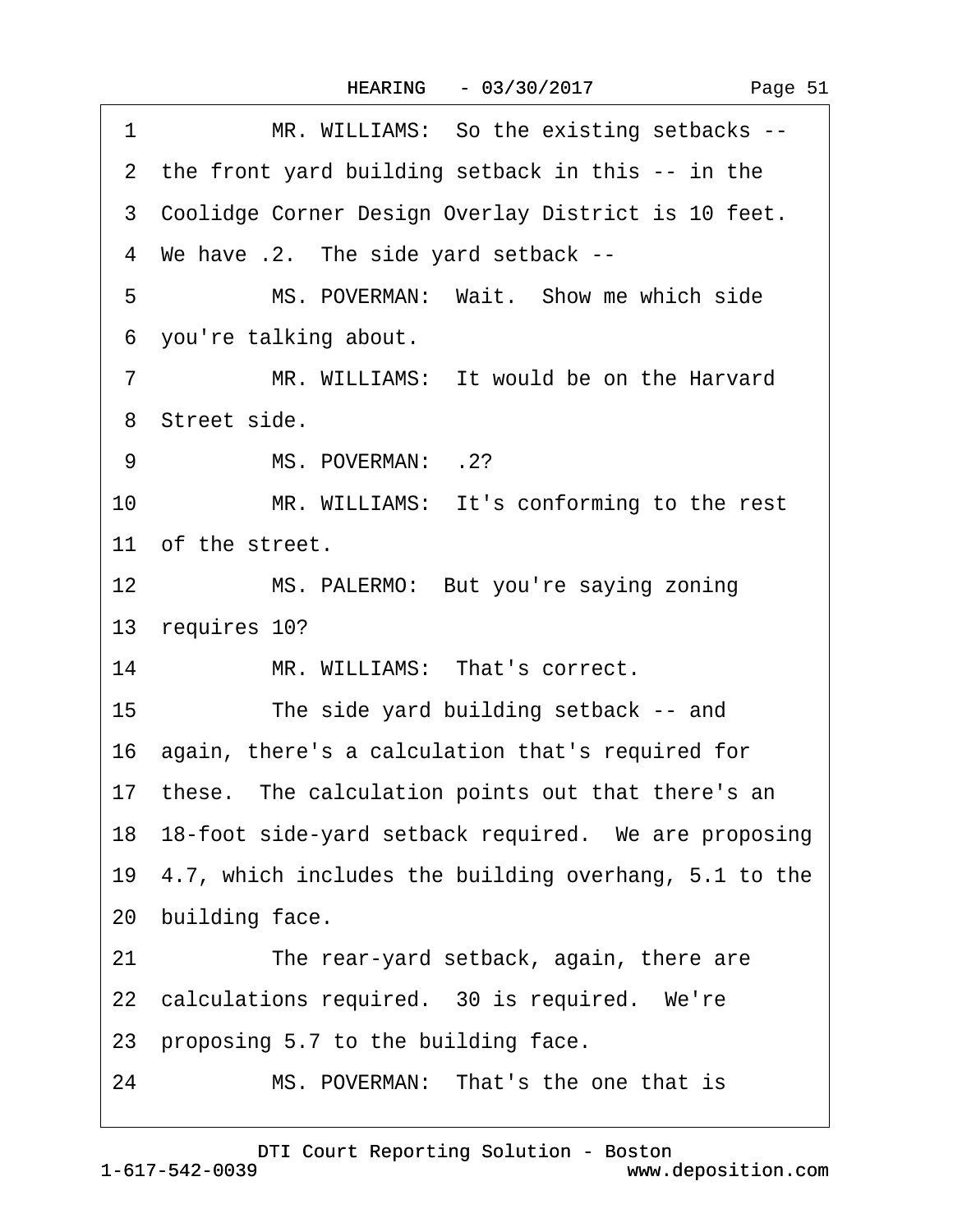1 closest to the neighbor? 2 MR. WILLIAMS: That's correct. 3 MS. POVERMAN: What's the distance between 4 the building and the actual house? 5 MR. WILLIAMS: We have to come back with ·6· that information. 7 MS. POVERMAN: You don't know that? 8 MR. BARTASH: 10 feet. 9 MS. POVERMAN: Thank you. 10 Mr. Hussey, do you have any questions at 11 this time? 12 MR. HUSSEY: Are you done, Peter, with your 13 presentation? 14 MR. BARTASH: Yes. 15 MR. HUSSEY: I'm sorry to be difficult, but 16 I have some confusion with the parking -- the number 17· of parking spaces.· On the Allen & Major table, it 18 says six standard, nine stackers, and one accessible 19 for a total of sixteen. 20 MR. BARTASH: So the proposal that we 21 submitted -- I can speak to that point fairly 22 succinctly. So the proposal that we submitted was 23· based on one type of semiautomated parking system 24· that would have yielded 12 spaces within the design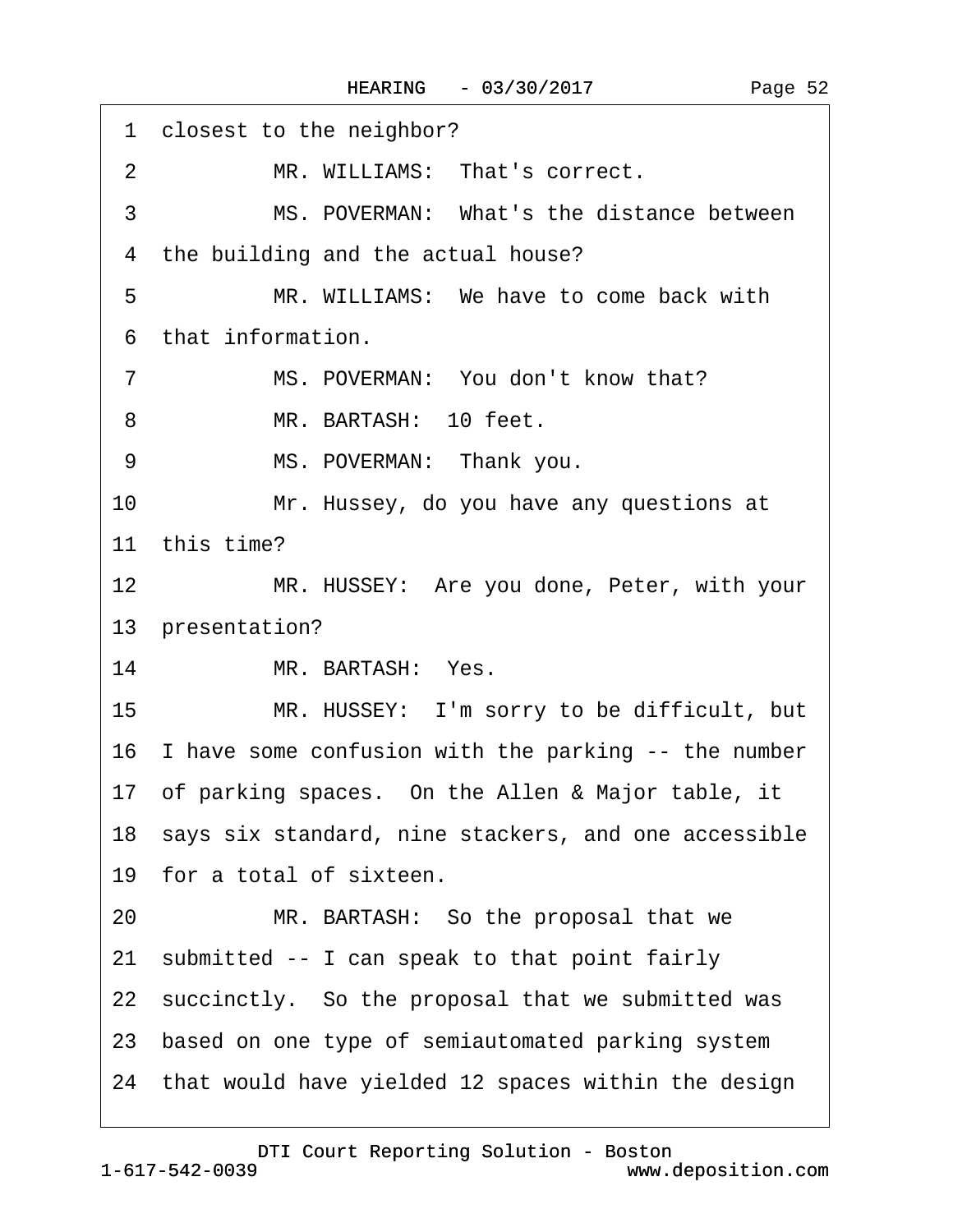1 of the project.

| $\overline{2}$ | That proposal was submitted at a period of             |
|----------------|--------------------------------------------------------|
|                | 3 time where we had less information than we do today  |
|                | 4 about the numbers and types of systems that are      |
|                | 5 available. And so the plan presented by Allen &      |
|                | 6 Major was based on a different type of semiautomated |
|                | 7 system that would increase our ability to yield      |
|                | 8 parking on-site at the time the application was      |
|                | 9 submitted. And based on our current plans that you   |
|                | 10 have today, it is 12 spaces, but we are looking at  |
|                | 11 ways to increase the parking. So their plan is      |
|                | 12 slightly ahead of where we are right now on the     |
|                | 13 architecture side of it.                            |
| 14             | MS. POVERMAN: We would like information                |
|                | 15 about the system you are contemplating.             |
| 16             | MR. BARTASH: Absolutely.                               |
| 17             | MS. SELKOE: This is one of the reasons                 |
|                | 18 that one of the things I didn't do tonight is say   |
|                | 19 that the application was complete because of these  |
|                | 20 discrepancies. And I think the applicant really     |
|                | 21 needs to give us, you know, a current plan with the |
|                | 22 right -- the number of parking spaces they're       |
|                | 23 proposing.                                          |
| 24             | MS. POVERMAN: Yeah. Before we close out                |

1-617-542-0039 [DTI Court Reporting Solution - Boston](http://www.deposition.com) www.deposition.com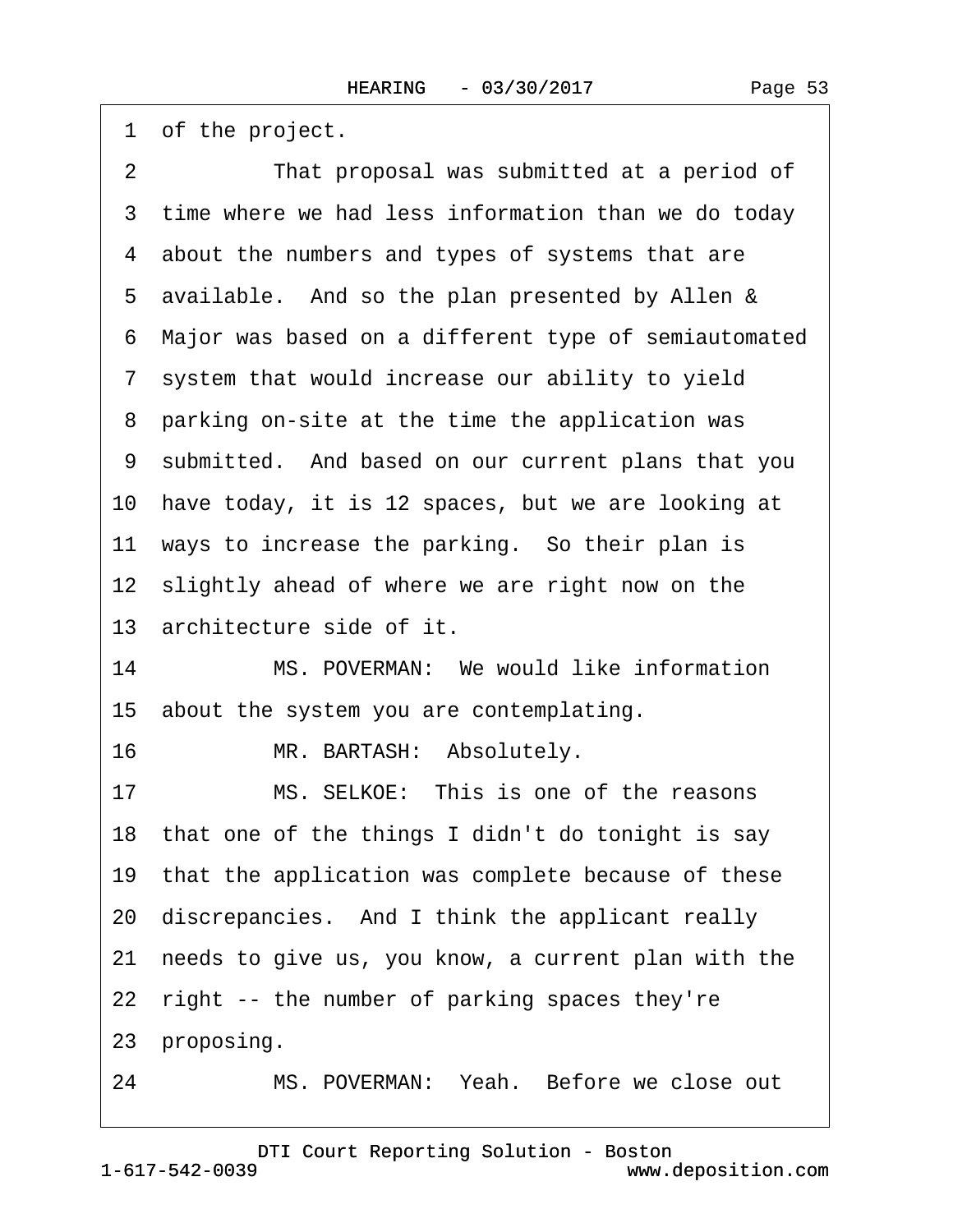1 tonight, if we could just go through what's 2 outstanding and keep track of all the things we need 3 to get from the applicant, that would be great. 4 MR. HUSSEY: And there was also mention of 5 the possibility of renting off site six parking 6 spaces. Is that still in play? A long-term lease of 7 some sort? 8 MR. DAVID DANESH: I want to talk about the 9 parking on the site in two ways: The gas station 10 across the street is a Sunoco. He used to rent his 11 parking spots to a lot of people living in the area. 12 However, he's told me personally, over the past few 13 years, because of the increase of Uber and Lyft and 14 bikes and public transportation, that he has plenty 15· of parking spaces and he's more than happy for us to 16· do a long-term lease with him where we would rent six 17 spots from him. He'd be thrilled. And he even 18· offered to give me some sort of a discount per month 19 for my residents. 20 • Also, you know, we are also the property 21 owners at 500 Harvard Street, the old Rubin's site, 22 and we've -- right now it's sitting empty because we 23 were leasing it to The Butcherie because their 24 kitchen burned down and they needed our help, so we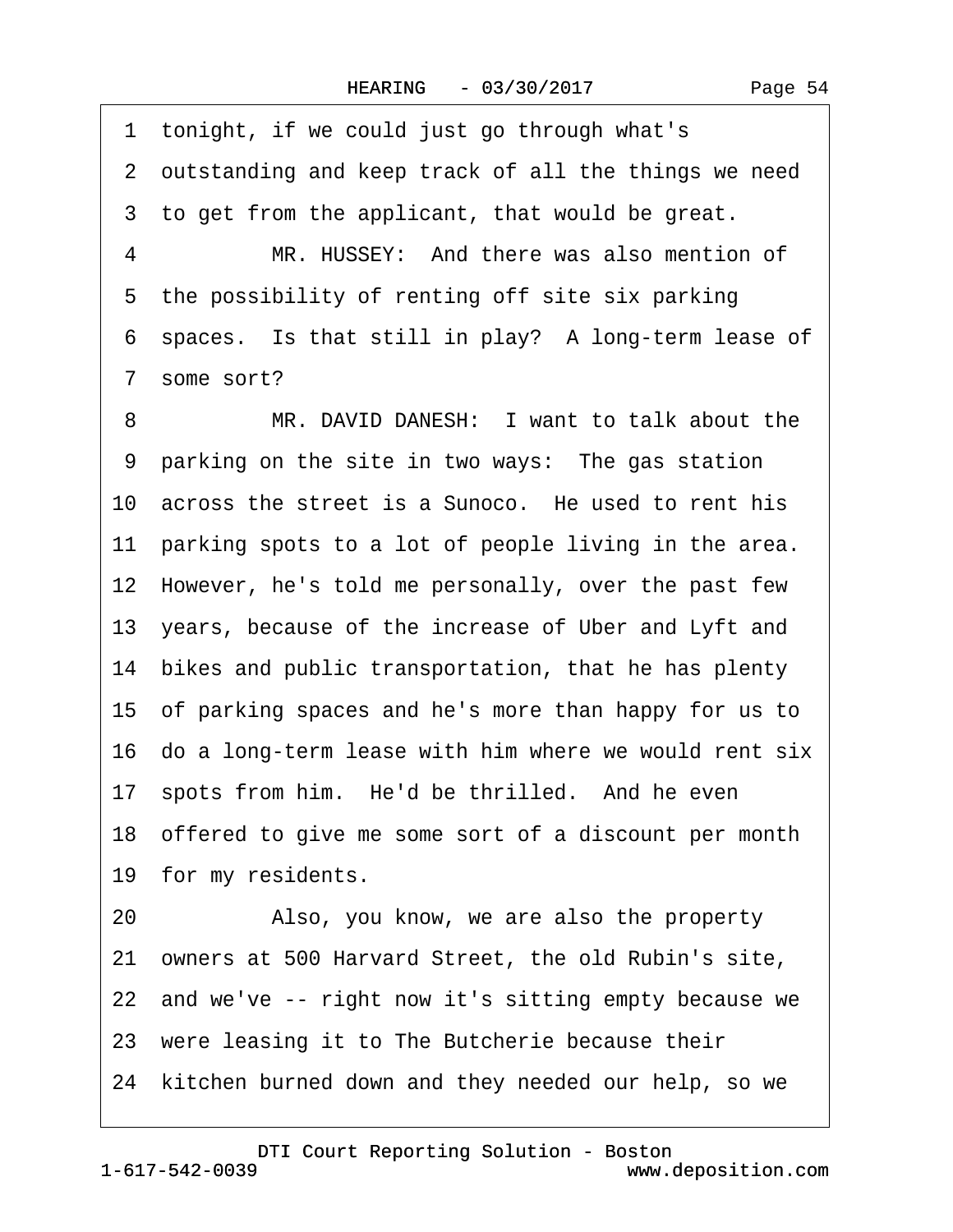| Page 55 |  |
|---------|--|
|---------|--|

1 let them use it. But since then, since they've moved ·2· out, we've tried to find people who are looking for 3 parking in the area, and we've asked brokers and ·4· neighbors and stuff like that if they were interested 5 to rent the parking garage that's vacant right now. 6 We only got one or two inquiries to rent the parking. 7 The parking on this side of Harvard is not 8 the same kind of demand as it is on the other side of 9 Harvard Street closer to Coolidge Corner. Not even 10 close. And I tell you that because on Marion Street, 11 the building we have closer to that side of Harvard, 12 it's -- the demand is almost five times as much for 13 the parking. 14 MS. POVERMAN: Thank you. 15 MR. HUSSEY: I'd like to see, at some 16· point, the discussion of the sight lines in 17 conjunction with the Line of Sight Plan, C5, of 18 Allen & Major Associates. That's more graphic. And 19· really, these larger numbers that you've given, I'm 20 not quite sure how they really relate. But there's a 21· plan here, C5 by Allen & Major, that shows sight 22 lines for cars, anyway. It doesn't show the 23· pedestrians.· In particular, I don't quite see how 24 the pedestrian sight line gets to be so much looking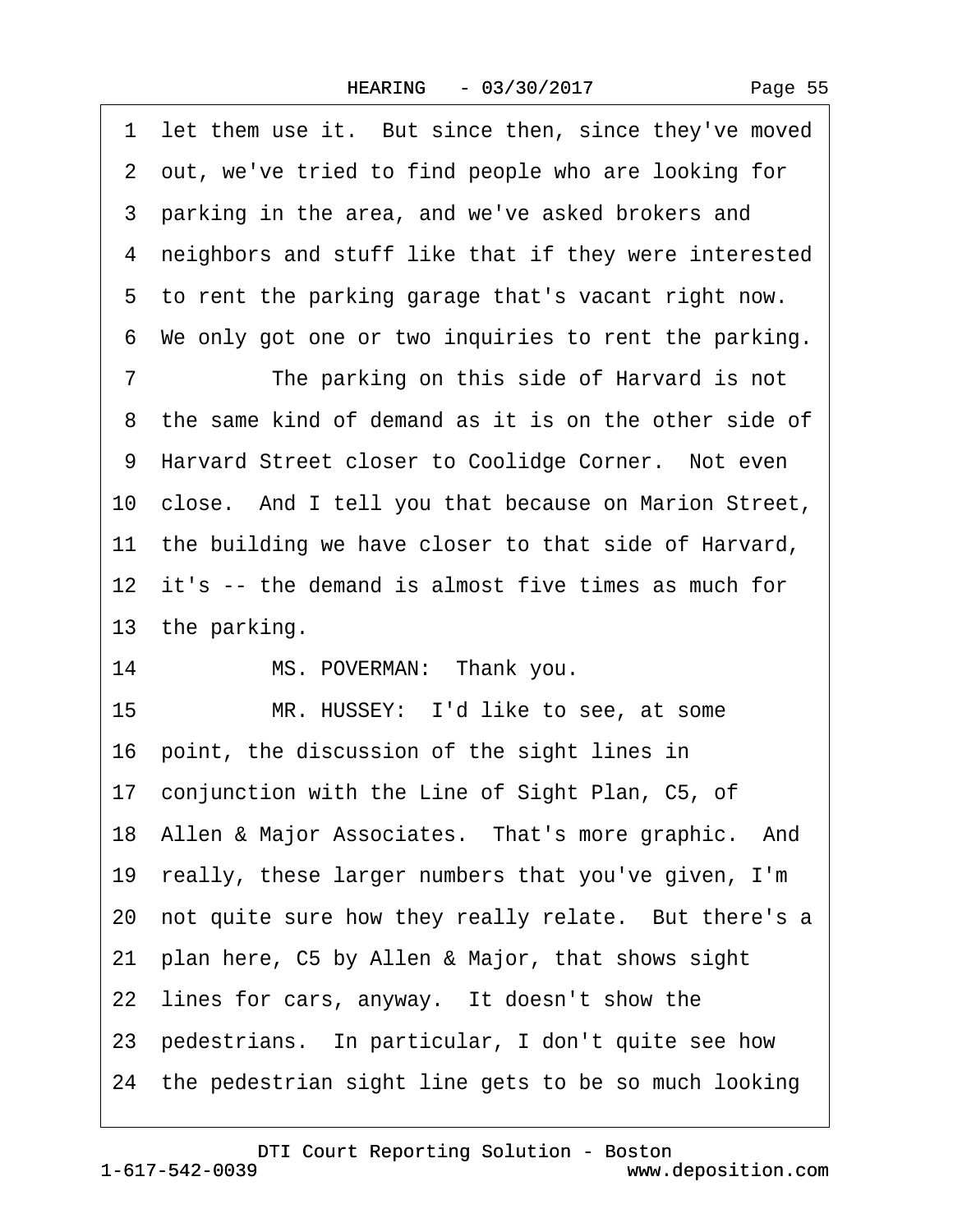1 north.

2 MR. BARTASH: We can elaborate on that in 3 more detail.

4 MS. SELKOE: Yeah. I mean, we're going to 5 probably have a whole, you know, meeting just on ·6· traffic details.

7 MR. HUSSEY: And the other thing you've --8 there's a question about open space. Did you look at ·9· the possibility of having some open space on the 10· roof?· You've got those two terraces, but they're 11 dedicated to those units, if I understood.

12 MR. BARTASH: That's correct. They are

13 dedicated to those units. We can look at the

14 possibility of opening them for access to the other

15 residents in the building because we would be able to

16 create the connection to those spaces. But what we

17 were concerned about is creating that outdoor

18· gathering space right up against the edge facing

19 Thorndike Street. We've heard negative feedback

20· about that approach in the past, so we chose to

21· restrict those uses to only the two units that abut

22 those spaces.

23 MR. HUSSEY: What about the roof, though,

24 the main roof?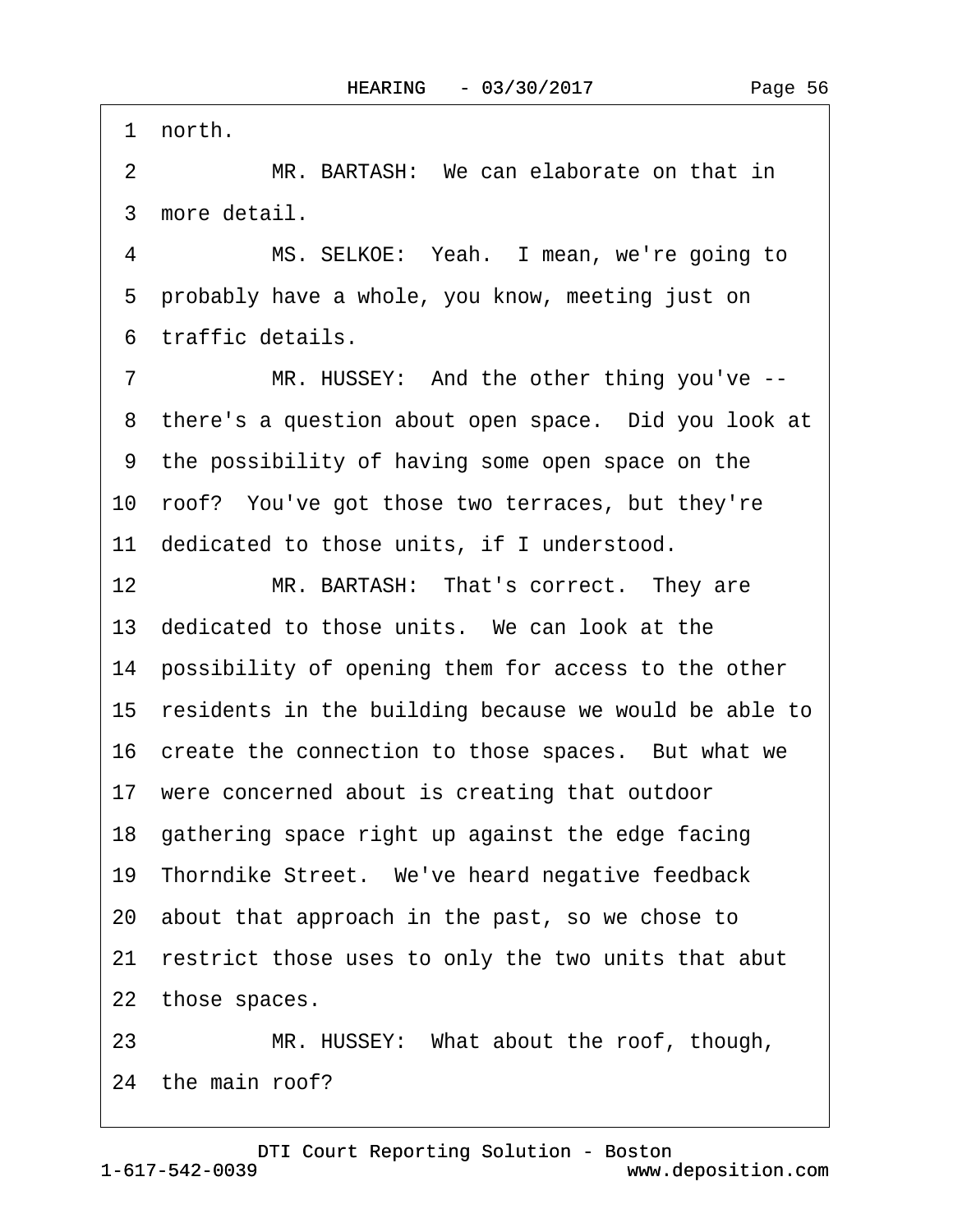| 1  | MR. BARTASH: In order to get access to the              |
|----|---------------------------------------------------------|
|    | 2 main roof, we wouldn't be able to accommodate an      |
|    | 3 additional stair in the plan. And the added height    |
|    | 4 for the cores to get up and access that roof would be |
|    | 5 not only prohibitive for the project, but also we     |
|    | 6 feel like it would -- we felt like it might undermine |
|    | 7 some of the other attempts we're making to reduce the |
|    | 8 visual height and scale of the building.              |
| 9  | MR. HUSSEY: All right. And there's a                    |
|    | 10 question about the -- previously there was a gas     |
|    | 11 station, and MassDevelopment had a question about    |
|    | 12 environmental. Is there a problem with that that     |
|    | 13 needs to be addressed at some point?                 |
| 14 | MR. ENGLER: There was a full 21E Phase I                |
|    | 15 and II that was submitted for the record. I mean, if |
|    | 16 you look at it rationally, there's been food service |
|    | 17 there for the last 10 years. They would not have     |
|    | 18 been able to have that use if they didn't have a     |
|    | 19 clean bill of health from the DEP. That's all been   |
|    | 20 submitted for the record. There was never any        |
|    | 21 contamination, but it had to go through the process  |
|    | 22 of a gas station. But it's all on file, and it's     |
|    | 23 clean.                                               |
| 24 | MS. POVERMAN: That being said, these are                |

1-617-542-0039 [DTI Court Reporting Solution - Boston](http://www.deposition.com) www.deposition.com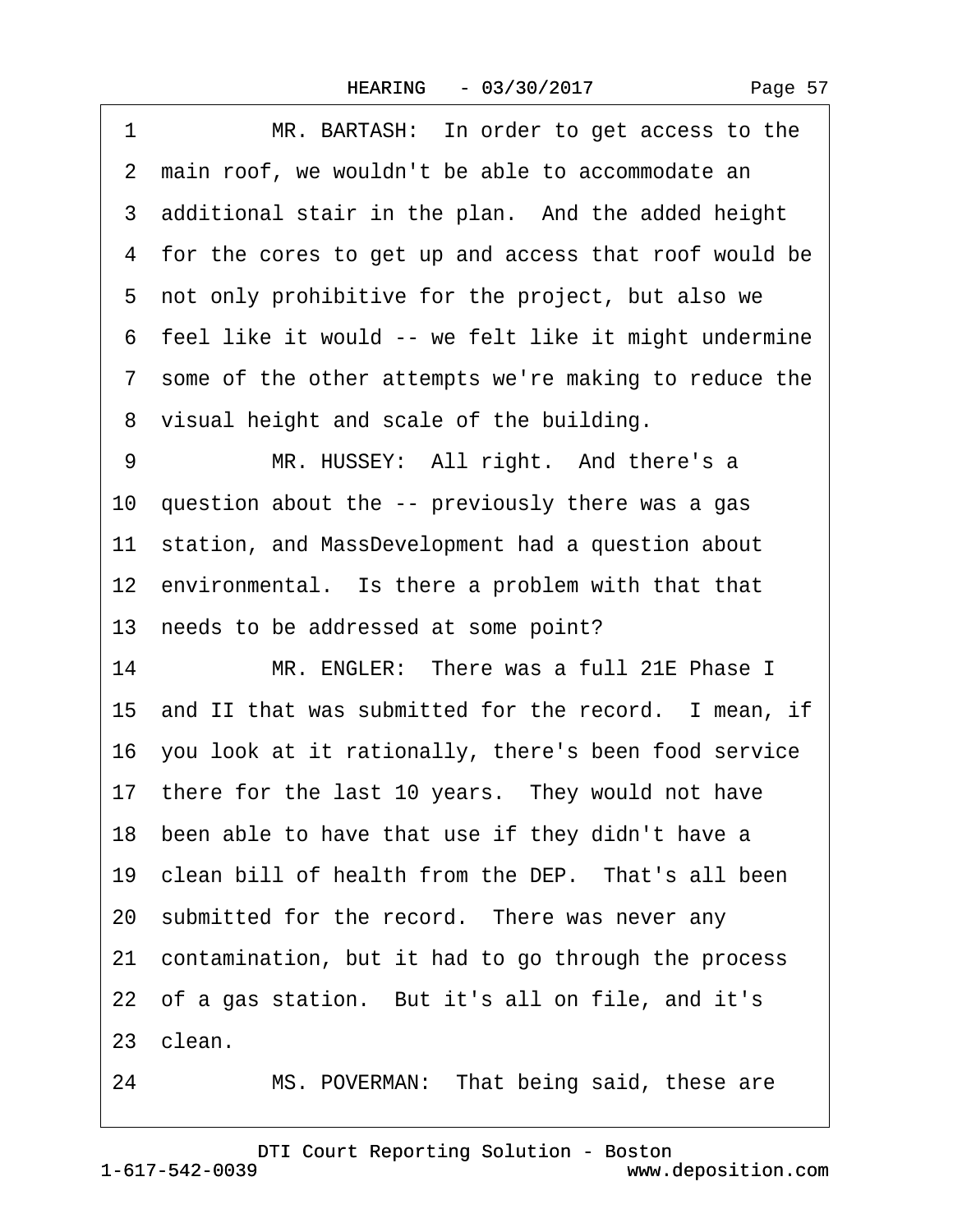1 also different parts of the property that are being 2 used now. It's a good point, but --3 MR. ENGLER: No. But the evaluation is 4 done on the property. It's not done on a small 5 section. 6 MS. POVERMAN: Where exactly in the book we 7 have is it? 8 MR. ENGLER: It's not in the comprehensive ·9· permit application, but we were asked for it by the 10 board of selectmen and it was submitted. It's about 11–250 pages. 249 of it is language that, myself 12 included, don't -- it's very technical. If you go to 13 the DEP website, it's there as well. 14 MS. PALERMO: When was it done? 15 MR. ENGLER: It was done in '04 at the time 16 of transfer. 17 MS. PALERMO: 2004. And what was the 18 company? 19 MR. DAVID DANESH: FSL. You have all 20· the -- we submitted all the information, a paper copy 21· and a disk to the town, I believe, and the letter 22 from the engineer from FSL who did the study. 23 MS. PALERMO: And they did Phase I and 24 Phase II?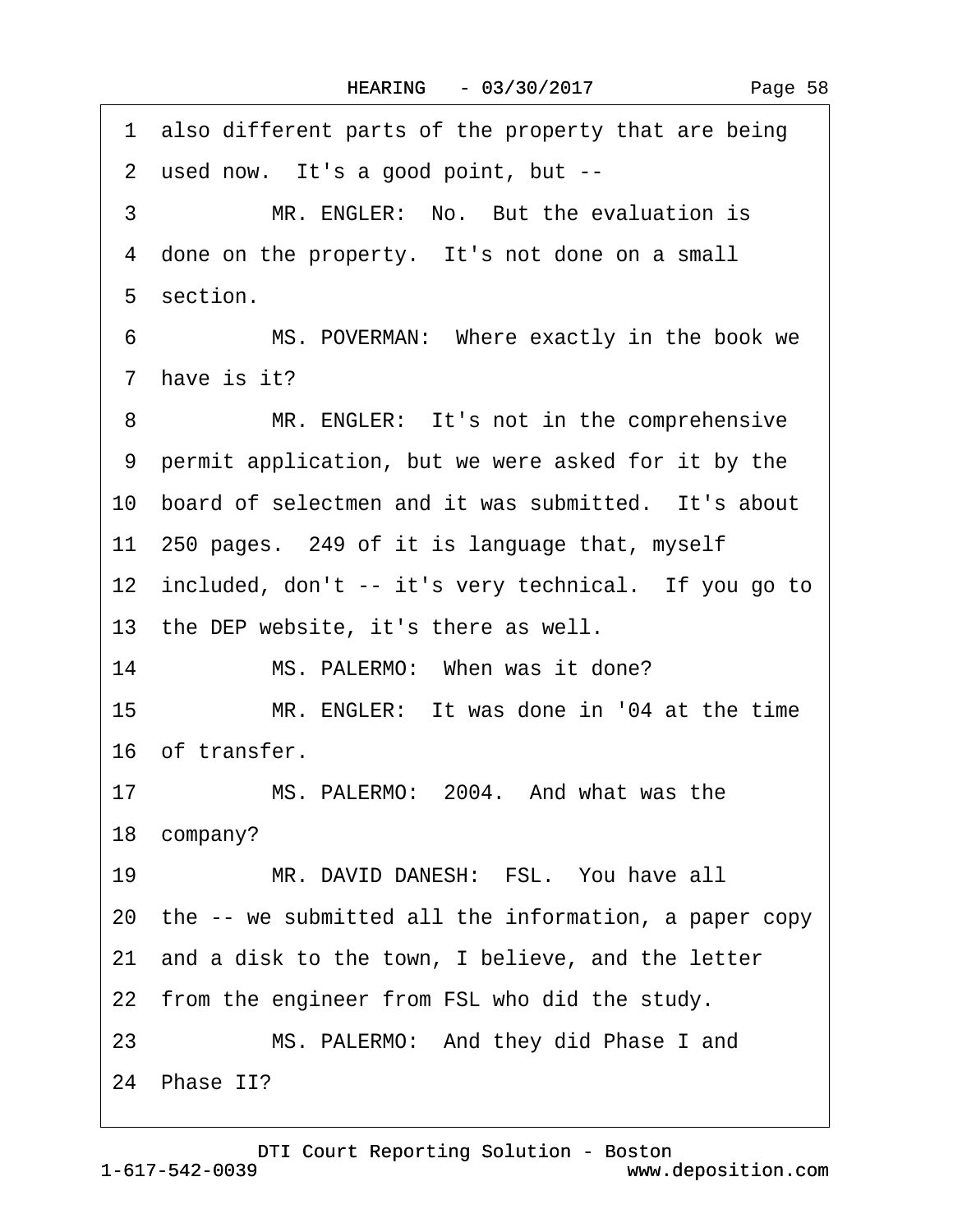| MR. DAVID DANESH: Yes. You have<br>1                    |
|---------------------------------------------------------|
| 2 everything.                                           |
| 3<br>MS. PALERMO: Okay.                                 |
| MR. HUSSEY: That's really all I have at<br>4            |
| 5 the moment. So I guess the question is: What peer     |
| 6 reviewers do we want to have?                         |
| $\overline{7}$<br>MS. POVERMAN: Wait, Lark?             |
| 8<br>MR. HUSSEY: Oh, sorry.                             |
| MS. PALERMO: I'll probably have more<br>9               |
| 10 later, but I will have questions about whether they  |
| 11 considered doing a variety of things in their        |
| 12 analysis of the site and the design.                 |
| 13<br>MS. SELKOE: Well, what I was going to say         |
| 14 is that the planning department staff is very happy  |
| 15 to assist you in any way we can. We'll help          |
| 16 coordinate this process; we will arrange for         |
| 17 technical analysis by both the municipal staff and   |
| 18 peer reviewers, if you ask for those; we're going to |
| 19 ensure transparency of the process by putting --     |
| 20 posting stuff on our town website; we'll respond to  |
| 21 the board. If you have any additional information    |
| 22 that you want, we'll help you get that.              |
| 23<br>The planning department also has arranged         |
| 24 through the state to have a 40B expert available to  |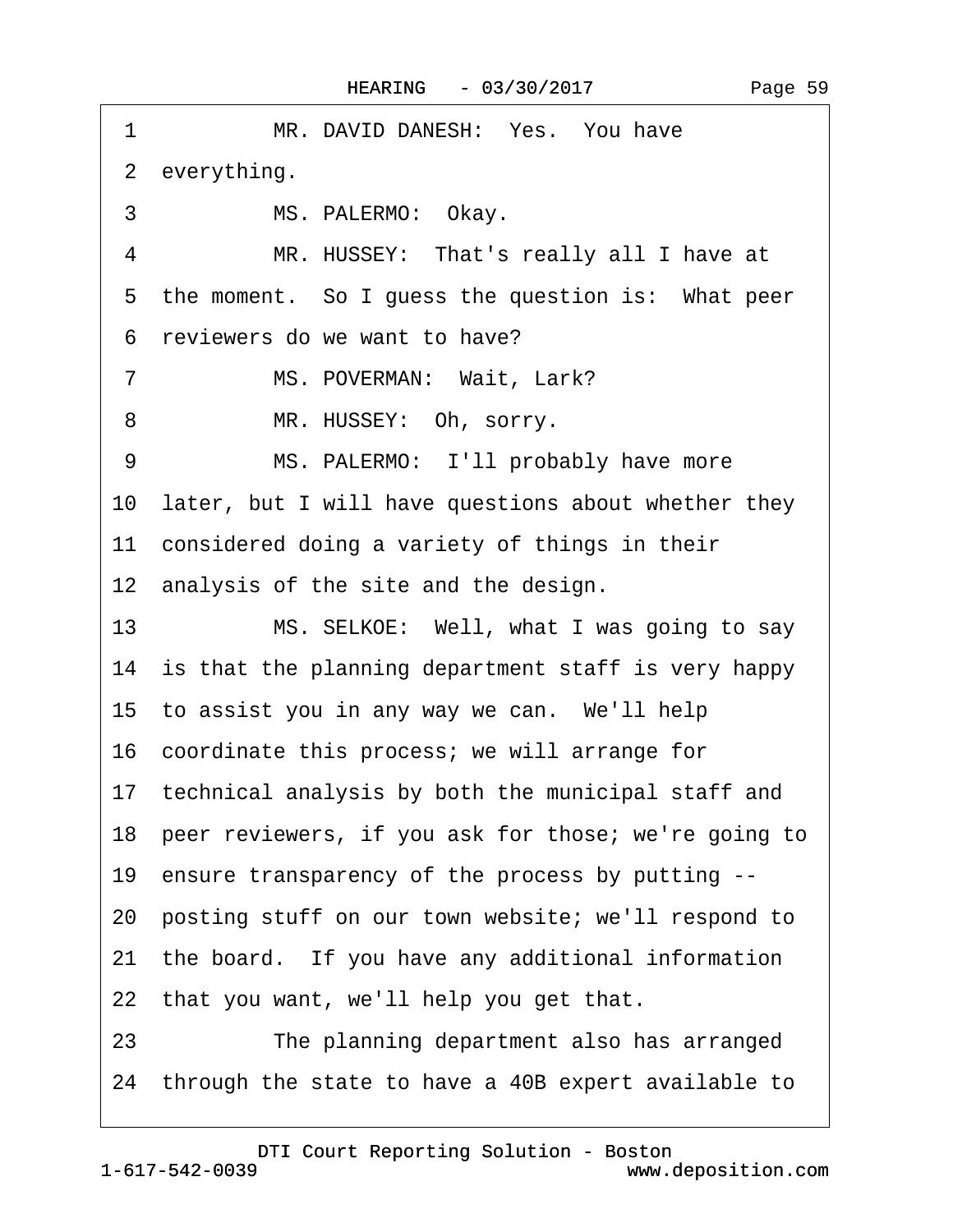·1· provide additional guidance if you feel that that's 2 needed.

3 **3** • So the public should feel free to contact 4 the planning department if you have any questions. 5 If you want to submit written comments, you can ·6· forward them to either Karen or myself and we will 7 see that the zoning board of appeals gets them. 8 I think tonight it would be good if the 9 board gives us some direction. And we think that the 10 following actions might be good to take: 11 First, you need to determine whether or not 12 an urban design, traffic, parking and environmental 13· peer reviewers would be helpful in your evaluation of 14 the project. And if you do, then we will ask you to 15 authorize the planning department to engage those 16 peer reviewers. Please note that the engineering 17 staff will review the stormwater issues in-house. 18 We also -- I did discuss with the 19· applicant's representative paying for the cost of the 20· stenographer, which is what we've done with all the 21· 40B cases, and I'd like you to just confirm that they 22 are willing to do that tonight. 23· · · · · ·I'd like to schedule a site visit for the

24· ZBA and ask that the applicant, before that site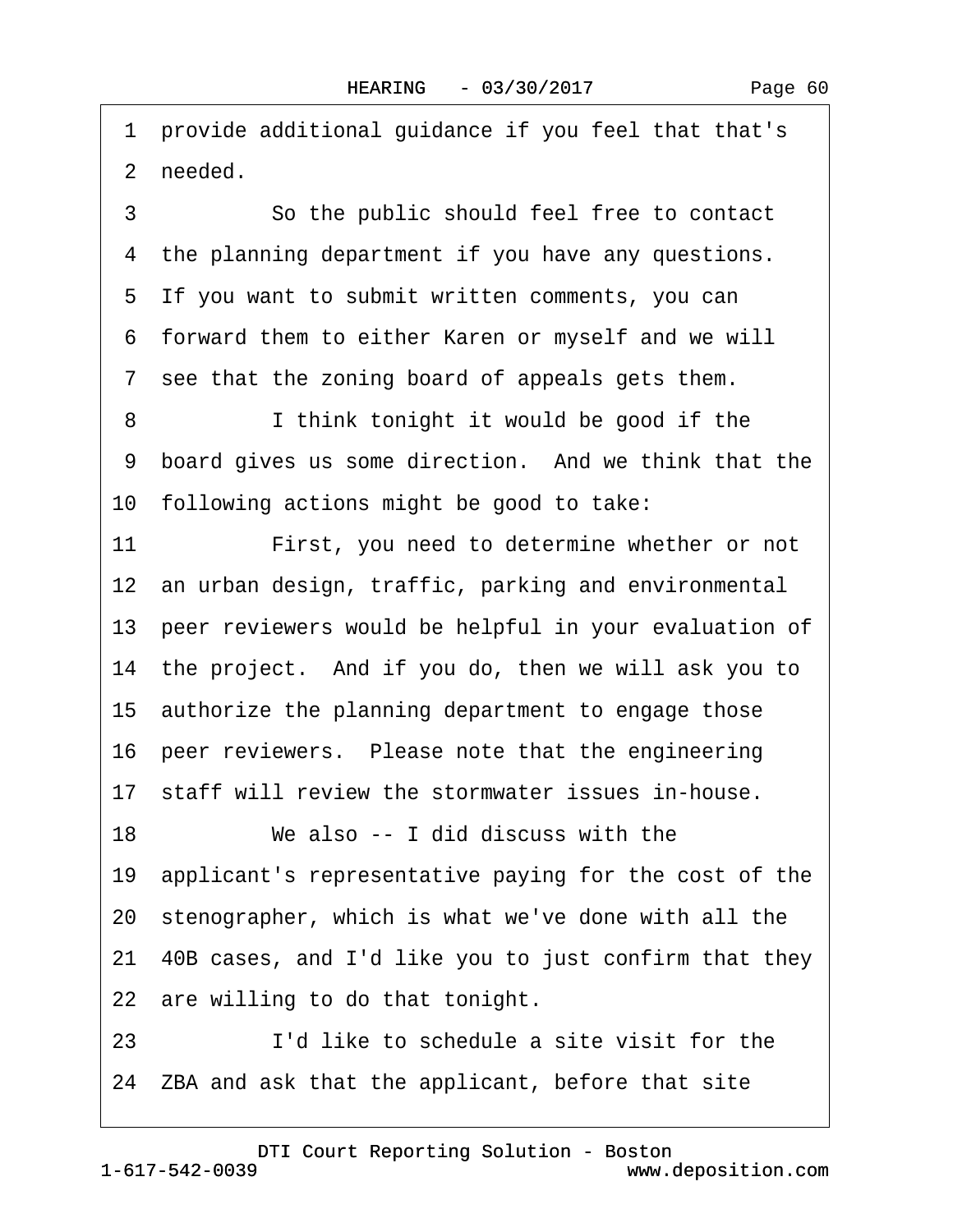1 visit, have the footprint of the proposed building 2 staked out and, you know, any trees that are going to 3 be removed, if there are any -- because I know it's 4 pretty much build on-site -- identified. 5 • **And then we would ask you to continue this** ·6· hearing to April 5th at 7:00 p.m. for comments from ·7· departments and boards and to hear public testimony. 8 **8** · **So to go back to the beginning, I think you** ·9· need to discuss whether -- what peer reviewers you 10 need. The reason I mention an environmental peer 11 reviewer is that 1180 Boylston Street was also a 40B 12 project and a prior gas station, and we did ask the 13 environmental peer reviewer to review the technical 14 materials that Mr. Engler was saying is, you know, 15 hard for a layperson to understand. But that's up to 16· you to decide whether you think that's necessary. 17 Certainly, the planning department staff 18· would urge you to ask for an urban design peer 19· reviewer.· And I do think, also, that there's traffic 20· and parking and loading issues that should be looked 21 at and evaluated. 22· · · · · ·So perhaps I'll stop there and let you 23· discuss that.

24 MS. POVERMAN: Well, my personal view is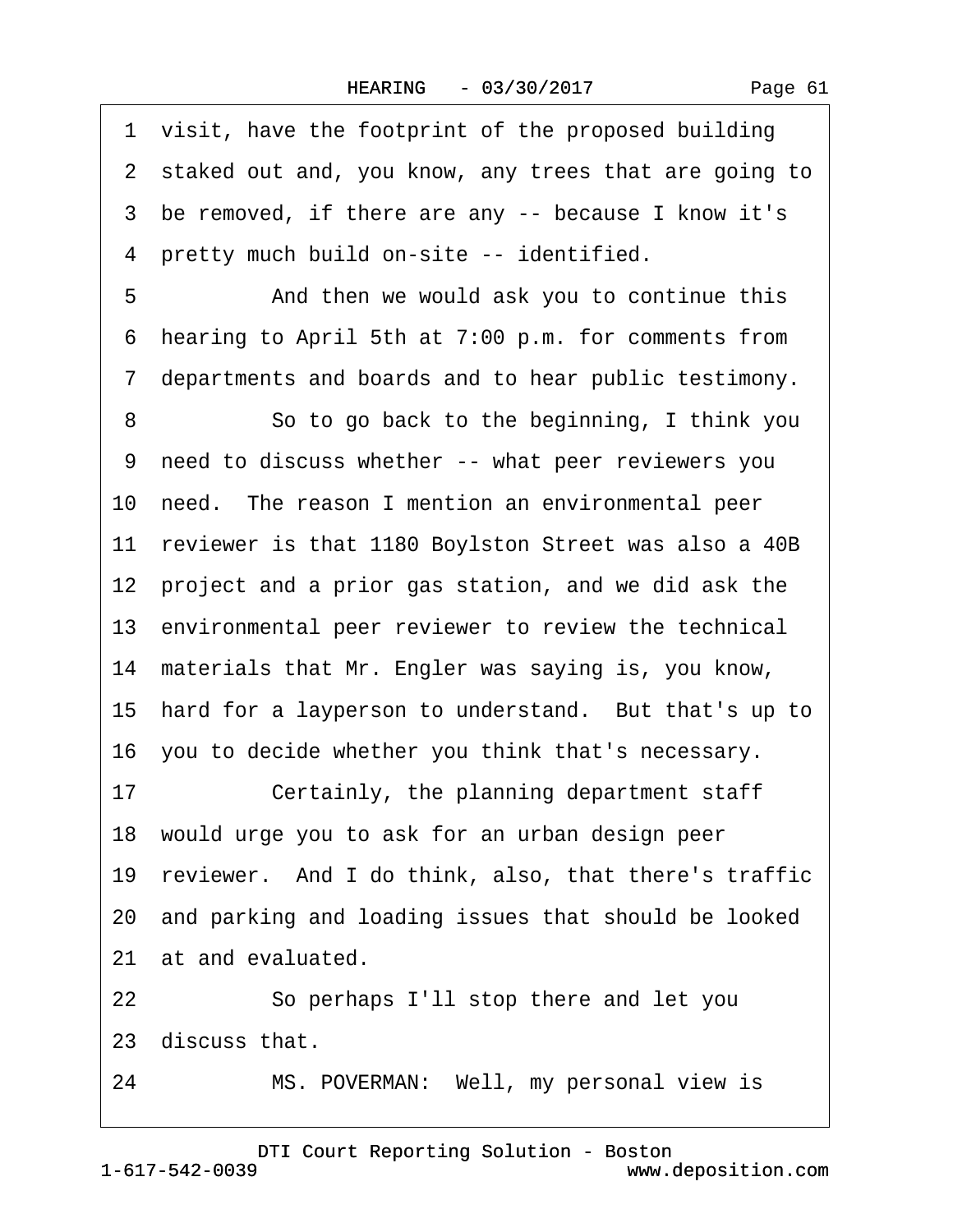1 that, yes, of course we need an urban design 2 reviewer, and I understand Mr. Boehmer is the one 3 who's been being used. 4 MS. PALERMO: I completely agree. And 5 we've worked with him before. He's very capable. 6 MS. SELKOE: Is that something that you're 7 willing to do? 8 MR. ENGLER: Of course. I mean, we would 9 expect nothing less. 10 MS. POVERMAN: And as for the traffic, I 11 think it's more limited than some other projects we 12 have, which are much larger. And I, frankly, do not 13· think a full traffic report of -- 14 MS. SELKOE: No. Actually, we weren't 15 suggesting a full traffic report. What we suggest is 16· that we go to Peter Ditto, who's the director of 17 transportation and engineering, and ask him what 18 additional information he thinks is needed. For 19 instance, you know, what exactly the sight lines are 20 turning onto Harvard Street. And what about the 21 loading zone? Where should it be? That kind of 22 thing. 23 MS. POVERMAN: And also, yeah, the parking 24 garage. I don't doubt anything that's been said, but

[DTI Court Reporting Solution - Boston](http://www.deposition.com)

1-617-542-0039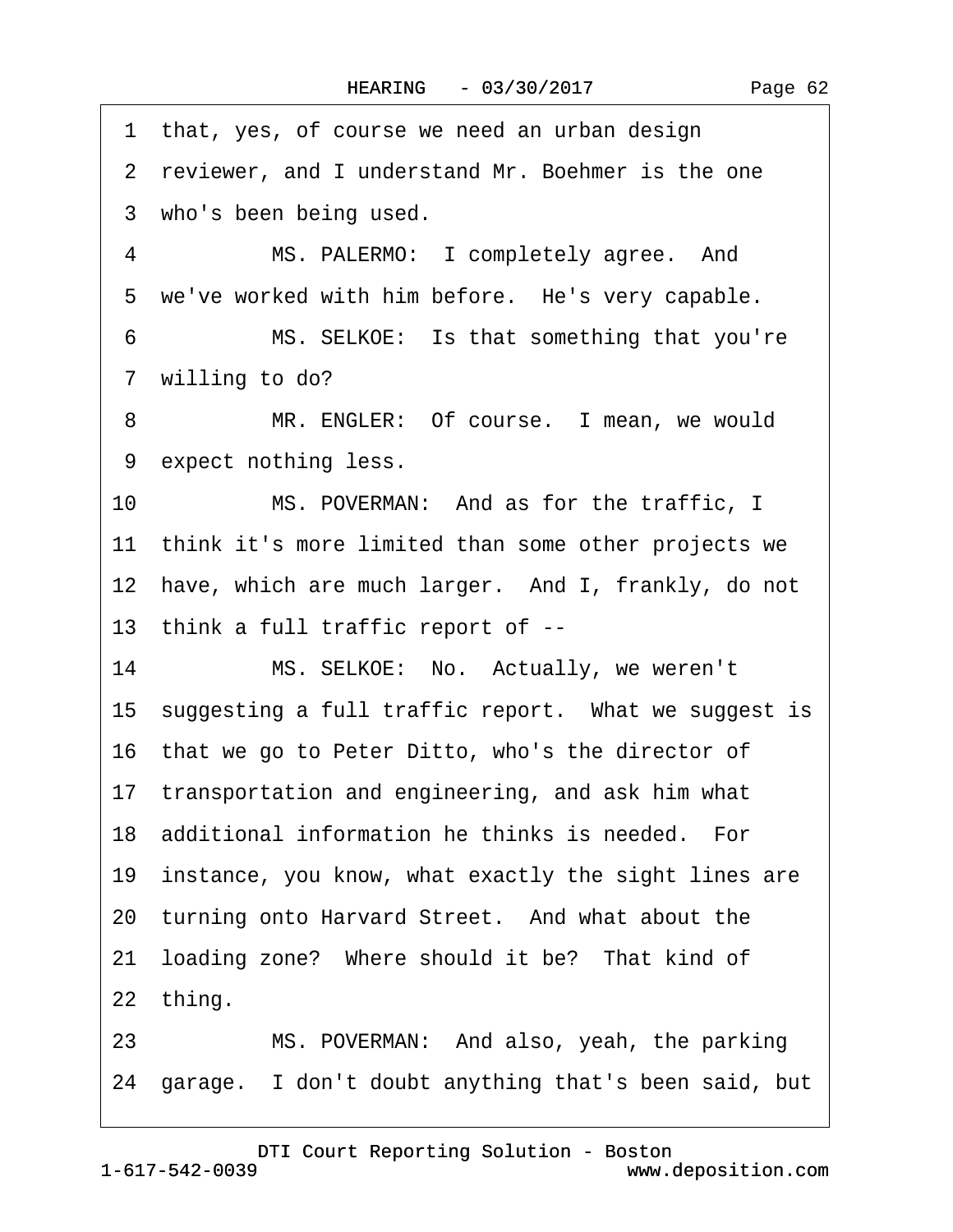|  | Page 63 |  |
|--|---------|--|
|  |         |  |

|    | 1 it's always good to have a second opinion on that.     |
|----|----------------------------------------------------------|
| 2  | MS. PALERMO: I think environmental --                    |
| 3  | MS. POVERMAN: That would be great.                       |
| 4  | MS. PALERMO: -- peer review would be very                |
|    | 5 helpful. 2004 was 13 years ago, and things have --     |
|    | 6 the site is not going to be any different. This        |
|    | 7 person will review the report that you got in 2004     |
|    | 8 and give us an opinion as to its adequacy for its      |
|    | 9 purpose. So I think that would be helpful.             |
| 10 | MS. POVERMAN: So is there any problem with               |
|    | 11 funding those experts?                                |
| 12 | MS. SELKOE: Of course, what we do is we                  |
|    | 13 get estimates from them, and then we pass it by you   |
|    | 14 to see that you agree. Is that okay?                  |
| 15 | We need to hear it for the record.                       |
| 16 | MR. ENGLER: For the record, I mean, we                   |
|    | 17 would respectfully ask that the DEP close-out process |
|    | 18 is the standard and regimented. So to the extent      |
|    | 19 that the scope is "read this report and tell us the   |
|    | 20 site is clean," we're okay with that. When I hear an  |
|    | 21 environmental analysis, I mean, I'm not -- I don't    |
|    | 22 think that's what you're representing this to be.     |
| 23 | MS. PALERMO: We're not asking -- at this                 |
|    | 24 point, that's not the request. The request is to      |
|    |                                                          |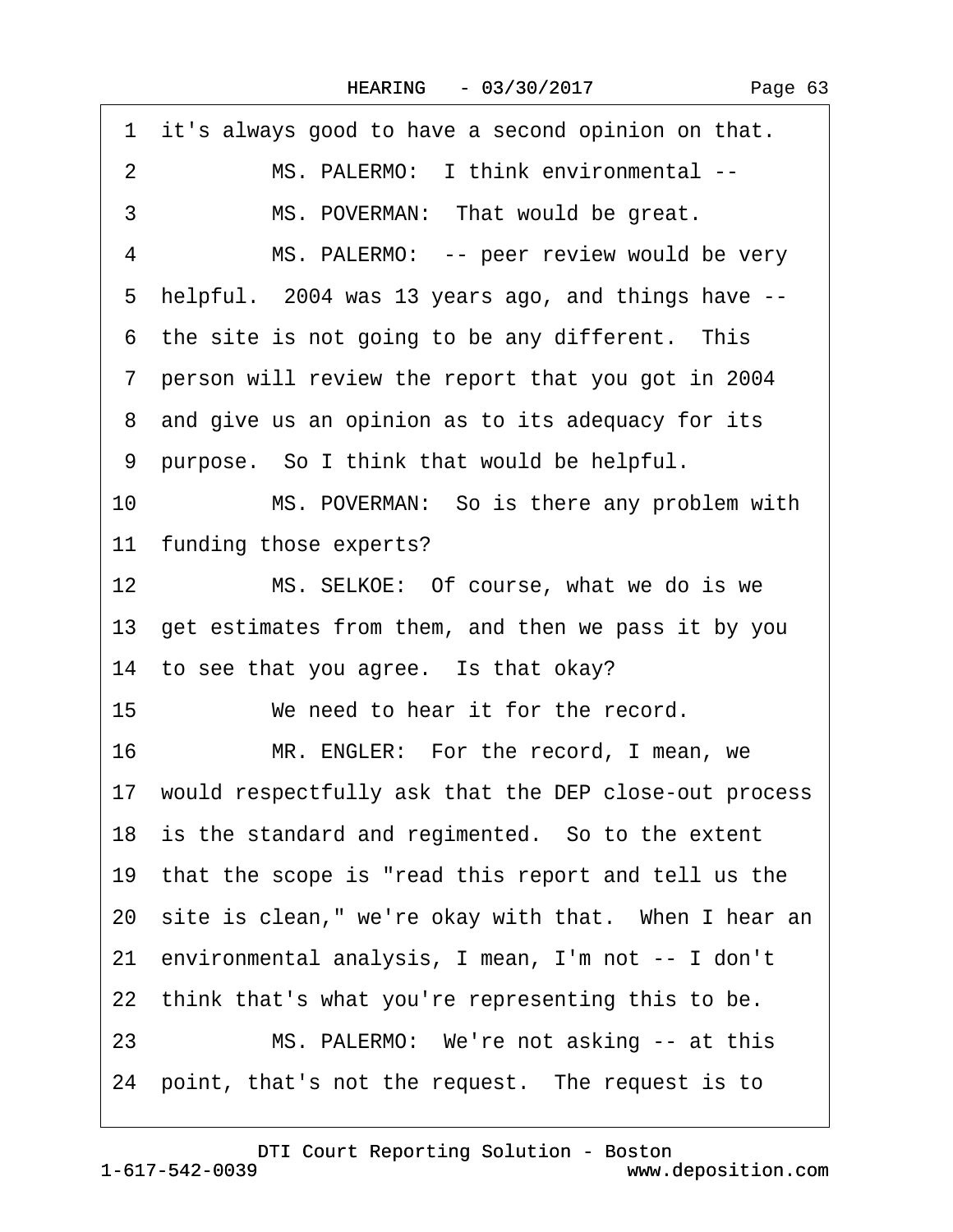·1· have a peer reviewer function as a reviewer of the 2 work that has already been done by the environmental 3 engineer that you obtained in 2004 and to review the 4 process with DEP to be sure that it has been done ·5· properly, not to tell us whether the site is clean or 6 not. That's a totally different question. 7 MR. ENGLER: Okay. My client is 8 comfortable with that. 9 • **And the architecture, obviously.** 10 • As I understand it, Mr. Ditto is going to 11 review the pedestrian considerations, loading and 12 whatnot. 13 MS. SELKOE: What I was saying is I think 14 we need a peer reviewer, but Mr. Ditto would discuss 15 what scope is needed, and we would run that by you. 16· And I agree it would be a limited scope. 17 MR. ENGLER: And we understand, and I know 18 my client has had it because, believe me -- and I 19· don't even know -- with all due respect to the board, 20· we've heard on all the projects different messaging 21· around parking:· You have too much parking; you don't 22 have enough parking; we like stackers; we don't like 23 stackers.

24 · · So I know -- I advised my clients. I know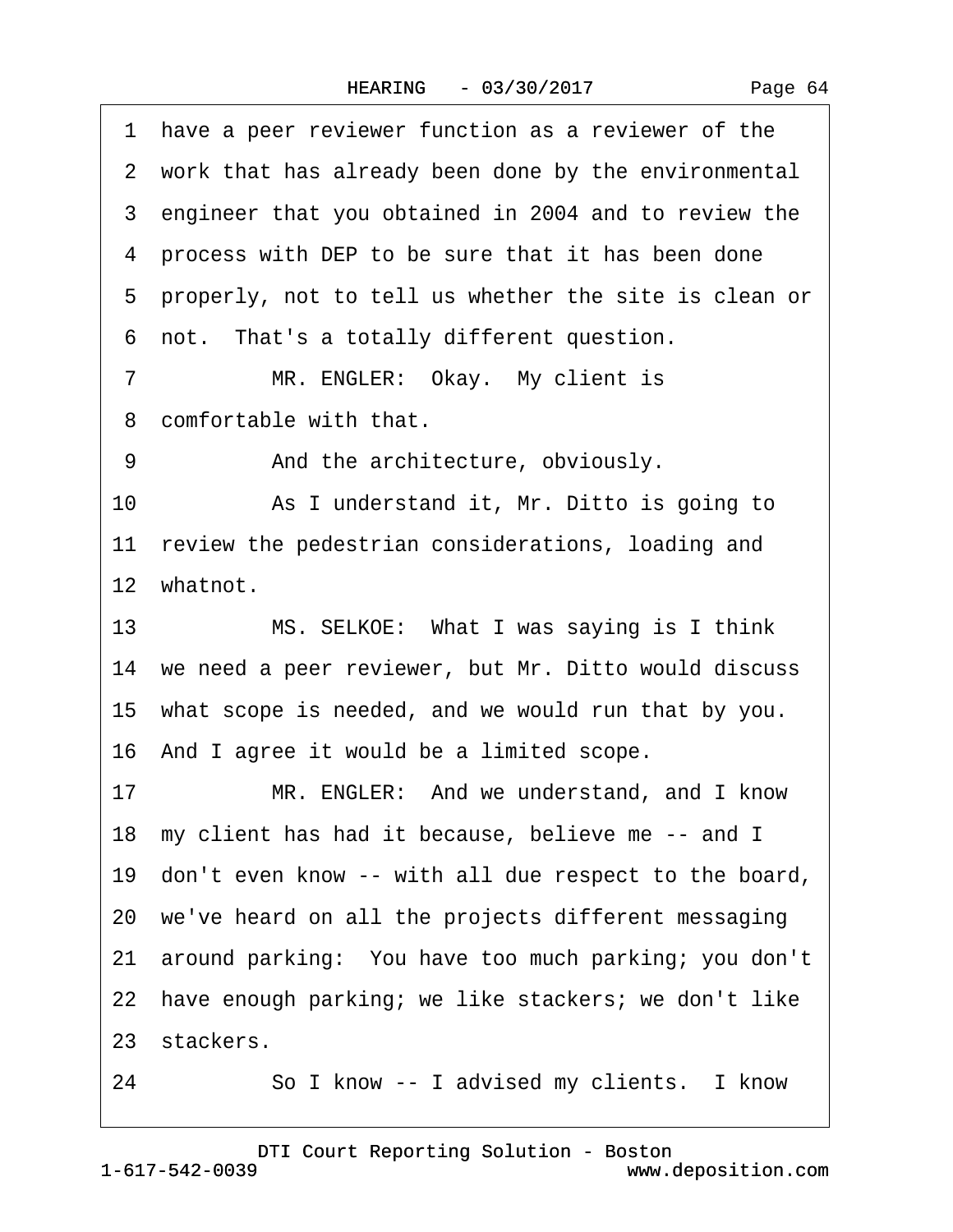|  | Page 65 |
|--|---------|
|--|---------|

1 they have all the information. We have robust 2 material relative to the parking and the system and 3 whatnot, which we will provide to the board because 4 we know that's been an area of sensitivity over the 5 last, you know, several proposals on: How does the 6 parking work? How does it operate? Does it make ·7· noise?· Etc., etc.· So we anticipate and look forward 8 to having that discussion at future hearings as well. 9 MS. SELKOE: And we just need to confirm 10· about the stenographer, that you're willing to -- 11 MR. ENGLER: Yes, we're willing to --12 MS. SELKOE: And that's good because she's 13 here tonight. 14 MR. ENGLER: She can write that into the 15 record. 16 MS. SELKOE: That you will pay? 17 MR. ENGLER: Yes. 18 MS. SELKOE: Okay. I'd like to schedule a 19 site visit for you. 20 MS. POVERMAN: Yeah, let's get that 21 scheduled, and then I have one other issue I'd like 22 to address, and make sure Mr. Hussey doesn't have any 23 more questions. 24 MS. SELKOE: Okay. I was going to suggest

1-617-542-0039 [DTI Court Reporting Solution - Boston](http://www.deposition.com) www.deposition.com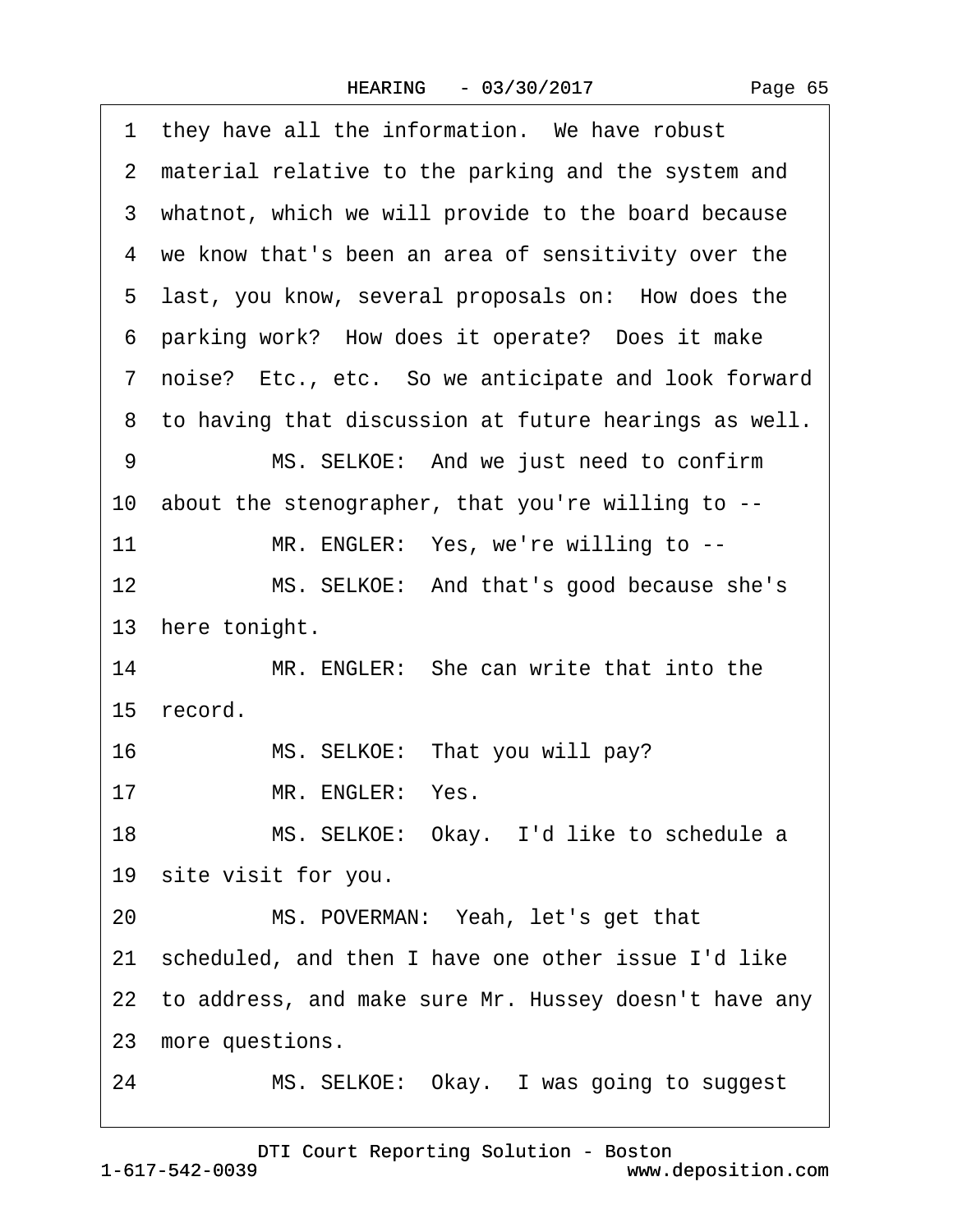1 April 11th or 12th during the day, whatever is a 2 convenient time for you. 3 MR. DAVID DANESH: Unfortunately, we're not 4 going to be because it's Passover, it's the holiday. 5 MS. SELKOE: You're going away for the ·6· whole week? 7 MR. DAVID DANESH: Yes. So it would have 8 to be after Passover. 9 MS. SELKOE: Okay. 10 MR. DAVID DANESH: Unless you want to do 11 the same day as the -- April 5th -- as the meeting. 12 MS. POVERMAN: Do it that morning? 13 MR. DAVID DANESH: Oh, we have to stake it 14· out. 15 MS. SELKOE: That's next week, but we can 16 do that if you'd like. 17 MR. DAVID DANESH: I think maybe we should 18· do it after Passover. 19 MS. STEINFELD: Yeah. We can't do it the 20· 11th or 12th. 21 MR. DAVID DANESH: I think we should just 22 do it after Passover. 23 MS. SELKOE: So let's look at the 18th or 24· 19th.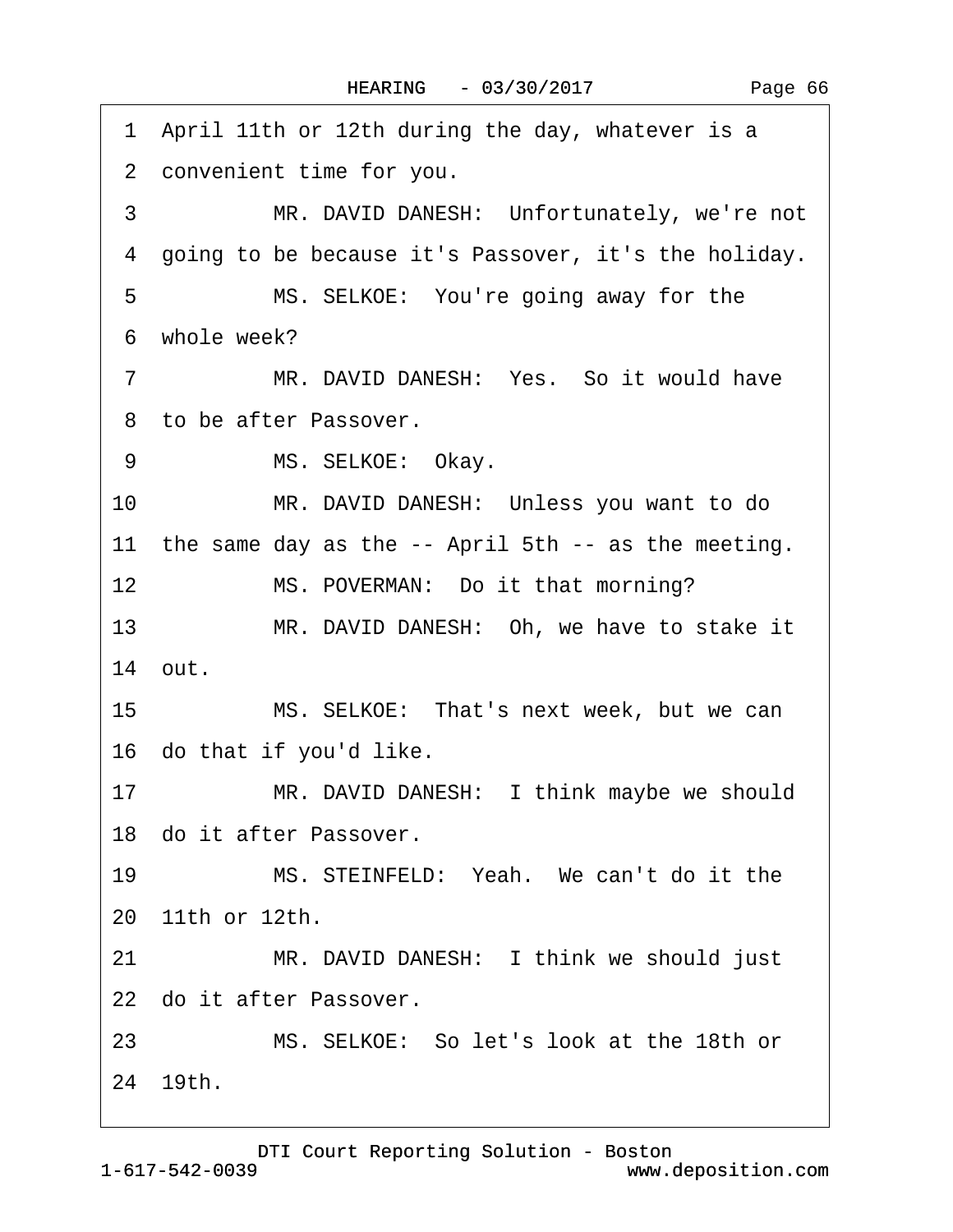$\Gamma$ 

| 1<br>MS. POVERMAN: The 19th.                                 |
|--------------------------------------------------------------|
| MS. SELKOE: Okay. What's a good time for<br>2                |
| 3 you?                                                       |
| MS. POVERMAN: 8:30.<br>4                                     |
| MS. SELKOE: Is that good, Chris?<br>5                        |
| MR. HUSSEY: Sure.<br>6                                       |
| MS. SELKOE: Lark?<br>$\overline{7}$                          |
| MS. PALERMO: Yeah, that will work.<br>8                      |
| 9<br>MS. SELKOE: The 19th. It's a Wednesday.                 |
| 10<br>MS. PALERMO: The 19th at 8:30; is that                 |
| 11 right?                                                    |
| 12 <sup>°</sup><br>MS. SELKOE: Yes, that's correct. The 19th |
| 13 at 8:30 a.m.                                              |
| 14<br>Now, the public is invited to come if                  |
| 15 they'd like to, but this is not an opportunity for        |
| 16 the public to engage in dialogue. This is a -- with       |
| 17 either the applicant or with the board. It's really       |
| 18 just for the board to look at the site, to understand     |
| 19 the context, and to ask any questions.                    |
| MR. DAVID DANESH: Polly, can I ask you for<br>20             |
| a favor? Can we have it a little bit later in the<br>21      |
| 22 day than 8:30, because Peter is going to be coming        |
| 23 from --                                                   |
| MR. BARTASH: No. 8:30 is good; 8:30 is<br>24                 |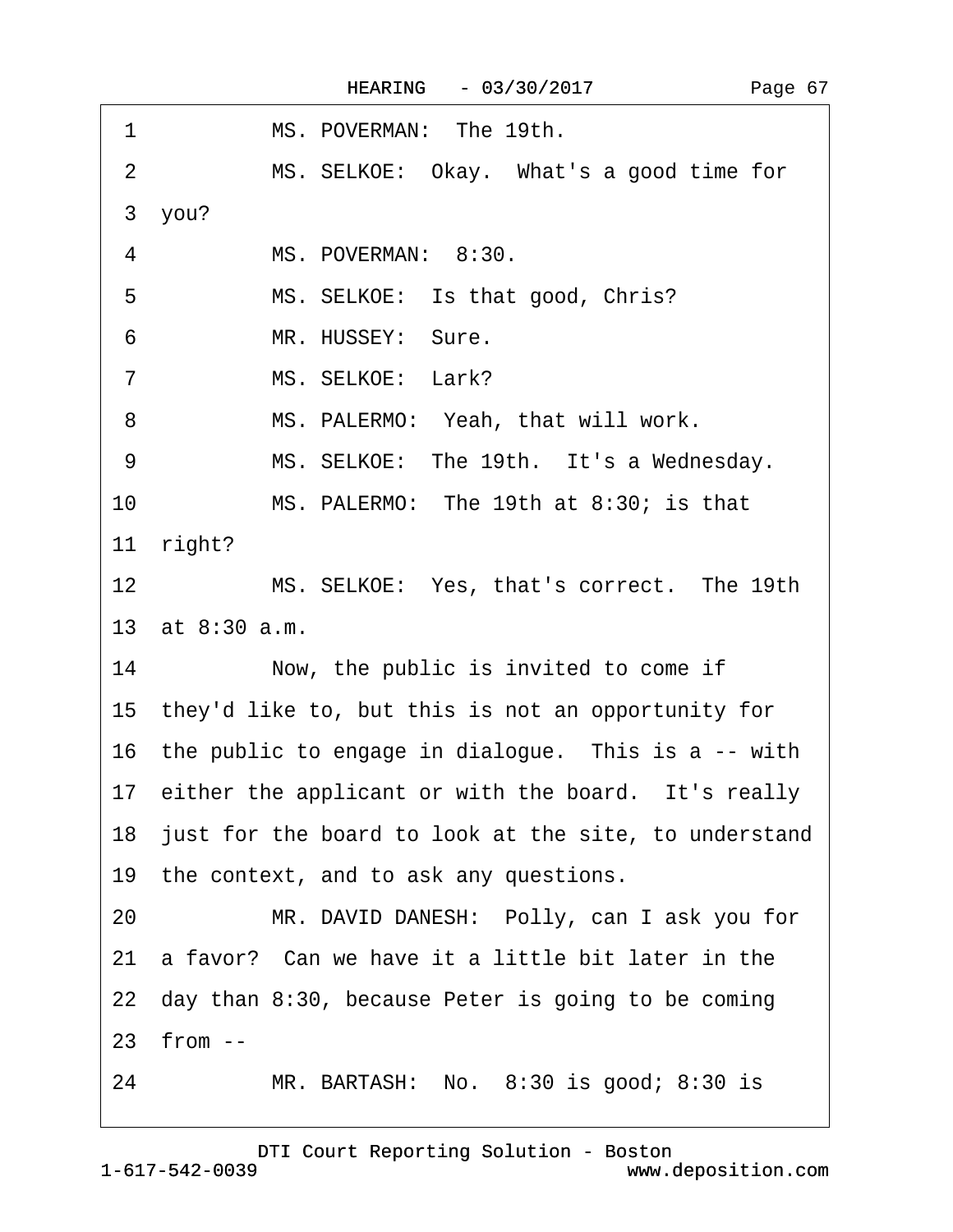|    | 1 great.                                                |
|----|---------------------------------------------------------|
| 2  | MS. SELKOE: Just keep in mind, everybody,               |
|    | 3 there's a lot of traffic at that hour.                |
| 4  | MS. PALERMO: 8:30 is good.                              |
| 5  | MS. SELKOE: Okay. Let's see what else was               |
|    | 6 on our list. And then, if you have any other          |
|    | 7 questions, that's fine, but otherwise --              |
| 8  | MS. POVERMAN: Actually, I do.                           |
| 9  | MS. SELKOE: Okay.                                       |
| 10 | MS. POVERMAN: I noticed on the MassHousing              |
|    | 11 report that there's an issue with the lease. There's |
|    | 12 some litigation relating to that, so if you could go |
|    | 13 into that a little bit --                            |
| 14 | MR. DAVID DANESH: Do you want me to talk                |
|    | 15 about that?                                          |
| 16 | MS. POVERMAN: Yes, please.                              |
| 17 | MR. DAVID DANESH: So the current tenant,                |
|    | 18 Shan-A-Punjab, he has been a tenant for three years. |
|    | 19 He subleted it. He's actually on, like, violation of |
|    | 20 like nine different types of clauses in the lease,   |
|    | 21 and my dad's been very gracious enough to let him    |
|    | 22 stay and has been very kind to him. I think he owes  |
|    | 23 the Town of Brookline almost \$20,000 in back taxes; |
|    | 24 right? So I don't think he is -- he's in default.    |
|    |                                                         |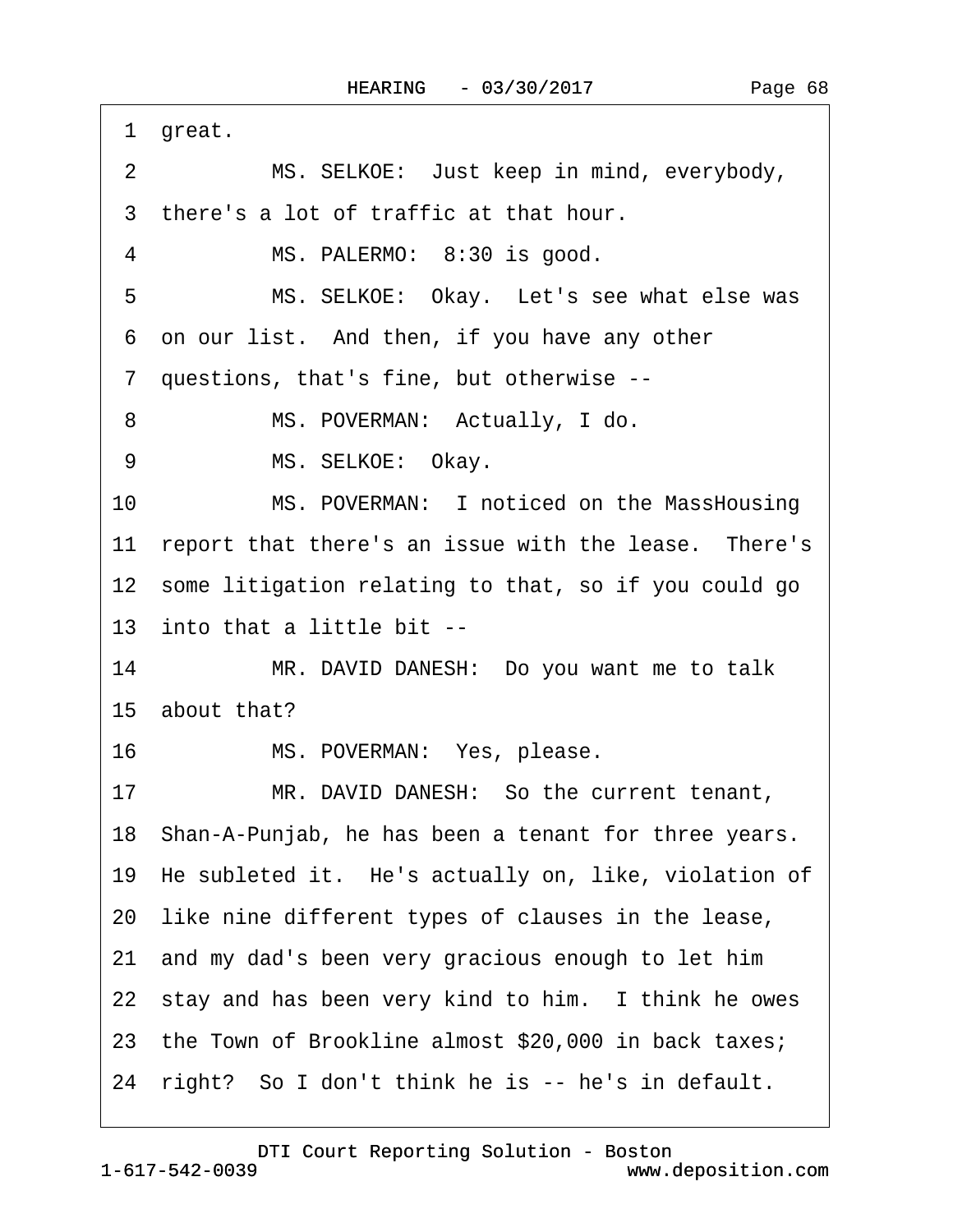| Page 69 |  |
|---------|--|
|         |  |

1 Also, we're trying to work out -- to help 2 him with some stuff. And he's actually agreed on ·3· multiple occasions to move to a further location down 4 the street that we found for him that he feels more 5 comfortable with and really would thrive much better ·6· because it has a bigger kitchen, like I've mentioned 7 earlier, and more storage. And so he's more than ·8· happy to leave, and I don't think he's interested in 9 staying there, and I don't think -- I'm sorry. His 10 lease expires regardless, so... 11 MS. POVERMAN: Okay. 12 MR. DAVID DANESH: So it's not really an 13· issue. 14 MS. POVERMAN: Thank you very much. 15 **· · So what is outstanding that we need from** 16 the applicant? 17 MS. SELKOE: Well, we'll need them to give 18 us a current plan that shows the correct number of 19 parking spaces per the correct number of units. 20 Then I believe that the different -- next 21 time that we meet, next week, some of the boards may 22 actually be recommending certain additional 23 information, so I think we should wait until then. I 24· think, like, sections --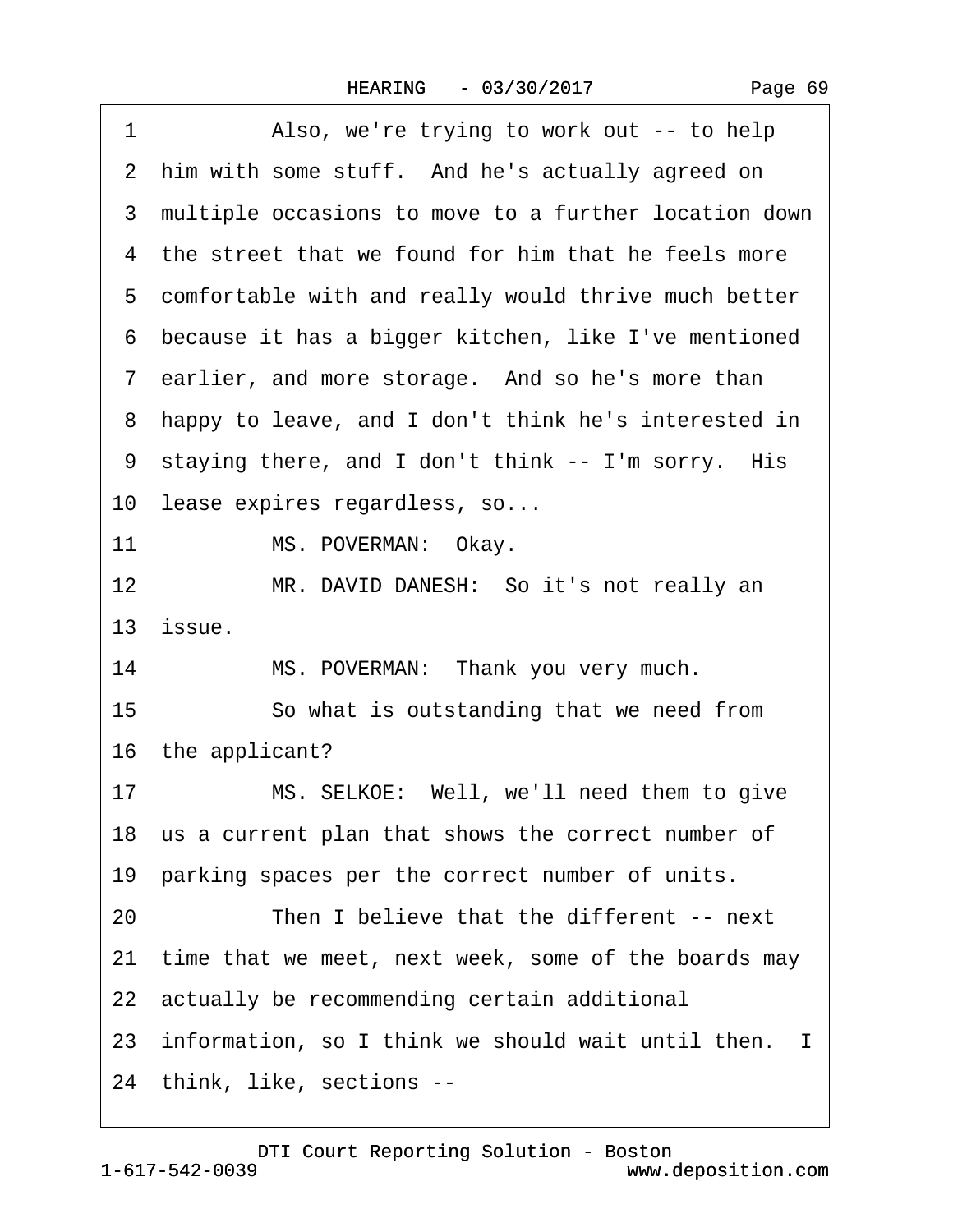|  | Page 70 |  |
|--|---------|--|
|--|---------|--|

| 1  | MS. POVERMAN: But are there, like, you                 |
|----|--------------------------------------------------------|
|    | 2 know, 3-D plans or additional documentation that is  |
|    | 3 usually obtained during the course of a 40B --       |
| 4  | MS. SELKOE: Absolutely. And we will                    |
|    | 5 outline that. It was also outlined in the            |
|    | 6 selectmen's letter to the agency. We had a whole     |
|    | 7 list of things that we thought would be helpful for  |
|    | 8 this board, and so we'll get that list to them.      |
| 9  | MS. POVERMAN: Yeah. If you could make                  |
|    | 10 sure we have that at the next meeting. We should go |
|    | 11 through it and just -- so that --                   |
| 12 | MS. SELKOE: All right.                                 |
| 13 | MS. POVERMAN: -- we don't lose track of                |
|    | 14 it, that would be really helpful.                   |
| 15 | MR. HUSSEY: Will this be enough time for               |
|    | 16 the planning board to put together something?       |
| 17 | MS. SELKOE: I think so. If it isn't, we                |
|    | 18 will take more time. But that's why we're here      |
|    | 19 tonight, and we're actually going to adjourn and    |
|    | 20 continue the planning board meeting, for those who  |
|    | 21 are interested, in order to discuss what the        |
|    | 22 recommendation would be.                            |
| 23 | MS. POVERMAN: Well, I'd like to see if                 |
|    | 24 there's anything else to say.                       |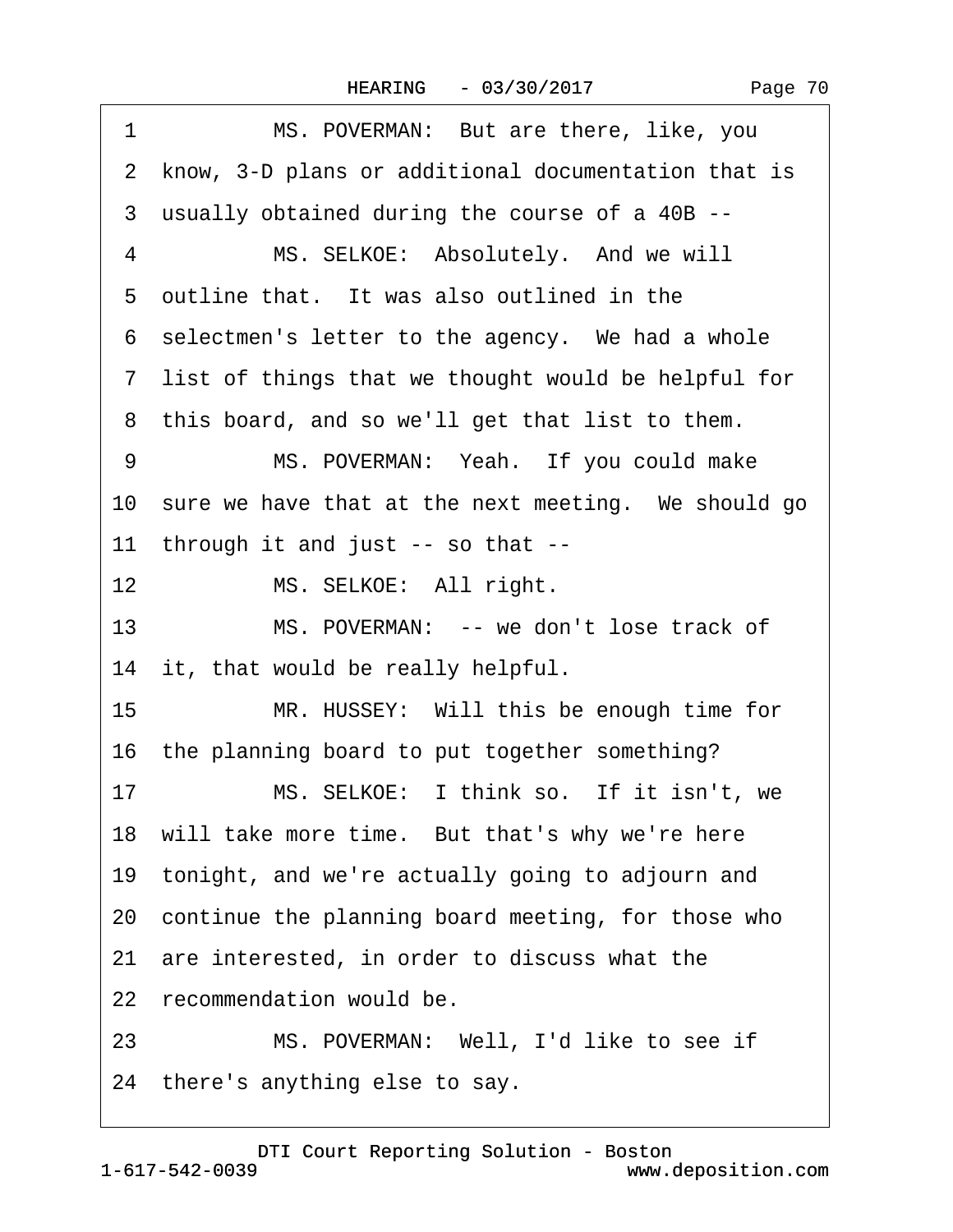1 MS. SELKOE: Well, you need to continue the

|                 | 2 public hearing until April 5th at 7:00 p.m.            |
|-----------------|----------------------------------------------------------|
| 3               | MS. POVERMAN: Okay. Let me check my                      |
|                 | 4 notes, see if there's anything --                      |
| 5               | MS. PALERMO: Before she does that, I may                 |
|                 | 6 have missed it, but did we talk about having a 40B     |
|                 | 7 expert?                                                |
| 8               | MS. SELKOE: You did not say that you felt                |
|                 | 9 that that was necessary.                               |
| 10 <sup>°</sup> | MS. PALERMO: Is that a decision we need to               |
|                 | 11 make tonight?                                         |
| 12              | MS. SELKOE: No. I don't think so. You                    |
|                 | 13 could make it at a later date if a question comes up. |
| 14              | MS. PALERMO: Okay. If I don't have to                    |
|                 | 15 make it tonight, then --                              |
| 16              | MS. POVERMAN: I'd like to comment on it,                 |
|                 | 17 because I think we've found Judi Barrett helpful in   |
|                 | 18 the past, and I don't want to foreclose our ability   |
|                 | 19 to say -- is she our 40B expert in general or --      |
| 20              | MS. STEINFELD: Yes. As a matter of fact,                 |
|                 | 21 we've made arrangements with the state that she is    |
|                 | 22 the consultant in general for the town, not to any    |
|                 | 23 specific project. So any time you have any question,  |
|                 | 24 we can certainly invite Judi or I can relay the       |
|                 |                                                          |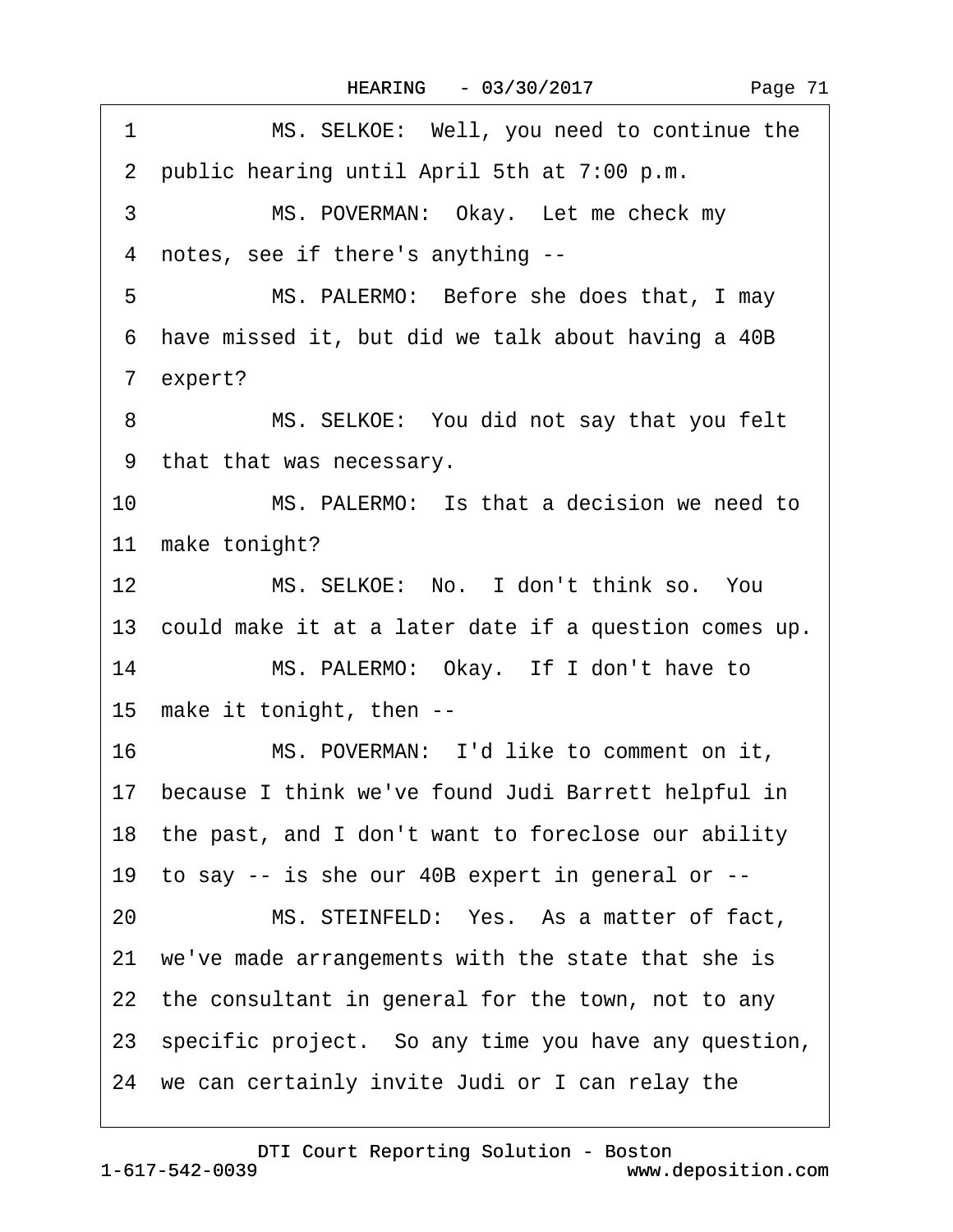| 1 questions to her. But she's available to the ZBA on   |
|---------------------------------------------------------|
| 2 any project pending.                                  |
| 3<br>MS. POVERMAN: Yeah. So as a general                |
| 4 matter, I want to say if neither -- if you don't have |
| 5 any objection, there's no reason to not say now that  |
| 6 we would like the assistance, when appropriate, of a  |
| 7 40B expert, in this case Judi Barrett.                |
| MS. STEINFELD: Absolutely. You have her.<br>8           |
| MS. POVERMAN: Thank you.<br>9                           |
| Do either of my colleagues have anything<br>10          |
| 11 else to say?                                         |
| 12<br>Ms. Selkoe, anything else?                        |
| MS. SELKOE: No.<br>13                                   |
| 14<br>MS. POVERMAN: Okay. Then we'll adjourn            |
| 15 this hearing until April 5th at 7:00. Thank you very |
| 16 much.                                                |
| (Proceedings adjourned at 8:49 p.m.)<br>17              |
| 18                                                      |
| 19                                                      |
| 20                                                      |
| 21                                                      |
| 22                                                      |
| 23                                                      |
| 24                                                      |
|                                                         |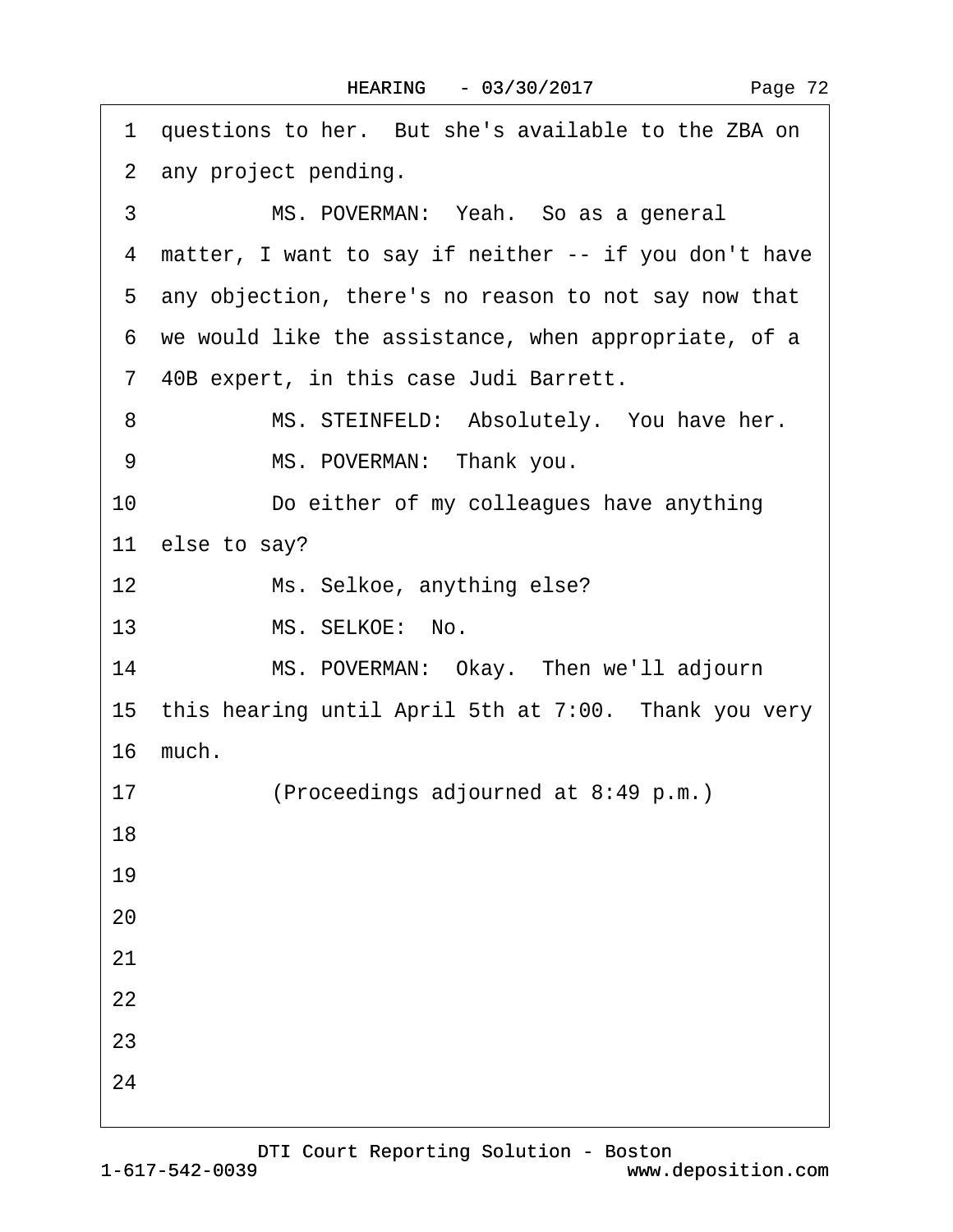|  | Page 73 |
|--|---------|
|  |         |

| 1  | I, Kristen C. Krakofsky, court reporter and            |
|----|--------------------------------------------------------|
|    | 2 notary public in and for the Commonwealth of         |
|    | 3 Massachusetts, certify:                              |
| 4  | That the foregoing proceedings were taken              |
|    | 5 before me at the time and place herein set forth and |
|    | 6 that the foregoing is a true and correct transcript  |
|    | 7 of my shorthand notes so taken.                      |
| 8  | I further certify that I am not a relative             |
|    | 9 or employee of any of the parties, nor am I          |
|    | 10 financially interested in the action.               |
| 11 | I declare under penalty of perjury that the            |
|    | 12 foregoing is true and correct.                      |
| 13 | Dated this 11th day of April, 2017.                    |
| 14 |                                                        |
|    | 15 Kristen Krakofsky, Notary Public                    |
|    | 16 My commission expires November 3, 2017.             |
| 17 |                                                        |
| 18 |                                                        |
| 19 |                                                        |
| 20 |                                                        |
| 21 |                                                        |
| 22 |                                                        |
| 23 |                                                        |
| 24 |                                                        |
|    |                                                        |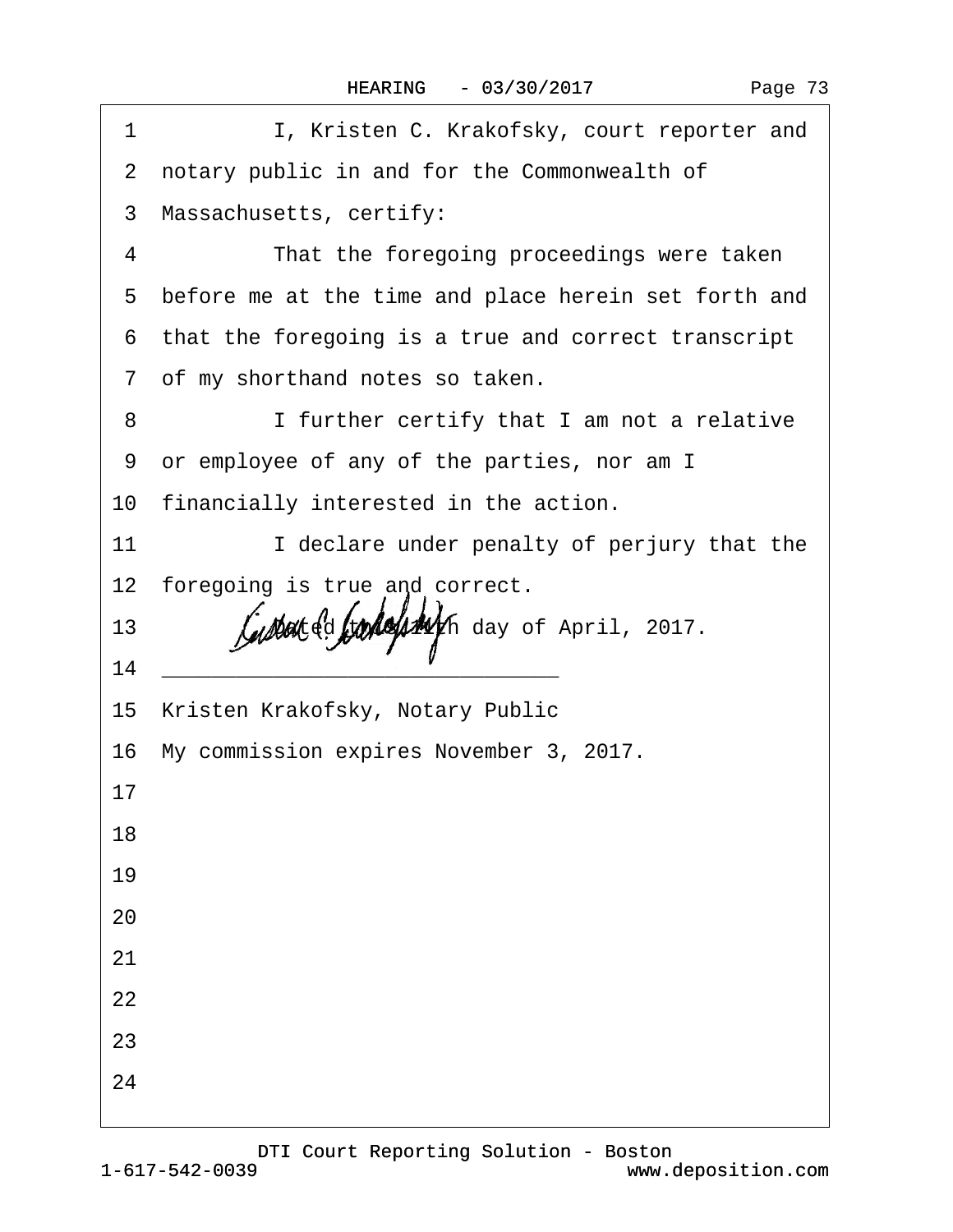HEARING  $-03/30/2017$ 

|                         | 124                     | 21E                     | 7:9,15               |
|-------------------------|-------------------------|-------------------------|----------------------|
| \$                      | 48:19                   | 57:14                   | 40s                  |
|                         | 1299                    | 24                      | 22:22                |
| \$20,000                | 8:20                    | 41:3 43:20              | 410                  |
| 68:23                   | 12 <sub>th</sub>        | 249                     | 48:10                |
|                         | 66:1,20                 | 58:11                   | 42                   |
| $\pmb{0}$               | 13                      | 25                      | 23:16                |
|                         | 15:1 16:23 63:5         | 24:1 40:18              |                      |
| 04<br>58:15             |                         |                         | 420                  |
|                         | 14<br>42:3              | 250<br>58:11            | 8:19                 |
|                         |                         |                         | 43                   |
| $\mathbf 1$             | 15                      | 25th                    | 38:13,23             |
|                         | 12:14                   | 40:16                   | 45                   |
| $\mathbf 1$<br>25:3     | 16                      |                         | 15:11,14 16:22       |
|                         | 38:14 42:3              | $\mathbf{3}$            | 455                  |
| 1,100                   | 17                      |                         | 3:5,9 8:3 10:18      |
| 12:12                   | 3:6 9:20 14:24 27:17    | 3                       | 46                   |
| 1,735                   | 18-foot                 | 8:5 17:12 24:4 42:15    | 35:8                 |
| 3:8                     | 51:18                   | $3-D$                   | 47                   |
| 1,800                   | 180                     | 35:6 70:2               | 22:14 23:12          |
| 15:2 27:18              | 4:24                    | 30                      |                      |
| 1/2                     | 18th                    | 4:23 12:13 41:22 51:22  | 5                    |
| 11:13                   | 66:23                   | 30s                     |                      |
| 10                      |                         | 22:22                   | 5                    |
| 11:20 24:5 48:20 51:3,  | 19th                    | 35                      | 25:10,16 41:4,16     |
| 13 52:8 57:17           | 66:24 67:1,9,10,12      | 21:8 22:17 41:22        |                      |
| 100                     |                         | 36                      | 5-foot-wide<br>41:16 |
| 21:16                   | $\mathbf 2$             | 23:12                   |                      |
| 1099                    | $\mathbf{2}$            |                         | 5.1                  |
| 8:20                    | 11:12 51:4,9            | 38-foot<br>24:21        | 51:19                |
|                         |                         |                         | 5.7                  |
| 11<br>35:8              | $2-D$                   | 4                       | 51:23                |
|                         | 35:5,7                  |                         | 50                   |
| $112$                   | 20 <sub>2</sub>         | 4                       | 41:14 49:20          |
| 44:9 48:24              | 48:9                    | 15:1 24:4 41:4          | 500                  |
| 116                     | 2004                    |                         | 20:7 54:21           |
| 48:6,9                  | 10:21 58:17 63:5,7 64:3 | 4.7<br>51:19            | 5th                  |
| 1180                    | 2005                    |                         | 6:10 61:6 66:11 71:2 |
| 61:11                   | 10:24                   | 40                      | 72:15                |
| 11th                    | 2007                    | 8:20 21:6 23:13         |                      |
| 66:1,20                 | 11:5                    | 40A                     | 6                    |
| 12                      | 2012                    | 4:9                     |                      |
| 9:21 24:3,5 27:19 39:3, | 15:14                   | 40B                     | 6                    |
| 5 41:15 42:3 52:24      |                         | 3:17 4:8,9 15:11 16:18  | 25:10                |
| 53:10                   | 2015<br>16:5            | 33:5 35:19 59:24 60:21  | 64                   |
| 120                     |                         | 61:11 70:3 71:6,19 72:7 | 15:21                |
| 44:9                    | 2016                    | 40bs                    |                      |
|                         | 16:5                    |                         |                      |

DTI Court Reporting Solution - Boston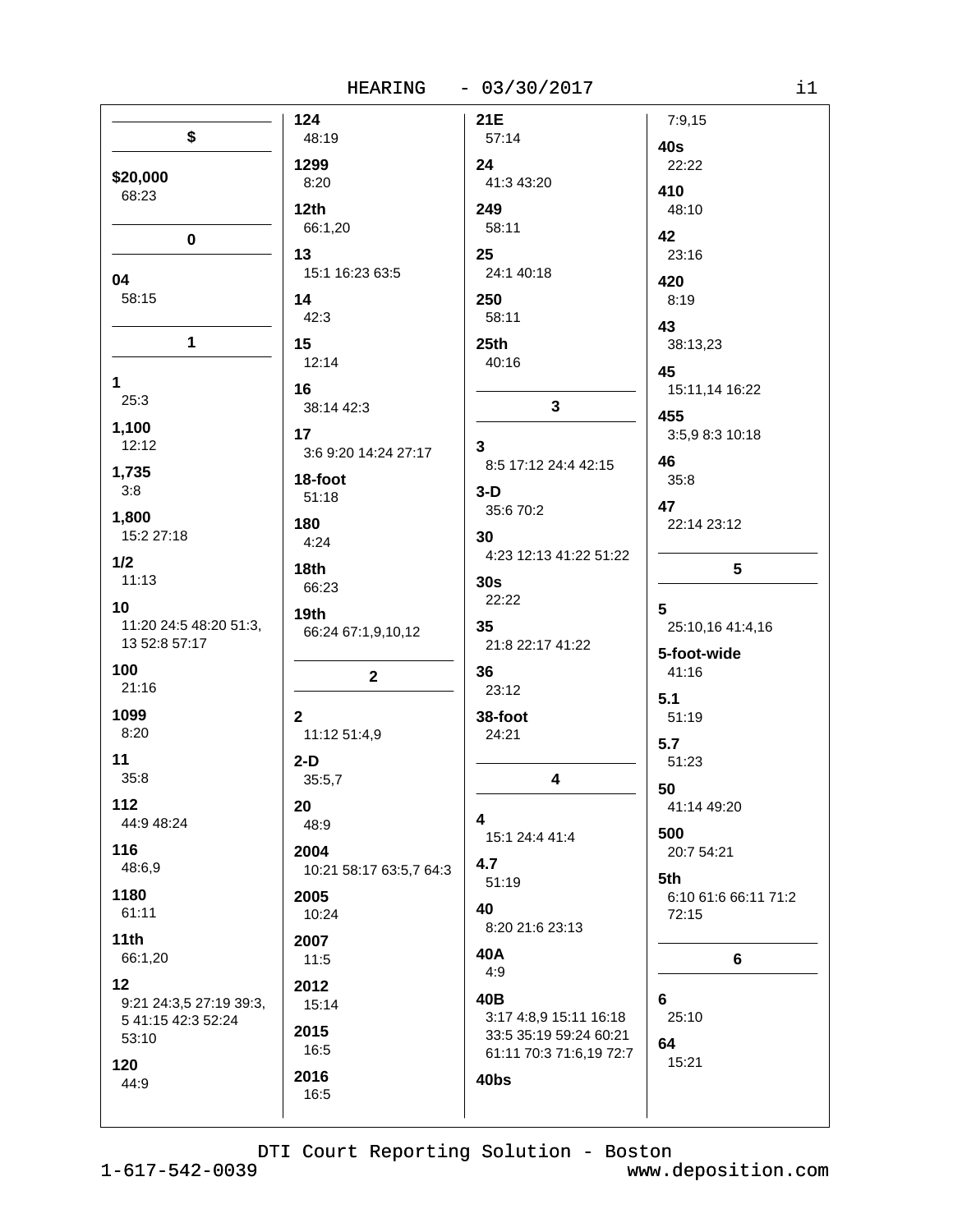66 abuts 49:18  $\overline{7}$  $\overline{7}$ 41:17 70 15:17 21:16 700  $20.8$  $7:00$ 6:10 61:6 71:2 72:15  $7:22$  $3.2$ 8 8 24:3 41:17 8:30 67:4,10,13,22,24 68:4  $8:49$ act  $72:17$ 9 90  $49.1$ A  $a.m.$ 67:13 ability 37:12 53:7 71:18 able 11:13 13:10 30:7 39:9, add 11 42:18 48:16,17,20 49:11 56:15 57:2,18 absolute  $22:7$ **Absolutely** 53:16 70:4 72:8 abut 21:7 29:10 56:21

 $1 - 617 - 542 - 0039$ 

address 25:11 addressed abutting 29:23 32:20 35:13 acceptable  $5:17$ accepted  $17:6$ access 32:21 38:8 40:20 42:10 43:15 46:23 47:2 50:7 56:14 57:1.4 accessible  $52:18$ accommodate  $57:2$ accounting 49:17 accurately  $30:19$ achieve  $33:1$ 38:10 acting  $3:10$ actions  $60:10$ active 25:24 27:24 activities 46:21 activity  $34:11$ actual 18:17 28:6 52:4  $38:1$ added 37:13 57:3 adding 36:12 additional

adequacy 63:8 adhering  $27:2$ adjacent

65:22

57:13

39:14 adiourn 70:19 72:14

adjourned 72:17

adjust 48:21

administrative 3:20 6:5

adverse  $5:24$ 

advice  $5:3,21$ 

advised 64:24

```
affordable
 3:7 4:10,12,14 5:13
 7:22 15:1 16:21,23,24
 17:4.8
```
afternoon  $40:11$ 

agencies  $4:16$ 

agency 4:17 70:6

ago 21:16 24:24 63:5

aaree 62:4 63:14 64:16

agreed 69:2

agreement  $11:7$ ahead

53:12

aligned 41:6

**Allen** 8:8 15:10 37:20 52:17 53:5 55:18.21

alleviate  $16:1$ 

allow 45:2 47:22

allows 4:11 32:21

amount 35:17 50:5

ample  $6:8$ 

analysis 18:19 22:5 37:9 59:12, 17 63:21

angle 23:21,22 24:6

answer 10:13 50:9,17

anticipate 65:7

anyway 55:22 apart

> $13:16$ apartments

15:17 49:15

apparent 19:21

appeals 4:21 5:15 60:7

applicant 4:15,21 5:5,20,23 6:6, 22 7:5 8:2 53:20 54:3 60:24 67:17 69:16

applicant's 3:18 5:16 60:19

application 8:18,23 9:23 18:1 53:8, 19 58:9

applications 8:22 10:1

49:4 57:3 59:21 60:1 62:18 69:22 70:2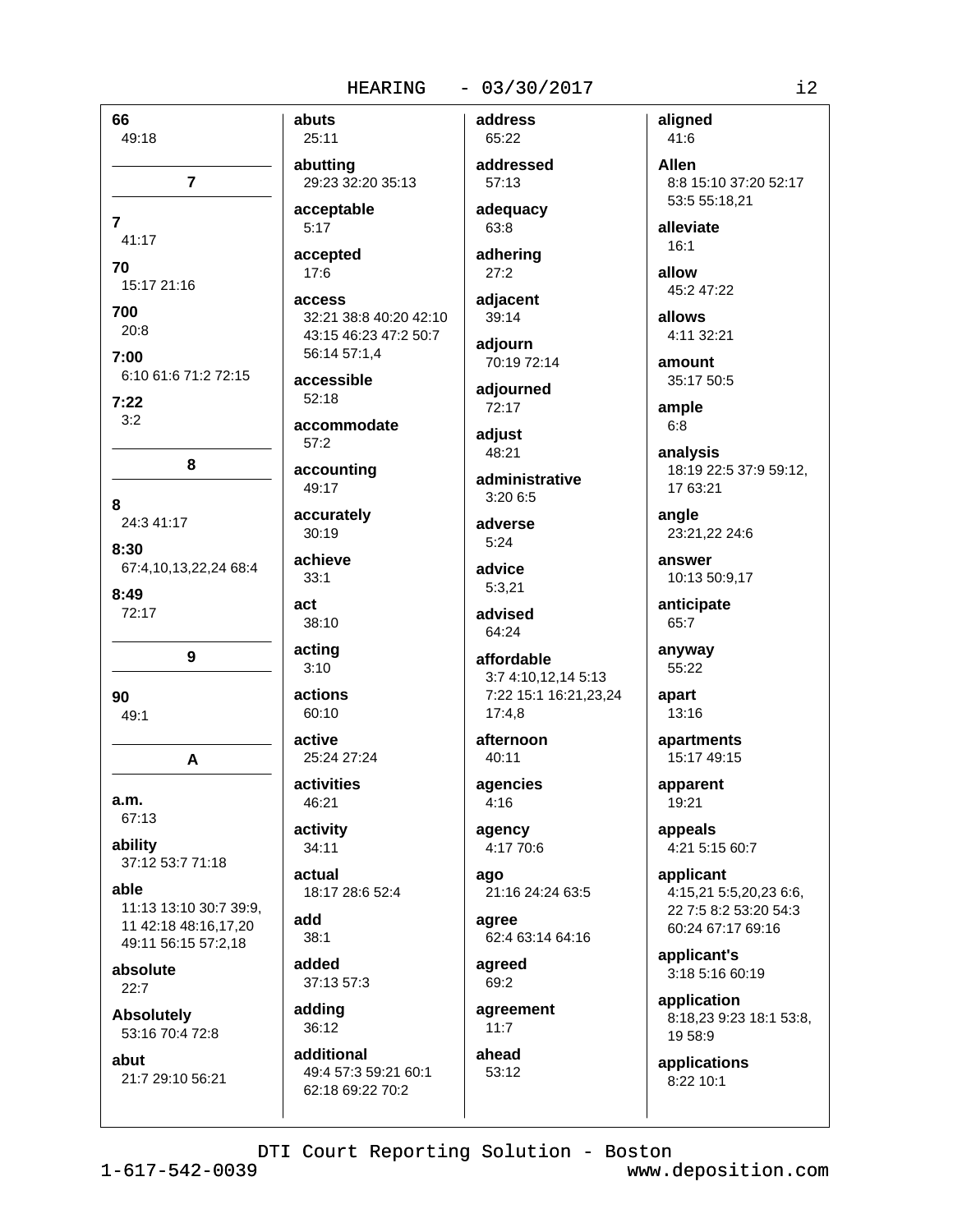applies  $4:15$ 

apply  $4:21$ 

appreciate  $7:23$ 

approach 9:8 26:20 37:16 50:14 56:20

approaching 19:24

appropriate 8:11 30:24 45:23 72:6

approve  $5:6,7,9$ 

approved  $5:9$ 

approximately  $15:2$ 

**April** 6:10 61:6 66:1,11 71:2 72:15

architect  $3:128:5$ 

architectural  $9:332:2$ 

architecture 32:5 53:13 64:9

area

14:13,22 28:6 34:1 38:10.21 39:18 42:1 44:8 46:23 47:13.24 54:11 55:3 65:4

areas  $19:1$ 

arrange 59:16

arranged 59:23

arrangements 71:21

articulate 10:9 27:9

asked 5:2 55:3 58:9 asking background 16:13 45:15 63:23 8:17 15:7 aspects bad 40:13.19 assist balance 59:15 34:5 assistance band  $72:6$  $33:24$ assistant bar  $3.15$ associated 40:8 71:17 72:7 **Associates** 8:6 37:20 40:12 55:18 assume 49:21 attempt  $9:16$ base 31:15 34:5 attempting  $33:6$ based attempts 57:7 attention  $34:18$ bays  $21:18$ attest  $9:7$ authorize  $8:20$  $60:15$  $23:2$ available 42:12 49:5 53:5 59:24  $72:1$ aware 12:7 41:9 48:21 B b.good 11:7,9,11 12:19 back 34:21 9:1 12:4,7 17:9 20:10 beneath 21:2,22 23:6,9,16 24:13  $27:16$ 26:12 28:16,22 30:21

benefit 45:13 benefits

8:22 14:17

44:13,14 **Barrett** 

**Bartash** 8:5 17:11,12 23:22 24:2,8 25:1,6,23 26:4

33:13,21 34:16 46:1 50:13 52:8,14,20 53:16 56:2,12 57:1 67:24

52:23 53:6,9

basically 14:14,24 47:17

**Beacon** 

beautiful

beginning 24:14 61:8

behavior

believe 9:17 14:4 16:17 26:1,6 38:13 39:2 47:12 58:21 64:18 69:20

belongs

better 43:13 47:4 50:6 69:5 bicycles 49:10 11:2 22:24 23:1 big-picture 27:23 bigger 69:6

biggest 12:2 26:24 **bike** 

 $8:23$ 

16:18

best

big

15:5 41:16

**bikes** 54:14 bill

 $57:19$ 

**bills** 11:18

**Bistro**  $11:12$ 

hit 8:17 9:24 15:12 20:15 26:7 33:10 37:16 67:21 68:13

blend 31:23

**block** 14:8 20:5 28:11 41:11

hlue 22:8 29:5 36:9

blue/purplish  $28:7$ 

hoard 4:21 6:2,4,15,18 7:1 8:13 10:9,13 15:7 17:19,23 18:7 30:16 37:19 43:23 58:10 59:21 60:7,9 64:19 65:3 67:17,18 70:8,16,20

boards

DTI Court Reporting Solution - Boston

32:9 36:19 39:22 45:6

47:3 48:12 52:5 61:8

68:23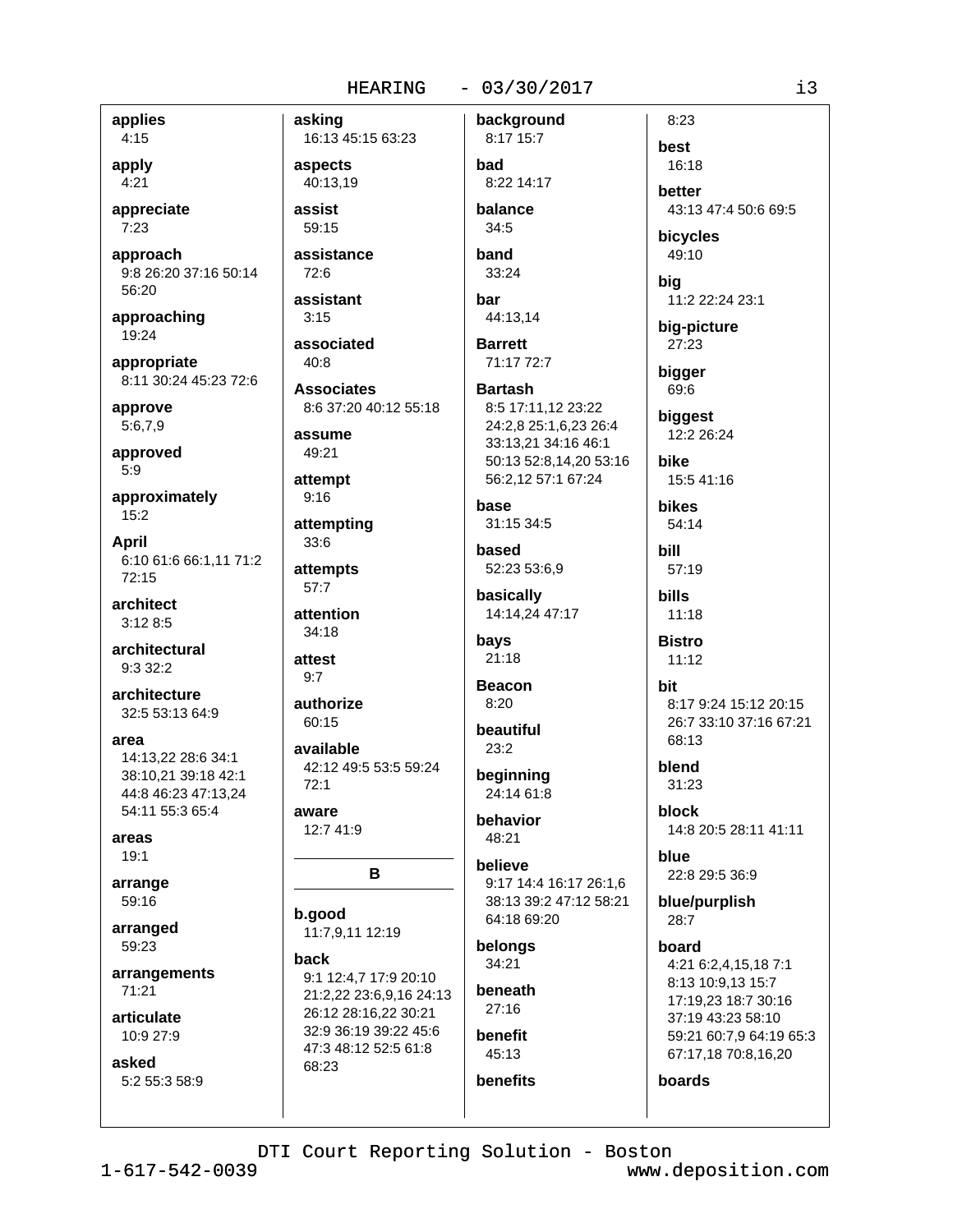| 6:23 61:7 69:21               | buildir          |
|-------------------------------|------------------|
| <b>Bob</b>                    | 10:31<br>18 14:  |
| 6:18 15:10                    | 16,23            |
| body<br>30:10                 | 22:7,8<br>26:9,1 |
| <b>Boehmer</b>                | 21 28:           |
| 9:3 62:2                      | 30:10            |
| bonus                         | 32:3,5<br>33:23  |
| 49:13                         | 36:9,1           |
| book                          | 39:13            |
| 58:6                          | 45:34<br>50:14   |
| bottom                        | 52:45            |
| 36:17                         | 61:1             |
| bought                        | buildir          |
| 10:24 15:14                   | 44:6             |
| boundaries                    | buildir          |
| 25:7                          | 9:5 21<br>34:19  |
| boxes<br>33:6                 | built            |
|                               | 12:19            |
| <b>Boylston</b><br>8:20 61:11 | bulk             |
| breaking                      | 29:11            |
| 32:3                          | bumpe            |
| brick                         | 48:18            |
| 31:18 33:19 34:4              | bunch            |
| bridge                        | 50:19            |
| 21:12                         | burdei           |
| brief                         | 13:19            |
| 8:1 10:18                     | burger<br>12:20  |
| briefly                       |                  |
| 6:17 8:17 25:8 46:3           | burne<br>54:24   |
| bring<br>46:5                 | bus              |
|                               | 14:74            |
| broad<br>18:23                | buses            |
| <b>brokers</b>                | 49:10            |
| 55:3                          | busier           |
| <b>Brookline</b>              | 43:16            |
| 12:22 13:8,21 15:15           | busine           |
| 68:23                         | 11:12            |
| buffer                        | <b>Butch</b>     |
| 21:1                          | 54:23            |
| build<br>3:6 13:8 15:16 61:4  |                  |
|                               |                  |
|                               |                  |

ilding  $\mathbf C$ 0:3 12:11,12 13:9,15, 8 14:15,16 15:4,5,15, 6,23 16:21 18:18,20  $C<sub>5</sub>$ 2:7,8,11 23:10 25:13 55:17,21 6:9,12,24 27:3,11,18, calculation 1 28:9,15 29:3,17 51:16.17 0:10,12 31:1,8,11 2:3,5,6,15,20,21,22 calculations 3:2 34:20 35:2,3,8 51:22 6:9,11 37:8,14,22 38:6 call 9:13,17,22 40:5 44:23  $7:3$ 5:3 46:23 47:23,24 0:14 51:2,15,19,20,23 camera 2:4 55:11 56:15 57:8  $24:4$ can't ilding's capable ildings 62:5 :5 21:13,18 22:2,23 capacity 4:19 37:1,9 12:13 captured 2:19 21:15 31:2 9:5 39:23 capturing 30:23 mper car nch carried  $34:2$ rden carrying 34:5 rgers cars rned 55:22 case 4:7 49:18  $72:7$ cases 12:5 60:21 sier cast  $37:4,6$ siness causing 1:12,18 12:15 12:22 center centered

5:8 12:9 66:19 24:2.4 39:10 44:12

4:9 5:8 6:14 7:10 21:21

29:16

DTI Court Reporting Solution - Boston

22:10 29:3,17 31:11

**Centre**  $8:20$ certain 4:11 46:19 69:22 certainly 10:6 61:17 71:24 chair

3:11 6:17 37:19

change 15:20 29:24 30:8 32:17

changed  $17:7$ 

changes 32:2 41:12

character 21:17 27:8

check  $71:3$ 

chose 56:20

**Chris** 50:19 67:5

**Christopher**  $3:12$ 

churches 14:12

civil 8:8 18:22 37:16

**Clarence** 41:10 43:7

clauses 68:20

clean 57:19,23 63:20 64:5

clear  $17:17$ 

client 9:6 10:12 64:7,18

clients 9:8 64:24

**Cliff**  $9:2$ Cliff's

 $10:7$ 

24:1 45:11 49:10 50:1

tcherie  $4:23$ 

 $14$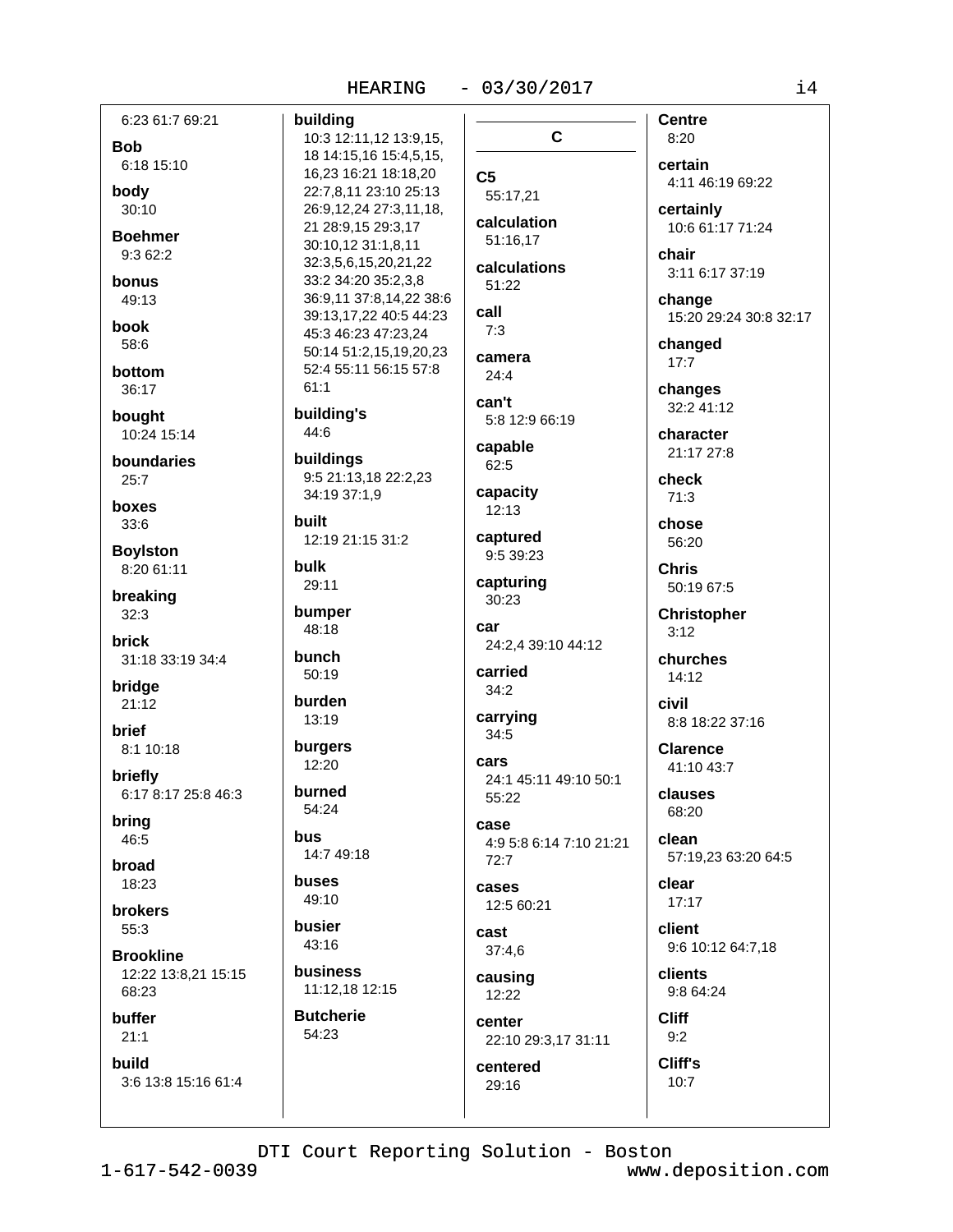close

15:17 18:2 21:9 50:17 53:24 55:10

close-out 63:17

closer 32:9 33:10 55:9,11

closest  $52:1$ 

coffee  $14:12$ 

Cognac 11:11,12

collaboratively 16:11

colleagues  $72:10$ 

color 28:5 29:5 36:10

columns  $28:15$ 

come 5:17 16:13 20:10 26:22 28:22 39:21 42:18 52:5 67:14

comes 42:14 71:13

comfortable 9:11 64:8 69:5

coming 19:11 20:8 36:3 42:15 44:4.11 45:11 48:15.18. 23,24 67:22

comment 3:24 6:7,8 45:3 71:16

comments 6:11 8:1 10:11 60:5 61:6

commercial  $23:6$ 

commercial-scale  $21:19$ 

commissions  $6:23$ 

committee

# $5:15$ community

18:7,21 company 11:2 16:4 58:18

complained 11:23 13:20

complaint  $12:2$ 

complete 42:18 53:19

completely  $62:4$ 

component 16:21

comprehensive 3:4 4:22 58:8

concentrate  $34:10$ 

concentrated

concerned  $56.17$ 

29:12,16

concerns 5:22 9:11

conclude  $16.9$ 

concludes  $50:15$ 

condition 20:16 50:7

conditions 5:7,9,10 26:15 conduct

 $37:8$ 

confirm 60:21 65:9

confluence  $47.7$ 

conform  $12:8$ conforming

 $51:10$ 

confusion 52:16

conjunction 44:24 55:17

connection 21:11 56:16

connections 37:24 39:20

consider 16:21 24:10 46:2

consideration 16:16

considerations 64:11

considered 5:4 59:11

consistent 20:2 21:1 29:1 31:18

consisting 15:17.21

consists  $15:4$ 

construction 16:4.5

constructive  $10:6$ 

consultant 7:4,23 71:22

consultants  $5:3$ 

contact  $60.3$ 

container 13:3,10,12 26:1,14

contamination 57:21

contemplating 53:15

contents 17:24

context 8:11 10:19 18:9 19:8 22:6 25:8 30:20 37:1 67:19

continue 31:15 61:5 70:20 71:1

continued  $6:9$ 

continuous 14:23

contributing  $37:5$ 

controlled  $42:9$ 

convenient 46:24 66:2

conveniently 14:11

**Cook**  $6:18$ 

**Coolidge** 27:12 38:20 49:18 51:3 55:9

cooperating  $17:13$ 

cooperatively  $5:5$ 

coordinate 59:16

copy 58:20

cores  $57:4$ 

corner 14:21 19:13 20:16 22:12 27:12 38:20 44:6 51:3 55:9

corners 19:14

cornice  $21:19$ 

correct 38:17 51:14 52:2 56:12 67:12 69:18.19

correlate 38:24

corridor 14:19.23 19:17 27:7 29:2.16 31:5

DTI Court Reporting Solution - Boston

 $1 - 617 - 542 - 0039$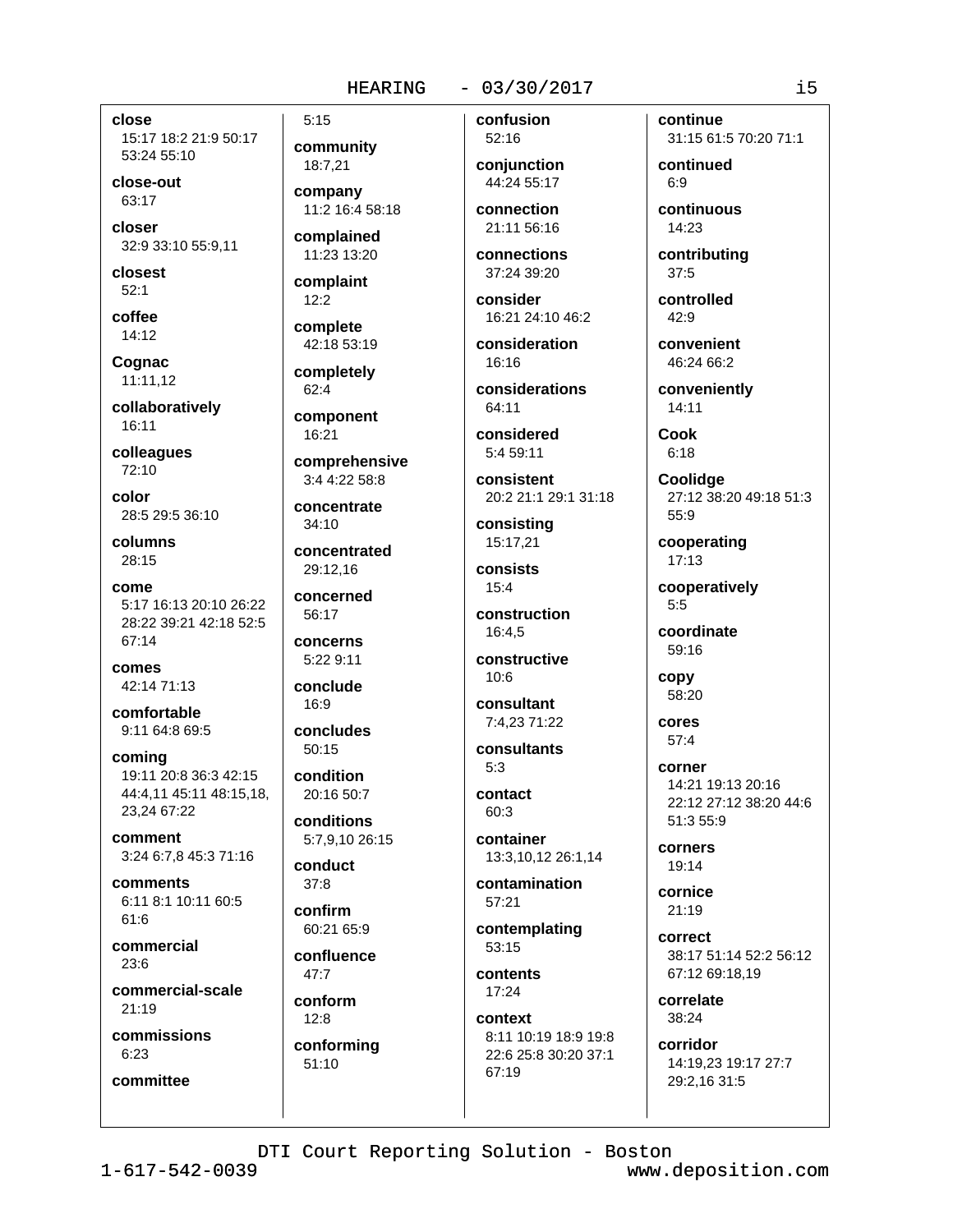corridors 32:20

cost 60:19

couldn't  $6:19$ 

count 26:2

couple  $6:19$ 

course 5:18 8:24 50:1 62:1.8 63:12 70:3

create 20:15 27:3 28:16,18 30:7 31:19 56:16

created  $4:10$ 

creating 19:12 45:1 56:17

credible  $10:9$ 

credit 26:22

criteria  $27:2$ 

critically 27:1 46:17

crosswalk 44:13

crosswalks  $42.7$ 

**Crowninshield**  $8:21$ 

crying  $17:5$ 

**CUBE** 8:5 17:12

curb 26:5 38:4,5,6,9 41:21, 22 42:2,4 43:15 45:4,11 46:10 49:2,12

### current

11:16 12:18 47:12 53:9, 21 68:17 69:18

**Currently** 39:6,24 curve

 $32:19$ 

cut 38:5,6,9 41:22 42:2,4 45:4 46:11 49:12

**cuts** 26:6 38:4 41:21 43:15 45:11

### D

dad's 68:21

**Danesh** 3:9 7:4,5 8:3,4 10:16,17 14:2.3 15:6 16:9 26:3 45:2 54:8 58:19 59:1 66:3.7.10.13.17.21 67:20 68:14,17 69:12

Danny 7:4 8:4 14:2 16:9 18:11 19:13 20:21 41:20 45:2 46:14 49:17

Danny's 26:22

dark 30:17 31:12 36:10

darker 28:7 29:4.5

**Dartmouth**  $11.1$ 

date 16:19 71:13

### **David** 7:4 8:4 10:16,17 15:6

18:11 19:13,16 26:3,22 41:20 54:8 58:19 59:1 66:3,7,10,13,17,21 67:20 68:14,17 69:12

day 46:20 66:1,11 67:22

days 4:23,24

**December** 36:22

### decide 61:16

decided 10:23 11:10

decision 4:24 47:8 71:10

dedicated 56:11.13

default 68:24

define

30:9 31:15.19 defining

 $32:4$ definitely 16:18

definitively  $9:18$ 

degree 18:12

delivery 46:6

demand 55:8.12

denial  $5:14$ 

dense  $9:20$ 

density  $9:19$ 

deny  $5:10$ 

**DEP** 57:19 58:13 63:17 64:4

department 3:19 6:12 7:17 12:23 15:19 59:14.23 60:4.15 61:17

department's  $7:8$ 

departments  $61:7$ 

describe 25:7 35:6

# design

5:21 9:6 26:18 27:2,12, 13 47:22 51:3 52:24 59:12 60:12 61:18 62:1

detail 19:2 32:24 56:3

detailed 33:17 34:19

details 3:20 8:12 21:16 23:2 33:3 56:6

determine 60:11

determined  $45:8$ 

determines  $4:18$ 

develop 27:13

developer 16:10

developers 4:11 7:23

development 6:1 18:8

developments  $18:4$ 

devices 32:2 40:3

dialogue 10:7 67:16

didn't 16:13 30:19 53:18  $57:18$ 

difference 17:1 33:20

different 4:9 5:3 9:8.24 14:6.21 15:12 53:6 58:1 63:6 64:6,20 68:20 69:20

differentiated 33:17

difficult 12:15 31:12 32:13 47:1  $52:15$ 

 $1 - 617 - 542 - 0039$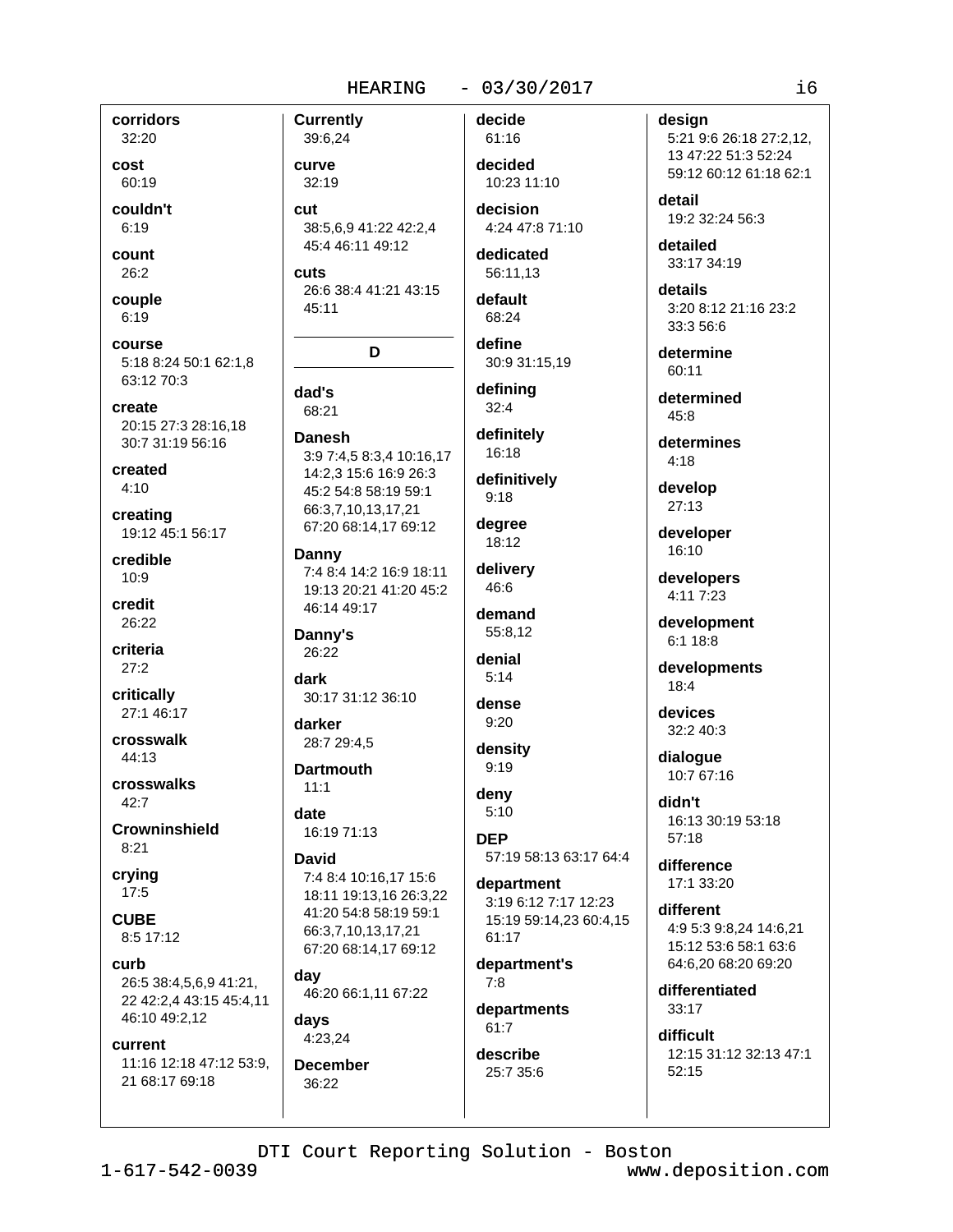dimension 46:12

direct 46:23 47:2

direction 19:5,21 34:24 41:6 60:9

directly 23:14 37:6

director 3:16 62:16

disconnect 19:17

disconnects  $14:20$ 

discount 54:18

discrepancies 53:20

discuss 60:18 61:9.23 64:14 70:21

discussed  $25:3$ 

discussing 41:20 45:5

discussion 8:14 10:2 55:16 65:8

disk 58:21

disrepair 14:17

distance 42:16,17 48:17,22 49:4  $52:3$ 

distances 28:21 42:12 48:4,5

distinguish  $30:9$ 

distinguishing  $33:4$ 

district 21:5,7 38:20 51:3

**Ditto** 62:16 64:10,14 documentation  $70.2$ doesn't 55:22 65:22 doina 16:7 44:12 59:11 don't 7:5 9:14 14:22 15:8 26:23 33:19 44:10 52:7 55:23 58:12 62:24 63:21 64:19,21,22 68:24 69:8,9 70:13 71:12,14,18 72:4

double-loaded  $29:2$ 

doubt 62:24

downgrade 42:15

downtown  $11:2$ 

Dr  $8:3$ 

drawn-out 16:14

drive 12:10 13:4 34:7

drives 13:15

drivewav 41:24 42:20 44:17 48:13 49:7,8,24 50:3

drop 29:9

dry 13:6

due 64:19

30:17

E

earlier 16:18 20:21 38:4 41:19 69:7 early

east 36:19 42:1

easy 17:2 33:1 39:16 edae 20:4,5,17 23:4 25:18

28:11,14,19 31:16,24 32:16,23 34:8,11 44:7  $56.18$ 

efficient  $6:21$ either

5:6 6:12 19:5.21 28:8 29:4,6 39:18 41:18 43:5 60:6 67:17 72:10

elaborate  $56:2$ 

electrical 39:21

elements 21:17

elevation 24:15 25:15,17 32:11 35:11.12.14

elevations  $35:5$ 

elevator 28:8 29:6

eleven 15:20

eleven-story 15:16

eligibility 4:19 17:21

eligible  $4:18$ 

eliminated  $30:4$ 

eliminating 38:15

email  $6:12$ 

emerge 23:18

empty

11:4 54:22 encourage

 $6:10$ encourages

 $5:23$ 

encumbrance 44:18

engage 60:15 67:16

engaged  $5:19$ 

engaging  $10:14$ 

engineer 8:7,8 18:22,23 26:6 58:22 64:3

engineering 37:17 60:16 62:17

**Engler** 7:3.6.20.21 57:14 58:3. 8,15 61:14 62:8 63:16 64:7,17 65:11,14,17

enhance 37:23 40:7

ensure 59:19

entered  $11.6$ 

entire  $30:6$ 

entry 28:1,2,10,21

envelope  $37:22$ 

environment  $20:10$ 

environmental 5:22 57:12 60:12 61:10. 13 63:2,21 64:2

essentially 37:21 38:3 40:5

establishing  $27:1$ 

estate 10:22 11:1,2

DTI Court Reporting Solution - Boston

 $1 - 617 - 542 - 0039$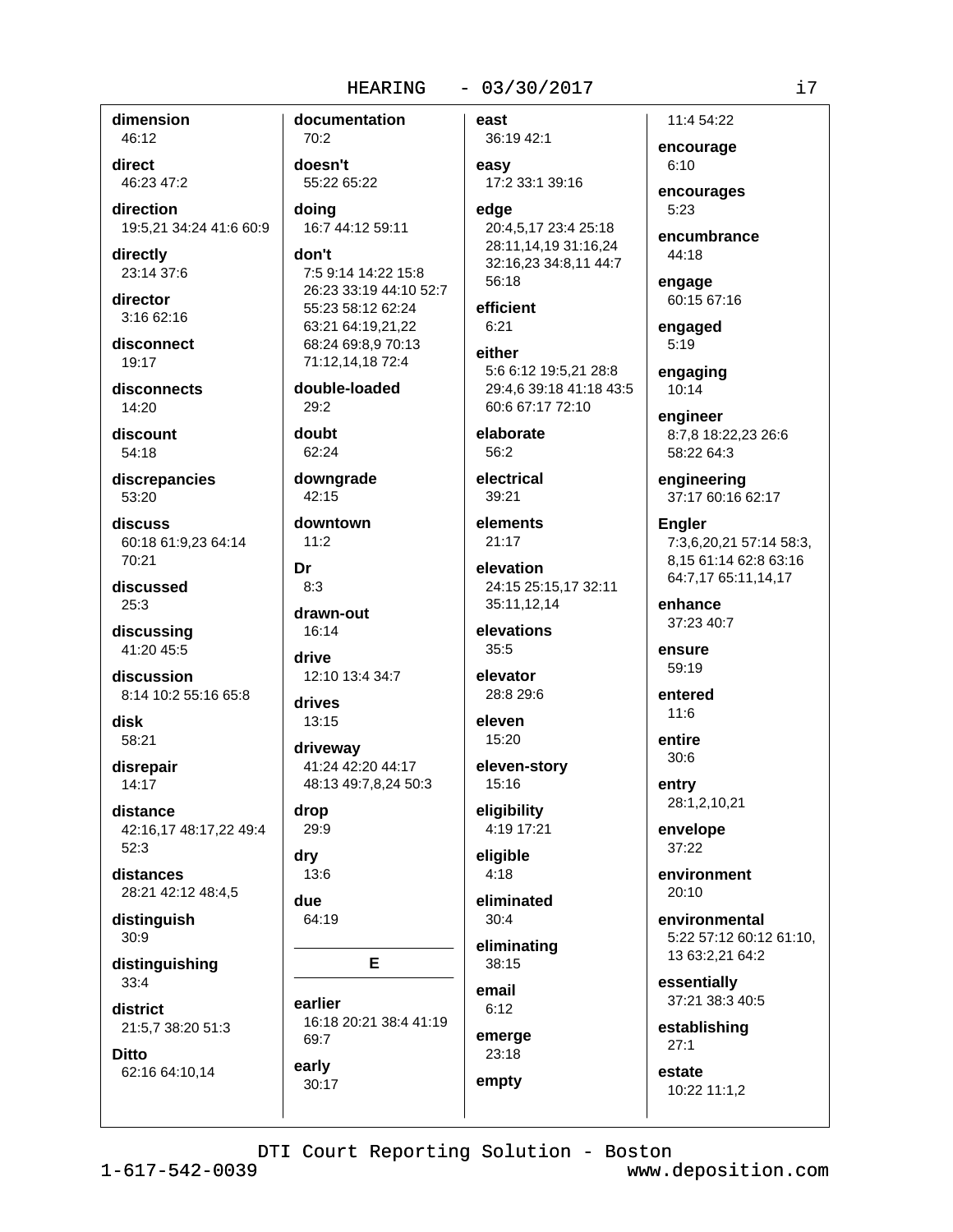estimates 63:13

evaluated 61:21

evaluation 58:3 60:13

evening 8:10 14:2 17:11

everybody 17:11 68:2

evervone's 41:9

evolves  $8:15$ 

exactly 31:1 58:6 62:19

example 43:11

exhibit 21:21 28:20

existing 18:3 22:3,19 25:6,9,18, 22 26:5.9.12.15 29:23 36:10 37:2,23 38:4 39:18,24 41:21 42:2 46:10 50:4 51:1

exiting  $40:4$ 

expanded  $11:8$ 

expansion 13:8.12

expect 9:14 21:17 62:9

expecting 21:20

expense  $5:20$ 

experience 15:8 20:11 27:6 31:16  $32:7$ 

expert 59:24 71:7,19 72:7

experts 63:11

69:10 explain  $15:12$ 

expires

exploring  $34:13$ 

expressed 35:21

extend  $27:6$ 

extensive 35:17

extent 63:18

extraordinarily  $5:13$ 

eye  $30:3$ 

F

face 51:20,23 faces  $35:14$ 

facilitate  $6:2$ 

facing 31:4 35:13 56:18

fact 30:1 50:3 71:20

factor  $37:2$ 

factors 16:16 47:7

facts 26:17

fair 50:5

fairly

 $52:21$ 

falling

13:16

fall 36:5

22:2 34:20 far

> 48:23 50:20 fast

familiar

 $4:7$ 

family

 $11:7$ 

father 10:24 11:1 15:9

favor 67:21

feedback 8:23 17:22,23 56:19

feel

18:7.14 19:3 21:15 22:1 23:7,24 31:1,2,20,22 33:3 34:8,21 37:5 57:6  $60:1.3$ 

feels 32:6 69:4

### feet

3:8 12:12 15:3 20:8 21:6,8 22:14,17 23:12, 13, 16 24: 1, 3, 5 25: 10, 16 27:18 35:8 41:3.4.14. 15,22 42:3 43:20 44:9 48:6,9,11,19,20,24 49:2 51:3 52:8 felt 34:3.6 57:6 71:8 fence 26:14

fenced  $42:6$ 

**Ferris** 10:20,21

file 57:22

filed  $9:9$ 

fills  $35:4$ 

finally 11:5 20:10 find 11:3 12:10 55:2 findings

40:15 fine

68:7

finish  $13:10$ 

finished 16:6

firm 7:22 8:18 11:2

first 3:3 4:15 8:1 14:5,6 16:7 18:13 22:1 26:19 46:4 50:15,21 60:11

first-floor  $9:21$ 

fit 24:10 34:20

fits 22:2 35:3

five 49:22 55:12

fix 12:24 flat

> 29:15 flip

36:14

floor 4:4 28:24 29:7,8,11 30:4,6,9 33:24 35:10

floors  $31:17$ 

flows  $40:2$ 

focused  $40:19$ 

folks 3:24 43:7

follow 47:11

following

36:12 60:10

DTI Court Reporting Solution - Boston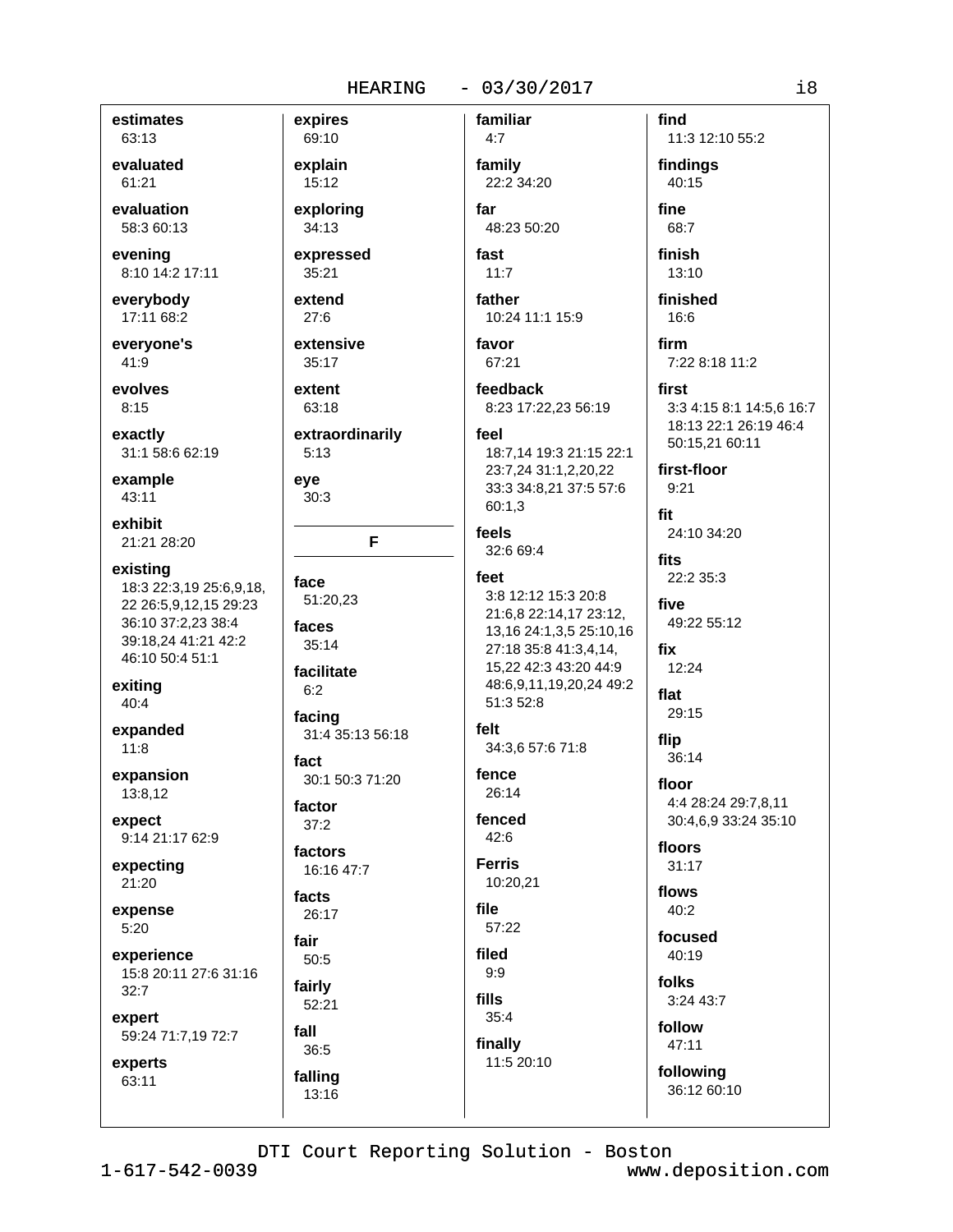follows 3:15 30:3

food 11:7 12:21 13:21 57:16

foot 30:7 41:17

footage

 $33:7$ 

footprint 28:7 61:1

forced 11:14 13:8,16

foreclose  $71:18$ 

foreground 31:6 32:12

foremost 46:4

forever 10:20

form  $8:19$ 

forward 8:14 10:2,7,14 60:6 65:7

found 69:4 71:17

four 3:7 4:16 9:20 13:14 16:15 21:8 22:11 25:23 35:20 36:2 49:21 50:23

four-bedroom 15:18

four-story 15:15 21:13 29:11

four-way 19:12

fourth 29:7 30:6 31:20 35:9

framework 18:10

frankly 5:8 62:12

free 19:3 60:3 french 12:20 fries 12:20 front 12:4,6 18:17 24:18 28:11,13,15 32:20  $50:5$ 44:23 45:3 46:11 47:5  $51:2$ frustrating **Geoff**  $3:23$ **FSL** Geoff's 58:19.22 full geometrics 40:18,20 57:14 62:13,  $41:1$ 15 **Fuller** 19:11 function 64:1 funding 63:11 give further 3:16 5:21 6:24 10:17 20:9,15 23:17 34:4,8, 13,19 38:8 42:4 48:12 69:3 given future 55:19 4:2 50:21 65:8 qives 60:9 G 50:20 gap 20:11 21:12 35:4 qlance  $22:1$ garage 28:2.4.6.21 43:9 47:3 go 48:19.24 55:5 62:24 qas 14:21 19:14 24:19 39:20 43:5 54:9 57:10, 22 61:12 goes gather 45:18

gathering 56:18

gee  $9:1$  general 3:14 7:9 18:1 49:7 71:19,22 72:3

generate 45:7 49:15

generating

generation 49:15

7:3,21 16:18 18:12

 $50:16$ 

geometry  $32:18$ 

getting 40:14 45:6

qhosted 23:10

```
11:22 15:6 45:20 50:23
53:21 54:18 63:8 69:17
```
giving

6:5 19:5 33:17 34:14 36:15 40:15 50:20 54:1 57:21 58:12 61:8 62:16 68:12 70:10

41:24

going 3:23 4:4 6:9 9:1 10:4,17 11:22 15:12 17:14,15 18:10,14,15 19:1,7,18 26:6 28:22 31:1 32:8 34:22 36:13 37:15 39:8

40:23 45:21 49:12 50:16 56:4 59:13,18 61:2 63:6 64:10 65:24 66:4,5 67:22 70:19 qood 8:21 14:2 17:11 38:14 40:11 58:2 60:8,10 63:1 65:12 67:2,5,24 68:4 qoods 13:6,7

Google  $24:2$ 

qotten  $5:3$ 

grab 33:6

gracious 68:21

grade 24:16 29:24 35:8

grades  $30:1$ 

grand  $23:1$ 

> graphic 55:18

grass 40:8

gray 28:5 36:10

areat 13:15 18:12 33:21 41:20 54:3 63:3 68:1

areen 38:1 49:19

**gross** 9:19 27:18 33:6

around 15:3 22:13 29:21 33:24 34:10 47:4

group 15:9 18:6

grouped 31:17 guess

DTI Court Reporting Solution - Boston

 $\frac{1}{9}$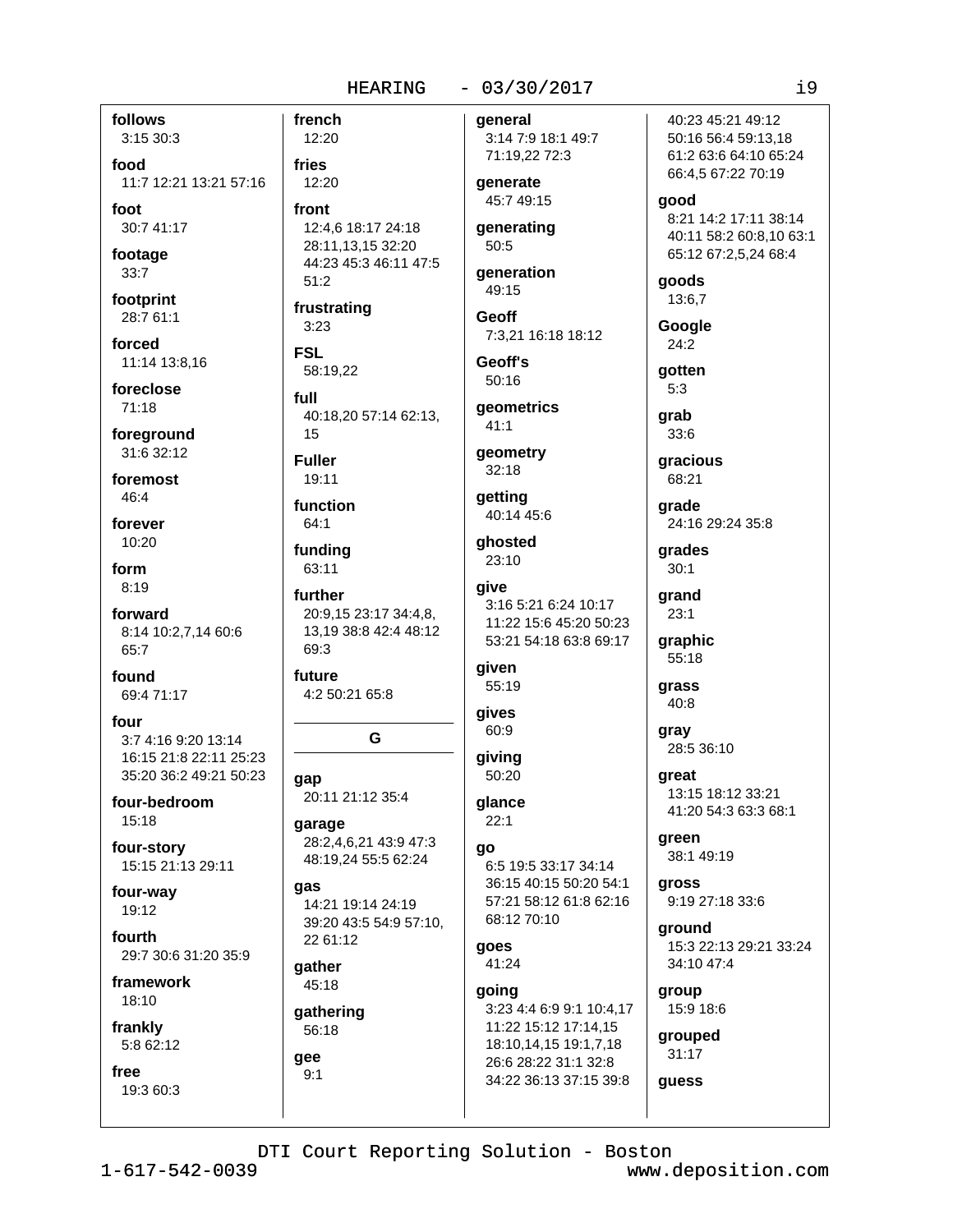helps

 $59:5$ guidance

60:1

guidelines  $27:12$ 

guys

 $45:4$ 

н

half 15:23

half-finished  $13:11$ 

**Hamlin** 

 $6:17$ 

hand 4:4 29:22,23 50:24

handicap 39:15

happens 44:17

happy 10:12 15:24 19:5 50:8. 17 54:15 59:14 69:8

hard 11:17,21 32:23 33:5  $61:15$ 

**Harvard** 

3:5,9 8:2,19 10:18 13:5 14:8,10,19 15:3 18:4 19:9,10,17,24 20:2,12, 15, 19, 24 21: 2, 3, 10 22:3,9,13 23:6,9 24:12, 16.17 27:6.7.24 28:12 29:12.22 30:14.23.24 31:3 32:10 33:9 34:11, 24 38:7,10 40:24 41:2, 11, 12, 14, 23 42: 14, 24 43:3,10,14 44:5,23 45:5,18,23 46:8,22 47:18,23 49:11 51:7 54:21 55:7,9,11 62:20

hat

43:13

haven't 13:9 45:18

54:17 he's 54:12.15 62:5 68:19.24 69:2,7,8

head 43:7

He'd

headed 41:12 42:14 43:2,3,4 48:5

headers 34:17

health 12:22 57:19

healthy  $11:7$ 

hear 6:4,16 7:2 17:16 61:7 63:15,20

heard 5:2 6:21 8:24 9:4 17:22. 23 56:19 64:20

hearing 3:4,14 4:23 5:18 6:9 61:6 71:2 72:15

hearings 8:15 65:8

heavily  $30:18$ 

height 15:23 17:3 21:6,8 22:13,16 23:16,20 24:22 35:7 57:3,8

heights 22:5.21 23:11

Hello 10:16

help 5:5 9:3 16:1 17:5 18:8 54:24 59:15,22 69:1

helped 15:23

helpful 60:13 63:5,9 70:7,14 71:17

 $6:1$ here's 9:12 19:6 high  $24:1$ 

high-level 18:24

hired

 $11:1$ history 7:15 8:21 10:18 13:24  $15:7.13$ 

hold 21:22

holidav 66:4

home 23:14 25:9 29:23 35:13

homes 23:1 37:2

honestly 48:20

hope 8:11 16:10

hopefully  $5:4$ 

horizon 36:3

horizontally  $27:10$ hour

48:9 50:1 68:3 hours

46:20 house

23:17 24:21 52:4 houses

 $43:6$ housing 4:10,12,14 5:13,14 7:22

Hubway 14:9

13:19

**Hussey** 3:12 25:20 44:3 52:10, 12,15 54:4 55:15 56:7, 23 57:9 59:4,8 65:22 67:6 70:15

п

**I'd** 6:16 8:1 23:24 43:22 55:15 60:21,23 65:18, 21 70:23 71:16

гu 7:3 8:1 10:12 29:18 46:3 59:9 61:22

I'm 4:4 10:2,17 11:22 14:2 15:12 17:14,15,17 19:4, 18 23:23 33:11 38:18 41:9 43:24 50:8 52:15 55:19 63:21 69:9

l've 30:12 44:3 69:6

idea 24:8 42:11 46:14,17

ideas  $10:6$ 

identified 36:12 37:4 46:10 61:4

identify 40:21

identifying 20:22 26:5

 $\mathbf{u}$ 57:15 58:24

illustrate 19:19

image 24:19 25:19 31:6,12 32:11,13 35:1

images 30:17 35:6 36:8

immediately 22:18 31:6

impact 40:22

DTI Court Reporting Solution - Boston

huge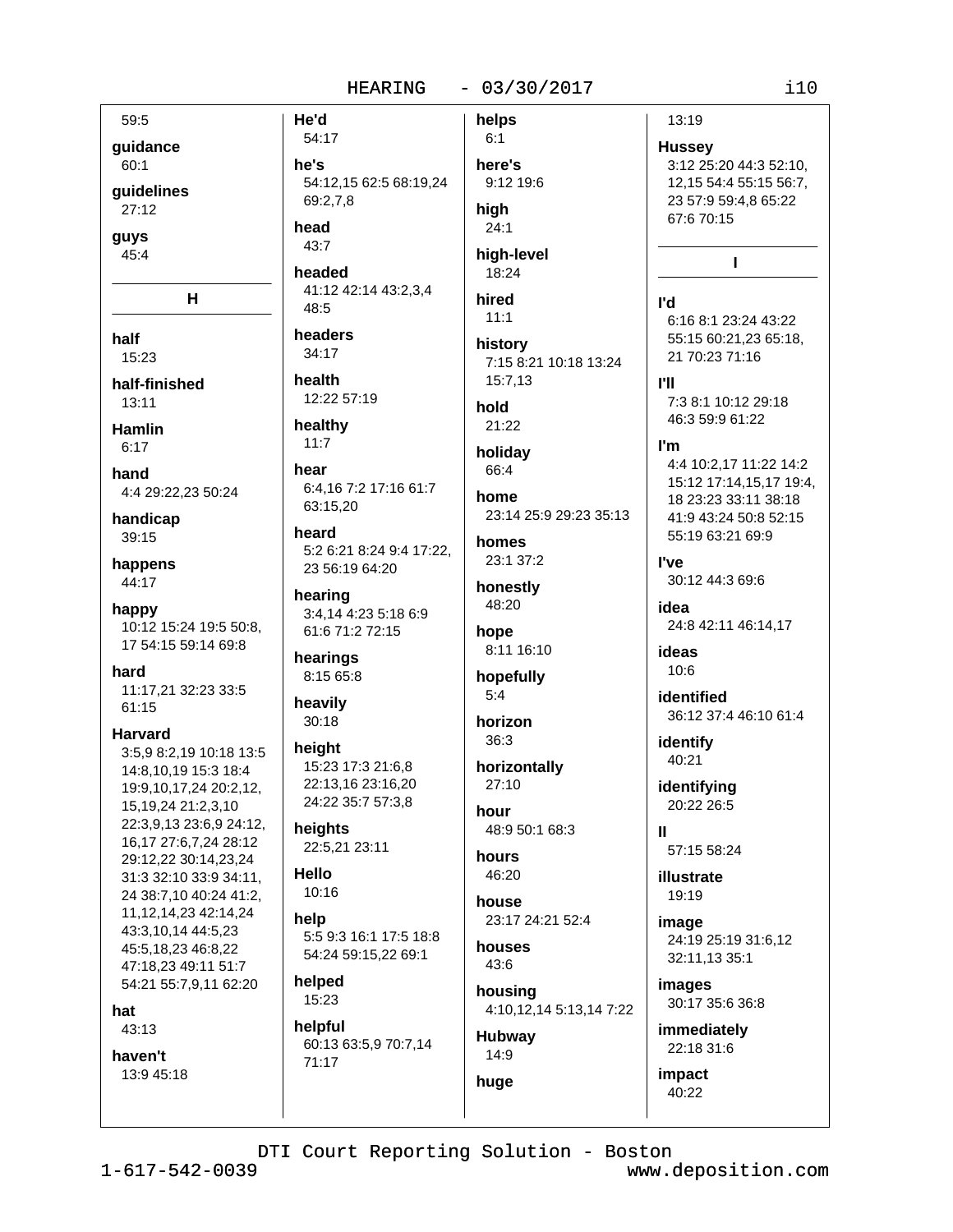### **HEARING**

### $-03/30/2017$

 $111$ 

12:24 14:15.18.21 15:8

16:3,10,14,20,24 17:2,

44:11,17 45:4,5,8,9,10

46:15 49:6,7,11,14,16,

20.21.24 50:3.19 52:7

53:21 54:20 56:5 61:2, 3,14 62:19 64:17,19,24

65:4,5 70:2

6,9,18 21:23 24:23

32:24 42:23 43:6,9

**impacts** 5:24 18:20

impede 46:21

important 3:17 8:16 9:22 18:8 33:3 45:20

improve 27:5 37:24 40:3

improvement 49:9

**improvements**  $40:9$ 

in-house  $60:17$ 

inches  $35.8$ 

included 25:2.58:12

*includes* 51:19

including  $4:2$ 

incorporated  $22:15$ 

increase 24:15,16 53:7,11 54:13

Indian  $12:21$ 

**indicated** 25:2 41:19 42:13

information 3:17 7:9,12,18 52:6 53:3,14 58:20 59:21 62:18 65:1 69:23

initial 18:24 37:16 46:2 50:14

inoperative 42:5

input 10:7,10

**inquiries** 55:6

instance  $62:19$ 

interest 5:15,16 34:1 interested 34:13 43:22 55:4 69:8 70:21

internal 18:5

interrupt 7:7 19:3 33:12

intersection 19:10,12,15 22:9,12 33:8 38:7 40:24 42:8.9

**intersections** 44:19

introduce 6:16 7:5 8:2

introduction  $7:24$ 

invite 71:24

invited 67:14 involved

 $8:19$ 

isn't 17:13 38:21 47:14 70:17

**AIIPS** 4:19 12:17 65:21 68:11 69:13

issued 40:16

**issues** 12:22 60:17 61:20

### it's

3:23 5:2,15 8:16 9:1,17, 20 11:2 12:10.14.21 13:4,18 14:5,10,13,22 16:7 17:2.17 18:7 22:12 24:3 25:5 26:3 29:2 31:2,12,21,22 32:18 33:1,22 38:13,20 39:16, 17 42:15 43:5,19 45:9, 17, 19, 22 47: 1, 16 48: 1 49:1.20 50:4 51:10 54:22 55:12 57:22 58:2, 4,8,10,12,13 61:3 62:11

63:1 66:4 67:9.17 69:12 ite 4:14 5:11 22:12 27:3  $63:8$ J January 40:16 iob  $41.20$ joining  $6:15$ Judi 71:17,24 72:7 **jump** 50:22 jumping-off  $9:23$ June 36:21 K **Karen** 6:13 7:13 60:6 Kate  $3:10$ keep 8:1 13:17 17:9 19:7 32:8 34:22 46:8 54:2 68:2 keeping 13:18 key 35:20

kind 14:19,22 18:15 20:1,5, 18 23:17 30:8 31:5,23 35:3 36:14 37:12 41:6, 23 46:15 50:15 55:8 62:21 68:22

kitchen 12:18 54:24 69:6 know 4:7 8:15 9:2,3,14,19,22

knowing 19:1 23:5 knows 8:13 13:15 L  $L-1$  $21:5$ **lack**  $13:1.2$ landscaping 40:7 lane 41:17 lanes 41:15,16

language 19:18 27:13 58:11

large 41:22

larger 16:1 55:19 62:12

Lark 3:12 59:7 67:7

law 38:24

layer 37:9,10

layout 47:2

layperson 61:15

learned

35:24 lease

DTI Court Reporting Solution - Boston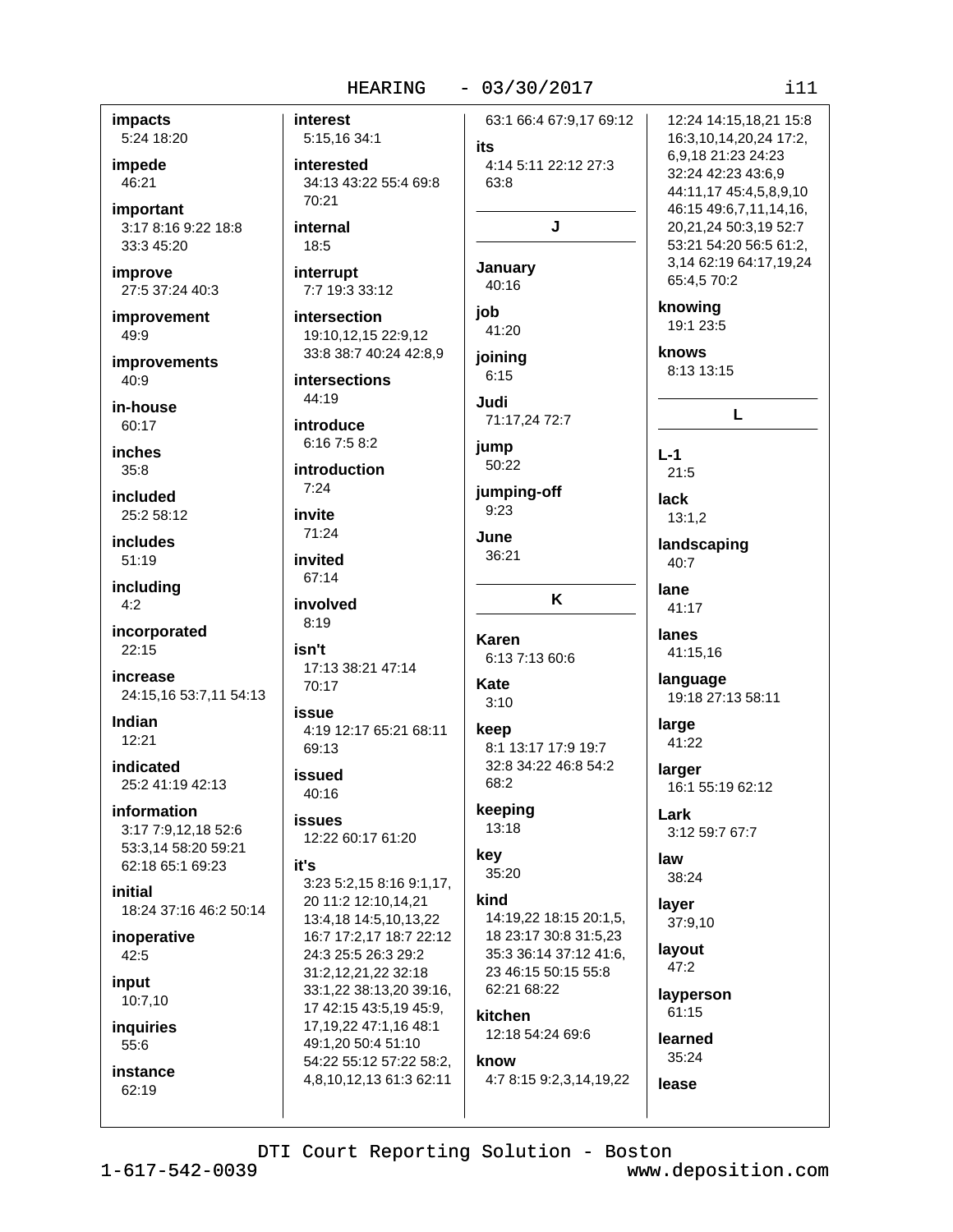10:22 11:6 54:6.16 68:11,20 69:10

lease-up 16:23

leasing 54:23

leave 11:10 69:8

left 3:11 13:12 25:12 29:20  $35:1$ 

left-29:21

left-hand 21:24 25:18 36:17

legitimate  $9:16$ 

legs  $42:8$ 

let's 65:20 66:23 68:5

letter 4:19 17:21 58:21 70:6

**letters**  $7:10$ 

level 15:3 34:10 47:4

levels  $29:1$ 

lie

 $27:16$ lift.

39:10

light

32:22 liahter

 $31:21$ 

**limitation**  $21:6.8$ 

limited

44:21 62:11 64:16 Linda

 $6:17$ 

line

25:11 26:15 28:14 30:3 40:6 44:4 49:2,19 55:17,24 **lines** 14:6 21:19 24:10 44:5 55:16,22 62:19 link 7:12 20:18 list 68:6 70:7,8 listen  $9:14$ litigation 68:12 little 8:17 15:7,12 20:15 26:7 28:16 32:8 33:10 37:16 67:21 68:13 **lives**  $17:1,7$ living 54:11

**LLC**  $3.9$ 

loaded 47:5

loading 38:10 44:23 45:16,22 46:5,7,8,13,16,19,20 47:8.12 61:20 62:21 64:11

lobby 28:1,10

local 10:21,24

### locate  $47:8$

located 12:6.7 13:4 14:11 27:22 28:1 39:22 42:21

locating 46:7

### location 19:8 22:16 43:14 46:13 69:3

**locations** 30:22

> long 8:14 16:14 36:7

long-term 54:6,16

longest 36:4,23

### **look** 8:14 10:2,7,14 18:3

21:9,15 24:9 31:1 32:8 37:16 40:13 41:1 44:22 45:24 48:2 56:8.13 57:16 65:7 66:23 67:18

### looked

21:22 35:16,19 36:1 37:21,23 42:19 45:16 61:20

### looking

12:9 18:19 19:20,23 23:9,23 24:13 26:12 27:17 29:21 31:4,23 32:9 33:9 34:13 35:6,23 36:8,20,21,22 42:10 48:6 49:1,24 53:10 55:2,24

### **looks** 4:17 30:13 32:6 33:16. 18

lose

# 70:13

lot 7:9,12 8:12,21 12:2,9, 22 13:24 15:8 17:22 18:5 25:12.15 30:18 31:9 33:22 35:1,15 42:24 43:2 47:14 49:9, 10.16 50:1 54:11 68:3

### lots  $4:1$

loudly  $17:15$ 

**lowered** 15:22

Lyft 54:13

M

**Madam**  $37:19$ 

main 13:23,24 14:5 42:1 56:24 57:2

**Maior** 8:8 37:20 52:17 53:6 55:18.21

making 11:21 57:7

management  $40:1$ 

map 20:20 24:9 30:22

**March** 36:13

**Marion** 15:11,14 16:22,24 55:10

**Mark**  $6:18$ 

market  $15:2$ 

**Martin**  $6:13$ 

masonry 21:15 33:24

**Massdevelopment** 57:11

**Masshousing** 17:21 68:10

massing 27:9

material 27:13 31:14,18 34:10 65:2

materials 30:8 32:1 61:14

**Matt**  $6:18$ 

matter 71:20 72:4

DTI Court Reporting Solution - Boston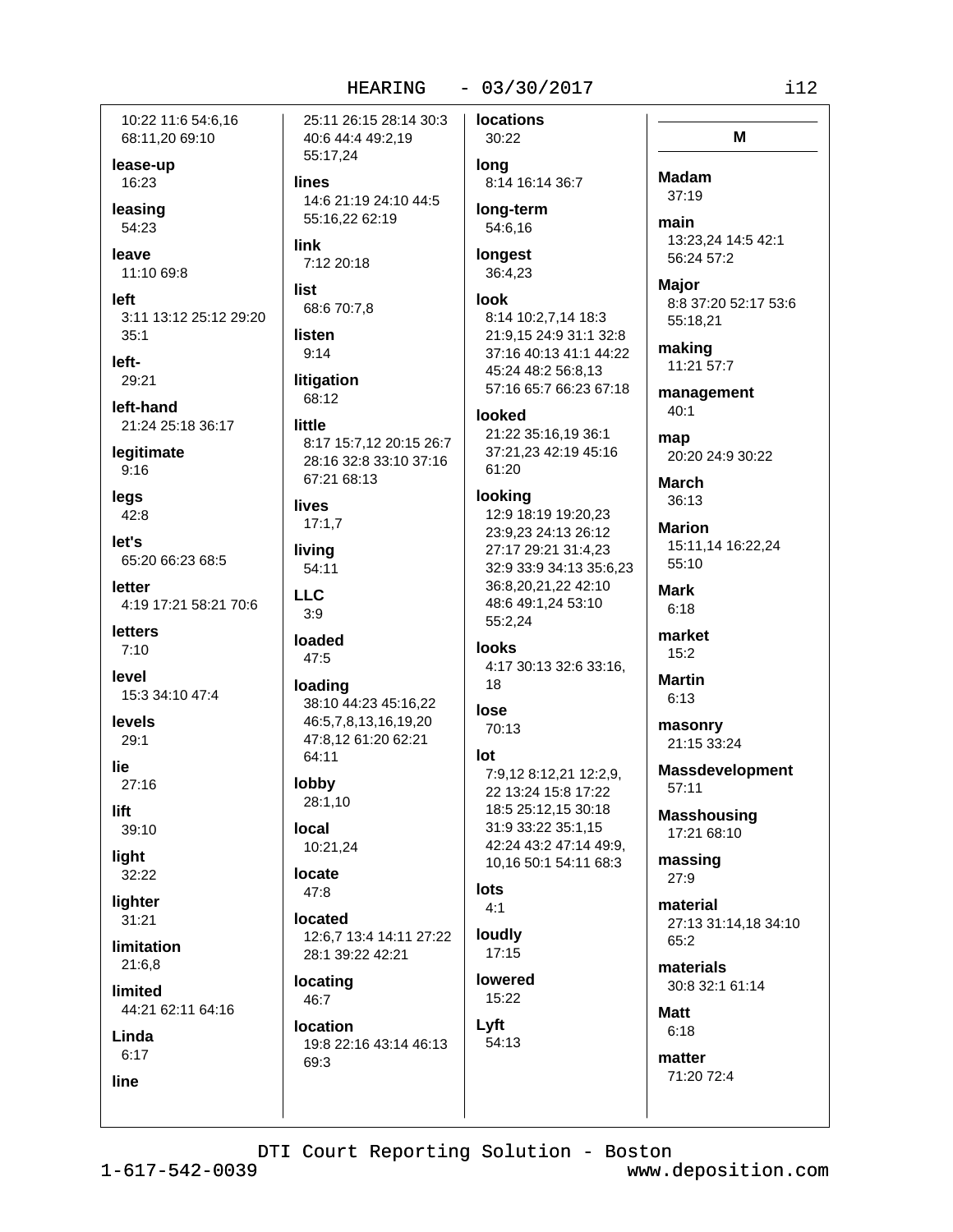### $-03/30/2017$

matters

 $6:5$ maximum

 $12:13$ 

**Maxx** 49:19

mean 23:23.24 34:7 35:18 43:20 48:19 56:4 57:15 62:8 63:16,21

meant 31:22

measured 48:4

measurement 48:10

measurements 42:22

mechanical  $30.13$ 

mechanically 39:9

mechanicals  $29.15$ 

meet 4:11 69:21

meeting 4:1,3 6:24 17:3 56:5 66:11 70:10,20

meetings 4:2 45:9

members 6:17,19 26:19 37:19

memo  $40:15$ 

mention 24:14 54:4 61:10

mentioned 19:13 32:15 42:10 49:8. 17 69:6

mentioning  $31:5$ 

messaging 64:20

**HEARING** met 4:14 5:11 26:19 meter  $45:7$ metered 45:12,15 methodology 36:24 mid  $22:22$ middle 36:21 miles 48:9 mind 17:10 68:2 minimize 5:24 43:15 minor 40:22 minus 41:16 minute  $17:8$ mirror  $20:14$ missed  $71:6$ mixture  $21:13$ model  $30:21$ modeled  $37:7$ modest

16:17 moment 16:20 30:11 36:5 59:5

moments 37:13

money  $13:18$ monolithic 33:19

month 54:18

months 10:5 13:9 Mori

 $8:3$ 

morning 36:14 66:12

move 18:15 20:12 22:15 24:15,17 25:7 29:20 34:8 36:14 69:3

moved 38:6 55:1

movement  $41:8$ 

moves 32:1,4 36:16

moving 20:1 38:11 44:16 49:7, 8,10

multiple 69:3

mumbling 17:17

municipal 59:17

municipality 4:13 5:11

municipality's  $4:13$ 

N

name 3:10 7:21 10:17 17:12

narrow 43:18

naturally 23:18 46:7

nature  $47:1$ 

nearby 14:11 necessary 61:16 71:9

need 46:13 49:3 54:2 60:11 61:9.10 62:1 63:15 64:14 65:9 69:15.17 71:1.10

needed 54:24 60:2 62:18 64:15

**Phagn** 42:18 48:20 53:21 57:13

negative 56:19

neglected 15:15

neighbor  $52:1$ 

neighborhood 18:3 23:4,7 30:5 32:17

neighborhoods  $21:2$ 

neighbors 13:19 15:19.24 16:12  $43.2355.4$ 

neither  $72:4$ 

never 57:20

new 14:15 18:18 28:6 36:11 37:13 38:24 39:20 45:1

night 36:14

nine 13:9 26:2 52:18 68:20

noise 65:7

normal  $46.21$ 

north 36:19 41:6 42:4 43:7  $56:1$ 

northbound 41:7,8,9

northeast

DTI Court Reporting Solution - Boston

 $1 - 617 - 542 - 0039$ 

www.deposition.com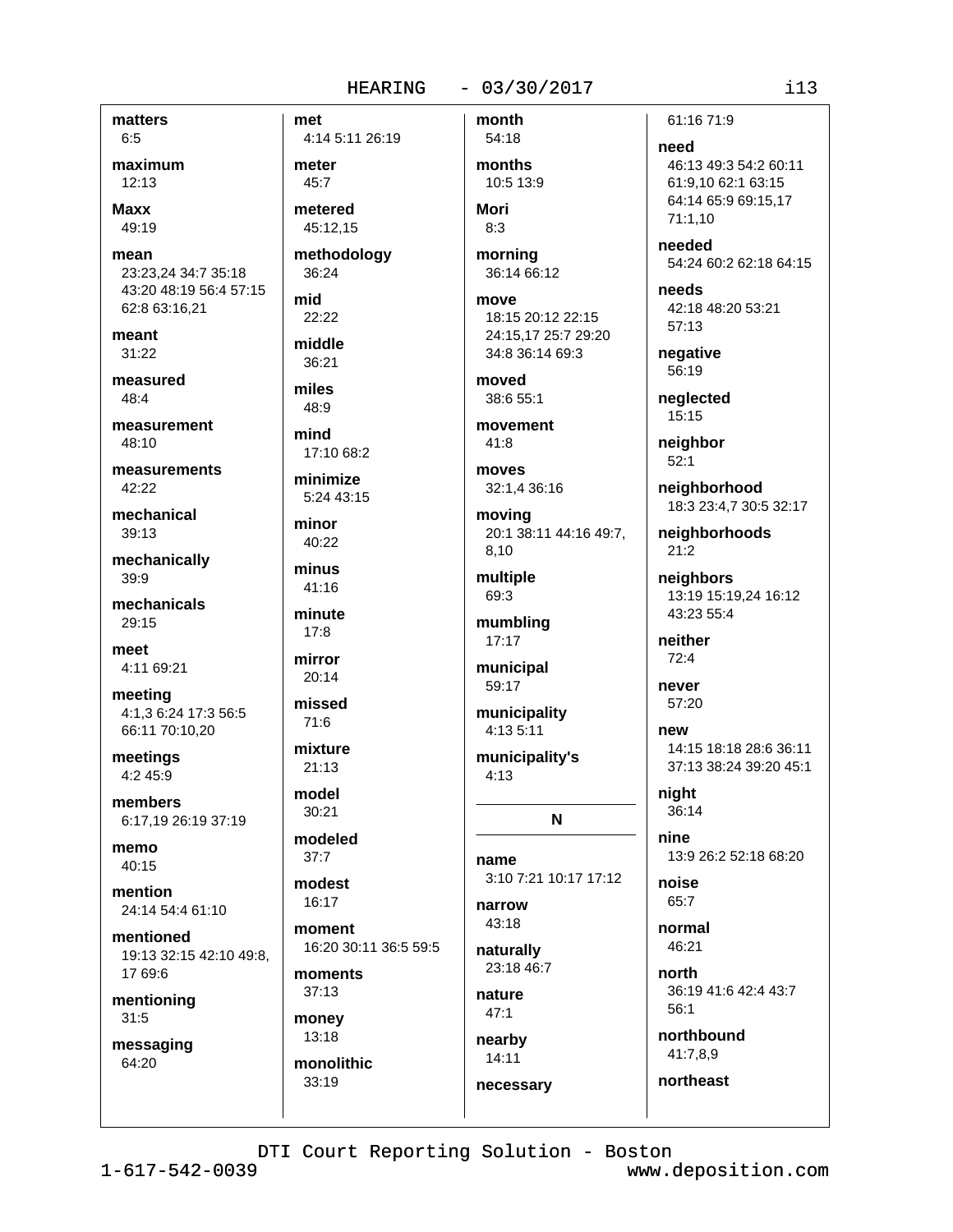### **HEARING**

### $-03/30/2017$

 $41:7$ 

northwest 20:2 25:13 31:4

notably  $9:6$ 

note 27:23 29:1.8.24 30:2 32:14 60:16

notes  $71:4$ 

notice

21:7 22:18 23:11 24:20

noticeable  $12:10$ 

noticed 19:22 68:10

number 12:11 13:1.14 22:6 35:7 38:24 39:1 42:22 52:16 53:22 69:18,19

numbers 27:15 53:4 55:19

numerical  $5:12$ 

 $\mathbf{o}$ 

objection 72:5

objectives 26:18

obligation  $4:14$ 

obscures  $37:12$ 

observe  $37.12$ 

observed 48:8

obstacle 44:15

obtained 64:3 70:3

obviously 8:12 10:1,8 13:14 14:10

37:3 43:4 45:12 64:9 occasions 69:3 occupied  $26:1$ occur 4:3 47:13 occurred  $4:20$ 

off-peak

46:20

offered

54:18

59:8 66:13

24:7 26:4 33:16 39:3.6.

64:7 65:18,24 66:9 67:2

7 44:2 59:3 63:14,20

68:5,9 69:11 71:3,14

0h.

okay

 $72:14$ 

54:21

on-site

 $31:8$ 

 $9:21$ 

15:4,22

one-way

41:12

39:14

opening

3:3 56:14

openings

opens

 $32:19$ 

operate

65:6

31:19 34:19

ones

open

26:10 53:8 61:4

one-bedroom

one-bedrooms

4:22 10:6 56:8,9

one-and-a-half-story

old

39:9 operation 45:21 46:22

operated

opinion 63:1,8

opportunities 50:21

opportunity 67:15 opposed

 $9:12$ options

20:21 order

4:10 18:8 37:8 57:1 70:21

**Originally**  $34:2$ 

**Oudens**  $6:19$ 

outdoor 28:17 29:9 56:17

outline  $70:5$ 

outlined 20:21 70:5

outside 37:22 40:7

outstanding 54:2 69:15

overall 40:22 49:14 50:2

overcrowding  $16:2$ 

overhang  $51:19$ 

overlay 38:20 51:3

override  $4:13$ 

overview 19:6

owes

owned 10:20 owner

68:22

10:22 11:1

owners 54:21

P

p.m. 3:2 6:10 61:6 71:2 72:17

page 33:12,18

pages 58:11

palate  $27:14$ 

Palermo 3:13 44:20 45:14 47:10. 14, 18, 21 51: 12 58: 14, 17,23 59:3,9 62:4 63:2, 4,23 67:8,10 68:4 71:5, 10,14

paper 13:6 58:20

parade  $9:15$ 

parapet 22:14 35:9

pared  $32:10$ 

park 39:9,11

### parking

12:4,6 15:5 25:12,15, 21,24 26:2 27:19 28:6 31:9 35:1,15 38:9,13 39:4,8,11 41:5,17 42:1 45:1,6,12 46:16 47:3,14 52:16,17,23 53:8,11,22 54:5,9,11,15 55:3,5,6,7, 13 60:12 61:20 62:23 64:21,22 65:2,6 69:19

parking's

41:8

DTI Court Reporting Solution - Boston

www.deposition.com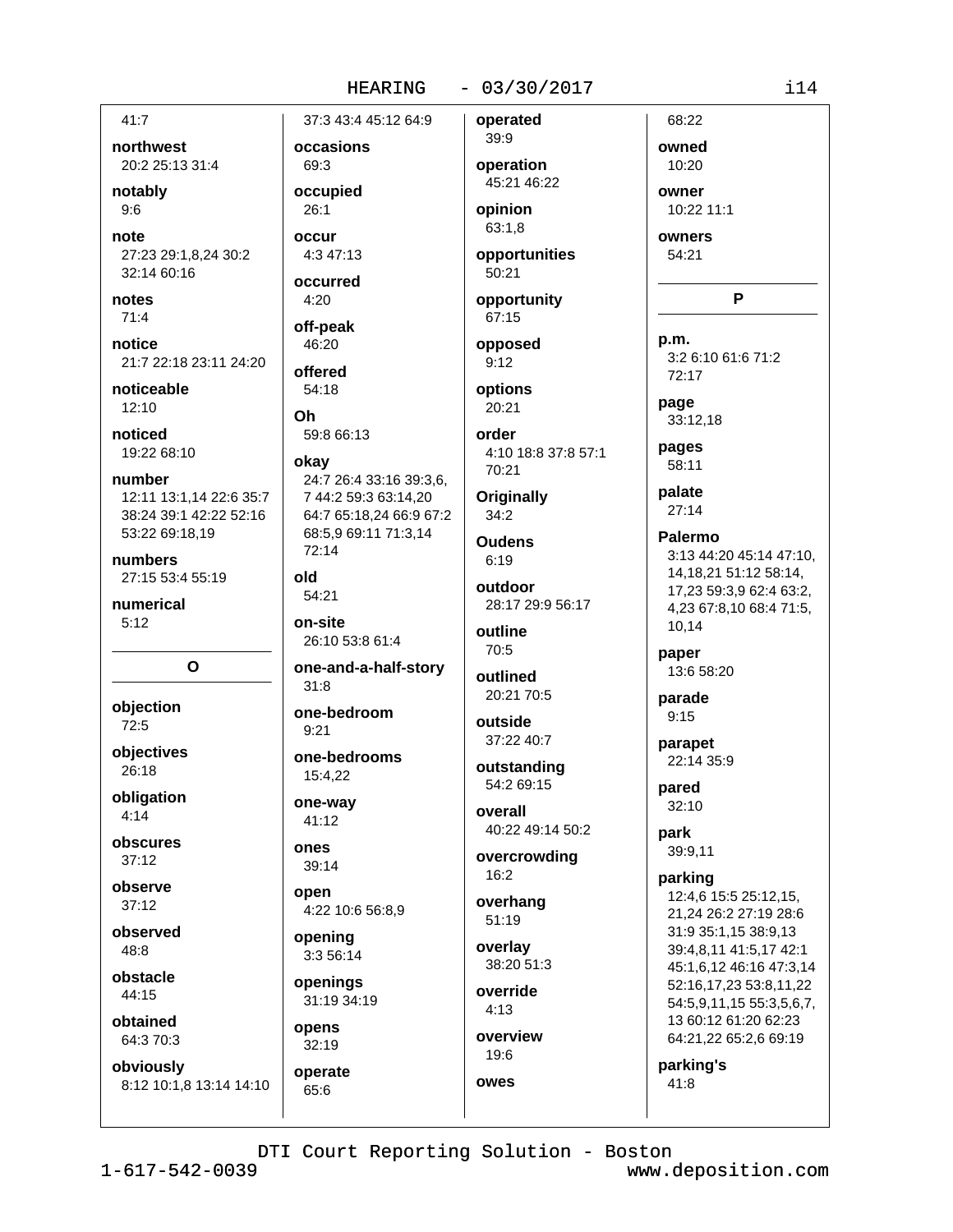parks

14:11 part 18:13

particular 7:11 48:10 55:23

particularly 45:22

parts 58:1

pass 20:4 50:15 63:13

**Passover** 66:4,8,18,22

pattern  $20:3$ 

patterns  $18:3$ 

pay 23:2 34:18 65:16

paying 11:18 60:19

peak  $23:13$ 

peak-hour 49:22

pedestrian 20:17 27:5 37:24 48:15. 20 55:24 64:11

pedestrians 20:12 48:14 49:9 55:23

peer 5:19,20 59:5,18 60:13, 16 61:9,10,13,18 63:4 64:1,14

pending  $72:2$ 

people 12:9,13 17:5,7,9 28:19 43:6 44:12 49:20 54:11  $55:2$ 

people's  $17:1$ 

percent 42:15 49:20

53:2 permit 3:4 4:22 15:20 58:9

permits 15:16

person  $63:7$ 

period

personal

61:24

personally 16:22 54:12

petals  $9:15$ 

**Peter** 8:4 15:10 17:12 23:20 33:11 37:18 40:14 41:19 52:12 62:16 67:22

**Phase** 57:14 58:23,24

photo 26:13

picked 35:20

place 13:3 39:1 45:21 46:11

placed 43:10

places  $37:11$ 

plan 27:22 28:24 29:9,14 30:7 47:2 53:5,11,21 55:17,21 57:3 69:18

plane  $32:2$ 

planned  $16.7$ 

planner  $6:13$ 

planning 3:16,19 6:1,6,11,15,18 7:1,8,17 10:9 33:2 43:13,23 46:2 59:14,23 60:4,15 61:17 70:16,20 plans 27:16,21 53:9 70:2

play 16:16 54:6 please

60:16 68:16

plenty 54:14

plus 41:16 49:13

pockets 28:17

point 4:20 5:6 9:23 10:13 13:7 17:17 19:3,19 20:18 44:15 45:17 48:13 50:10 52:21

points 21:11 35:20 36:2 43:15 48:11 51:17

55:16 57:13 58:2 63:24

**Polly** 3:15 6:14 7:13,20 67:20 portion

26:8

possibility 54:5 56:9,14

possible 26:24 36:4

posted  $7:11$ 

posting 59:20

potential 18:19

pouring 13:17

Poverman 3:3,10 7:7 23:20,23 24:7,23 25:5 33:11,14 34:15 38:17.19.23 39:3. 6 40:10 43:9,17,22 44:2 50:10,12,19 51:5,9,24 52:3,7,9 53:14,24 55:14 57:24 58:6 59:7 61:24 62:10,23 63:3,10 65:20 66:12 67:1,4 68:8,10,16 69:11.14 70:1.9.13.23 71:3,16 72:3,9,14

practice 38:15

precast 34:17

present 17:19

presentation 3:19 5:2 6:16 8:9 10:14 17:22,24 18:13 26:8 52:13

presented 53:5

presenting 50:13

pressure  $16:1$ 

pretty 8:9 14:17 18:2 21:9 39:16 61:4

previous 33:12.18 42:13

previously 57:10

primarily  $21:14$ 

prior 17:20 61:12

private 29:9

probably 24:3 41:22 56:5 59:9

problem 57:12 63:10

problems 12:24

proceed 44:14

proceedings 3:1,11 72:17

process 4:8 5:23 6:2 8:14 10:15 16:12,14 17:10 18:5 19:2 26:18 34:14 46:2

DTI Court Reporting Solution - Boston

www.deposition.com

 $115$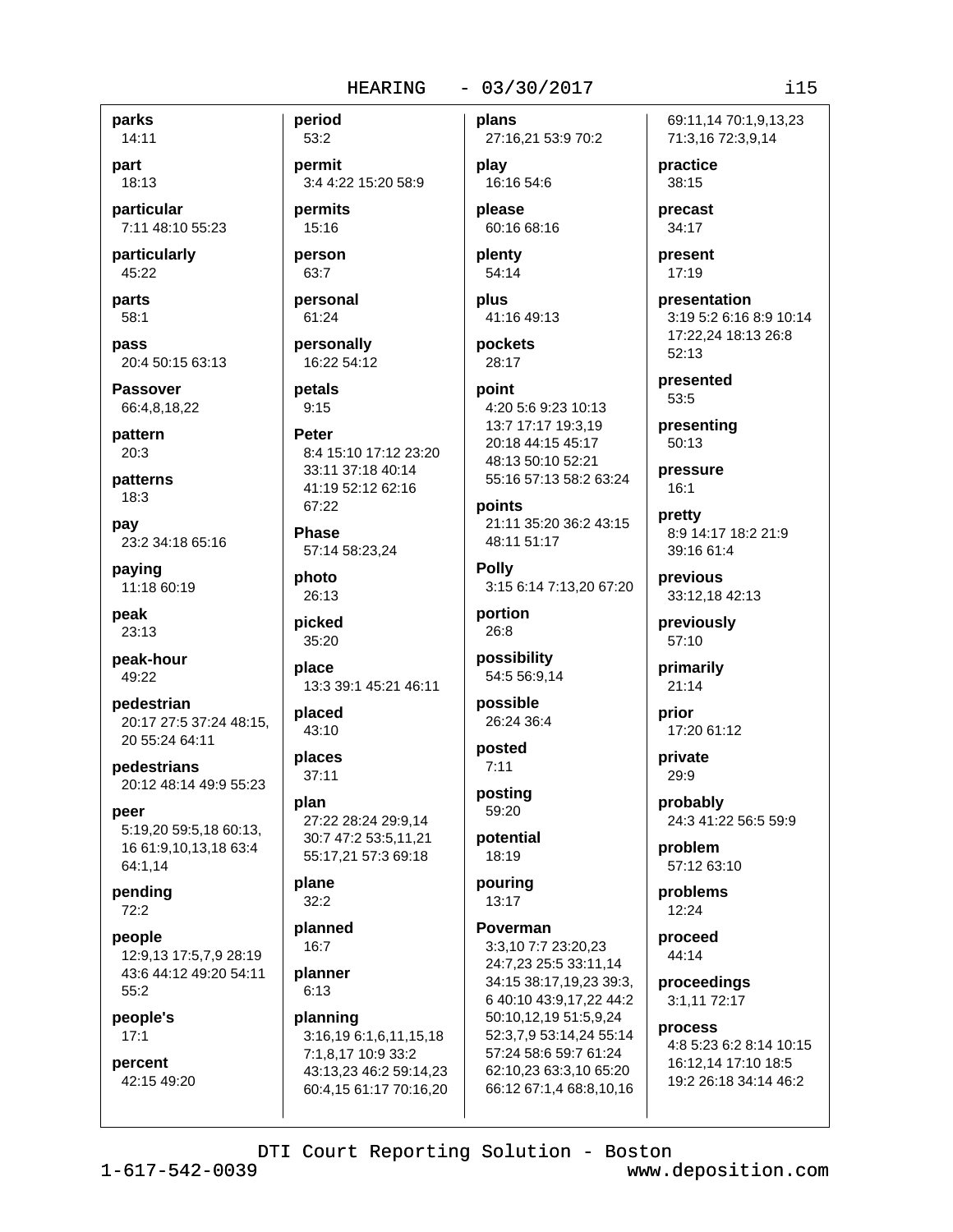57:21 59:16.19 63:17 64:4

professionals  $10:8$ 

program 27:24

prohibitive 57:5

### project

3:5,6,21 4:17,19,20 5:4, 6,17 6:21 7:19 16:6 17:19,20 18:18 19:20 21:24 22:5 26:17 29:13 33:4 37:7,17 39:3 40:14.17.21 46:9 50:14. 16 53:1 57:5 60:14 61:12 71:23 72:2

project's  $7:12$ 

projects 17:8 21:10 35:19 62:11 64:20

promised 16:6

promote  $4:10$ 

proof  $10:1$ 

properly 64:5

properties 37:5

property 10:18,20,21,24 11:3,6, 11,15 12:5,6,7 13:4 14:16 25:11.16.19.22 26:14 28:14 35:13 40:6 46:11 54:20 58:1,4

proportion  $34:3$ 

proposal 6:4 7:2 9:13 14:4 16:17 18:1.17 20:13 27:16 31:14 44:22 52:20,22 53:2

proposals 8:24 9:18 33:5 65:5 propose 26:23,24

proposed 22:5 23:9 25:4 27:18, 20.21 32:21 35:2 36:9 37:8,14 61:1

proposing 8:11 14:24 16:12.15 29:15 38:5,14 40:2 51:18,23 53:23

provide 4:12 5:12 39:20 45:21 46:22 60:1 65:3

### public

3:24 5:18 6:3.6.8.10 8:15 20:20 54:14 60:3 61:7 67:14,16 71:2

pudding  $10:2$ 

pull 47:17,18,22

pullina 49:23

punched  $31:18$ 

purplish 29:5

purpose 63:9

purposes  $35:7$ 

### put

7:18 10:19 18:8 21:21 27:23 38:24 70:16

putting 14:15 45:10 59:19

### Q

quality 40:3,4

question 33:21,23 44:3,20 45:14, 15 50:22 56:8 57:10,11 59:5 64:6 71:13,23

questioned 35:22

questions

3:21 5:3 6:3 10:13 19:4 50:8,17 52:10 59:10 60:4 65:23 67:19 68:7  $72:1$ 

quickly 18:16 29:18 48:3

**auite** 5:7 8:13 35:17 48:19 55:20,23

quorum 6:20

# $\mathsf{R}$

raising 34:17

## ramp

47:16

range 22:21

rate  $15:2$ 

rationally 57:16

read 63:19

real 10:21 11:1,2 48:3

realize 44:21

# really

3:17 13:19 16:10 17:1, 2,13 18:6,7 20:11,13,17 21:20 30:8.18.19.22 31:19 32:5 34:17 40:19, 21 44:10 53:20 55:19, 20 59:4 67:17 69:5,12  $70.14$ 

### realm  $20:17$

rear 25:10,19 29:8 35:12

## rear-yard 51:21

reason 13:1.14 14:5 61:10 72:5 reasons

11:22 13:23,24 14:5 53:17

receiving 17:20

recessing  $28:3$ 

recommendation  $70.22$ 

recommendations  $6.24$ 

recommending 69:22

record 7:21 37:20 40:12 57:15, 20 63:15,16 65:15

red 28:10 36:12

reduce 27:10 38:5 57:7

reduced  $39:1$ 

reflected  $9:5,17$ 

regardless 69:10

regimented 63:18

regulatory  $3:16$ 

reinforce  $20.16$ 

relate 55:20

relating 3:5 68:12

relative 65:2

relevant

 $7:10$ 

relay 71:24

relocated 50:7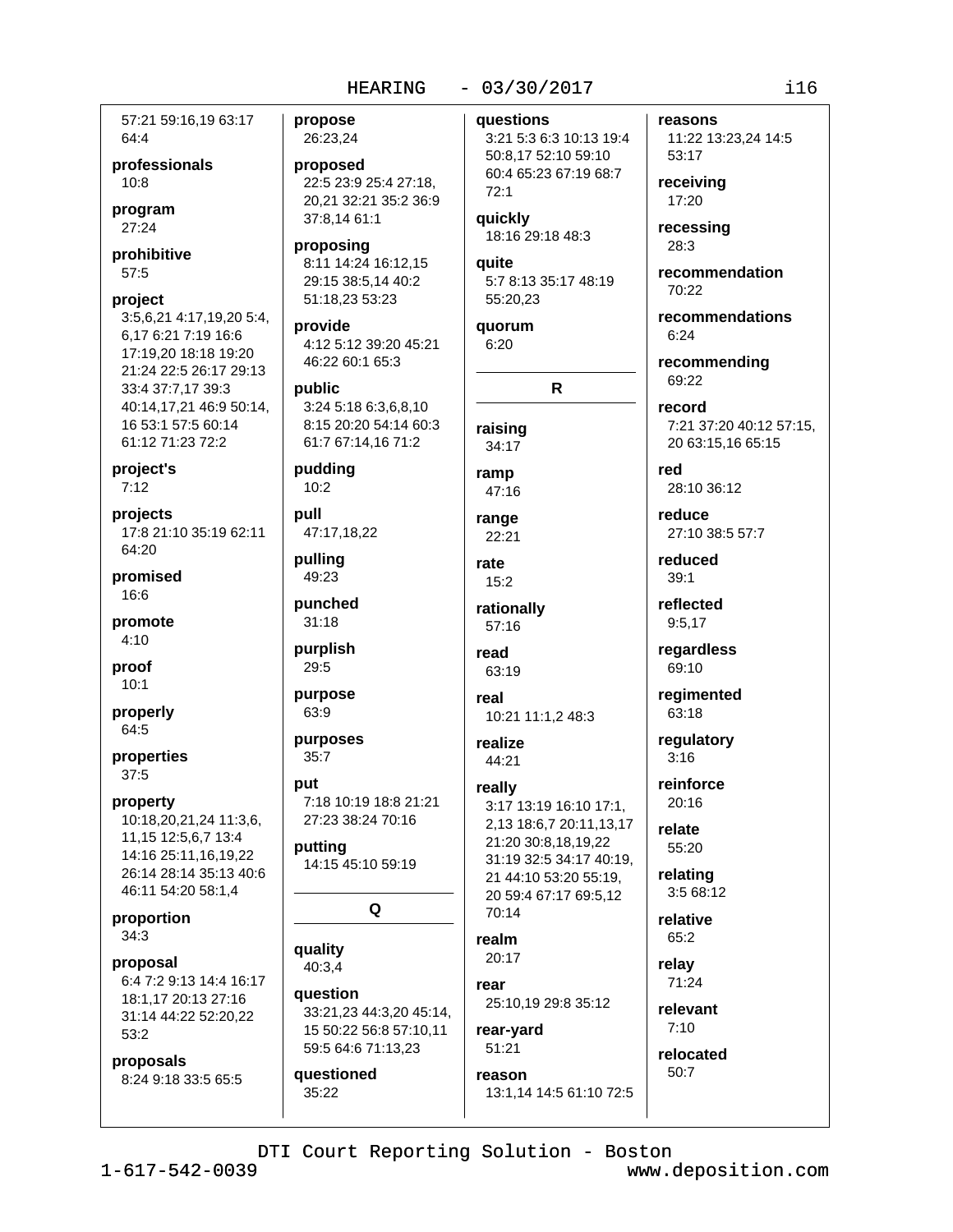relocation 50:2

remain  $10:4$ 

remember 15:9

remove  $49:11$ 

removed 15:24 61:3

rendering  $30:14$ 

renderings 19:20 30:16

rent 54:10,16 55:5,6

rental  $3:7$ 

renting 54:5

report 62:13,15 63:7,19 68:11

represent 24:9 30:19 35:22 48:4

representative 60:19

represented 8:3 22:8

representing 10:3 63:22

represents 48:7

repurpose 38:9

repurposed  $39:19$ 

request 5:19 63:24

require 38:13 40:18

required 48:7 51:16,18,22

requirements  $4:12$ 

requires 51:13 residence 22:20 residences 22:20 residential 3:6 21:2 22:23 23:7 25:4 27:8 28:1,2,10 31:18 32:16 34:7 35:13 residents 13:20 17:23 38:10 44:24 54:19 56:15

respect 23:3,4 27:8 64:19

respectfully 63:17

respond 27:11 59:20

 $r$  $et$ 12:8 51:10

restaurant 11:8.19 12:15 25:4.21 26:11 45:22 47:13 50:4

restaurants 11:20 14:13

restrict 56:21

restricting  $46:19$ 

restrictions  $44.10$ 

result  $11:11$ 

 $13:2$ 

resulted

retail 3:8 9:21 12:4.5 14:19. 23 19:17 20:3.10 25:13 27:7,24 28:11 31:5,16 34:8.11 38:11 44:24 45:17,21 46:18 47:3,5

retained  $9:2$ 

retaining

 $25:18$ 

reused 39:19

revenue  $45:7$ review

9:4 44:21 60:17 61:13 63:4,7 64:3,11

reviewer 61:11.13.19 62:2 64:1. 14

reviewers 5:19,21 59:6,18 60:13, 16 61:9

### right

3:12 7:14 10:4 13:13 14:9,16,20 18:13 19:9 20:3,5 23:13 24:18 25:1,5,9,23 29:3,20 32:12 38:21,23 39:4 44:7 45:4 53:12,22 54:22 55:5 56:18 57:9 67:11 68:24 70:12

right-29:22

right-hand 23:10,15 24:18 30:2,4 31:7 36:16

riaid 33:5

Road  $8:21$ 

roadway 43:16 44:15,16 robust

 $8:965:1$ roof

23:14 29:14,15,21 30:3 56:10,23,24 57:2,4

roofscapes  $23:1$ 

rooftop 29:15

rose  $9:15$ rough 30:17

54:21 run 64:15 running 29:2 **runs** 13:5 S safely 42:18 safety 40:19 42:11 sat  $11:4$ saw  $38:3$ saying

roughly

**Rubin's** 

11:12 12:12 27:17

31:11 46:12

16:10 51:12 61:14 64:13

says 43:23 52:18

scale 27:11 30:24 32:3 34:4  $57:8$ 

scenario 35:23

scenarios  $36:2$ 

schedule 60:23 65:18

> scheduled 4:3 16:6 65:21

school 15:19

schools 14:11 16:2

scope 63:19 64:15,16

**Scott** 

DTI Court Reporting Solution - Boston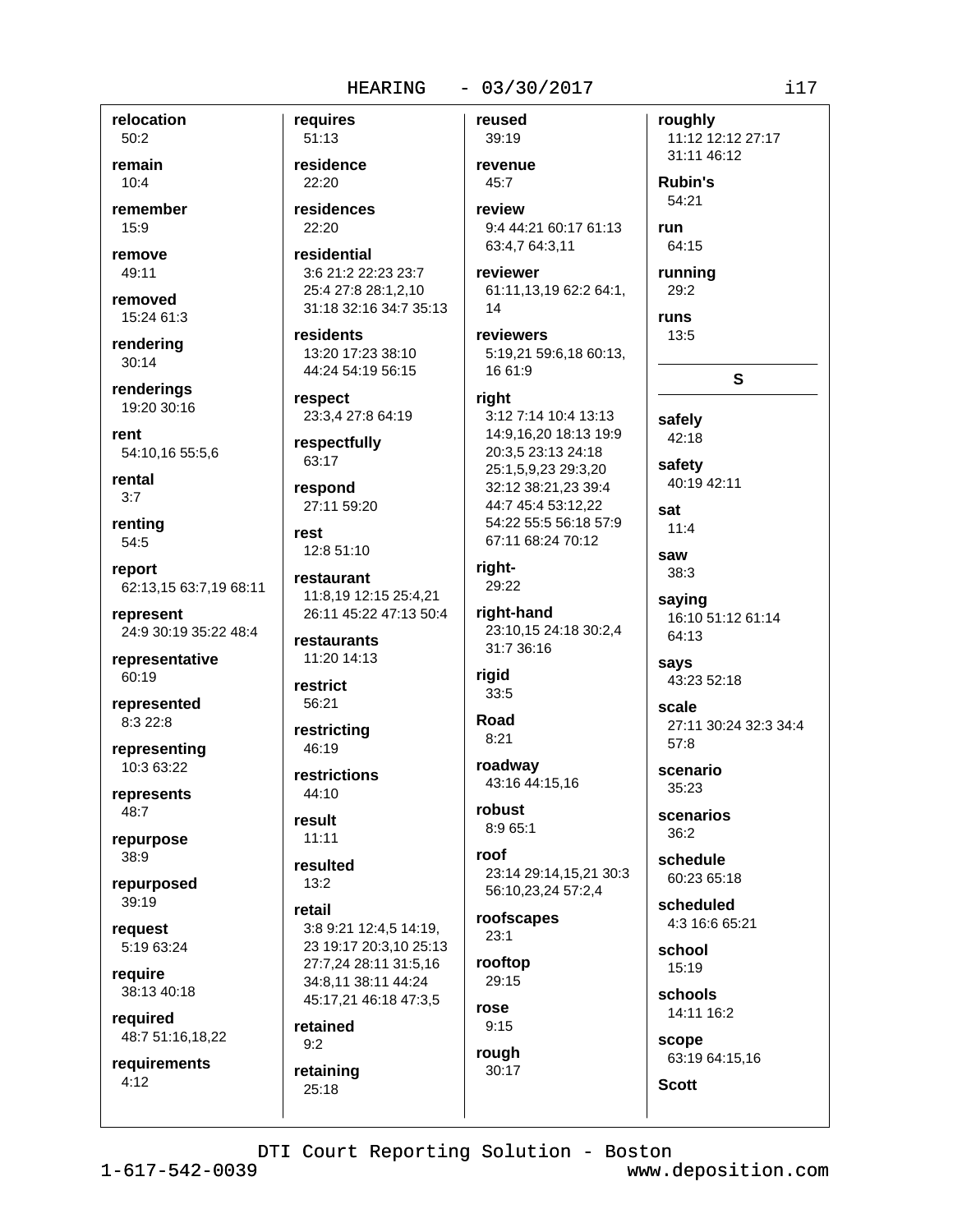8:6 40:12

screen 22:10 29:5 36:16,18

seasons  $35:20$ 

seating 28:18

seats 12:13,16

**SEB**  $7:22$ 

second 21:23,24 31:17,19 63:1

section 29:18,21 30:5 58:5

**sections** 69:24

**See** 

9:12 18:14 24:20 28:5. 13 29:4 31:5.13 32:13 34:16 35:3 36:10,15 39:12 42:7 43:23 48:11, 17.24 49:2 55:15.23 60:7 63:14 68:5 70:23  $71:4$ 

seeing 22:21 37:11

SAAN 33:5 35:11

selectmen 17:20.24 30:16 58:10

selectmen's 70:6

**Selkoe** 

3:15 4:5,6 6:14 7:14 53:17 56:4 59:13 62:6, 14 63:12 64:13 65:9.12. 16, 18, 24 66: 5, 9, 15, 23 67:2,5,7,9,12 68:2,5,9 69:17 70:4,12,17 71:1, 8,12 72:12,13

sell

send

 $10.23$ 

semiautomated 52:23 53:6

 $31:20$ **September** 36:22

 $6:12$ 

sense

65:4

21:1 23:3

sensitivity

separate

series 26:17 30:15

served  $47:4$ 

service

**Serves** 25:12 41:23

28:8 46:21 57:16

serving 12:19,21 26:10 41:21

set 8:10 19:1 25:10 26:17 28:3 30:6 36:6

setback 12:3 51:2,4,15,18,21

setbacks 17:4 50:23 51:1

**Sewer** 39:20

shadow 35:16,17,19 36:11,18 37:11.13

shadows 36:4,7,23 37:3,6

Shan-a-punjab 11:16,17 12:20 13:3 68:18

shape 5:5 8:18 13:16

shared 46:15

sharing 18:6

she's 65:12 72:1 shipping 13:3,10,12 26:1,13

shooting 48:5 shops

14:12

show 18:11 30:12,24 33:12, 14 51:5 55:22

showed  $30:15$ 

showing 10:4 26:13

shown 36:9 37:1

shows 29:14 55:21 69:18

### side

13:5,8 21:3 22:1 23:10, 15 24:18 25:16 29:4,12, 22,23 30:2,4,6 31:7 33:16 36:16,17 39:12, 22 41:5,9,15,18,24 42:1.4 46:8 48:15 49:3 51:4,5,8,15 53:13 55:7, 8,11

side-yard  $51:18$ 

sides 41:3 50:23

sidewalk 20:4 28:19 40:9 47:5,6 48:14.16

sidewalks 38:1 40:8 41:3

sight 28:21 42:11,16 44:4,5 48:3,13 55:16,17,21,24 62:19

significantly  $11:8$ sills  $34.17$ similar 21:10 42:4

single-family

 $9:10$ site 4:18 18:4,15 19:8,23 20:23 23:15 25:3,5,7, 14,17 27:1,19 31:2 37:3,7 38:3,12 39:17, 19,24 40:2,4 41:21,24 42:5 49:12 54:5,9,21 59:12 60:23,24 63:6,20 64:5 65:19 67:18

22:19.20.24 23:14

19:9 21:3.14 32:12

24:21 25:9

sit-down

sit

sits 20:3,5,23,24 23:14 24:4

26:14 28:11 sitting

17:2 28:14 54:22

six 9:19 15:20 16:13 26:3.4 52:18 54:5.16

sixteen  $52:19$ 

> size 12:11,18

sky 31:23

slah 33:19

slide 37:1 38:4 40:14 41:5

slides 36:12 42:13

slight 24:16

slightly  $53:12$ 

small 12:21 58:4

smell 13:21

sold 10:21

DTI Court Reporting Solution - Boston

 $1 - 617 - 542 - 0039$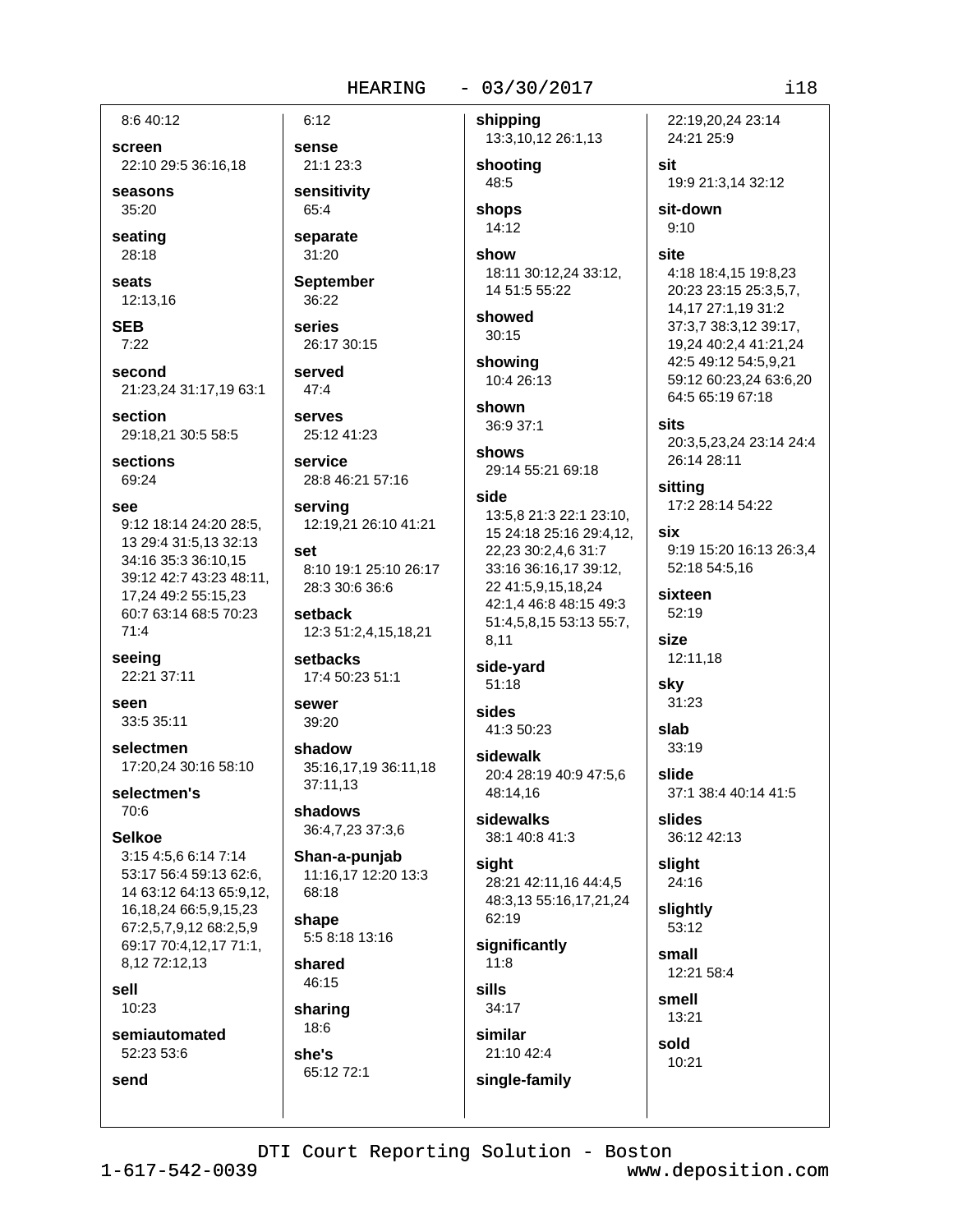sons

 $8:4$ soon

20:4 31:7

**sorry** 7:7 33:11 38:18 52:15 59:8 69:9

sort 33:19 34:7,10 41:5 46:5 54:7,18

south 48:5

southbound 41:12 43:3

southeast  $20:1$ 

southwest 19:12

- space 3:8 13:2 17:3 20:11 28:8,17,18 29:9,10 38:1 45:11 46:18 47:3 56:8, 9,18
- spaces 25:21,24 27:19 38:13 39:4,8,12 45:1,6,7,12, 15 52:17,24 53:10,22 54:6,15 56:16,22 69:19
- speak 8:17 17:15 18:23 46:3 52:21

speaking 46:14

specific 21:16 22:7 71:23

speed 19:4 42:17 48:7

speeds 42:19

spend  $3:20$ 

spent 33:22

split

41:23 49:20

19:16 spoken 18:12

spoke

spot 39:15

**spots** 54:11,17

spring

 $36:4$ 

square 3:8 12:12 15:2 27:18  $33:6$ 

**stackers** 52:18 64:22,23

staff 6:1,6 8:13 9:7 26:19 59:14,17 60:17 61:17

stage  $19:1$ 

stair 28:8 29:6 57:3

stake 66:13

staked

 $61:2$ standard 52:18 63:18

standing 24:12 31:3 33:8

standpoint  $27:23$ 

stands 46:12

**Starbucks** 20:8,9 25:13 31:11 35:1,2,14

start 18:16 19:9 22:1 24:10, 14 26:18 28:18 30:1,7 37:9,10

started 16:4 26:20

starting 23:3.18 24:9 32:17 **starts** 31:22 33:24 state

36:13

4:11.16 9:9 59:24 71:21 state's

 $5:14$ 

state-established  $5:12$ 

station 14:9 43:5 54:9 57:11.22 61:12

**stations** 14:21 19:14 24:19

statute  $4:9$ 

stay 68:22

staying 11:18 69:9

**STEINFELD** 66:19 71:20 72:8

stenographer 60:20 65:10

step 23:3,16 29:20 30:1,5  $37:15$ 

step-down 22:15

stepped 21:22

stepping 23:17 28:16 32:15

steps 22:17

stop 19:4 42:18 44:12.13.14 61:22

stops 14:8 33:24 49:18,19

storage 13:1,2 69:7

store 12:9 13:6 storefront 28:16

stories 9:19.20 15:20 16:13 21:8 22:11

stormwater 5:22 39:23 40:1 60:17

story 31:20,21

### street

3:6 8:19,20 10:19 12:8 14:8,9,10,19 15:3,11,14 16:22.24 18:5 19:9,10, 11, 18, 21, 24 20: 2, 6, 12, 14.15.19.24 21:2.3.4. 10,14 22:3,9,13,16,21 23:6,8,9,11 24:2,11,12, 13, 14, 16, 17 25: 8 26: 11, 15 27:6,7,9,24 28:2,3, 12 29:12,22 30:15,23, 24 31:4, 16, 24 32:6, 9, 10,18 33:9 34:3,5,8,9, 11,20,24 35:4,12 38:7, 8,10 39:12 40:24 41:2, 3, 10, 11, 13, 14, 23 42: 3, 13, 14, 20, 24 43: 3, 4, 7, 8, 14 44:23 45:5.18 46:6. 8,22 47:15,19,23 48:6, 12,16 49:1,3,8,11,18 51:8.11 54:10.21 55:9. 10 56:19 61:11 62:20 69:4

**strips** 40:8

strona 21:19

strongly  $9:17$ 

structure 3:14 22:17,19

studies 18:24 35:16,17,19 36:1

**Studio**  $17:12$ 

studios 15:21

study 40:19,20 58:22

DTI Court Reporting Solution - Boston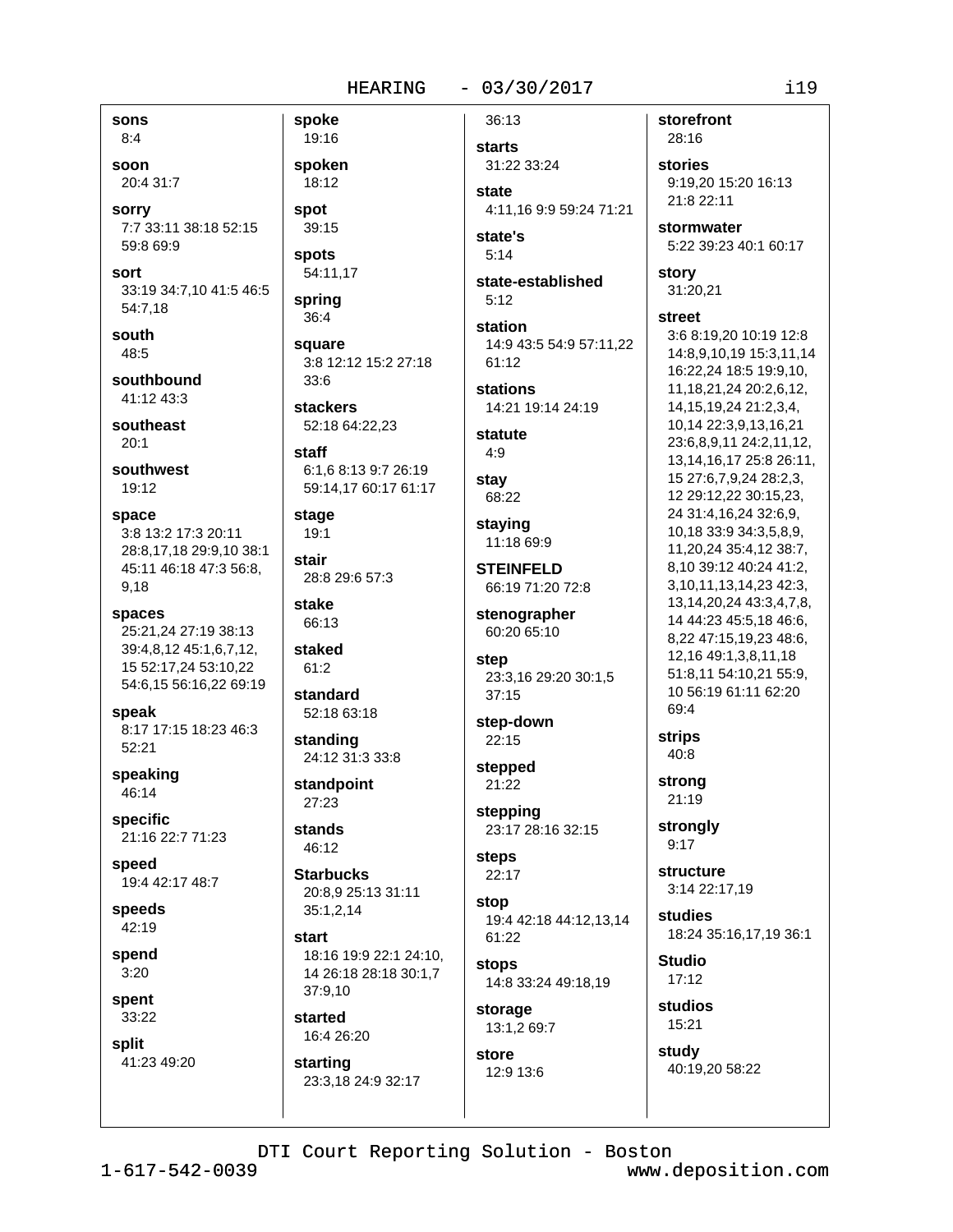### **HEARING**

### $-03/30/2017$

stuff

55:4 59:20 69:2

sublease  $11:14$ 

subleased 11:11,15

subleted 68:19

submit 6:11 60:5

submitted 3:5,9 52:21,22 53:2,9 57:15.20 58:10.20

subsidizing 4:16,17

subtle 32:19,24 33:3

subtlety  $30:18$ 

succeed 11:10 12:15

successful 11:4 20:14

succinctly 52:22

sufficient 42:22 43:20 48:21

suggest 62:15 65:24

suggesting 62:15

suggestions  $10:6$ 

summer 36:21

sun 36:6.16

sun's  $36:3$ 

**Sunoco** 54:10

SUITE 17:9 30:23 41:9 44:1 55:20 64:4 65:22 67:6  $70:10$ 

surrounding 18:20 22:6

surroundings  $27:4$ 

sustainable-design 38:15

synagogues 14:12

system 40:1 52:23 53:7,15 65:2

systems 53:4

T  $T-5$ 

 $21:7$  $T_{\rm L}$ 

49:19

table 45:10 52:17

tables 12:14

take 16:20 17:8 18:14 37:15 40:13 60:10 70:18

taken 3:24 6:7 30:14 35:24

### takes 16:16

talk 17:14 19:2 26:7 28:22 29:18 45:19 54:8 68:14  $71:6$ 

talked 19:6 26:10 29:19

talking 12:23 18:16 23:12 46:16 49:16,23 50:24  $51:6$ 

talks 28:20

taxes 68:23

team 7:6 8:2 16:3 18:2 technical

35:7 58:12 59:17 61:13 tell 19:4 25:20 55:10 63:19 64:5

tenant 11:3,16 68:17,18

tenants 11:23 12:3,17 13:16,24

terms 18:24 25:15 33:1 36:24 40:23 42:23 48:14 49:6. 14 50:13

terraces 56:10

testimony  $61:7$ 

thank 4:6 7:20 9:13 17:10 37:17 40:10 47:10 50:11,12 52:9 55:14 69:14 72:9.15

thanks 34:15 37:18 44:2

there's

14:8.16 20:2.6 23:17 39:14 40:6 41:4 42:2, 23,24 43:2 44:18 45:4 51:16,17 55:20 56:8 57:9,16 61:19 68:3,11 70:24 71:4 72:5

they'd 67:15

they'll  $5:6,7$ 

they're 13:6 42:6 47:15 53:22 56:10

they've  $55:1$ 

thina 14:14.18 29:19 36:20 56:7 62:22

things 5:2 9:4 27:22 38:19 50:24 53:18 54:2 59:11 63:5 70:7

### think

5:8 8:10,16 9:5,7,22,23 17:3 18:11 26:3,20 27:1 37:13 38:19 41:19 43:6 45:19 48:1 50:2,6 53:20 60:8.9 61:8.16.19 62:11,13 63:2,9,22 64:13 66:17,21 68:22, 24 69:8,9,23,24 70:17 71:12,17

thinking 33:23 46:17

thinks 62:18

> third 25:2 31:17.20

**Thorndike** 

13:5 19:10 20:6 22:9. 16,21 23:8 24:13,14 25:8 26:11,15 27:8 28:2 32:9,18 33:9 34:9 35:12 38:7,8 39:12 40:24 41:2,10 42:2,13,20 43:1,8,10,17 44:4,11 46:6 48:6,12,16 49:1,8 56:19

**Thornton** 

8:6 40:11,12 43:12,19 44:1,8 47:11,16,20 48:1 50:11

thought 6:20 45:20 47:24 70:7

thoughts 49:7 50:15

three 5:1 11:9.17.20 13:1

14:20 19:14 24:19.24 29:1 38:4 49:24 68:18

three-15:18

three-and-a-half  $21:13$ 

threshold 5:12 40:18

thrilled 54:17

thrive 69:5

DTI Court Reporting Solution - Boston

 $1 - 617 - 542 - 0039$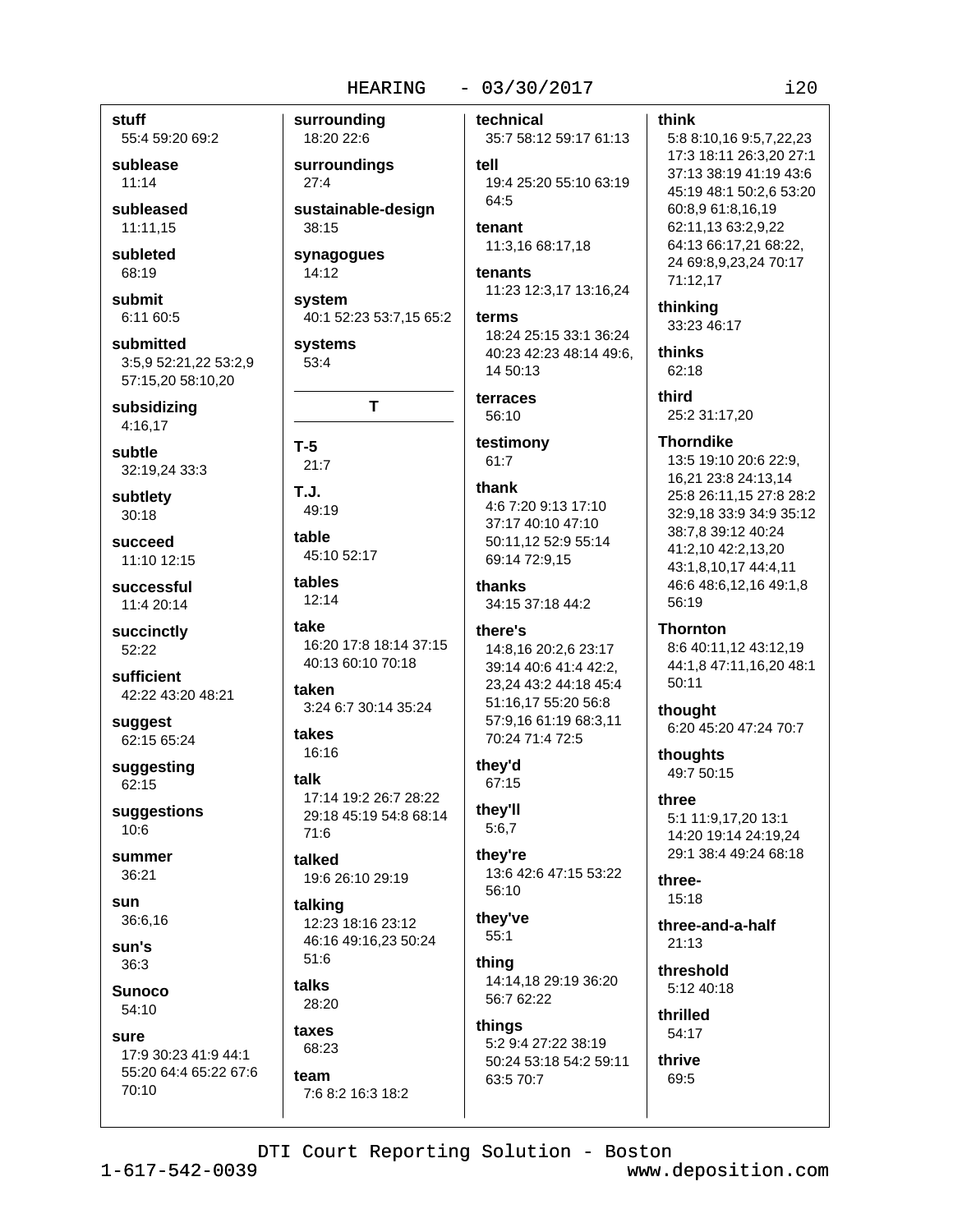### **HEARING**

# $-03/30/2017$ treatment

throwing town 43:24 thrown  $9:15$ heit  $27:3$ ties  $5:15$ 28:9 track Tim 8:7 37:20 tracks time 3:20.22 4:1 6:8.22 11:18,21 12:13 13:17 16:7 30:22 33:23 35:17 37:11 47:8 50:18 52:11 traffic 53:3,8 58:15 66:2 67:2 69:21 70:15,18 71:23 timeless  $27:13$ times train 43:1 46:19 55:12  $14:6$ today trains 12:19 13:11 18:17 26:16 31:9 37:6 46:12 53:3,10 told  $54:12$ transformer tone 28:7,10 29:6 31:12 transit toned  $30:18$ tonight 6:4,7,15 7:2 10:3 17:14 18:11,23 53:18 54:1 60:8,22 65:13 70:19 71:11.15 tonight's  $3:14$ top 22:14 24:4 35:9 total 12:14 26:2 48:10 52:19 totally 64:6 touchdown 28:18 39:24

5:24 7:16 9:2,7 10:8 13:7,20 15:19 16:11 26:19 43:12 45:6.13 58:21 59:20 68:23  $71:22$ town's 54:2 70:13 36:18 traditional  $21:18$ 5:21 8:7 18:22 26:6 28:23 40:13,18,20,23

42:17,23 43:1,2 44:16 49:23 50:5 56:6 60:12 61:19 62:10,13,15 68:3

49:19

transfer 58:16

39:22

49:17.21

transition 20:7 23:5 34:9

transparency 59:19

transparent  $31:22$ 

transportation 20:21 54:14 62:17

travel 41:15 42:19 43:21

traveling 20:1 48:8

travels  $31:10$ treated

40:3 tree 30:22 trees

32:10,12 37:2,10 61:2 tried

# 10:22 55:2

trip 49:14

trips 49:22 trucks

46:5 47:22

truly 36:23

try 17:15 19:18 43:15 46:8

trying 20:13 21:12 34:6.18 46:5 69:1

turn  $10:12$ 

turning 44:5 62:20

turns  $31:8$ 

### two 9:1 11:5 12:11 14:6 20:18 21:11 23:11 24:20 29:1,8,10 38:19 49:24 54:9 55:6 56:10,  $21$

two- $15:17$ 

two-bedrooms 15:22

two-way 41:10 43:20

two-way-stopped 42:8 type

44:18 52:23 53:6 types 53:4 68:20

undermine 57:6 underneath 39:11.13

typical

28:24

typically

 $\mathbf{U}$ 

 $5:1$ 

**Uber** 

54:13

unable

 $45:17$ 

 $10.23119$ 

undefined

underground

38:9 39:21

understand 17:16 33:20 61:15 62:2 64:10.17 67:18

understood 56:11

unfortunately 11:3.24 17:13 66:3

units 3:7 9:20,21 15:1,18,21 16:1,23,24 17:5 27:17 29:3,8,10 40:18 56:11, 13,21 69:19

unsuccessful 11:24 14:1

untouched  $10:5$ 

unusual  $12:3$ 

update  $7:18$ 

updated  $30:21$ 

upheld  $5:14$ 

> upkeep 13:21

DTI Court Reporting Solution - Boston

 $1 - 617 - 542 - 0039$ 

www.deposition.com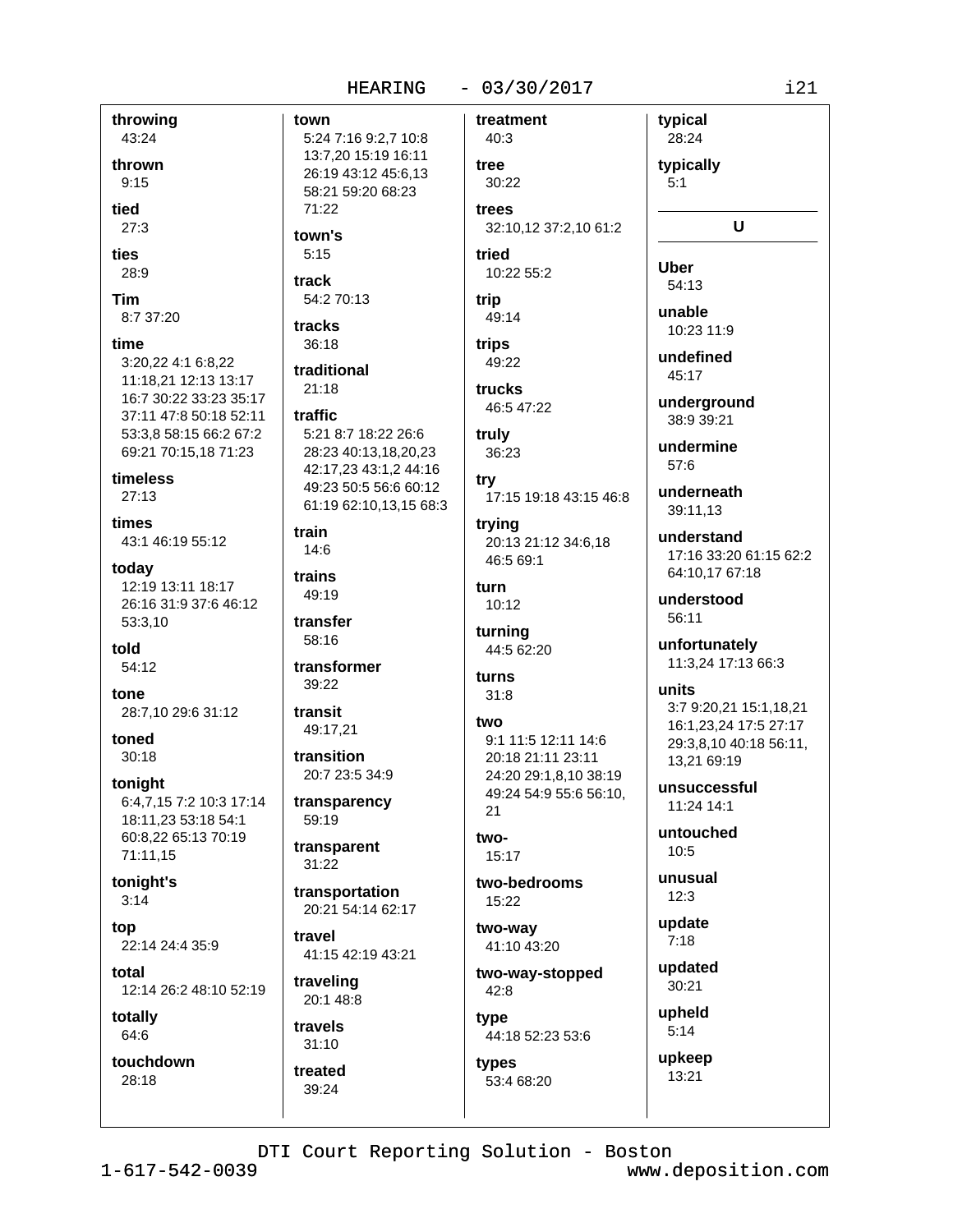upper 29:7,10 30:4,9 31:21

upper-most 35:9

upright 13:18

urban 39:17 60:12 61:18 62:1

urge 61:18

use 19:18 45:16 46:15.17 50:4 55:1 57:18

**uses** 31:14 56:21

usually 70:3

utilities 37:23 39:16,18

 $\mathbf v$ 

vacant 11:6 55:5

value  $10:10$ 

Vanasse 8:6 40:12

vantage 48:11.13

variety 59:11

vehicle 28:20 48:12,18

vehicles 38:16 46:6 48:8,23 49:12

versus 33:17

violation

vertically 27:10 30:8

view 23:8 24:2.11 26:11 32:19,22 34:23 61:24

68:19 visit 60:23 61:1 65:19 visual 27:10 32:3 57:8 volume 40:23 42:24 43:1 volumes 40:22 W wait 51:5 59:7 69:23 waiting  $30:12$ walk 20:7.9 walkable 14:6.13 walking 19:22 wall 20:14 32:18 34:4 want 7:15 8:16 15:6 16:9 17:8 23:2 26:23 27:1,12 40:15 43:15 46:4,7 50:22 54:8 59:6,22 60:5 66:10 68:14 71:18 72:4 wanted 10:11 27:5,6,7,9,11 34:9 42:11 wasn't 11:13 30:18 34:5 45:14 water 39:20 40:3.4 way

8:18 31:10 34:2,6 59:15 ways 53:11 54:9

we'd 33:22

we'll 18:16 19:7 32:8 39:20

45:19 48:1 59:15,20,22

69:17 70:8 72:14

### we're

8:11 10:4,5,12 14:14,24 16:12,15,17 18:10,15 19:1 20:22 21:11,23 22:21 23:18 24:9,12,13 28:14,21 30:23 32:15, 17 33:8,9 34:13,17 36:8,13,20 37:15 38:4, 14, 15 39: 17 40: 17, 19 42:10 45:5,9 48:5,6 49:16 50:17.20.23 51:22 56:4 57:7 59:18 63:20,23 65:11 66:3 69:1 70:18,19

### we've

8:24 9:4 22:4 27:19.22. 23 28:1 30:3,6,11 32:10 33:5 35:19,20,24 37:4,7 54:22 55:2,3 56:19 60:20 62:5 64:20 71:17, 21

website 7:8,17,19 58:13 59:20

Wednesday 4:2 6:9 67:9

week 6:8 66:6,15 69:21

well-designed 21:18

went 30:21 33:15

weren't 11:4 18:6 34:6 62:14

west 36:18 41:24 48:15

what's 18:12 24:23 25:2 48:7 52:3 54:1 67:2

whatnot 64:12 65:3

whatsoever  $40:1$ who's

6:13,17 7:3 8:5,6,8 11:8 62:3,16 wide 41:3,14,22 42:3 43:20

width 41:4

**Williams** 8:7 37:18,20 38:18,22

39:2,5,7 51:1,7,10,14  $52:2,5$ 

willing 60:22 62:7 65:10,11

window 31:19 34:18

windows  $21:19$ 

winter 36:5

work 5:16,24 14:4 16:11 29:19 32:2 64:2 65:6 67:8 69:1

worked 5:4 15:18 16:22 62:5

working 6:13 7:16

works  $3.18$ 

worst-case 35:22 36:1

wouldn't 32:23 40:21 46:4,21 50:20 57:2

wrap 18:18

write 65:14

writing  $7:13$ 

written 6:11 7:11 60:5

# Y

vard  $51:2,4,15$ yeah 39:2 43:17 44:8 53:24 56:4 62:23 65:20 66:19 67:8 70:9 72:3

DTI Court Reporting Solution - Boston